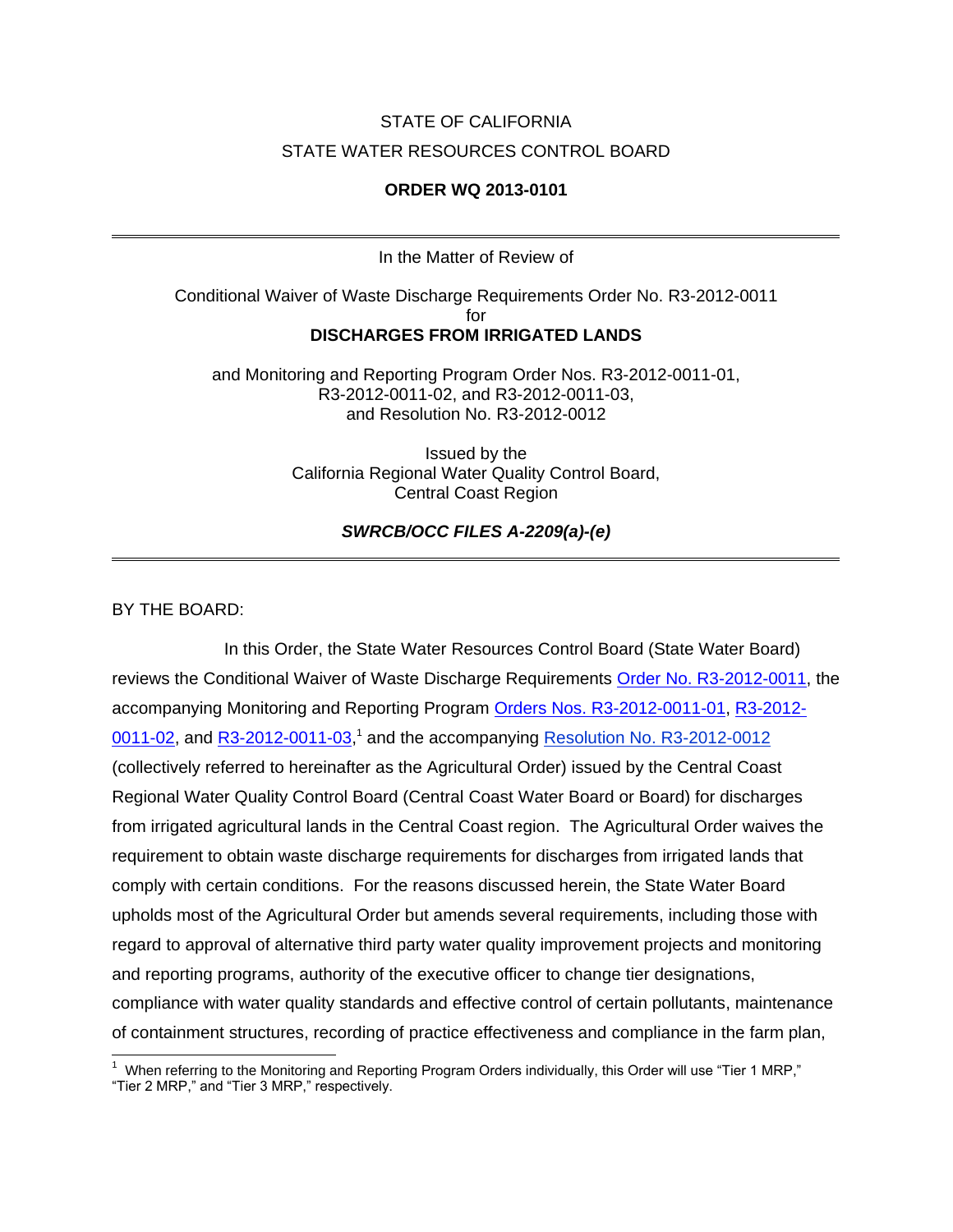cooperative groundwater monitoring, photo monitoring, monitoring of individual surface water discharges, reporting of total nitrogen application, reporting of elements of the irrigation and nutrient management plan, and compliance with nitrogen balance ratio milestones.<sup>2</sup>

#### **I. BACKGROUND**

The Central Coast Region has approximately 435,000 acres of irrigated land. The Agricultural Order, adopted pursuant to Water Code section 13269, regulates the discharge of irrigation return flows and storm water from irrigated lands in the region and supersedes a conditional waiver of waste discharge requirements in effect since 2004 (2004 Agricultural Order).<sup>3</sup> The provisions of the Agricultural Order address discharges to both surface water and groundwater.

The Agricultural Order defines three tiers of agricultural dischargers based on the risk of water quality impacts. A number of criteria are considered in determining the appropriate tier for a discharger. These include the proximity of the discharger's farm to a surface waterbody listed as impaired by toxicity, pesticides, nutrients, turbidity, or sediment; whether the discharger applies the pesticides chlorpyrifos or diazinon; and whether the discharger grows crop types with high potential to lead to discharge of nitrogen to groundwater. The Agricultural Order categorizes dischargers that pose the lowest threat to water quality as Tier 1 dischargers, and those that pose the highest risk as Tier 3 dischargers, with Tier 2 dischargers representing an intermediate risk level. The tier to which a discharger is assigned then determines the requirements that apply to that discharger. Tier 2 dischargers face more stringent requirements compared to Tier 1 dischargers; Tier 3 dischargers, in turn, must comply with the most stringent requirements.

The Agricultural Order requires dischargers to implement a number of controls to reduce discharge of pollutants from agricultural operations. The controls include, but are not limited to, the installation of backflow prevention devices, maintenance of containment

 2 The Central Coast Water Board has submitted a request for official notice of the "Report to the Legislature – Addressing Nitrate in California's Drinking Water" (Harter, T. et al., UC Davis Groundwater Nitrate Project, prepared for the State Water Board, March 2012) (UCD Nitrate Report). The UCD Nitrate Report was prepared for the State Water Board and we recognize the high significance of the information and analysis contained in the Report in understanding the impact of nitrate on drinking water and potential solutions to that issue. As discussed elsewhere in this Order, the State Water Board has committed to convening an expert panel to consider the findings of the UCD Nitrate Report and to assess agricultural nitrate control practices. However, for the short-term purposes of resolving the Petitions, we find that the administrative record already before us contains sufficient evidence of the impact of agricultural practices on drinking water in the Central Coast region as well as practices that may ameliorate the problem. The request to take official notice of the UCD Nitrate Report is therefore denied.

 $3$  While the 2004 Agricultural Order expired in 2009, the Central Coast Water Board, or its Executive Officer, due to a lack of quorum of board members eligible to act, administratively extended it several times.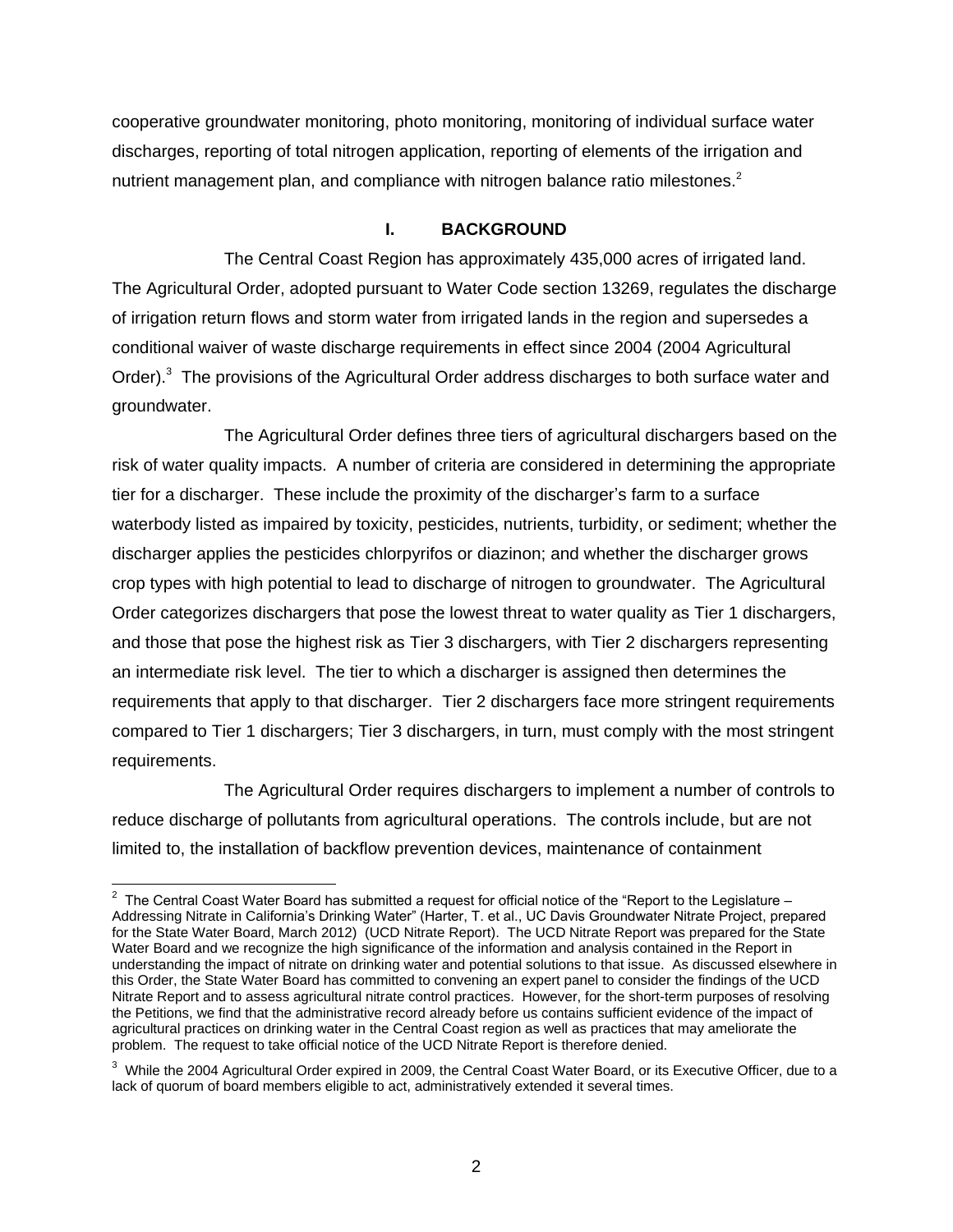structures, maintenance of riparian vegetative cover and riparian areas, and preparation of a farm plan for dischargers in all three tiers, initiation of certain irrigation and nutrient management practices to control nitrates for Tier 2 and Tier 3 dischargers, and maintenance of water quality buffers for Tier 3 dischargers. The Agricultural Order also has extensive monitoring and reporting requirements, including receiving water monitoring and groundwater monitoring for dischargers in all three tiers, photo monitoring and submission of an annual compliance form for Tier 2 and Tier 3 dischargers, and individual surface water discharge monitoring for Tier 3 dischargers. The Central Coast Water Board staggered compliance deadlines for the provisions of the Agricultural Order over its five-year term.

The Central Coast Water Board adopted the Agricultural Order and certified an associated Subsequent Environmental Impact Report (SEIR) on March 15, 2012, following a multi-year public process that included issuance of several draft orders and associated staff reports, with public comment periods and multiple public workshops and hearings before the Board.<sup>4</sup> The State Water Board received timely petitions for review of the Agricultural Order from five groups of petitioners: Monterey Coastkeeper, Santa Barbara Channelkeeper, San Luis Obispo Coastkeeper (collectively, Keepers); Ocean Mist Farms and RC Farms (collectively, Ocean Mist); Grower-Shipper Association of Central California, Grower-Shipper Association of Santa Barbara and San Luis Obispo Counties, and Western Growers (collectively, Grower-Shipper); California Farm Bureau Federation, Monterey County Farm Bureau, San Benito County Farm Bureau, San Luis Obispo County Farm Bureau, San Mateo County Farm Bureau, Santa Barbara County Farm Bureau, Santa Clara County Farm Bureau, and Santa Cruz County Farm Bureau (collectively, Farm Bureau); and Jensen Family Farms, Inc., and William Elliott (collectively, Jensen).<sup>5</sup>

Ocean Mist and Grower-Shipper also submitted complete requests that the State Water Board stay certain provisions of the Agricultural Order pending our resolution of the petitions for review on the merits. Following an evidentiary hearing to consider the requests for

<sup>4</sup> These included a Board workshop on September 2, 2010, Board panel hearings on March 17 and May 4, 2011, a Board workshop on February 1, 2012, and a Board hearing on March 14-15, 2012.

<sup>&</sup>lt;sup>5</sup> Ocean Mist, Grower-Shipper, Farm Bureau, and Jensen are collectively referred to herein as the "Agricultural Petitioners." Not all of the arguments attributed to the Agricultural Petitioners in this Order were made by all four of these petitioners; however, for ease of reference, we refer to arguments made by one or more of Ocean Mist, Grower-Shipper, Farm Bureau, and Jensen as being made by the Agricultural Petitioners.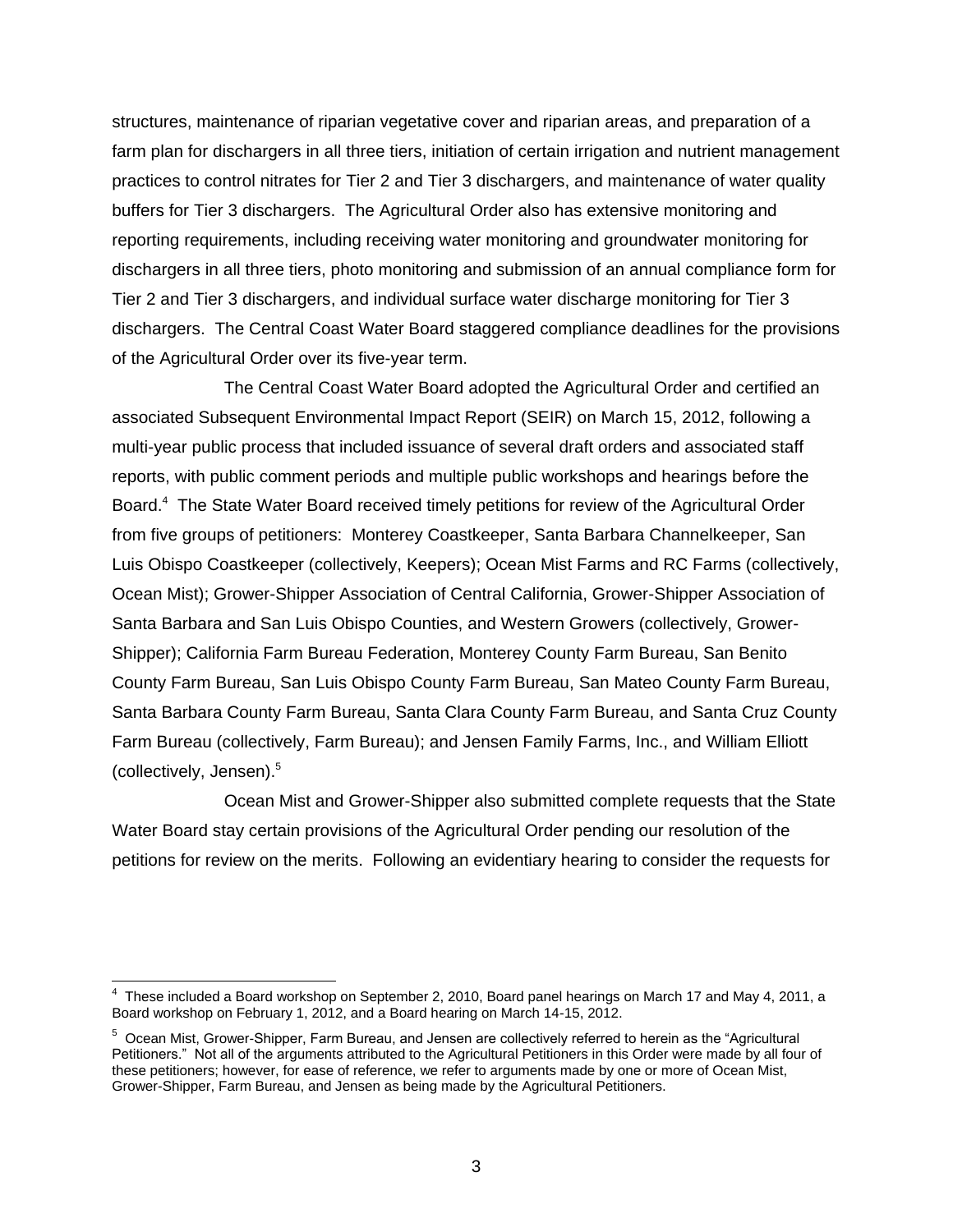stay on August 30, 2012, we adopted an order on September 19, 2012 (Stay Order), <sup>6</sup> granting the requests in part and denying the remainder of the stay requests.

Having deemed the petitions complete, received the record and a response to the petitions from the Central Coast Water Board, and received responses to the petitions from interested persons, we now turn to the merits of petitioners' arguments. As permitted under our regulations, $7 \text{ we will conclude the partitions and address all five partitions in this Order.}$ 

As an initial matter, in addressing the merits, we acknowledge that the State Water Board committed in a report to the Legislature in February of this year to convene a panel of experts to assess existing agricultural nitrate control practices and propose new practices to protect groundwater as appropriate (Expert Panel).<sup>8</sup> The Expert Panel, which the State Water Board is currently in the process of convening, will consist of a broad spectrum of experts from relevant disciplines and will hold several public workshops to take input and comment before making proposals to the State Water Board. Many of the groundwater issues contested in the petitions are best addressed by the Expert Panel, and we will task the Expert Panel with certain issues related to the impact of agricultural discharges on surface water as well.

While we have not delayed arriving at some resolution of the contested provisions of the Agricultural Order, we have in a number of instances indicated in this Order that we will pose the issue to the Expert Panel. We expect the panel to conduct a more thorough analysis and to provide long-term recommendations that may be applied statewide. Broadly, the issues we will request the Expert Panel to consider include: the indicators and methodologies for determining risk to surface and groundwater quality, the appropriate targets for measuring progress in lowering that risk, and the efficacy of groundwater and surface water discharge monitoring in evaluating practice effectiveness. More specific questions that will be posed to the Expert Panel are stated in the relevant sections of this Order. Answers to these broad and specific questions will inform the development of the agricultural regulatory program in the Central Coast and elsewhere in the State. We therefore emphasize, at the outset of our discussion of the issues, that this Order constitutes only an interim determination as to how to move forward on the difficult and complex questions presented in the petitions, pending the Expert Panel's more thorough examination of the underlying issues. If, following release of the

<sup>6</sup> State Water Board [Order WQ 2012-0012](http://www.waterboards.ca.gov/board_decisions/adopted_orders/water_quality/2012/wqo2012_0012.pdf) (*Ocean Mist et al*.). With adoption of this Order, the stay has no further effect and is dissolved.

 $7$  Cal. Code Regs., tit. 23, § 2054.

<sup>&</sup>lt;sup>8</sup> State Water Board, Report to the Legislature, *Recommendations Addressing Nitrate in Groundwater* (Feb. 20, 2013), available at [<http://www.swrcb.ca.gov/water\\_issues/programs/nitrate\\_project/docs/nitrate\\_rpt.pdf>](http://www.swrcb.ca.gov/water_issues/programs/nitrate_project/docs/nitrate_rpt.pdf) (as of Jun. 4, 2013).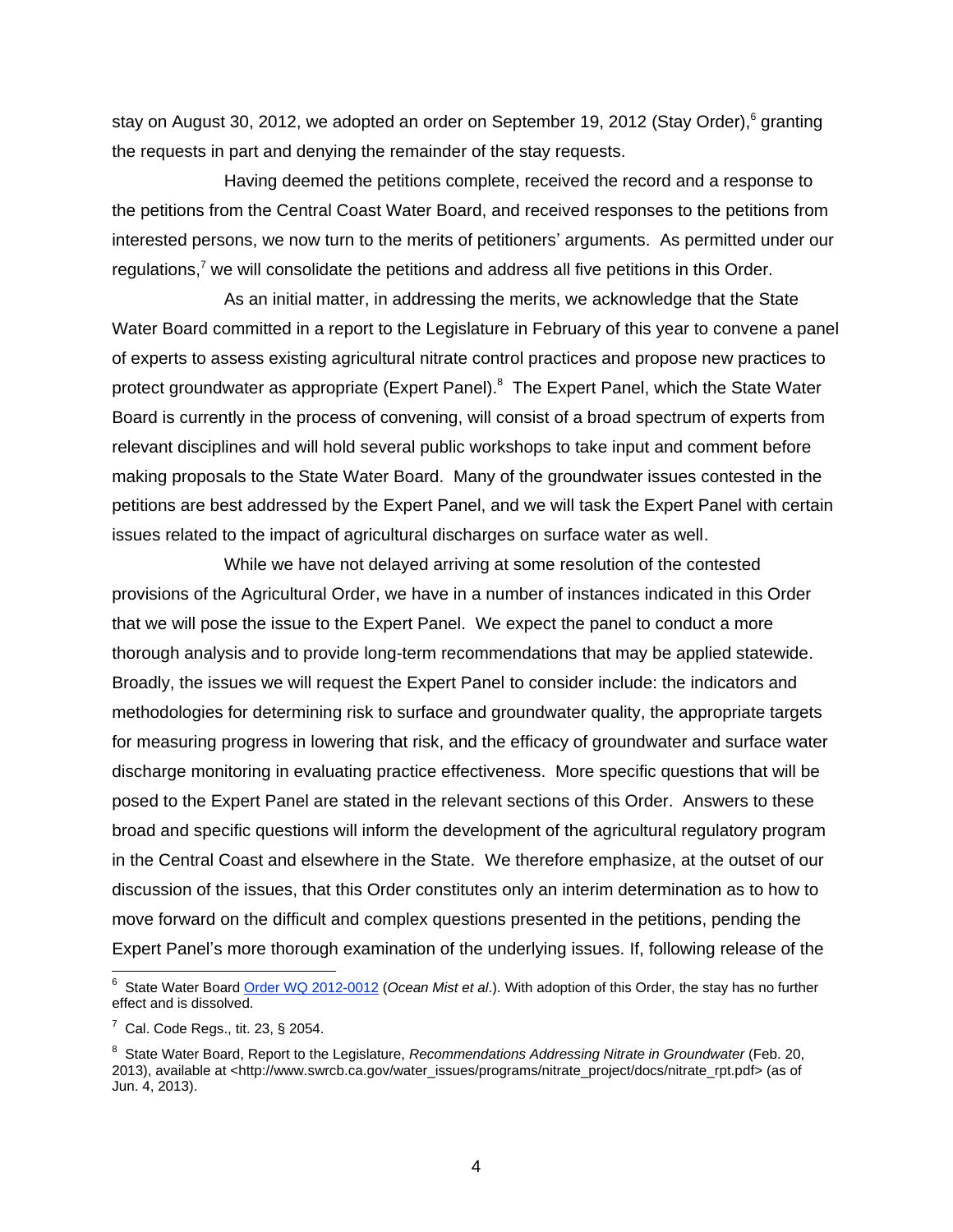Expert Panel's findings, we determine that additional revisions to the Agricultural Order are warranted, we will provide appropriate direction at that time.<sup>9</sup>

#### **II. ISSUES AND FINDINGS**

Between the five petitions, over forty contentions were raised claiming deficiencies in the Agricultural Order. Several issues were resolved, in whole or in part, in the Stay Order. We do not see the need to revisit these issues.<sup>10</sup> This Order addresses the most significant remaining contentions. To the extent petitioners raised issues that were not resolved in the Stay Order or are not discussed in this Order, such issues are dismissed as not raising substantial issues appropriate for State Water Board review.<sup>11</sup>

Following circulation of a first proposed draft of this Order on June 6, 2013, the State Water Board received a comment letter from representatives of the environmental justice community (Environmental Justice Groups).<sup>12</sup> Grower-Shipper submitted objections to certain references and comments in the comment letter,<sup>13</sup> specifically asking us to disregard (1) all references to the UCD Nitrate Report; (2) all comments related to Assembly Bill 685's<sup>14</sup> directive to consider the human right to safe, clean, affordable, and accessible water; (3) all comments related to antidegradation requirements; and (4) all comments addressing the recent approval by the Central Coast Water Board of cooperative monitoring plans. With regard to the UCD Nitrate Report, we agree that the report is not a part of the administrative record of this proceeding and we will not rely on the report in this Order.<sup>15</sup> We also agree with Grower-Shipper that the recently approved cooperative groundwater plans are not properly before us at

 $^9$  We note that unlike a National Pollutant Discharge Elimination System permit, a general, conditional waiver is not subject to stringent limitations on re-opening and modification. (Compare 40 C.F.R §§ 122.62 & 122.64 [limiting modification and termination] with Wat. Code, § 13269, subd. (a)(2) [recognizing that termination may occur at any time].) Revisions to the Agricultural Order would be subject to the applicable public notice requirements.

<sup>&</sup>lt;sup>10</sup> Issues we will not revisit because they were sufficiently resolved in the Stay Order include TMDL compliance (*id.*Stay Order*,* pp. 9-10); installation of backflow prevention devices (*id.,* pp. 10-12); and maintenance of riparian areas (*id.*, p. 14). While the Stay Order has no further effect following adoption of this Order, we decline to revise the provisions regarding TMDL compliance, installation of backflow prevention devices, and maintenance of riparian areas for the same reasons articulated in the Stay Order regarding the lack of substantial questions of fact and law raised by these issues.

<sup>11</sup> *People v. Barry* (1987) 194 Cal.App.3d 158, 175-177; *Johnson v. State Water Resources Control Bd.* (2004) 123 Cal.App.4th 1107, 1114; Cal. Code Regs., tit. 23, § 2052, subd. (a)(1).

<sup>&</sup>lt;sup>12</sup> Comment Letter from Clean Water Action et al. (Jul. 16, 2013).

<sup>&</sup>lt;sup>13</sup> Grower Shipper Motion to Strike (Jul. 22, 2013).

 $14$  AB 685 (Stats. 2012, ch. 524) added section 106.3 to the Water Code. While the Environmental Justice Groups refer to the legislative measure, for the remainder of this order we will refer to its statutory codification in Water Code section 106.3.

<sup>15</sup> See footnote 2, *ante*.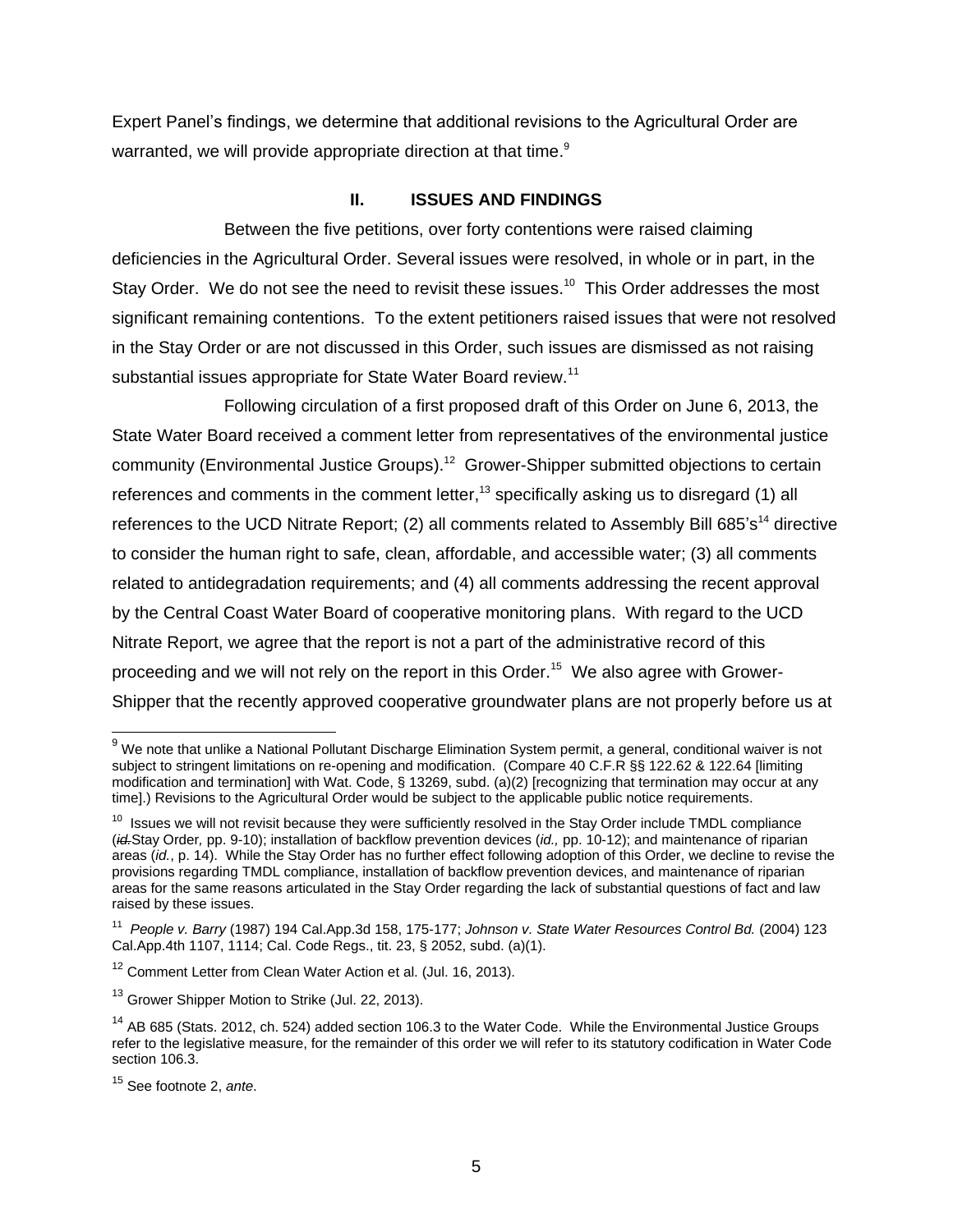this time as they reflect actions taken after adoption of the Agricultural Order that are not part of the administrative record. However, we distinguish in Section G of this Order between reviewing the approved cooperative groundwater monitoring programs that are outside the scope of these proceedings and reviewing the provisions of the Agricultural Order that relate to cooperative groundwater monitoring. With regard to whether the State Water Board should consider Water Code section 106.3 and antidegradation requirements in adopting this Order, we address those questions in greater depth following our discussion of the issues raised in the petitions.

Following circulation of a second proposed draft of this Order on August 20, 2013, the State Water Board received comments from the Central Coast Groundwater Coalition (CCGC) and from Grower-Shipper discussing, in part, specific elements of a cooperative groundwater program submitted by CCGC and approved by the Central Coast Water Board (CCGC Program). Antonia Manzo, a petitioner challenging approval of the CCGC Program in a separate action, but represented by California Rural Legal Assistance, one of the Environmental Justice Groups participating in the current proceedings, filed an objection to all comments discussing the substance of the CCGC Program. 16 Manzo stated that comments not properly before the Board included, but were not limited to, (1) statements in the CCGC comment letter, including on page 1, asserting that the CCGC Program is consistent with the Tier 1, 2, and 3 MRPs; (2) the detailed description of the work plan of the CCGC Program on pages 3-4 of the CCGC comment letter; (3) various other comments on pages 2, 3, and 5 of the CCGC letter speaking to the adequacy and efficacy of the approved work plan; and (4) similar statements regarding the adequacy and efficacy of the approved work plan on pages 6-7 in the Grower-Shipper comment letter. As above, we hold that the recently approved cooperative groundwater plans, including the CCGC Program, are not properly before us at this time as they reflect actions taken after adoption of the Agricultural Order that are not part of the administrative record. The comments discussing the substance of the CCGC Program will not be made part of the record of these proceedings and we will not consider those comments in resolving issues in the proceedings. However, we continue to distinguish in Section G of this Order between reviewing the approved cooperative groundwater monitoring programs that are outside the scope of these proceedings and considering options for and potential effects of revisions to the cooperative groundwater monitoring provisions that are in the Order.

<sup>&</sup>lt;sup>16</sup> Antonia Manzo Motion to Strike (Sept. 5, 2013).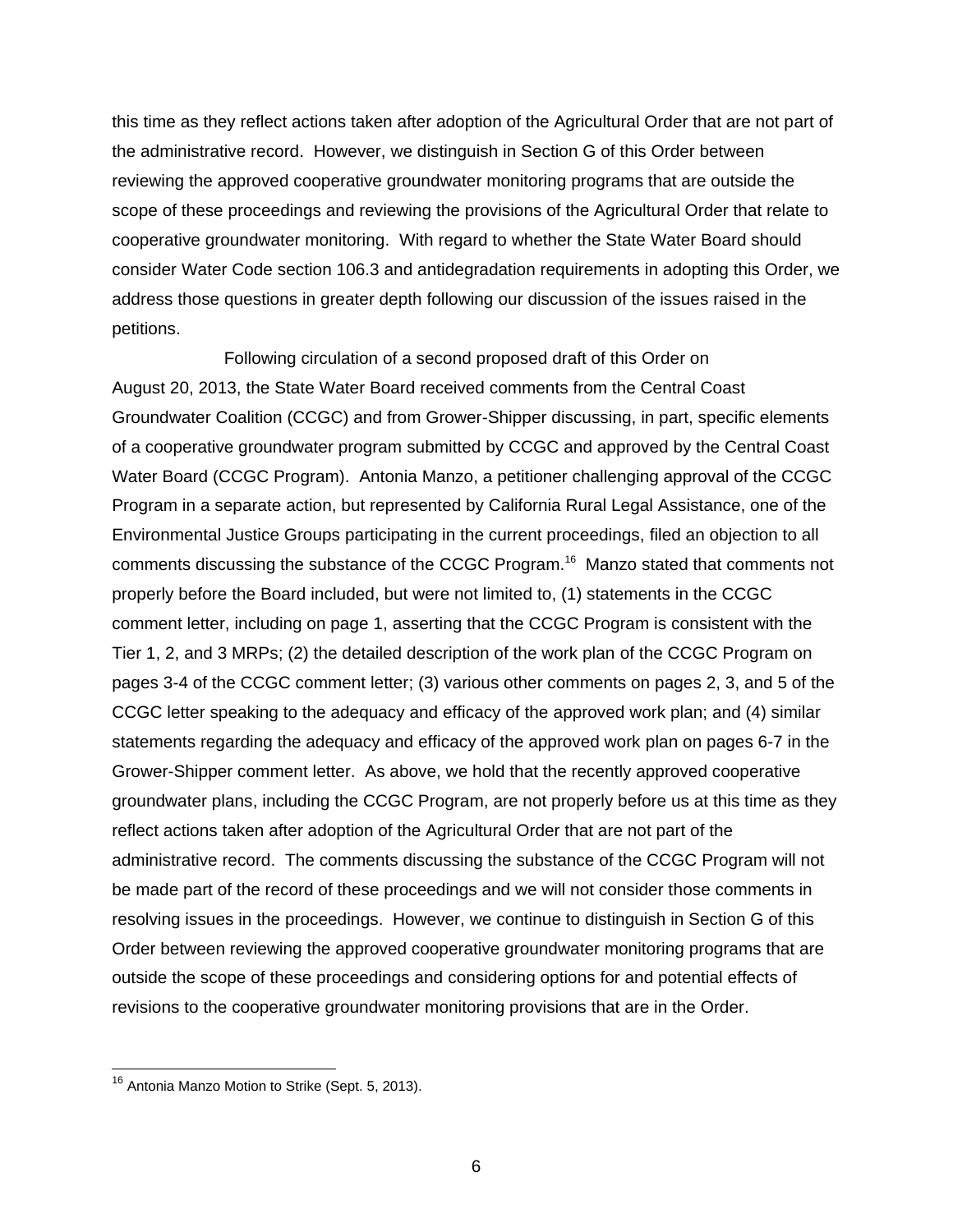#### **A. Due Process Considerations and Third Party Compliance Options, Provision 11**

At the March 14-15, 2012 hearing, after the close of public testimony and during Central Coast Water Board member deliberations, Board member Michael Johnston introduced a proposal that would allow third party approaches to implementation of controls and monitoring requirements (Johnston Proposal). The Central Coast Water Board then adopted the Agricultural Order with the Johnston Proposal. The Agricultural Petitioners argue that the inclusion of the Johnston Proposal violated their due process rights because it was developed based on impermissible ex parte communications and because they were not given an opportunity to comment on the Johnston Proposal.<sup>17</sup>

Allowing third party approaches to meeting permit obligations was a recurring discussion throughout the development of the Agricultural Order. There is a wide range and scope of potential third party approaches, but the distinguishing characteristic of all third party approaches is that they involve a group of dischargers organized around an entity other than a regional water quality control board (regional water board) that assists the dischargers with compliance with some or all of a regulatory program like the Agricultural Order. The Farm Bureau proposed third party based monitoring and data collection options in the first set of public comments in early 2010 and in correspondence thereafter.<sup>18</sup> A coalition of agricultural organizations (Farmers for Water Quality), which included the Agricultural Petitioners, presented a third party alternative to the Central Coast Water Board at the March 17, 2011 and May 4, 2011 Board meetings, and in written comments.<sup>19</sup> Farmers for Water Quality continued to refine its third party proposal with presentations at the February 1, 2012 Board workshop, and finally, at the Board adoption hearing on March 14-15, 2012.<sup>20</sup> In essence, this third party approach (referred to hereinafter as the "Agricultural Proposal") contemplated that dischargers would have the option of joining a coalition of dischargers in lieu of meeting certain Tier 2 and Tier 3 requirements, including annual compliance reporting, photo monitoring, surface water discharge monitoring, and implementation of a water quality buffer plan. The coalition would, with the assistance of a technical advisory committee (TAC), develop an auditable farm water quality management plan and a program for auditing twenty percent of members each year to evaluate management practice implementation, as well as develop a practice effectiveness

 $\overline{a}$ 

<sup>&</sup>lt;sup>17</sup> See Gov. Code, § 11425.10, subd. (a)(1) & (8).

<sup>&</sup>lt;sup>18</sup> See Administrative Record (AR) File Nos. 96 & 213.

<sup>&</sup>lt;sup>19</sup> AR File Nos. 242, 264, 278 & 287.

<sup>&</sup>lt;sup>20</sup> AR File Nos. 311 & 344.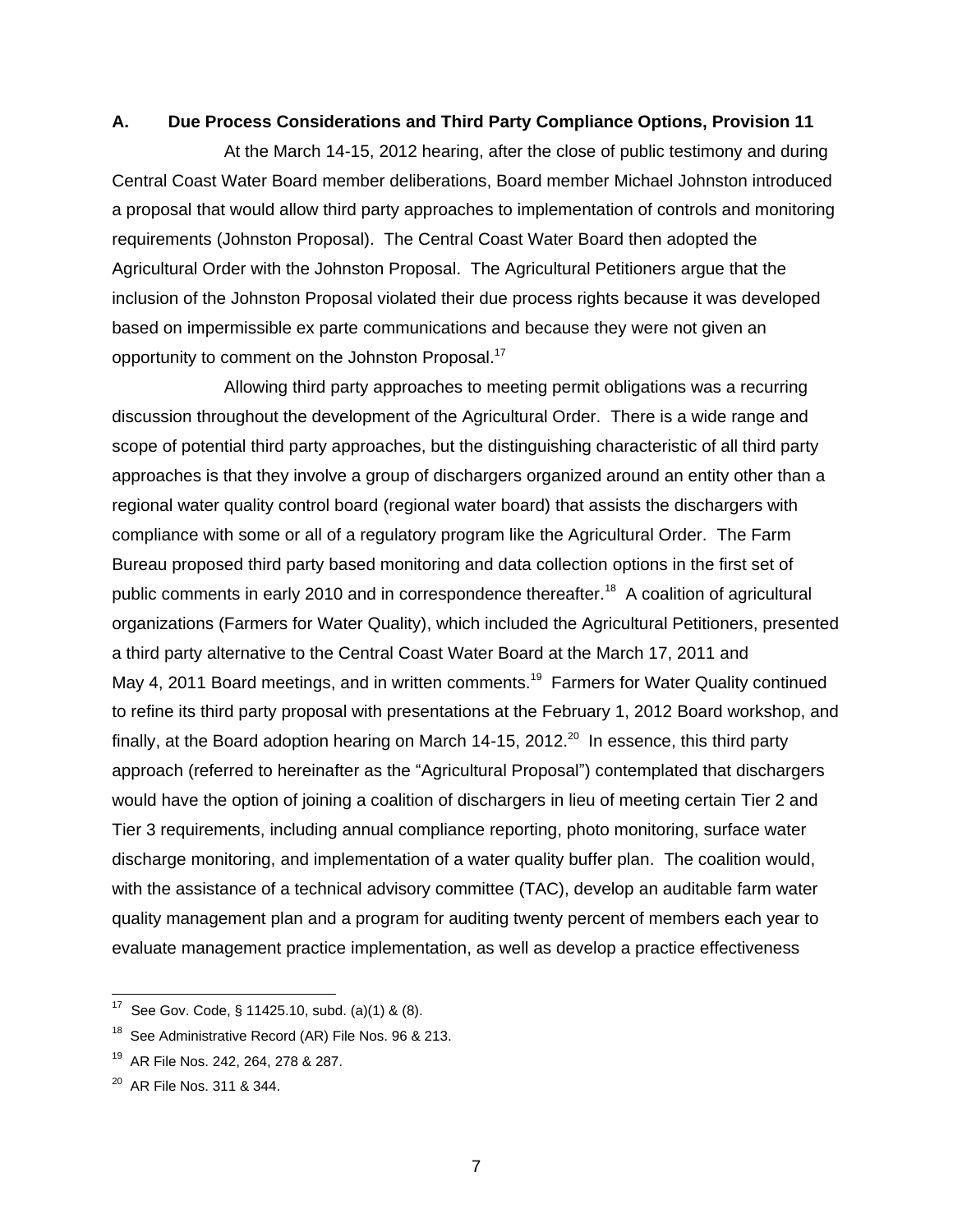evaluation program. The coalition would submit aggregated compliance data to the Central Coast Water Board, in contrast to the farm-level data required to be submitted by the draft order proposed by Central Coast Water Board staff.<sup>21</sup>

In February 2012, in response to the Agricultural Proposal, Steve Shimek, representing Monterey Coastkeeper, drafted a proposed compromise to allow for the development of third party approaches subsequent to adoption of the Agricultural Order (Shimek Proposal). The compromise did not specify any particular third party compliance option, but allowed for a third party administered program to be reviewed by a TAC and approved by the Central Coast Water Board's Executive Officer subsequent to adoption by the Central Coast Water Board of the Agricultural Order. Shimek shared his Proposal with several interested parties, including Agricultural Petitioners' experts Marc Los Huertos and Ross Clark, Rick Tomlinson with the Strawberry Commission, California Environmental Protection Agency Undersecretary Gordon Burns, Executive Officer of the Central Coast Water Board, Roger Briggs, and Central Coast Water Board staff Lisa McCann and Angela Schroeter. The Shimek Proposal did not garner full support from either the agricultural community or the environmental community and Shimek did not present it during testimony at the March 14-15, 2012, Central Coast Water Board hearing.<sup>22</sup>

At some point shortly before the March 2012 hearing, Board Member Johnston communicated with Executive Officer Briggs about developing language for the Agricultural Order that would allow the dischargers to propose third party options for compliance subsequent to permit adoption. Mr. Briggs, in collaboration with Board Counsel Frances McChesney, drafted language that became the Johnston Proposal, borrowing some of that language from the Shimek Proposal.<sup>23</sup> Board Member Johnston introduced his proposal during Board member deliberations on March 15, 2012, as an alternative to adopting the Agricultural Proposal. Although Central Coast Water Board staff had proposed during the hearing to incorporate some changes responsive to comments from Farmers for Water Quality, staff had not recommended adopting an order with the Agricultural Proposal, primarily because of concerns with moving away from farm-level accountability. Board Member Johnston suggested that his proposal would allow the Board to adopt the Agricultural Order as proposed by staff, but retain the option

<sup>&</sup>lt;sup>21</sup> AR File No. 344.

<sup>&</sup>lt;sup>22</sup> Declaration of Steve Shimek, attached to Response of Monterey Coastkeeper, San Luis Obispo Coastkeeper, and Santa Barbara Channelkeeper (Oct. 31, 2012), pp. 3-4, ¶¶ 4-9, Exh. A & B; Petition for Review and Statement of Points and Authorities of Grower-Shipper et al. (Apr. 16, 2012) (Grower-Shipper Petition), Exh. G.

<sup>&</sup>lt;sup>23</sup> AR File No. 352; Grower-Shipper Petition, Exh. G.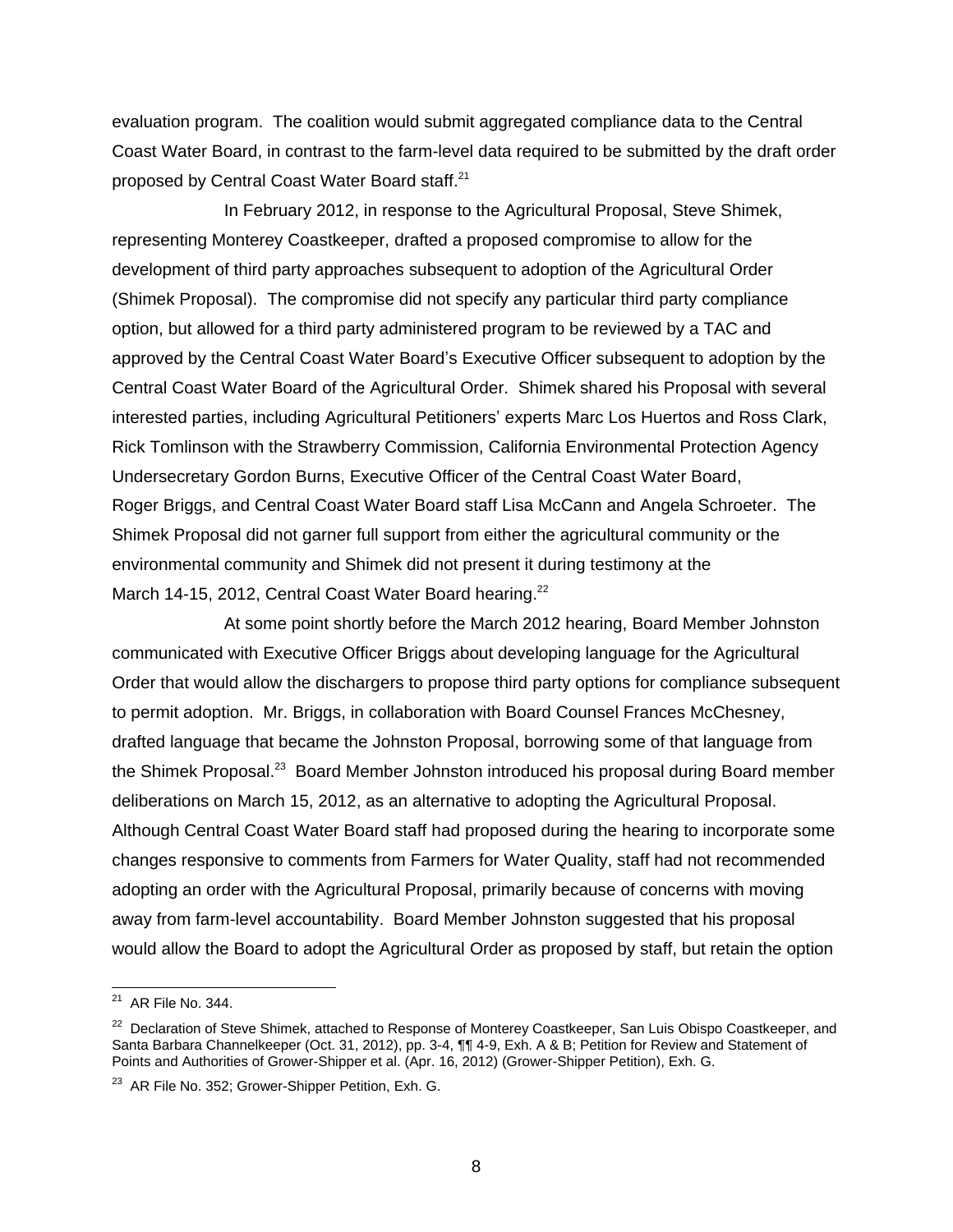of approving third party approaches to compliance in the future, including potentially the Agricultural Proposal in some modified form. After extensive discussion on whether it was preferable to instead spend the additional time to iron out any issues with the Agricultural Proposal for incorporation into a final order, the Board unanimously<sup>24</sup> chose to adopt the Agricultural Order with the Johnston Proposal instead. Neither Board Member Johnston nor the other Board members appear to have been aware that the Johnston Proposal included ideas and language from the Shimek Proposal.<sup>25</sup>

## **1. Ex Parte Communications Claims**

Adoption of the Agricultural Order was an adjudicative proceeding, subject to the provisions of chapter 4.5 of the Administrative Procedures Act, including the prohibition against ex parte communications.<sup>26</sup> Although the Legislature has since created certain exceptions to the ex parte communications prohibition for general orders such as the Agricultural Order, the prohibition against both direct and indirect communications to Board members from parties or interested persons applied to the adoption of the Agricultural Order while it was pending before the Central Coast Water Board. The Agricultural Petitioners argue that the Johnston Proposal resulted from prohibited, indirect ex parte communications with a Board member, with Executive Officer Briggs acting as a conduit communicating Mr. Shimek's proposal to Board Member Johnston.

We disagree. The prohibition against ex parte communications does not apply to a board member's communications with advisory staff $^{27}$  as long as advisory staff does not (1) augment, diminish, or modify evidence in the record or (2) act as a conduit, or intermediary, between a party and a board member. Mr. Briggs and Ms. McChesney were advisory staff to the Board in the proceeding. Throughout development of a permit, advisory staff engages with parties and interested persons in the proceedings. Staff evaluates and synthesizes the feedback it receives through this ongoing process, and pushes forward ideas and solutions to

  $24$  Board Member Dr. Jean-Pierre Wolff recused himself from the proceedings and vote.

<sup>&</sup>lt;sup>25</sup> AR File No. 352.

 $^{26}$  Gov. Code, § 11430.10 et seq.

<sup>27</sup> *Id.*, § 11430.30; s*ee also* State Water Board, Chief Counsel Michael A.M. Lauffer*, Ex Parte Questions and Answers* (Sep. 17, 2008) [version in effect at time of Agricultural Order adoption], p. 9, Question No. 22. Jensen argues that, regardless of whether Executive Officer Briggs was acting as a conduit for the communication from Mr. Shimek, his communications with Board Member Johnston were prohibited ex parte communications from a staff member acting as an advocate. Jensen misconstrues the facts of the proceedings before the Central Coast Water Board. Unlike in enforcement actions, in permitting actions such as the adoption of the Agricultural Order, the State Water Board and regional water boards do not separate functions between prosecutorial and advisory staff members. In permitting actions, staff members are expected to make recommendations to the board members and doing so does not convert their role from advisory staff to independent advocates.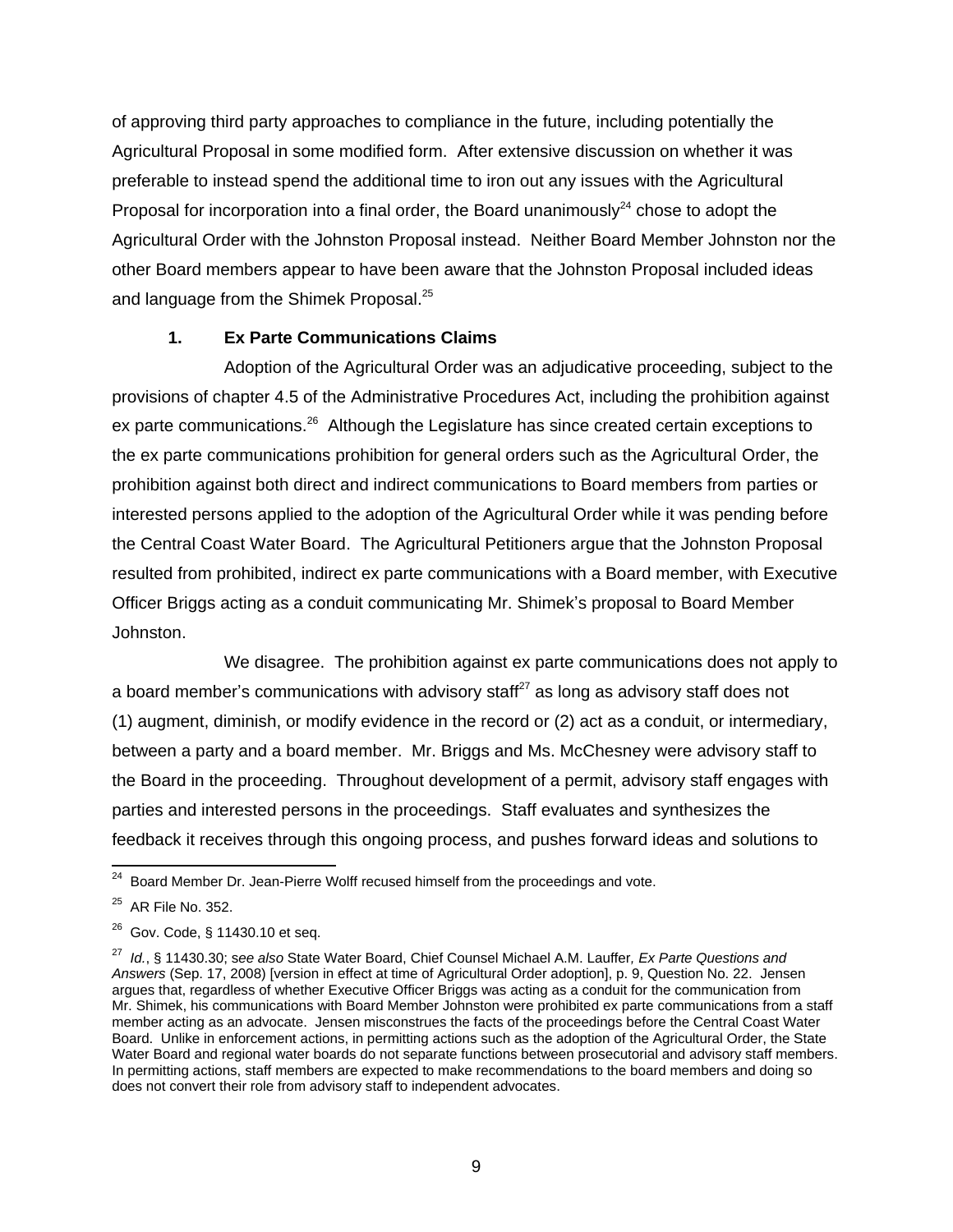problems it finds to have merit. This process would be unreasonably hampered if staff were prohibited from communicating such ideas and solutions to board members seeking advice on permitting challenges, simply because some of those ideas and solutions may have originated in discussions with stakeholders.

Here, Central Coast Water Board staff met with both agricultural representatives and environmental representatives numerous times throughout the multiple-year process of developing the Agricultural Order, both in formal stakeholder settings and informally in meetings. Staff released several public drafts that were informed by these discussions, incorporating, in many instances, proposals made by agricultural representatives. Similarly, when asked to draft language for a compromise third party approach, it was not inappropriate for Executive Officer Briggs to turn to the input he had received from Mr. Shimek proposing a similar approach and to rework that input to address Mr. Johnston's inquiry. While the line between acting as a conduit to an indirect ex parte communication and proposing a solution based, in part, on a stakeholder's advocated position may be admittedly difficult to pinpoint, in the context discussed, we find that the Johnston proposal did not cross that line. It was not a result of a prohibited indirect ex parte communication, but rather a legitimate advisory action by the Board Executive Officer and Counsel.<sup>28</sup>

## **2. Notice and Opportunity to be Heard**

The Agricultural Petitioners additionally argue that they were deprived of due process because they were not given notice and opportunity to be heard on the Johnston Proposal.<sup>29</sup> We again disagree. As a preliminary matter, the Central Coast Water Board staff and members were certainly not required to bring the process of revising the Agricultural Order to a halt with the release of the final proposed draft for comment. In most permitting actions, revisions continue to be made through adoption of the permit. The Agricultural Petitioners themselves anticipated this when they brought a revamped Agricultural Proposal to the March 14-15, 2012 Board Hearing and presented it to the Board. The law recognizes a

  $^{28}$  We also note that recent legislation added Water Code section 13287, which, effective January 1, 2013, created an exception to the ex parte communications prohibition for certain proceedings concerning general orders. Under Water Code section 13287, Mr. Shimek would have been allowed to bring his proposal directly to the Board members up to 14 days prior to Board adoption, as long as he disclosed that communication. The exception was not in effect at the time and does not control resolution of this matter, but we nevertheless view the subsequent legislative endorsement of these types of communications as further grounds for resolving any ambiguity in favor of the Board. Finally, we note that to the extent there has been full consideration of the underlying proposals by us during this petition review process, any procedural defect at the Central Coast Water Board has either been cured or rendered harmless by our review and this Order.

<sup>&</sup>lt;sup>29</sup> The Agricultural Petitioners cite to Government Code section 11425.10, subdivision (a)(1).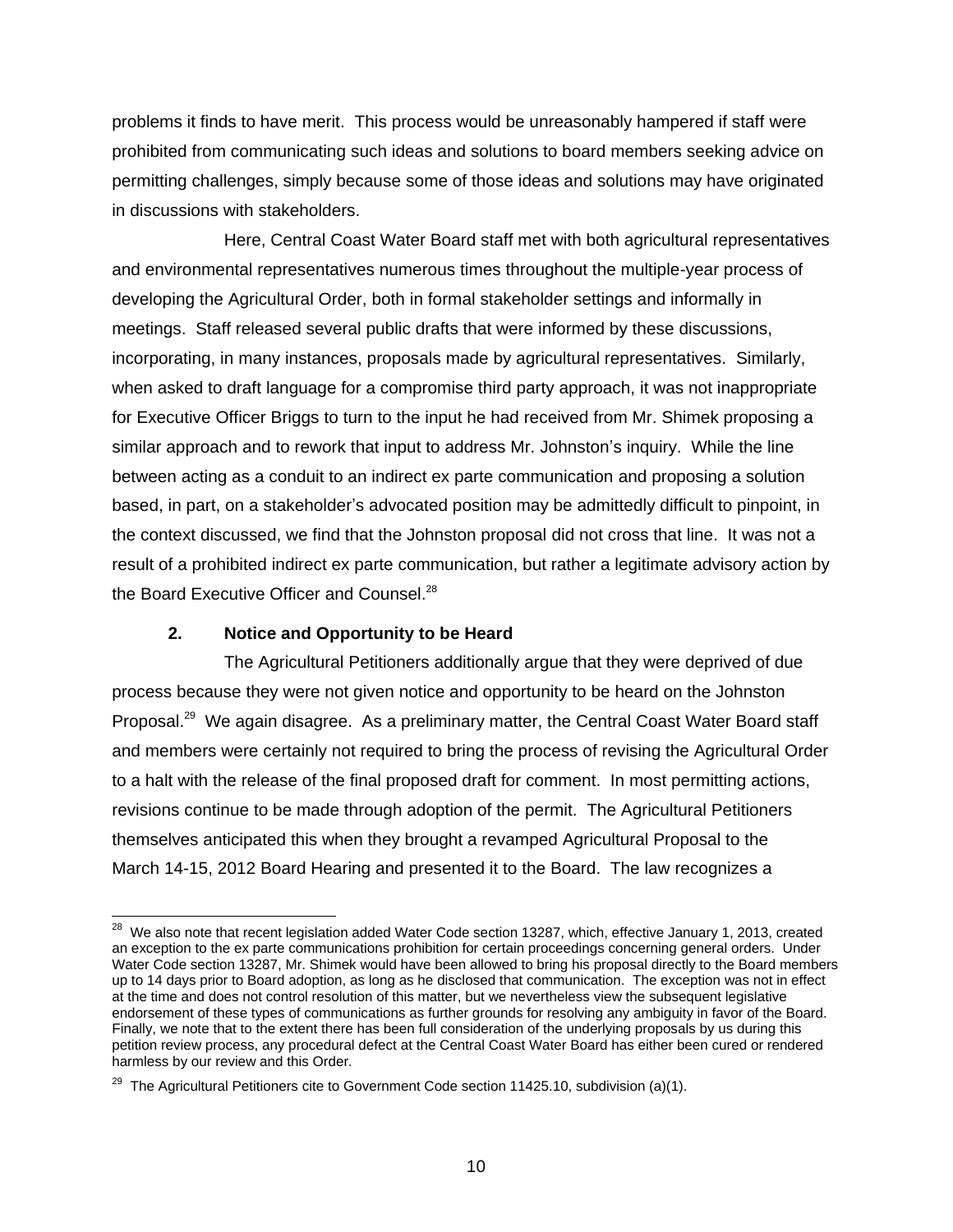dynamic process in which revisions will be made in response to comments received on the proposed draft and requires that a new opportunity for comment be created only if the revisions were not a "logical outgrowth" of comments received. If the interested parties reasonably could have anticipated the final version from the draft permit, then an additional opportunity for notice and comment is not required.<sup>30</sup>

As stated previously, proposals for third party compliance options had been discussed throughout the process of developing the Agricultural Order. Although the final draft that went before the Board on March 14-15, 2012, did not include the Agricultural Proposal. $31$ that alternative was clearly on the table as Farmers for Water Quality continued to push for the proposal in written and oral comments before the Board and in a presentation at the Board hearing.<sup>32</sup> The Johnston Proposal was an attempt to acknowledge the potential of third party approaches while declining to adopt the particular third party option presented in the Agricultural Proposal. As such, Board Member Johnston's proposal was a direct outgrowth of the extensive comments received on the proposed Agricultural Order.<sup>33</sup>

We understand, however, that the argument made by the Agricultural Petitioners is more nuanced. They point out that Board Member Johnston waited to introduce his proposal until after the close of public testimony and that as a result there was no opportunity for them to weigh in orally on the proposal. They also argue that this late introduction of a new proposal shifted the focus of the deliberations away from how to re-work the Agricultural Proposal such that the Board might agree to adopt some version of it at the hearing<sup>34</sup> by, in essence, giving the Board members the appearance of an option to postpone those difficult determinations to a future date. Had the Agricultural Petitioners been given an opportunity to engage the Board members on the Johnston Proposal earlier in the proceedings, they assert, the Board members may have reconsidered whether the Johnston Proposal in fact was the reasonable compromise it appeared to be. It is not clear to the Agricultural Petitioners that the Johnston Proposal, and in

 30 See *Natural Resources Defense Council v. U.S. E.P.A.* (9th Cir. 2002) 279 F.3d 1180, 1186; *First American Discount Corp. v. Commodity Futures Trading Com.* (D.C. Cir. 2000) 222 F.3d 1008, 1015; State Water Board Order WQ 2012-0013 (*Sacramento Regional Wastewater Treatment Plant*), p. 39.

<sup>31</sup> AR File No. 338.

<sup>&</sup>lt;sup>32</sup> AR File Nos. 287, 311, & 344.

 $33$  We also note that the Proposal did not change any of the future requirements of the proposed final draft of the Agricultural Order, but merely added a path that allowed for consideration of alternative compliance options.

 $34$  Here, the Agricultural Petitioners appear also to be arguing that the Board members were misled into thinking they could not adopt the Agricultural Proposal as presented and were therefore drawn to the Johnston Proposal because staff had misrepresented that the Agricultural Proposal failed to meet certain legal or policy requirements. On this point, we find that Board members were entitled to rely on Board staff and counsel's advice regarding asserted policy and legal deficiencies in the Agricultural Proposal and to decline to adopt the Proposal wholesale.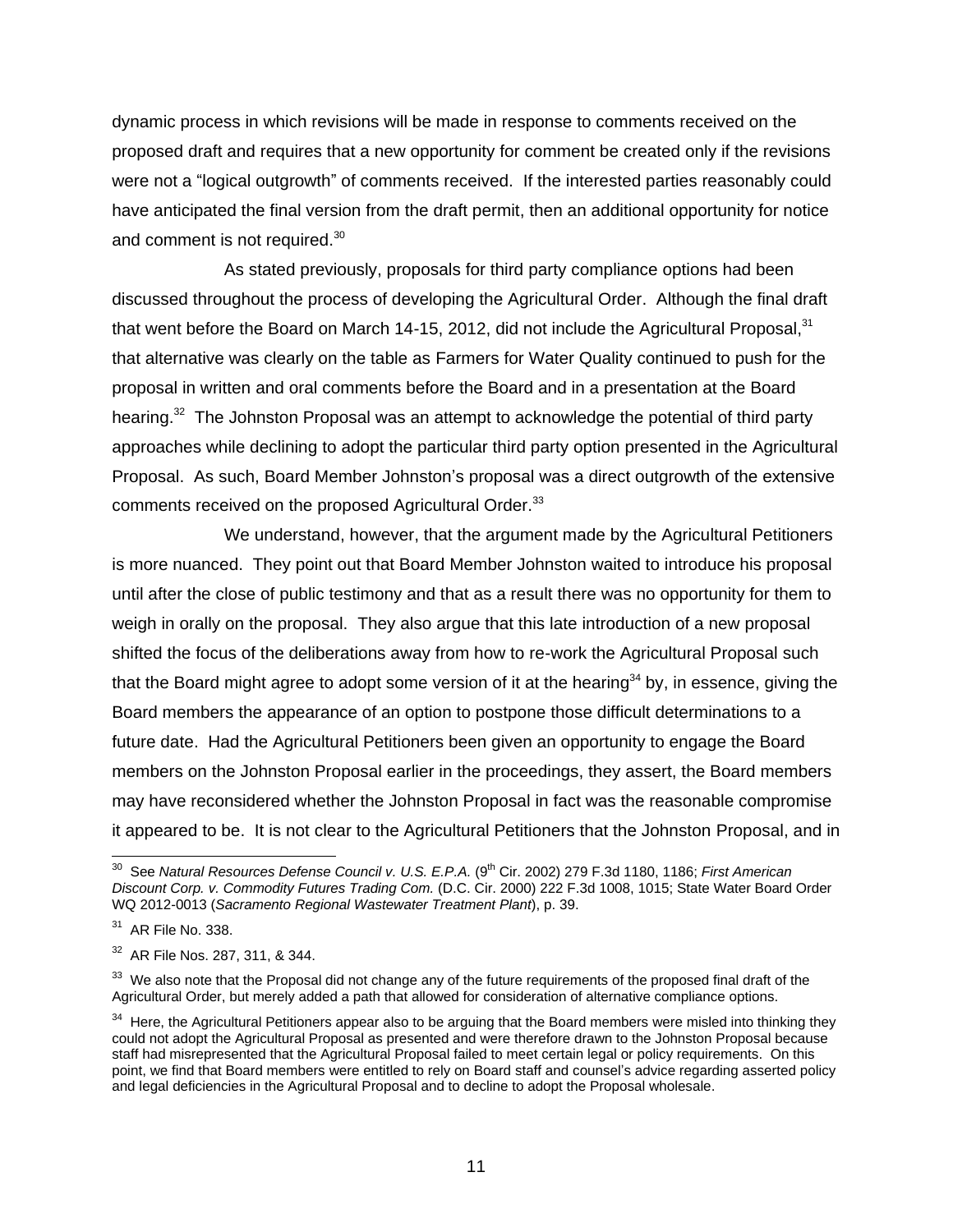particular the Agricultural Order's resulting Provision 11 would, in fact, accommodate approval of a proposal similar to the Agricultural Proposal in the future, even if the differences between Board staff and Farmers for Water Quality were resolved. This is so because Provision 11 primarily contemplated water quality improvement projects rather than third party monitoring and reporting programs.

On this last point, we are somewhat sympathetic to the Agricultural Petitioners' position. As apparent during deliberations, the Central Coast Board members anticipated that the Johnston Proposal was broad enough to be inclusive of future consideration of the type of third party proposal advocated by Farmers for Water Quality, albeit with changes to address certain legal and policy concerns.<sup>35</sup> Provision 11 as written, however, is confusing and arguably too narrow to allow for the approval of third-party auditing, monitoring, and reporting proposals because such proposals focus on the methodologies for data gathering and reporting and may be neutral as to practice implementation for water quality achievement.<sup>36</sup> Provision 11 mentions both water quality management "projects" and cooperative monitoring and reporting "programs" but does not clarify the distinction in the criteria for evaluation of these separate categories.

This is not to say that we find that the process for adoption of Provision 11 was legally flawed. The Board members had the record before them and had heard extensive comments from interested persons. We expect regional water board members to evaluate the evidence before them and deviate from staff or stakeholder-proposed options to formulate their own solutions when appropriate. Nothing in the law precludes Board members from introducing their own proposals during Board deliberations and other Board members from signing on to those solutions. Adoption of the Johnston Proposal was accordingly a legitimate and legal exercise of the Board's discretion.

Yet, it appears that in this particular case, because the issue of third party alternatives had been so central to the proceedings, all parties, including the Board itself, would have benefited had the Board sought at least some brief oral input on the Johnston Proposal from the interested persons present at the hearing. The Board Chair has the discretion to reopen a hearing when he or she believes that additional comment would benefit the Board's

 35 AR File No. 352, pp. 24-38; see also AR File No. 331 (showing that Johnston Proposal edits to Finding 11 included discussion of aggregate monitoring and reporting programs).

<sup>&</sup>lt;sup>36</sup> Certain provisions of the proposed draft Agricultural Order, notably the surface receiving water monitoring and groundwater monitoring provisions, allowed for cooperative monitoring alternatives prior to introduction of Provision 11 in the final adopted Agricultural Order. (See Tiers 1, 2, & 3 MRPs, Part 1, Section A.1 & Part 2, Section A.6). As a result, Provision 11 is in certain instances duplicative of (but not inconsistent with) alternative monitoring requirements in the Agricultural Order.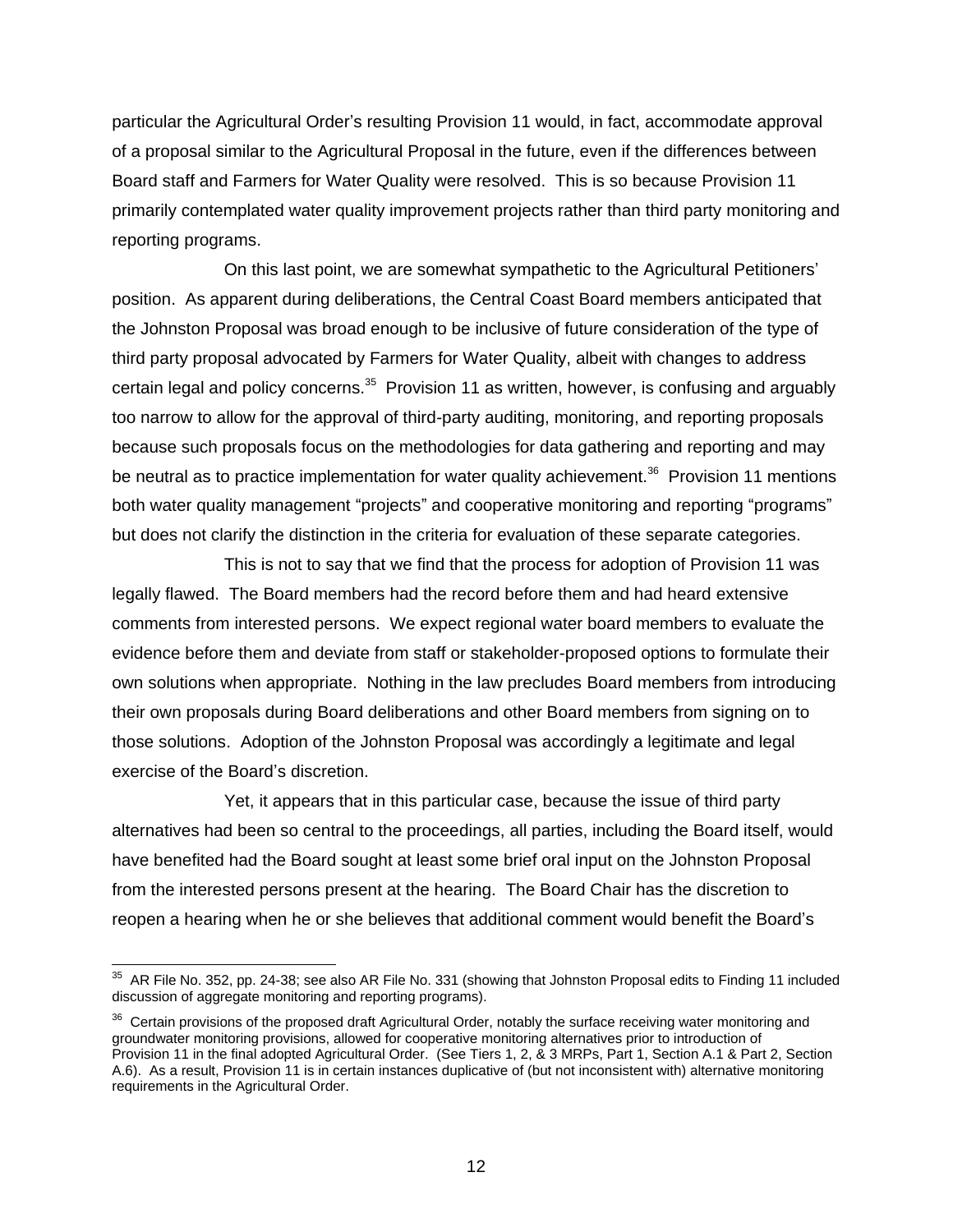decision. The value of such input would have been in helping the Board to refine the Johnston Proposal to ensure that it captured the Board's intent in adopting it. Accordingly, while we decline to overturn or amend the Agricultural Order on grounds of due process violations, we will address the ambiguity in the scope of Provision 11, as set out in the edits below. Specifically, we draw out the options of proposing third party water quality improvement programs and monitoring and reporting programs<sup>37</sup> in addition to third party water quality improvement projects and clarify the criteria for evaluating such program proposals.

We make two additional revisions to Provision 11. First, with regard to third party water quality improvement projects and programs, we revise the requirement regarding the chance of success of the project or program with the goal of permitting consideration of a range of water quality improvement projects and programs, not just those that may address toxicity or nutrients on a large scale. Second, we expand the role of the Central Coast Water Board in considering third party proposals. Provision 11 allows the Board's review only when the Executive Officer denies approval of a project or program. We have not found an articulated basis in the record for limiting review to denial of a project or program approval, when approval of a project or program may be equally concerning to interested persons – for instance, because a proposed project may not be sufficiently protective of water quality or a third party monitoring program may be designed to obscure accountability.<sup>38</sup>

Finally, while this last point is not reflected in specific revisions to Provision 11, we believe it is important here for us to express our support of third party approaches generally. There are a number of advantages to utilizing a third party approach to regulation of agricultural discharges. From a resource perspective, third parties allow a regional water board to leverage limited regulatory staff by acting as intermediaries between the regional water board staff and the growers, freeing regional water board resources to focus on problem areas or actors. Third parties also may have the expertise to provide technical assistance and training to growers at a scale that cannot be matched by regional water board staff resources, and, in many cases, third parties already have relationships in place with the dischargers. We recognize the need to be wary of third party programs that report compliance at too high a level of generality. As a result,

 $\overline{a}$ 

 $37$  In the new language describing third party monitoring and reporting programs, we state that "aggregate monitoring and reporting must be on a scale sufficient to track progress in small sub-basins and be sufficiently representative of conditions in the sub-basins." The program proponents have flexibility to propose the appropriate scale for such subbasins. We expect small sub-basins to be a real representations that are dictated by local conditions and constitute a reasonable unit for follow-up practice implementation for water quality improvement.

<sup>38</sup> See discussion of Executive Officer discretion, *post*, at section II.C "Reasonableness of Tiering Criteria, Provisions 13-21."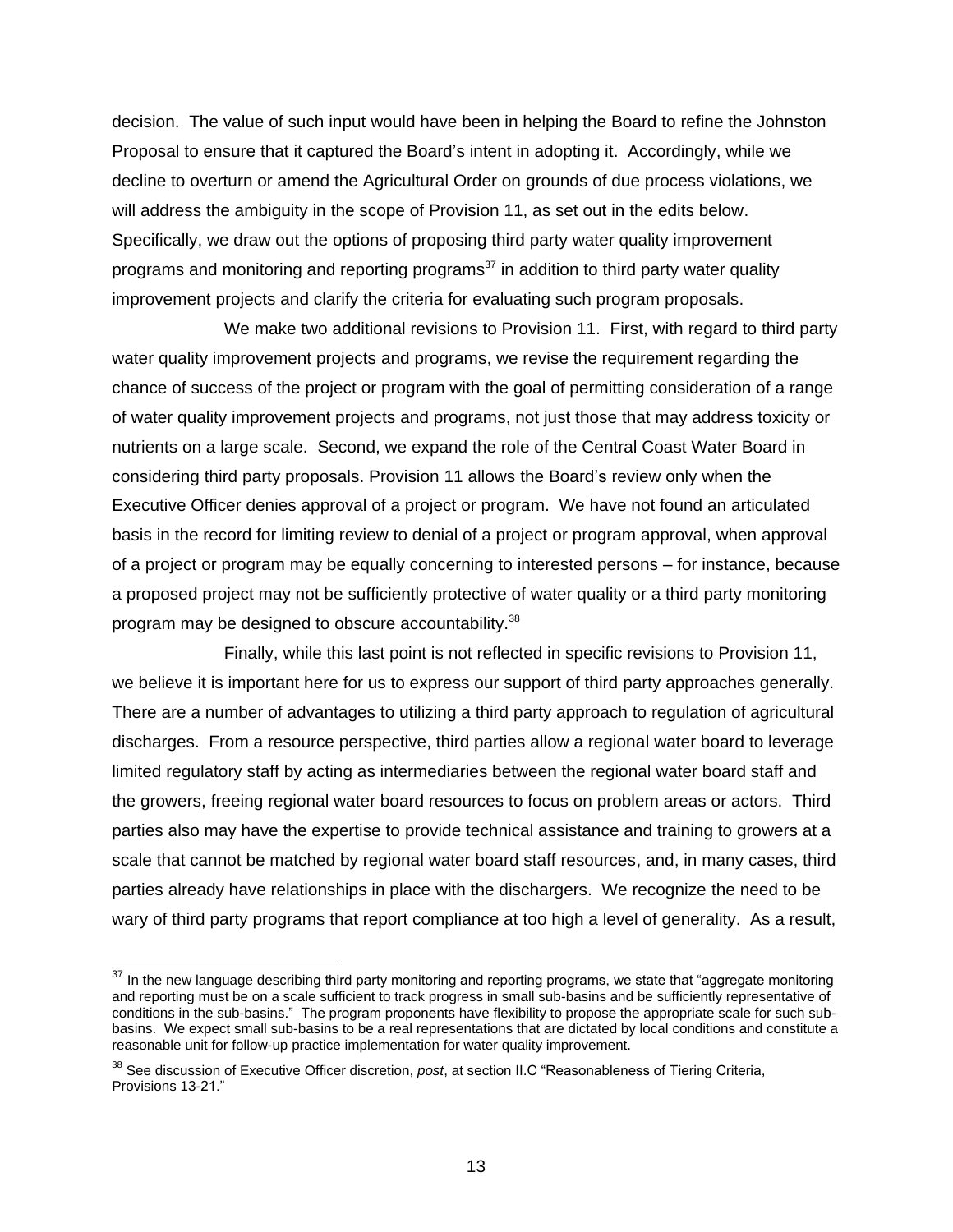we expect the Central Coast Water Board to review proposals carefully to ensure consistency with legal requirements to verify the adequacy and effectiveness of waiver conditions and provide sufficient feedback mechanisms for determination of whether the required controls are achieving the Agricultural Order's stated purposes.<sup>39</sup> However, we also expect the Central Coast Water Board to give fair and due consideration to proposed third party projects and programs and work with third party groups in good faith to develop viable alternatives. Depending on the scope of any proposed third party program under the current Agricultural Order, the Central Coast Water Board may consider developing a separate order specific to the third party program. Further, in the next iteration of the Agricultural Order, the Central Coast Water Board should strongly consider developing orders for both third party programs and individual dischargers.

We shall amend Provision 11 as follows:<sup>40</sup>

11. Dischargers may form third party groups to develop and implement alternative water quality management practices (i.e., group projects) **improvement projects or programs** or cooperative monitoring and reporting programs to comply with this Order. At the discretion of the Executive Officer, Dischargers that are a participant in a third party group that implements Executive Officer-approved water quality improvement projects **or programs** or Executive Officer-approved alternative monitoring and reporting programs may be moved to a lower Tier (e.g., Tier 3 to Tier 2, Tier 2 to Tier 1) and/or provided alternative project **or program**-specific **requirements,** timelines, and**/or** milestones.

To be subject to **qualify for** Tier changes or alternative **requirements,** timelines, **and/or milestones,** Projects **third party water quality improvement projects and programs** will be evaluated for, among other elements:

- Project **or Program** Description. Description must include identification of participants, methods, and time schedule for implementation.
- Purpose. Proposal must state desired outcomes or goals of the project **or program** (e.g., pollutants to be addressed, amount of pollution load to be reduced, water quality improvement expected).
- Scale. Solutions must be scaled to address impairment.
- Chance of Success. Projects **or programs** must demonstrate a reasonable chance of eliminating toxicity within the permit term (five years) or reducing discharge of nutrients to surface and groundwater **improving water quality and/or reducing pollutant loading**.

 <sup>39</sup> Wat. Code, § 13269, subd. (a)(2); Policy for Implementation and Enforcement of the Nonpoint Source Pollution Control Program, State Water Board (May 20, 2004), available at

[<sup>&</sup>lt;http://www.waterboards.ca.gov/water\\_issues/programs/nps/docs/oalfinalcopy052604.pdf>](http://www.waterboards.ca.gov/water_issues/programs/nps/docs/oalfinalcopy052604.pdf) (as of Jun. 4, 2013) (Non-Point Source Policy), p. 13.

<sup>&</sup>lt;sup>40</sup> Throughout this Order we will use strikeout text to indicate text to be removed from the Agricultural Order and **boldunderline** text to indicate our additions. All other emphasis is maintained from the existing Agricultural Order.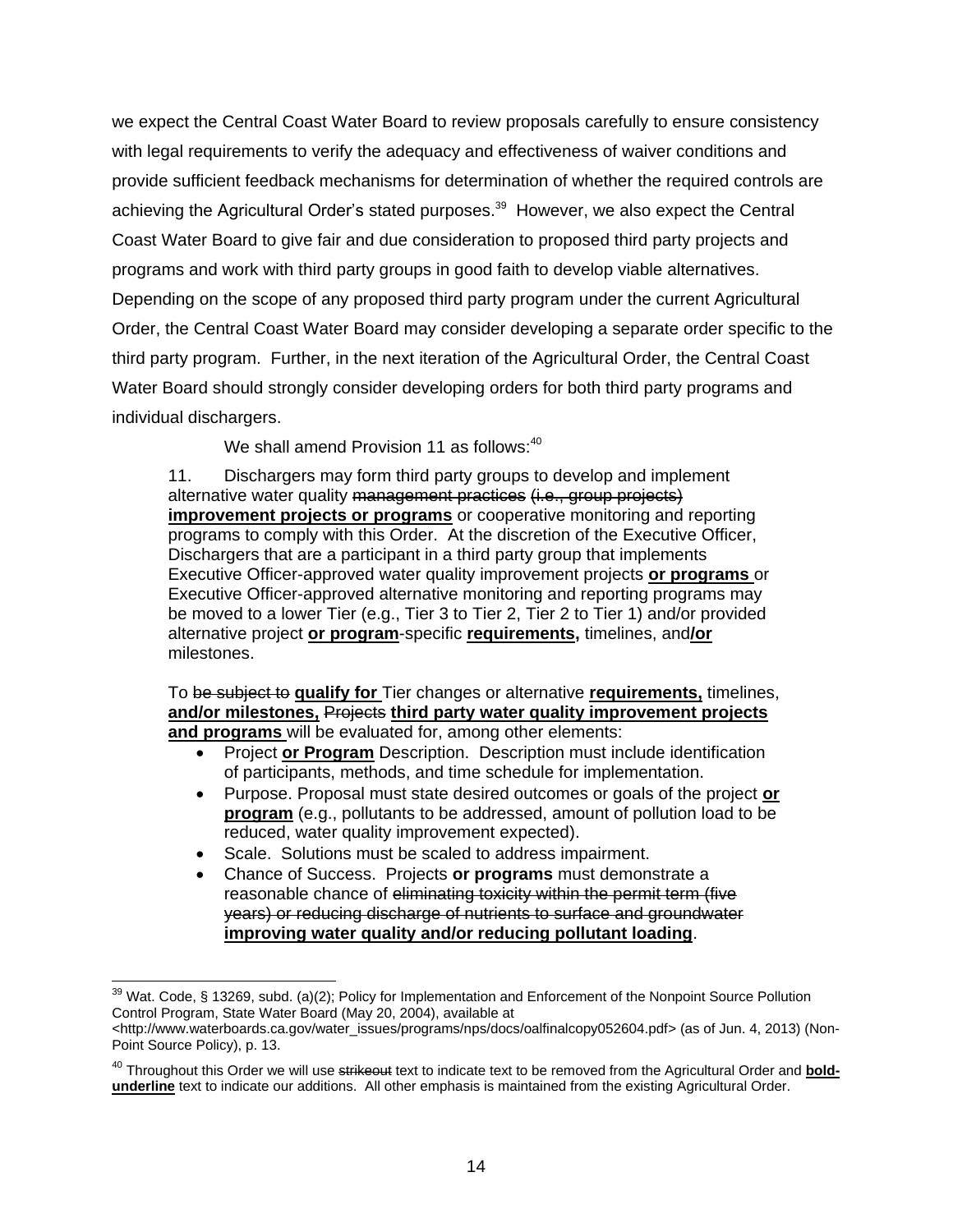- Long term solutions and contingencies. Proposals must address what new actions will be taken if the project **or program** does not meet goals and how the project **or program** will be sustained through time.
- Accountability. Proposals must set milestones that indicate progress towards goals stated as above in "purpose."
- M **Project or program m**onitoring and reporting. Description of monitoring and measuring methods, and information to be provided to the Water Board. Monitoring points must be representative but may not always be at the edge-of-farm so long as monitoring results demonstrate **provide indicators of** water quality improvement **and/or pollutant load reductions,** and the efficacy of a project **or program**. **The monitoring and reporting may be a third party monitoring and reporting program consistent with the requirements in the next paragraph.** In addition, monitoring must 1) characterize and be representative of discharge to receiving water, 2) demonstrate project effectiveness, 3) and verify progress towards water quality improvement and pollutant load reduction,

## **To qualify for Tier changes or alternative requirements, timelines, and/or milestones, third party monitoring and reporting programs will be evaluated for, among other elements:**

- **Program Description: Description of monitoring methodologies, schedule, and reporting.**
- **Purpose: Third party monitoring and reporting programs must include collection of data that will provide indicators of water quality improvement and/or pollutant load reduction and aggregate monitoring and reporting must be on a scale sufficient to track progress in small sub-basins and be sufficiently representative of conditions in the sub-basins.**

Project **Third party water quality improvement project or program and third party monitoring and reporting program** proposals will be evaluated by a Technical Advisory Committee (TAC) comprised of: Two researchers or academics skilled in agricultural practices and/or water quality, one farm advisor (e.g., from Natural Resources Conservation Service or local Resource Conservation Districts), one grower representative, one environmental representative, one environmental justice or environmental health representative, and one Regional Board staff. The TAC must have a minimum of five members to evaluate project **or program** proposals and make recommendations to the Executive Officer. The Executive Officer has discretion to approve any **third party water quality improvement** project **or program or third party monitoring and reporting program** after receiving project **or program**  evaluation results and recommendations from the committee. If the Executive Officer denies approval, the third party group **The Executive Officer may waive the requirement for TAC review of a project or program if the Executive Officer determines that three or more of the seven specified representatives are unavailable for serving on a TAC. The Executive Officer shall document efforts to convene representatives from each category. Third party projects or programs specifically allowed elsewhere in this Order, such as cooperative receiving water monitoring and**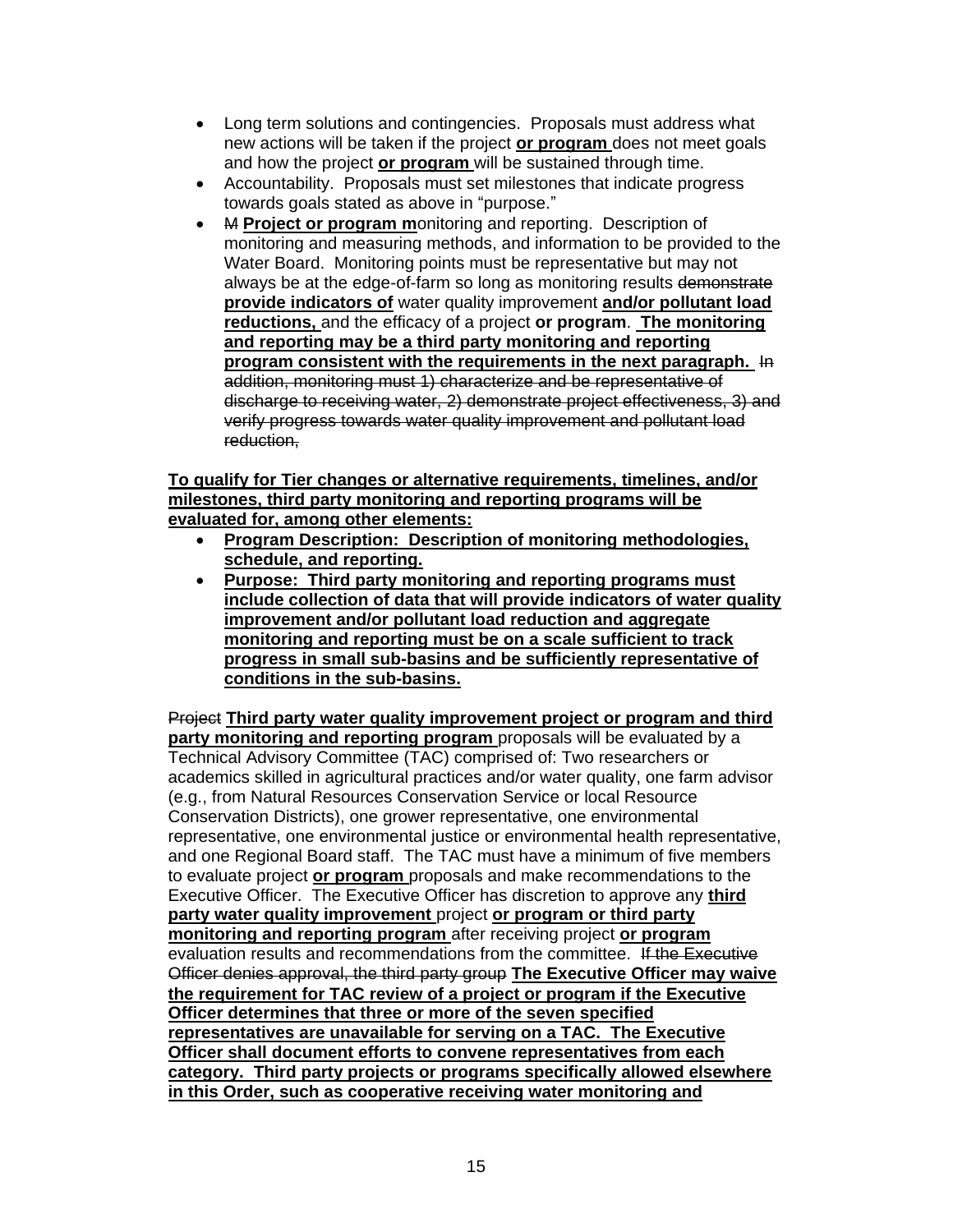#### **cooperative groundwater monitoring, are subject to the specific provisions authorizing such third party projects and programs, rather than the requirements of Provision 11.**

**An interested person** may seek **discretionary** review by the Regional Board **of the Executive Officer's approval or denial of a third party project or program.** As stated in the NPS Policy, management practice implementation is not a substitute for compliance with water quality requirements. If the project is not effective in achieving water quality standards, additional management practices by individual Dischargers or the third party group will be necessary.

### **B. Water Code Sections 13141 and 13241**

Water Code section 13141 states:

State policy for water quality control adopted or revised in accordance with the provisions of this article, and regional water quality control plans approved or revised in accordance with Section 13245, shall become a part of the California Water Plan effective when such state policy for water quality control, and such regional water quality control plans have been reported to the Legislature at any session thereof.

However, prior to implementation of any agricultural water quality control program, an estimate of the total cost of such a program, together with an identification of potential sources of financing, shall be indicated in any regional water quality control plan.

The Agricultural Petitioners point to Water Code section 13141 to argue that the Central Coast Water Board is required to amend the Water Quality Control Plan for the Central Coastal Basin (Central Coast Basin Plan) to add a cost analysis for the Agricultural Order prior to implemention. Section 13141 is in article 3 of chapter 3 of division 7 of the Water Code, which addresses state policy for water quality control, not permitting. The second paragraph of section 13141 simply modifies the first paragraph. We therefore read the second paragraph as applicable only to an agricultural water quality control program that is adopted within a water quality control plan. We do not read section 13141 to require amendment of a water quality control plan prior to reissuance of a conditional waiver regulating agricultural discharges, especially given later-enacted amendments to Water Code section 13269.<sup>41</sup> We also note that the Central Coast Water Board in fact engaged in an extensive analysis of the costs of the Agricultural Order requirements to the agricultural dischargers and of sources of financing to

 41 Stats. 1999, ch. 686 (adding provisions to Water Code section 13269 terminating all existing waivers, including agricultural waivers, and specifying that future waivers must be reconsidered at least every five years). Water Code section 13269 also requires that waivers must be consistent with any water quality control plan.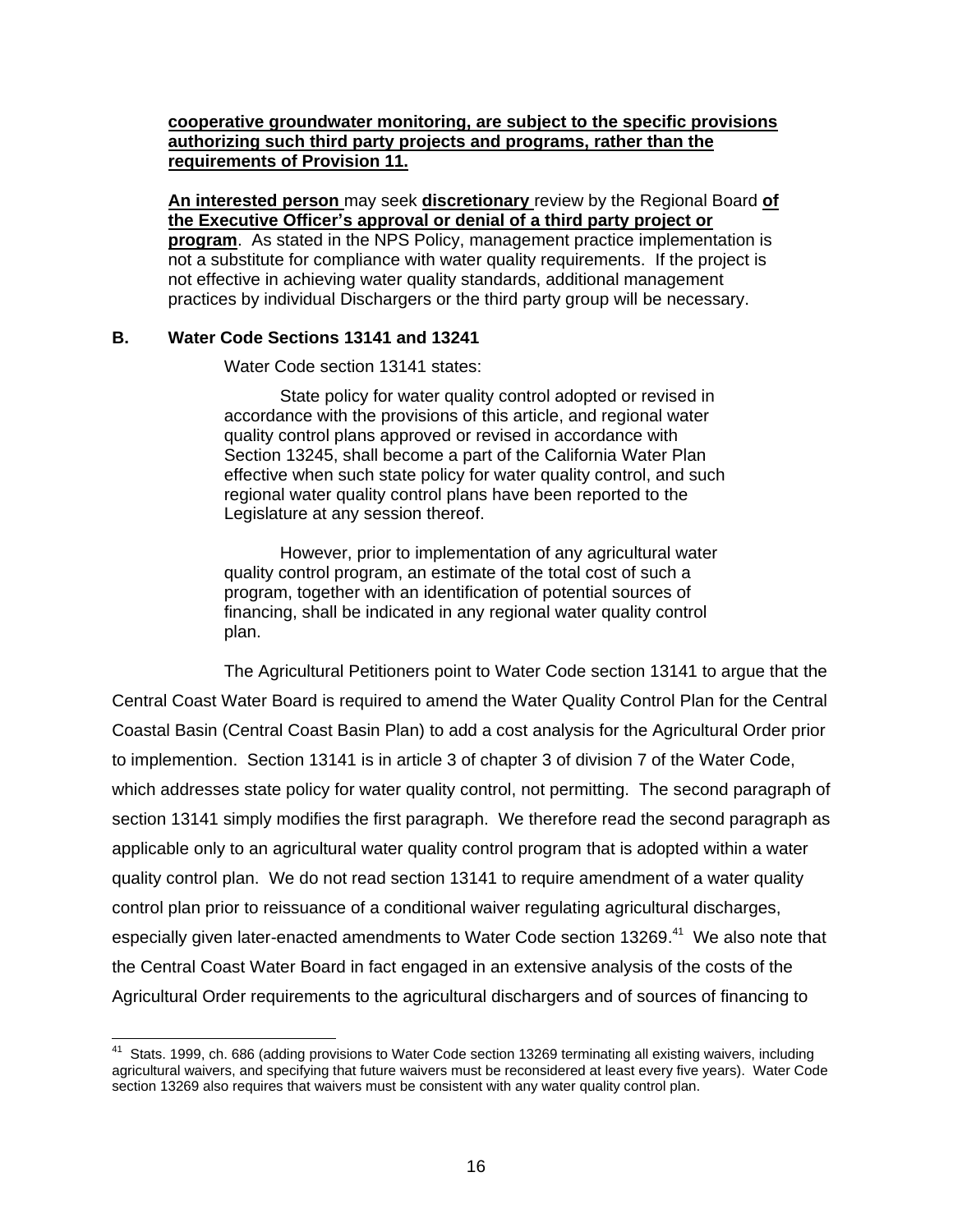meet such costs.<sup>42</sup> As such, the Central Coast Water Board met the intent of section 13141 by considering the economic impact of the Agricultural Order on the dischargers.

The Agricultural Petitioners also argue that Water Code section 13241 required the Central Coast Water Board to conduct an analysis of the economic costs to the agricultural dischargers prior to adoption of the Agricultural Order. Water Code section 13241 requires the regional water boards to take into account "economic considerations" when establishing water quality objectives. Water Code section 13269, the authority under which the Central Coast Water Board adopted the Agricultural Order, does not reference Water Code section 13241. $43$ Regardless, as stated above, the Central Coast Water Board did consider the economic implications of the Agricultural Order.

Accordingly, for the stated reasons, we find neither Water Code section 13141 nor section 13241 barred the Central Coast Water Board from adoption or implementation of the Agricultural Order.

## **C. Reasonableness of Tiering Criteria, Provisions 13-21**

The Agricultural Order assigns each discharger to one of three "tiers," which determine the requirements applicable to the discharger. The tier designations are based on a number of criteria intended to capture the risk posed by the operation to water quality, including whether the discharger uses the pesticides chlorpyrifos or diazinon, proximity of discharger's farm to a surface waterbody listed as impaired for toxicity, pesticides, nutrients, turbidity or sediment,<sup>44</sup> and whether the discharger grows crop types with high potential to discharge nitrogen to groundwater.<sup>45</sup>

Specifically, a discharger is classified as a Tier 3 discharger – the tier expected to pose the highest threat to water quality  $-$  if (a) the discharger grows crop types with high potential to discharge nitrogen to groundwater and the farm total irrigated acreage is 500 acres or more, *or* (b) the discharger applies chlorpyrifos or diazinon at the farm, and the farm discharges irrigation or storm water runoff to a waterbody listed as impaired for toxicity or pesticides.

 42 AR File No. 234.

<sup>&</sup>lt;sup>43</sup> Water Code section 13263 explicitly references section 13241 in establishing the factors to be taken into consideration when adopting waste discharge requirements. (See *City of Burbank v. State Water Resources Control Bd.* (2005) 35 Cal.4<sup>th</sup> 613, 625.) Unlike section 13263, section 13269 contains no reference to section 13241.

<sup>&</sup>lt;sup>44</sup> Relevant Central Coast region waterbodies are listed in Table 1 of the Agricultural Order based on the 2010 Clean Water Act Section 303(d) List of Impaired Waterbodies.

<sup>&</sup>lt;sup>45</sup> The definitions section of the Agricultural Order specifies the crop types with high potential to discharge nitrogen to groundwater. (Agricultural Order, Att. A., Part C, & Prov. 10.)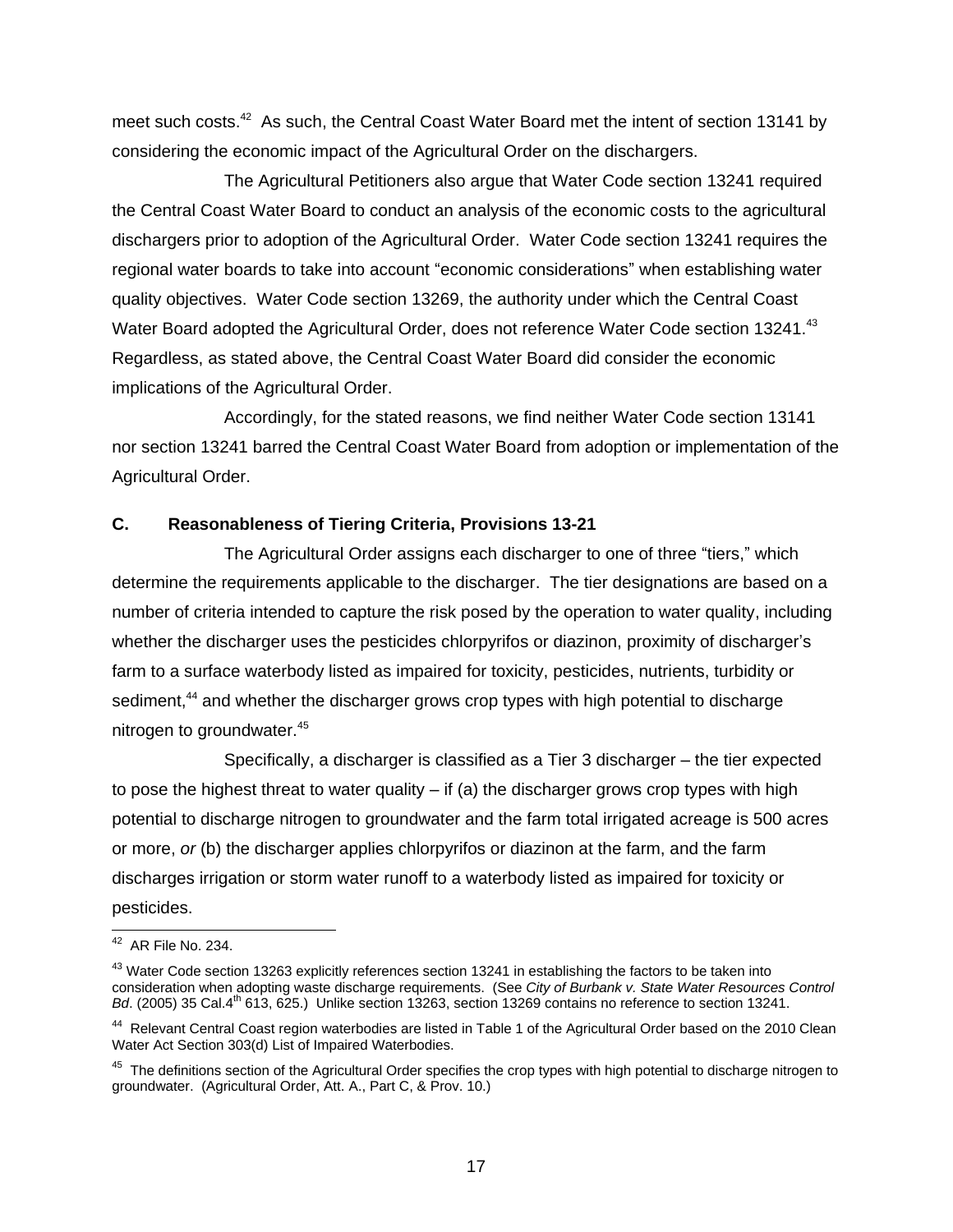On the other hand, a discharger is classified as a Tier 1 discharger – the lowest threat tier – if (a) if the discharger does not use chlorpyrifos or diazinon at the farm; *and* (b) the discharger's farm is located more than 1,000 feet from a surface waterbody listed as impaired for toxicity, pesticides, nutrients, turbidity, or sediment; *and* (c) the discharger either does not grow crop types with high potential to discharge nitrogen to groundwater or, if the discharger does grow such crops, the farm has less than 50 acres of total irrigated area and is not within 1,000 feet of a well that is part of a public water system that exceeds the maximum contaminant level (MCL) for nitrogen-related pollutants. Additionally, a discharger is classified as Tier 1 if the farm is certified by Sustainability in Practice (SIP), a sustainable agriculture program certified by a group of Central Coast vineyards, or a similar certified sustainable agriculture program approved by the Executive Officer of the Central Coast Water Board.

Dischargers that do not meet the criteria for Tier 1 or Tier 3 are classified as Tier 2 dischargers.<sup>46</sup>

Consistent with the expectation of threat to water quality, Tier 3 dischargers must comply with more stringent requirements than Tier 2 dischargers. Tier 2 dischargers, in turn, must meet more stringent requirements than Tier 1 dischargers. For example, while dischargers in all three tiers must prepare Farm Plans, only Tier 2 and Tier 3 dischargers are subject to annual reporting on their practices. And only Tier 3 dischargers are required to conduct and report individual surface water discharge monitoring.

The Agricultural Petitioners argue that the tiering criteria used by the Central Coast Water Board do not necessarily correlate to risk to water quality and are therefore arbitrary. They argue, for example, that there may be farms smaller than 50 acres that pose a greater risk to water quality than larger farms.<sup>47</sup> They posit that some farms using diazinon and chlorpyrifos may have no discharges to surface water. $48$  They point out that the tiers do not capture the geology of a farm's soil or the depth to groundwater, both of which affect impacts to

 46 In general, the following categories of dischargers will be in Tier 2: dischargers that apply chlorpyrifos or diazinon at the farm, but do not discharge to a waterbody listed as impaired for toxicity or pesticides; dischargers with farms located within 1000 feet of a surface waterbody listed for impairment for toxicity, pesticides, nutrients, turbidity, or sediment, or dischargers that grow crop types with high potential to discharge nitrogen to groundwater and that are 50 acres or more but less than 500 acres or are within 1000 feet of a public water well that exceeds the MCL for nitrogen-related pollutants.

<sup>&</sup>lt;sup>47</sup> Petition for Review of Farm Bureau et al. (Apr. 16, 2012) (Farm Bureau Petition), p. 67; Grower-Shipper Petition, p. 37, Request for Stay and Petition for Review of Ocean Mist and RC Farms (Apr. 16, 2012) (Ocean Mist Petition), p. 24. Ocean Mist appears to have misinterpreted the tiering criteria on this issue. Size is relevant to tiering only to the extent the farm already grows crops that have high potential to discharge nitrogen to groundwater.

<sup>&</sup>lt;sup>48</sup> Grower-Shipper Petition, p. 37.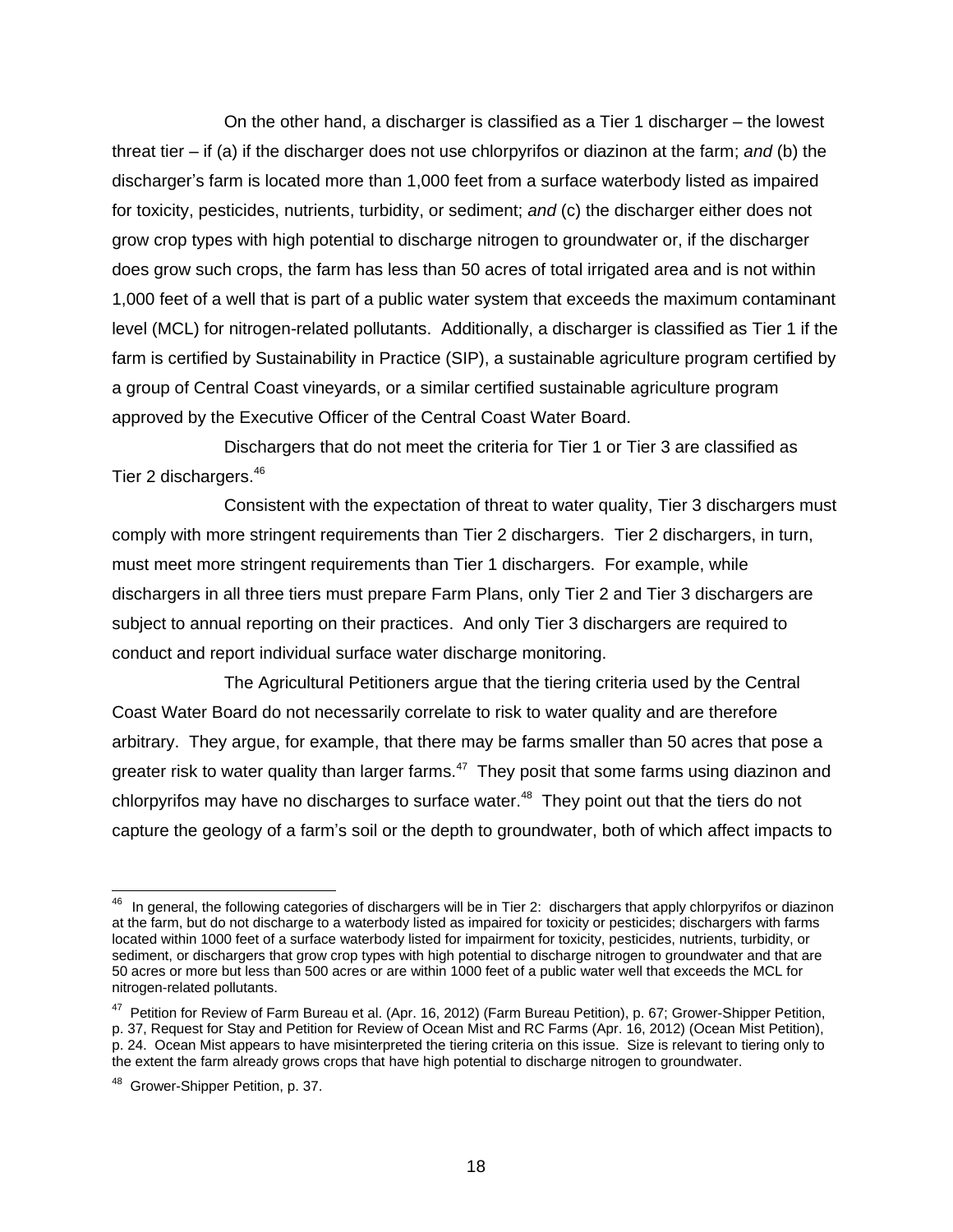groundwater.<sup>49</sup> They argue that the management and cultural practices of certain commodities may be a better indicator of threat to water quality than the physical characteristics of the farms.<sup>50</sup> But the Agricultural Petitioners do not appear to be advancing a proposed, welldefined, alternative, and they are not advocating for uniform requirements for all dischargers.

The Central Coast Water Board chose to use a general order in the form of a conditional waiver, rather than farm-specific orders, to regulate agricultural discharges. The State Water Board supports the use of a general order given the general similarity of operations and discharges for the agricultural community in the Central Coast and in particular the considerations of efficiency in regulating a large number of dischargers. A general order necessitates either a one-size-fits-all approach or a scheme for grouping the dischargers into different categories to enable assigning different requirements. With as many farms as are covered by the Agricultural Order, it is no surprise that the categories chosen by the Central Coast Water Board may not fit each circumstance perfectly. The question for the State Water Board is not whether the Central Coast Water Board's criteria capture the risk level posed by each farm with perfect accuracy, but, rather, whether the Board chose rational distinctions between the farms to create those different categories.

We recognize that the tiering approach used by the Central Coast Water Board was not the only reasonable option available to it. There are numerous factors that determine the threat a given farm will pose to water quality and multiple variations on how those factors may be organized to provide a reasonable framework for assigning the farm to a risk category. Moreover, while the Central Coast Water Board utilized an approach based on individual farm characteristics, the Board could instead have chosen an approach based on regional characteristics, where dischargers are placed in a higher risk category commensurate with the vulnerability of the groundwater in the larger geographic area rather than individual farm characteristics.<sup>51</sup>

Yet, while the approach that was ultimately chosen by the Central Coast Water Board may not be perfect, it is a reasonable approach based on the evidence in the record<sup>52</sup>

<sup>51</sup> This type of approach is utilized by the Central Valley Water Board in waste discharge requirements issued to growers in the Eastern San Joaquin River Watershed. (Order R5-2012-0116, <http://www.swrcb.ca.gov/rwqcb5/board\_decisions/adopted\_orders/general\_orders/r5-2012-0116.pdf> [as of Jun. 4, 2013].) For illustrative purposes, we take official notice of the Central Valley Water Board's order (Cal. Code Regs., tit. 23, § 648.2 and Evid. Code, § 452, subd. (c)), although we express no opinions here on the merits of its approach.

 49 Petition to Review of Jensen (Apr. 13, 2012), pp. 18-20.

<sup>&</sup>lt;sup>50</sup> Grower-Shipper Petition, p. 36.

 $52$  Such evidence includes, but is not limited to, the following: AR Reference Nos. 35, 47, 72, 74, 75, 132, 133, 134, 137, 145, 146, 147, 148, 149, 165, 226, 227, 228, & 258.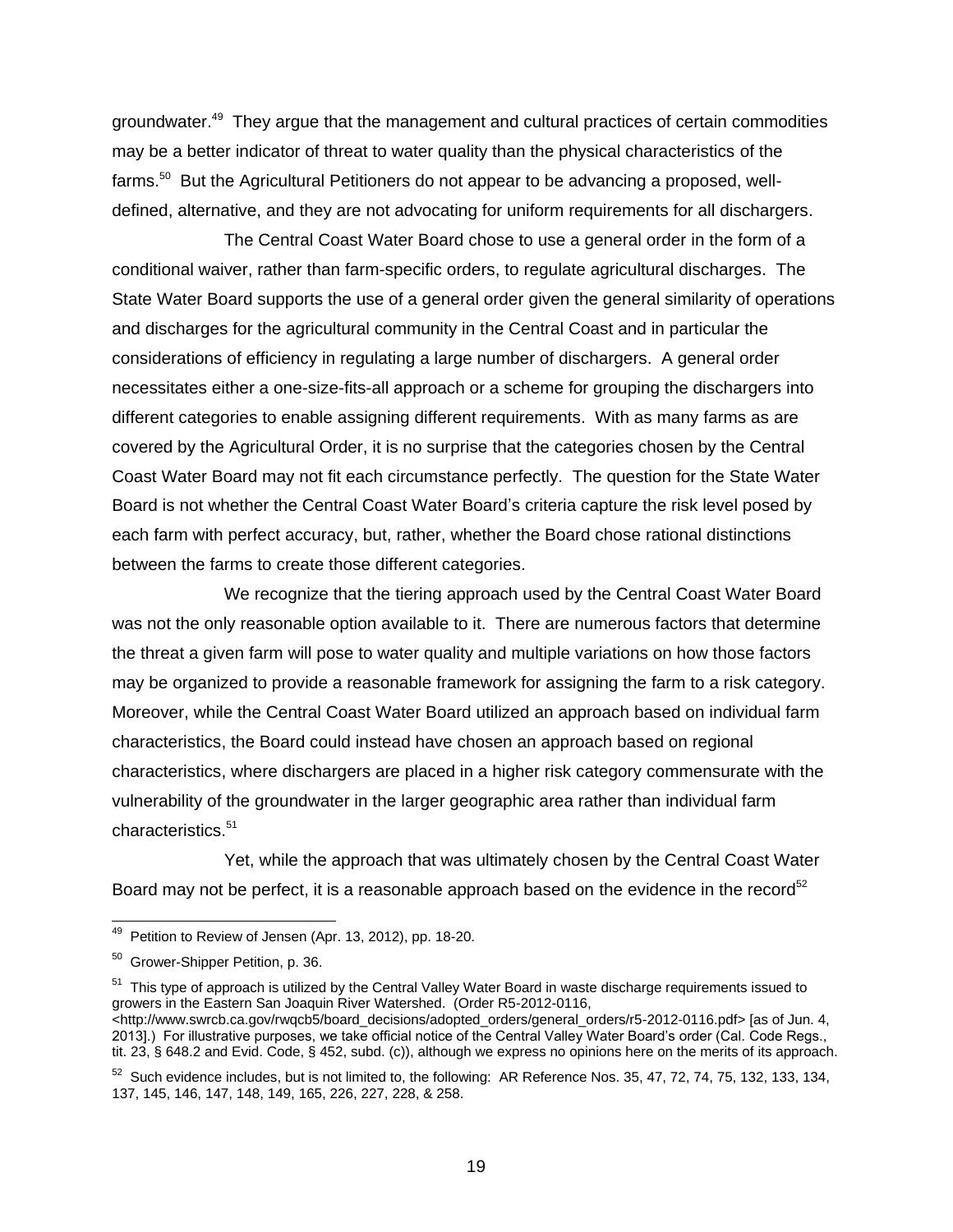and based on a rationale articulated in the staff reports and responses to comments supporting the Agricultural Order.<sup>53</sup> For example, the criteria make distinctions in risk to water quality based on use of pesticides that are currently documented as a primary cause of toxicity in the Central Coast region.<sup>54</sup> As another example, with regard to farms growing crops with high potential to discharge nitrogen, the Central Coast Water Board analyzed the impact of size of the farm on such potential and explained that the numbers less than 50 acres and more than 500 acres were chosen as the thresholds for placing a discharger in Tiers 1 or 3 respectively because 50-500 acres represented an average loading appropriate for Tier 2 categorization.<sup>55</sup> The Board further articulated that, regardless of size, proximity of a farm to a public water system polluted by nitrate should trigger Tier 2 requirements consistent with proximal distances recommended by the Department of Public Health for source water assessment and protection.<sup>56</sup> The Central Coast Water Board also pointed out that the particular tiering criteria were selected in part because they reflect already available information and do not require additional data collection or complicated or expensive site evaluations.<sup>57</sup> Finally, the Central Coast Water Board included provisions that allow the Executive Officer to adjust the tier for any given farm, which helps ameliorate any potentially unreasonable result of the tiering scheme.

We are reluctant to substitute another reasonable, but imperfect, set of criteria for those selected by the Central Coast Water Board. Further, we will ask the Expert Panel to evaluate the selection of appropriate indicators of risk to water quality as one of the long-term, state-wide issues it considers. Accordingly, in the short-term, we will not disturb the tier structure set out in the Agricultural Order.

The Agricultural Petitioners also contend that the Agricultural Order inappropriately delegates authority to the Executive Officer to elevate the tier of a given discharger. On this point, we agree with the Agricultural Petitioners, but reach the broader conclusion that the Agricultural Order's unconfined delegation of authority to the Executive Officer in provisions 18 and 19 to move a discharger up *or down* the tiering scheme is problematic. The categorization of a farm in a specific tier under the Agricultural Order is determinative of the requirements that the discharger must comply with. For example, if the Executive Officer determines that a particular discharger will be in Tier 3 instead of Tier 2, that

<sup>&</sup>lt;sup>53</sup> AR File Nos. 228, pp. 21-27; 232, pp. 6-16; 233; 260.

 $54$  See discussion of toxicity related to chlorpyrifos and diazinon at AR File No. 228, p. 23.

<sup>55</sup> See AR File Nos. 260, slides 18-23; 265, pp. 586-591; 283, p. 25.

<sup>&</sup>lt;sup>56</sup> See AR File No. 228, p. 26.

<sup>57</sup> *Id.*, p. 22.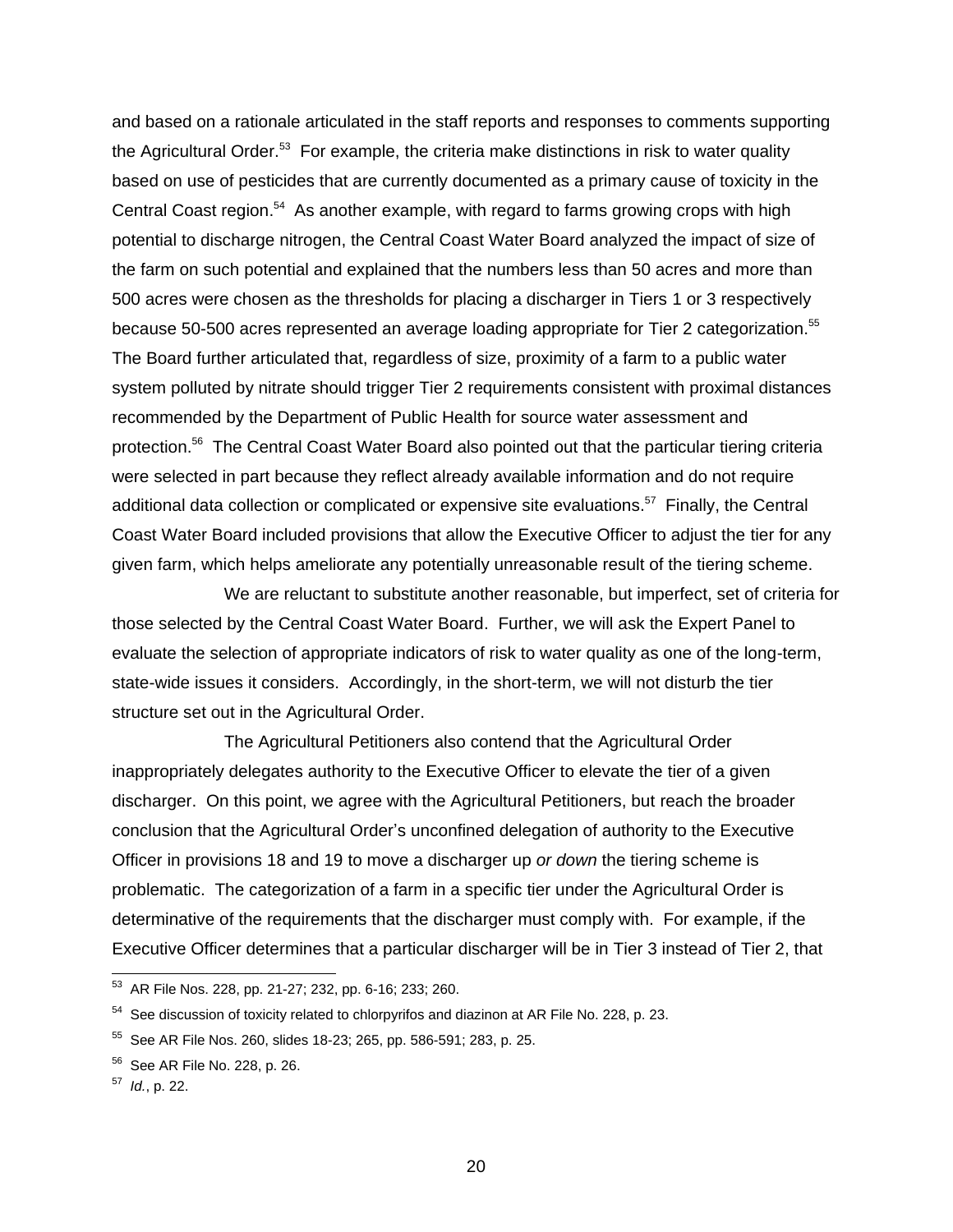discharger will be required to implement a number of additional measures, including preparation of an Irrigation and Nutrient Management Plan and conducting of individual surface water discharge monitoring, with corresponding expenditures. Conversely, if the Executive Officer determines that a discharger qualifying as a Tier 2 discharger under the tiering criteria is more appropriately treated as a Tier 1 discharger, that discharger is no longer obligated to submit an annual compliance report or conduct photo monitoring, a reduction in requirements that could have significant implications for water quality protection.

As we have discussed, no tiering structure can perfectly account for all individual farm characteristics. There is accordingly a benefit to providing some flexibility for individual review of tier placement. However, the discretion provided to an Executive Officer to do so should not substitute for the role of the Central Coast Water Board in determining the appropriate requirements imposed on a discharger when the Board has issued an order broadly categorizing and prescribing requirements for a class of dischargers.<sup>58</sup> Provisions 18 and 19 state that the Executive Officer will make a determination based on information indicating a lower or higher threat to water quality than indicated by the assigned tier, but we find the concepts of "lower threat" or "higher threat" too vague to sufficiently circumscribe the Executive Officer's discretion. Nor are these concepts tied, even indirectly, to the tiering criteria of the Agricultural Order in any manner that would provide transparency about why a given discharger's water quality risk is not appropriately accounted for by the default tier under the Agricultural Order. While such a delegation may be appropriate with more specific criteria for the Executive Officer to evaluate, those criteria are lacking here.

In order to balance the need for some flexibility in tier determination with the need to confine that flexibility when carried out by the Executive Officer, we will amend the Agricultural Order to provide for discretionary Central Coast Water Board review, upon

 58 Water Code section 13223 excepts the issuance, modification, or revocation of waste discharge requirements from powers that a regional water board may delegate to its executive officer. By analogy, regional water boards should be cautious in delegating to an executive officer the power to determine a discharger's substantive requirements under a waiver of waste discharge requirements, when the boards themselves have issued the waivers in the first instance.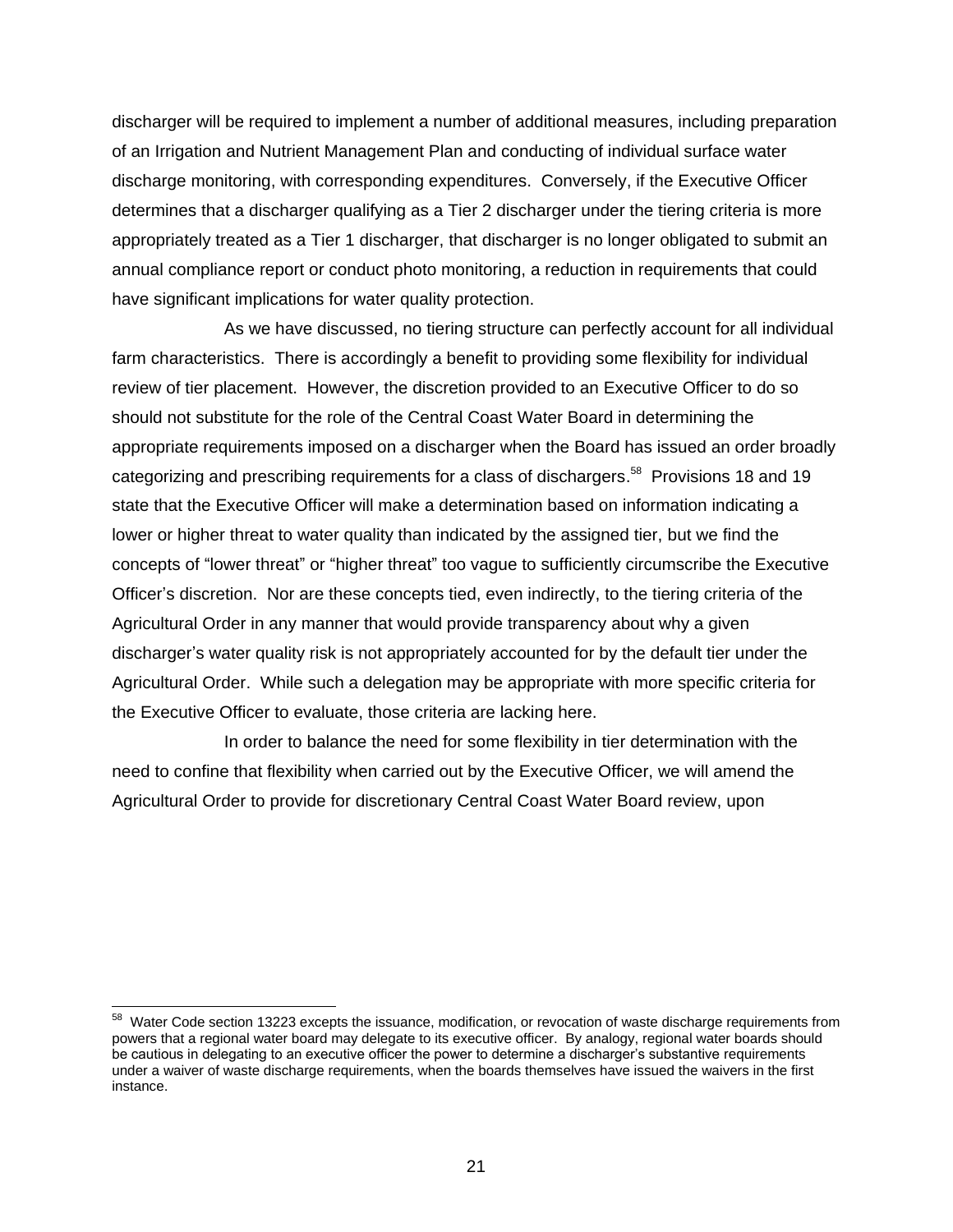request,<sup>59</sup> of any Executive Officer determination of a tier when that determination deviates from the assignment of a tier under the tiering criteria. $60$ 

Although no petitioner contested the particular provision, we have similar concerns with the authority given to the Executive Officer to approve proposed sustainable agriculture programs, the result of which is that all certified participant dischargers in an approved program are lowered to Tier 1. Because approval of a sustainable agriculture program would allow a whole set of dischargers to be moved to a lower Tier, we believe the approval should be carried out by the Board in the first instance, rather than by the Executive Officer.<sup>61</sup>

We shall amend Provisions 15, 18, and 19 as follows:

15. **Tier 1** – Applies to all Dischargers whose individual farm/ranch meets all of the criteria described in **(1a), (1b), and (1c)**, or whose individual farm/ranch is certified in a sustainable agriculture program identified in **(1d)** that requires and verifies effective implementation of management practices that protect water quality:

- 1a. Discharger does not use chlorpyrifos or diazinon at the farm/ranch, which are documented to cause toxicity in surface waters in the Central Coast Region;
- 1b. Farm/ranch is located more than 1000 feet from a surface waterbody listed for toxicity, pesticides, nutrients, turbidity or sediment on the 2010 List of Impaired Waterbodies<sup>9</sup> (Table 1);
- 1c. If the Discharger grows crop types with high potential to discharge nitrogen to groundwater (as defined in Attachment A) at the farm/ranch, and the farm/ranch total irrigated acreage is *less than* 50 acres, and is *not*  within 1000 feet of a well that is part of a public water system (as defined by the California Health and Safety Code, section 116275) that exceeds

<sup>————————————————————&</sup>lt;br><sup>59</sup> The Executive Officer is expected to provide notice of the determination through appropriate methods to facilitate a request for review. Where review by the Central Coast Water Board of an Executive Officer decision is expressly provided in the Agricultural Order, we would expect that any person not satisfied with the Executive Officer's determination would file a request for Central Coast Water Board review prior to filing a petition for review with the State Water Board. We understand that the Central Coast Water Board may not have the opportunity to review the Executive Officer's decision within the 30 day deadline for filing a petition for review with the State Water Board; in such a situation, the petitioner may ask that the petition for review be held in abeyance.

 $^{60}$  In the case of Provision 11, we added review by the Board for both approval and denial of a third party project or program. Here, it is appropriate to limit review to instances where the Executive Officer makes a determination that deviates from a tier assignment based on the Agricultural Order's established criteria since the Board has already carefully considered the standard outcomes from application of the criteria.

<sup>&</sup>lt;sup>61</sup> We support SIP's approval as a sustainable agricultural program protective of water quality. We expect, however, that the Executive Officer will exercise his authority to elevate an individual SIP farm to a higher tier if the farm is either out of compliance with the requirements of the SIP program or unique physical characteristics of the farm render the management practices recommended by the certified program ineffective at that particular location.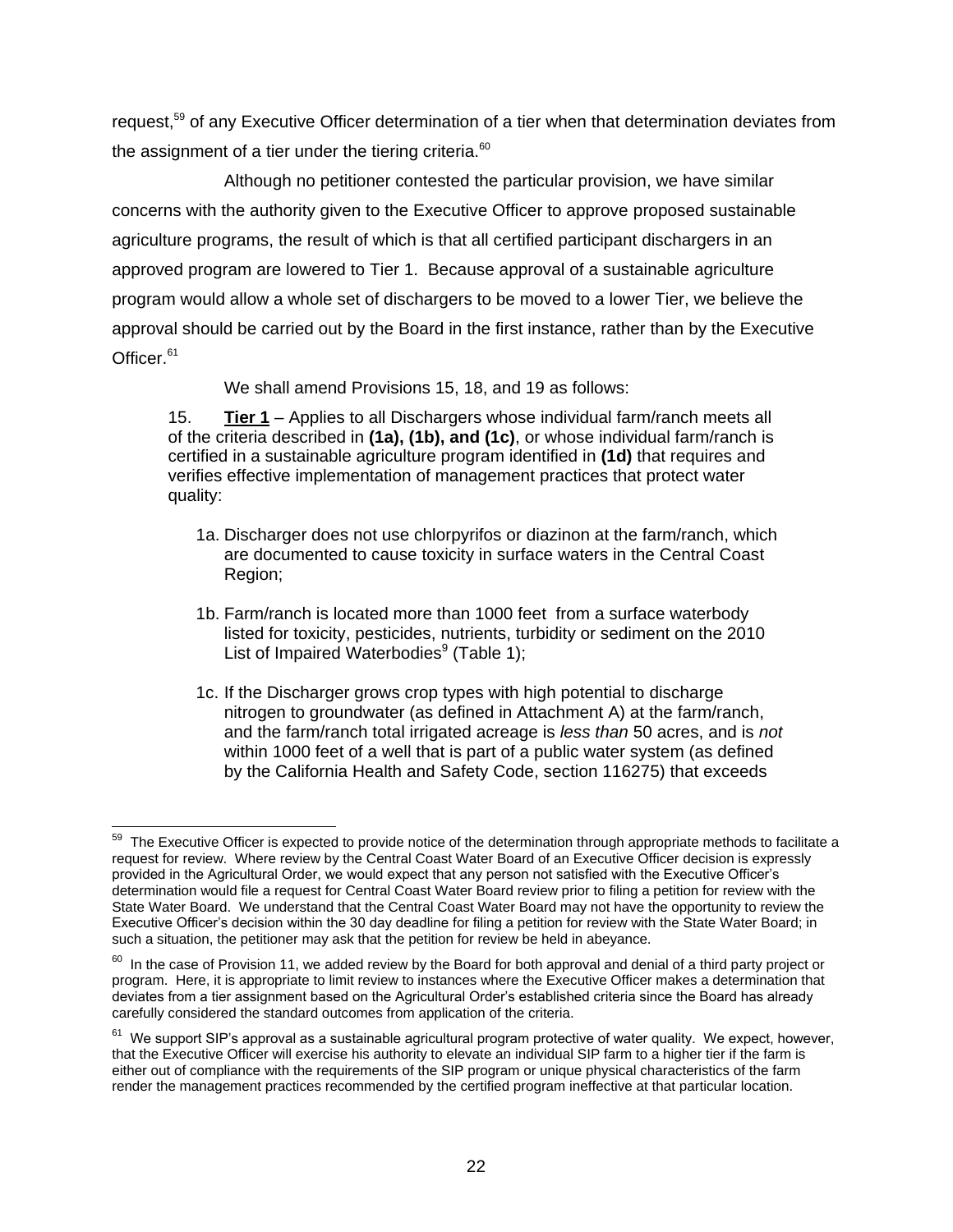the maximum contaminant level (MCL) for nitrate, nitrite, or nitrate + nitrite<sup>10</sup>;

1d. Sustainability in Practice (SIP, certified by the Central Coast Vineyard Team) or other certified programs approved by the Executive Officer **Central Coast Water Board**.

\* \* \* 18. Dischargers may submit a request to the Executive Officer to approve transfer to a lower tier. The Discharger must provide information to demonstrate a lower level of waste discharge and a lower threat to water quality, including site-specific operational and water quality information to characterize the waste discharge and resulting effect on water quality. Dischargers remain in the tier determined by the criteria above and must meet all conditions for that tier until the Executive Officer approves the request to transfer to a lower tier. At a minimum, information provided by Dischargers requesting transfer to a lower tier must include the following:

- a. Farm/ranch maps(s) identifying discharge points and any water quality sampling locations;
- b. Schematic showing the flow of irrigation and stormwater runoff, including where it leaves the farm/ranch and where the discharge enters receiving water;
- c. Description of the volume of discharges and when the discharge is present;
- d. Description of type of chemicals applied (e.g., pesticide and fertilizer use);
- e. Description of estimated pollutant loading to groundwater;
- f. Description and results of any individual discharge water quality sampling information available (e.g., irrigation runoff and stormwater sampling, lysimeter sampling);

#### **If the Executive Officer approves a transfer to a lower tier, any interested person may request that the Central Coast Water Board conduct a discretionary review the Executive Officer's determination.**

19. The Executive Officer may elevate Tier 1 or Tier 2 Dischargers to a higher tier if the Discharger poses a higher threat to water quality based on information submitted as part of the NOI, MRP, or information observed upon inspection of a ranch/farm, or any other appropriate evidence that indicates the ranch/farm meets the criteria for a higher tier. **If the Executive Officer requires a transfer to a higher tier, any interested person may request that the Central Coast Water Board conduct a discretionary review the Executive Officer's determination.**

#### **D. Water Quality Standards Compliance, Provisions 22-23; Effective Control of Pollutant Discharges, Provisions 82, 84-87**

The Agricultural Petitioners contest Provisions 22 and 23 of the Agricultural

Order on grounds that the provisions expose dischargers to immediate liability for non-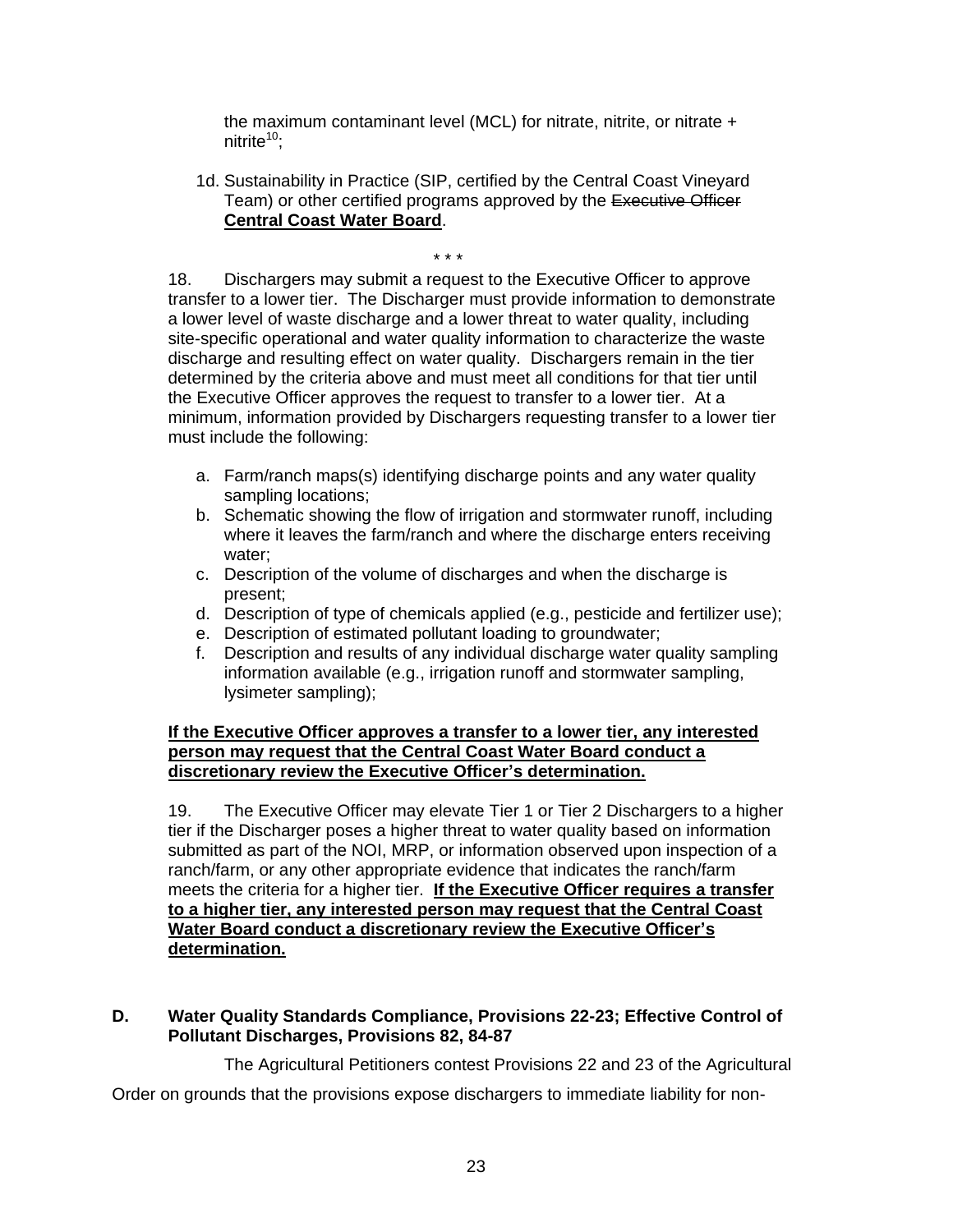compliance with water quality standards and other provisions of the Central Coast Basin Plan. Although Provisions 22 and 23 are not qualified by any time schedule, we found in the Stay Order that, read in the context of other provisions and findings of the Order, the provisions do not require immediate compliance. Provision 12 of the Agricultural Order states that "[d]ischargers who are subject to this Order shall implement management practices, as necessary, to improve and protect water quality and to achieve compliance with applicable water quality standards." Finding 10 of the Agricultural Order similarly states that [d]ischargers must implement, and where appropriate update or improve, management practices . . . to effectively control discharges, meet water quality standards and achieve compliance with this Order."<sup>62</sup> We accordingly declined to stay Provisions 22 and 23 because we found that the Central Coast Water Board made it sufficiently clear in the Agricultural Order that it will not take enforcement action against a discharger for violations of Provisions 22 and 23 where that discharger is implementing or improving management practices to address discharges impacting water quality.

The Agricultural Petitioners also challenge Provisions 84 through 87 of the Agricultural Order, which were not before us in the stay proceedings. These provisions prescribe dates by which Tier 3 dischargers must "effectively control" discharges of pesticides and toxic substances, sediment and turbidity, nutrients, and nitrate to groundwater, respectively. The Agricultural Petitioners argue that the provisions are unreasonable and render dischargers vulnerable to enforcement for failing to control all relevant discharges by the prescribed dates. According to the Central Coast Water Board, provisions 84-87 were intended to be read in the context of Provision 82, which states that the Central Coast Water Board will consider a wide set of factors in determining whether a Tier 3 discharger is effectively controlling the relevant pollutants. Those factors include effectiveness of management practice implementation, effectiveness of treatment or control measures, results of individual discharge monitoring and downstream surface water monitoring, and information obtained from inspections. Provision 82 also references Table 4, which sets targets and milestones for reaching those targets for the pollutants referenced in Provisions 84-87. The Central Coast Water Board's Response to the Petitions clarifies that the Board intended to use multiple indicators, including the milestones in Table 4, which are non-enforceable indicators, to determine whether a discharger is effectively controlling a pollutant. The Central Coast Water Board also states that, consistent with Finding 10 and Provision 12 of the Agricultural Order, and similar to its approach to water quality

 $62$  See also Agricultural Order, Attachment A, Finding 2.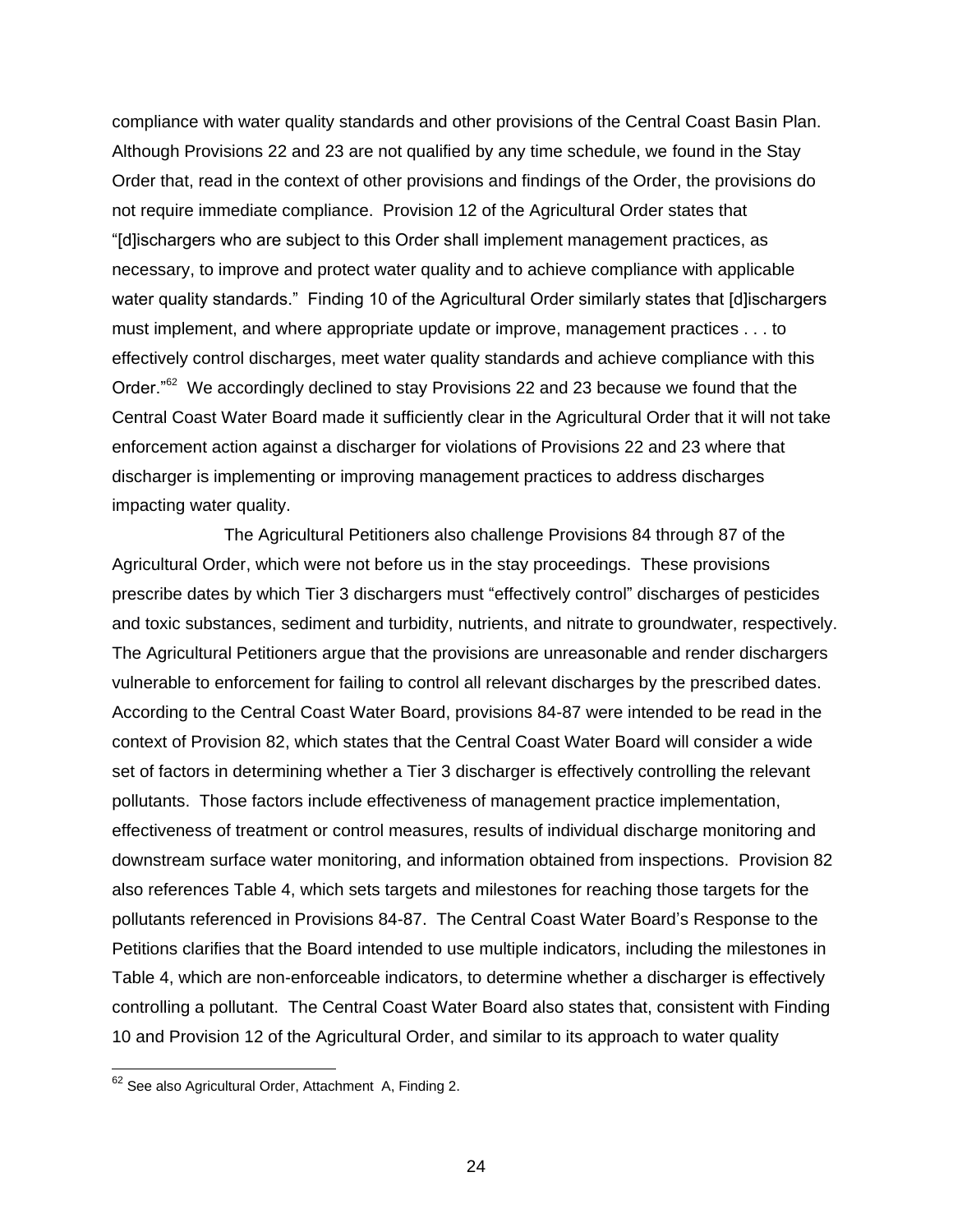standards, the Board will not take enforcement action against a discharger that is implementing and improving management practices to address discharges impacting water quality.<sup>63</sup> We find that, while Provision 82 gives some context to the term "effectively control," the factors to be considered are phrased in terms of the "effectiveness" of practice implementation and "results" of monitoring, so that it is not entirely clear whether a discharger may be in violation of Provisions 84-87 even if the discharger is implementing management practices in good faith to address problem discharges. We will add a new provision to the Order to make explicit the Central Coast Water Board's intent that implementation of increasingly more effective management practices in an iterative manner as necessary constitutes compliance with Provisions 22-23 and Provisions 84-87 of the Agricultural Order. While agricultural regulatory programs must in the long-term achieve actual quantifiable reductions in pollutant discharges in order to protect and restore water quality, in this permit term, it is appropriate for the Central Coast Water Board to determine that a discharger is in compliance with these provisions where a discharger is engaged in a process to implement effective controls.<sup>64</sup> Dischargers must make a conscientious effort to identify and implement management practices that effectively address the relevant water quality issue. While we encourage innovation, we expect that most dischargers will implement known and available management practices in the near term.

We will also include in the new provision a reference to Provision 33 of the Order. Provision 33, which is discussed in greater detail in the next section, requires that discharges of waste to groundwater and surface water from containment structures not cause or contribute to water quality exceedances. For the same reasons discussed above, compliance with Provision 33 may also be achieved through implementation of management practices through a process of iterative improvement.

Finally, we edit Provision 22 to clarify that the appropriate requirement is for dischargers to not "cause or contribute to exceedances of water quality standards," rather than "comply with water quality standards."<sup>65</sup>

We shall amend Provision 22 as follows:

 63 Central Coast Water Board Petition Response, pp. 81-82.

<sup>&</sup>lt;sup>64</sup> The approach taken in the Agricultural Order to achieving compliance with the Central Coast Basin Plan requirements over time through management practice implementation is consistent with the State Water Board's Non-Point Source Policy (pp. 12-13) and consistent with the public interest in addressing a water quality issue that has few immediate and easy solutions.

 $65$  Although we have not revised every reference to compliance with water quality standards in the Agricultural Order, in all appropriate places, we interpret the requirement to "comply" with water quality standards to mean "not cause or contribute to exceedances of" water quality standards.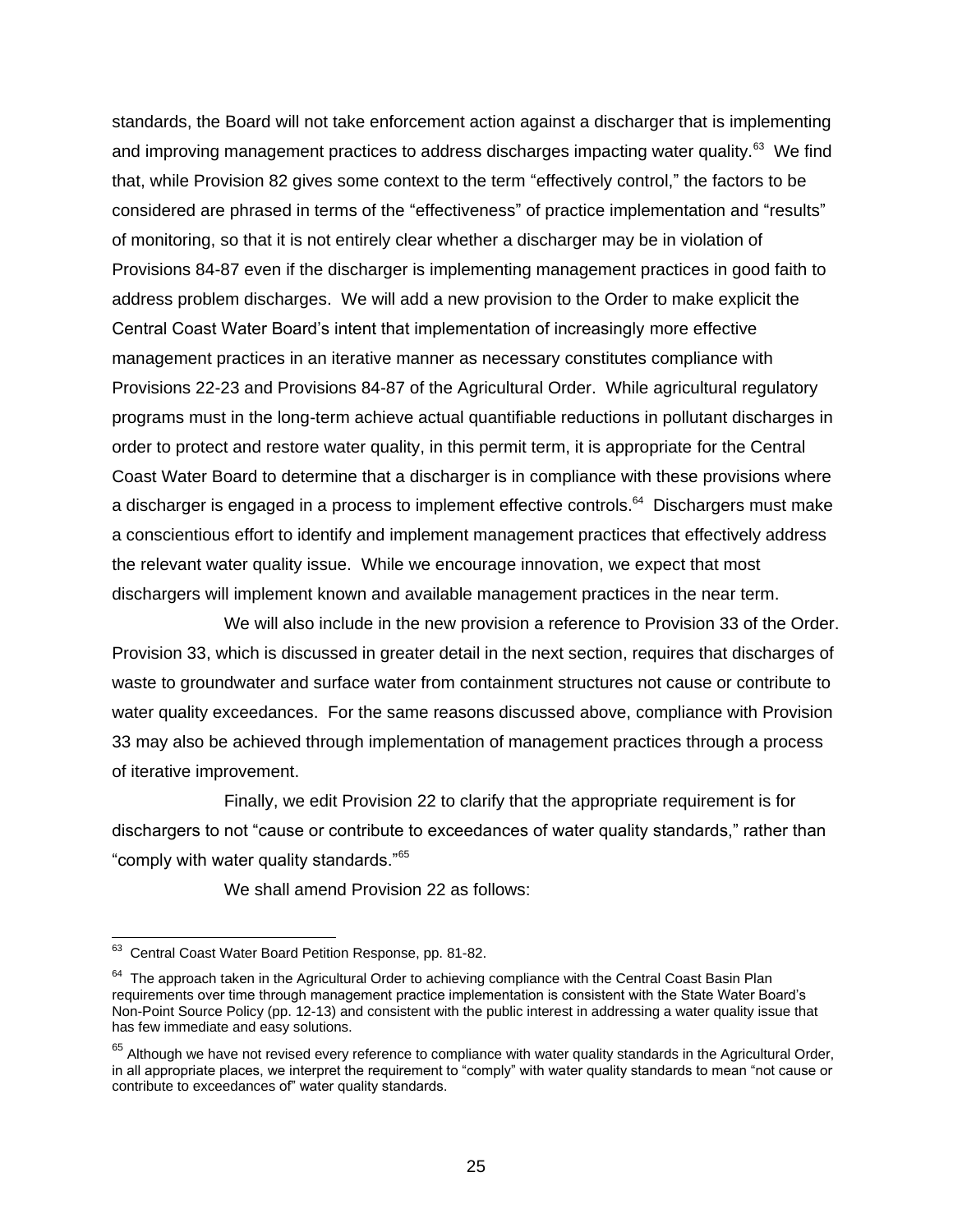**22.** Dischargers must comply with **shall not cause or contribute to exceedances of** applicable water quality standards, as defined in Attachment A, **shall** protect the beneficial uses of waters of the State and **shall** prevent nuisance as defined in Water Code section 13050.

We shall add Provision 87.5 as follows:<sup>66</sup>

**87.5**. **To comply with Provisions 22, 23, 33, and 84-87 of this Order, Dischargers must (1) implement management practices that prevent or reduce discharges of waste that are causing or contributing to exceedances of water quality standards; and (2) to the extent practice effectiveness evaluation or reporting, monitoring data, or inspections indicate that the implemented management practices have not been effective in preventing the discharges from causing or contributing to exceedances of water quality standards, the Discharger must implement improved management practices.**

## **E. Containment Structures, Provision 33**

The Agricultural Petitioners assert that Provision 33 of the Agricultural Order, requiring that dischargers "manage, construct, or maintain" containment structures "to avoid percolation of waste to groundwater" and to "minimize surface water overflows," constitutes an unreasonable restriction on the use of retention ponds. In particular, the Agricultural Petitioners argue that compliance with this provision would require dischargers to design or construct new containment structures or replace or upgrade existing containment structures, possibly requiring lining the structures. The Central Coast Water Board has stated that Provision 33 does not require lining of containment structures and that dischargers are expected to simply make iterative progress toward meeting the requirement "to avoid percolation to groundwater."<sup>67</sup> In the Stay Order, we stayed Provision 33 on the grounds that the plain language of the provision does not align with the Central Coast Water Board's stated intentions for it. We now make the necessary changes to make Provision 33 consistent with its intended purpose. We have already stated that compliance with Provision 33 is subject to an iterative process of management practice implementation as specified in new Provision 87.5. We additionally specify some of the types of management practices that may result in compliance with Provision 33.

We shall amend Provision 33 as follows:

 $\overline{\phantom{a}}$ 

33. Dischargers who utilize containment structures (such as retention ponds or reservoirs) to achieve treatment or control of the discharge of wastes must

 $^{66}$  Provision 87.5 is to be inserted between provisions 87 and 88 as a new provision; it is not to be inserted as a subsection of provision 87.

 $67$  See Stay Order, pp. 12-13; Central Coast Water Board Written Response to Petitions (Oct. 31, 2012) (Central Coast Water Board Response to Petitions), pp. 75-77.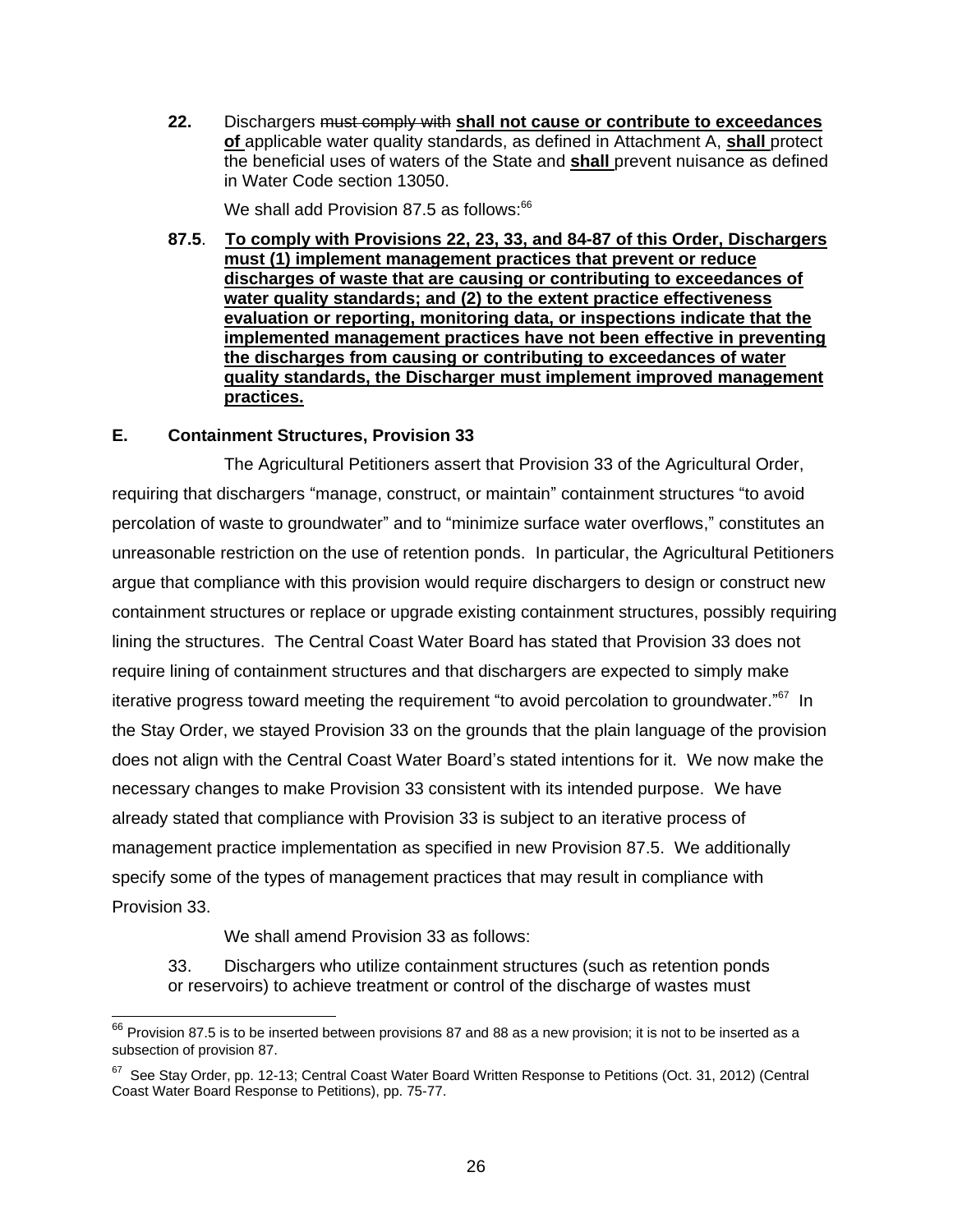manage, construct,  $\Theta$  **and** maintain such containment structures to avoid percolation of waste to groundwater that causes or contributes to exceedances of water quality standards, and to minimize surface water overflows that have the potential to impair water quality **discharges of waste to groundwater and surface water that cause or contribute to exceedances of water quality standards. Dischargers may choose the method of compliance appropriate for the individual farm, which may include, but is not limited to:**

- **- implementing chemical treatment (e.g., enzymes);**
- **- implementing biological treatment (e.g., wood chips);**
- **- recycling or reusing contained water to minimize infiltration or discharge of waste;**
- **- minimizing volume of water in the containment structure to minimize percolation of waste;**
- **- minimizing percolation of waste via a synthetic, concrete, clay, or low permeability soil liner.** [68]

#### **F. Farm Plan/Practice Effectiveness and Compliance, Provision 44**

The Agricultural Petitioners argue that Provision 44.g, which requires the Farm Plan to include a "description and results of methods used to verify practice effectiveness," is unreasonable because the term "verify" implies the need for costly studies and statistical analyses. During the stay proceedings, the Central Coast Water Board testified that Provision 44.g does not dictate how the discharger would evaluate practice effectiveness and that it was the Board's expectation that dischargers could meet the requirements of 44.g by reporting on standard farming practices, such as evaluating irrigation efficiency to determine water use, combined with visual inspection and record keeping.<sup>69</sup> We stayed Provision 44.g pending resolution of the petitions on the merits, finding it ambiguous as written.

In its Response to the Petitions, the Central Coast Water Board has recommended that the State Water Board provide clarifying language for Provision 44.g, consistent with its position that practice effectiveness verification may rely on standard farming practices, visual inspections, and record keeping.<sup>70</sup> With this clarification, we find that the burden of the reporting required under 44.g bears a reasonable relationship to its anticipated benefits, as dischargers will not be required to hire consultants for study design and analysis. The practice effectiveness reporting, along with the water quality monitoring and photo monitoring required by the Agricultural Order, inform a determination of the adequacy and

<sup>————————————————————&</sup>lt;br><sup>68</sup> The edits to Provision 33 generally track those suggested by the Central Coast Water Board in its Response to the Petitions, pp. 75-77.

<sup>&</sup>lt;sup>69</sup> See Stay Order, pp. 14-16.

<sup>&</sup>lt;sup>70</sup> Central Coast Water Board Response to Petitions. p. 15.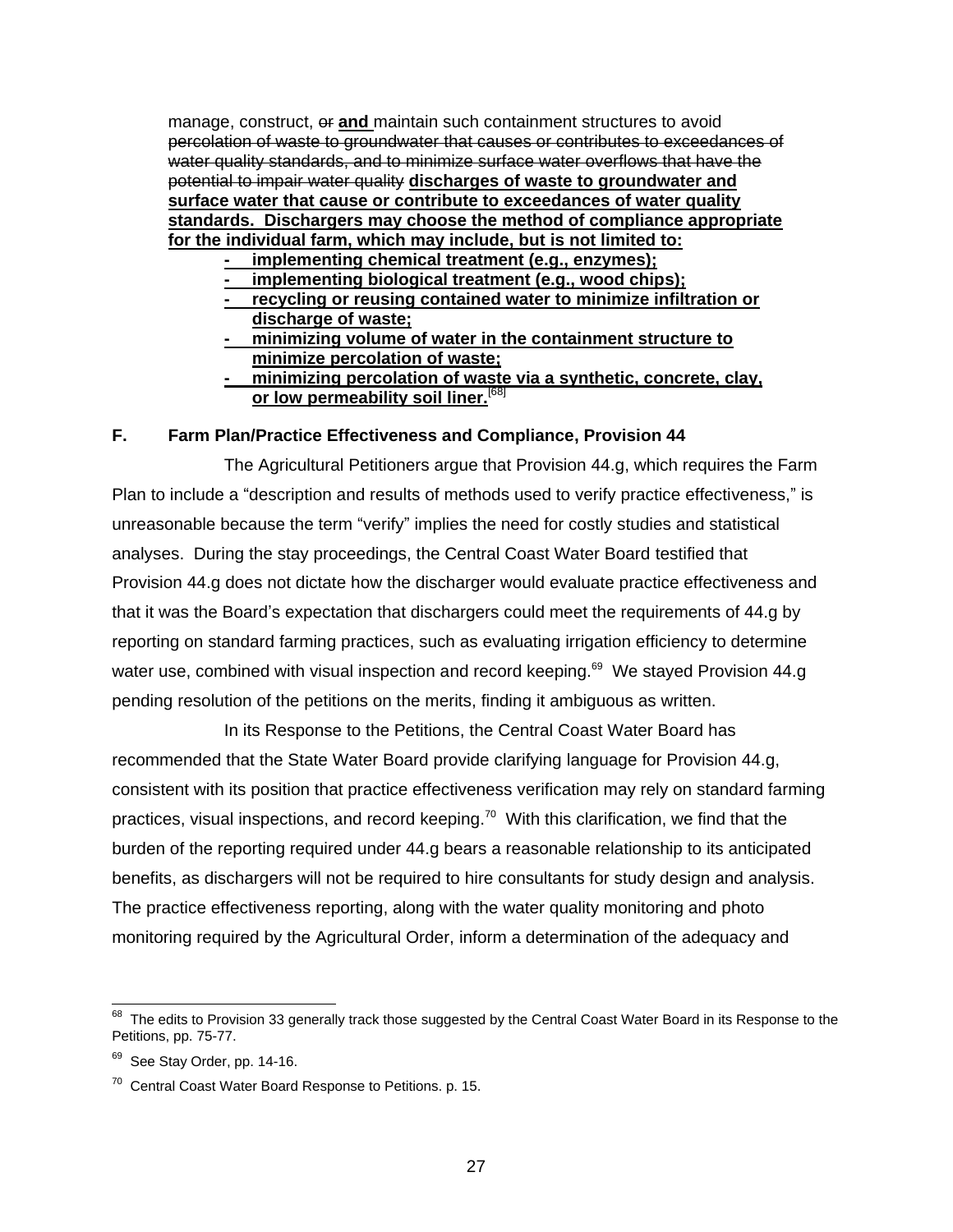effectiveness of the Agricultural Order's conditions, as required by Water Code section 13269, subdivision  $(a)(2)$ .<sup>71</sup>

The Agricultural Petitioners additionally argue that privacy and competitive advantage concerns should preclude the requirement in Provision 44 that a current copy of the Farm Plan be made available to the Central Coast Water Board staff upon request. Petitioners' concern appears to be that proprietary information contained in the submitted Farm Plan could then be disclosed in response to a Public Records Act request.<sup>72</sup> We recognize the concern with disclosure of sensitive business information; however, the existing exceptions to the Water Code and to the Public Records Act, which allow withholding of information deemed trade secrets and secret processes, is sufficient to protect the most sensitive submitted data.<sup>73</sup> We must strike a balance between the need of the Central Coast Water Board to obtain information for compliance determination and the need of the public for transparency on the one hand, and the need of the agricultural community to innovate and compete on the other hand. Given the significant water quality problems facing the Central Coast region due to agricultural discharges, we decline to strike that balance in a manner more protective of business information than that established by the Legislature in the Water Code and the Public Records Act. The Central Coast Water Board has established an appropriate process in the Agricultural Order in Provision 65 for identifying information that is asserted to be exempt from disclosure.

We shall amend Provision 44 as follows:

44. **By October 1, 2012**, Dischargers must develop a farm water quality management plan (Farm Plan), or update the Farm Plan as necessary, and implement it to achieve compliance with this Order. Farm Plans must be kept current, kept on the farm, and a current copy must be made available to Central Coast Water Board staff, upon request. At a minimum, Farm Plans must include:

The decline to amend subsection c because we do not construe the word "locations" in 44.c to mean only "points,"<br>The We decline to amend subsection c because we do not construe the word "locations" in 44.c to mean only "po as Ocean Mist appears to construe it. "Locations" includes both points (e.g., outfalls such as pipes/culverts) and areas (e.g., low points on the edge of the field). We also will not amend subsection d. The phrase "description of the typical volume of discharges and when the discharge is typically present" is sufficiently descriptive of the type of estimated, general information sought by the Central Coast Water Board under the provision. Similar information is required to be reported in Section E of the Annual Compliance Form (see Exhibit 1 attached hereto). To the extent there is any remaining confusion as to what should be recorded in the Farm Plan under subsection d, the information requested in the Annual Compliance Form may act as an example. Finally, we will not remove the requirement in subsection f to identify management practices implemented to minimize the impact of tile drain discharges to water quality. Discharges from tile drains carry pollutants to surface waters and are appropriate for management practice implementation. (See AR File Nos. 207 [Letter 85]; 228. p. 50; 265, p. 483.) Requiring ongoing management practice implementation to minimize the impact of tile drain discharges on water quality is not inconsistent with the Central Coast Water Board staff's acknowledgment that tile drain discharges will require longer term study and cooperative solutions. (See AR File Nos. 233, pp.48-50; 295, pp. 8-10).

 $72$  Gov. Code, §§ 6250 et seq.

 $^{73}$  Wat. Code, § 13267, subd. (b)(2); Gov. Code, § 6254, subd. (k); Evid. Code, § 1060.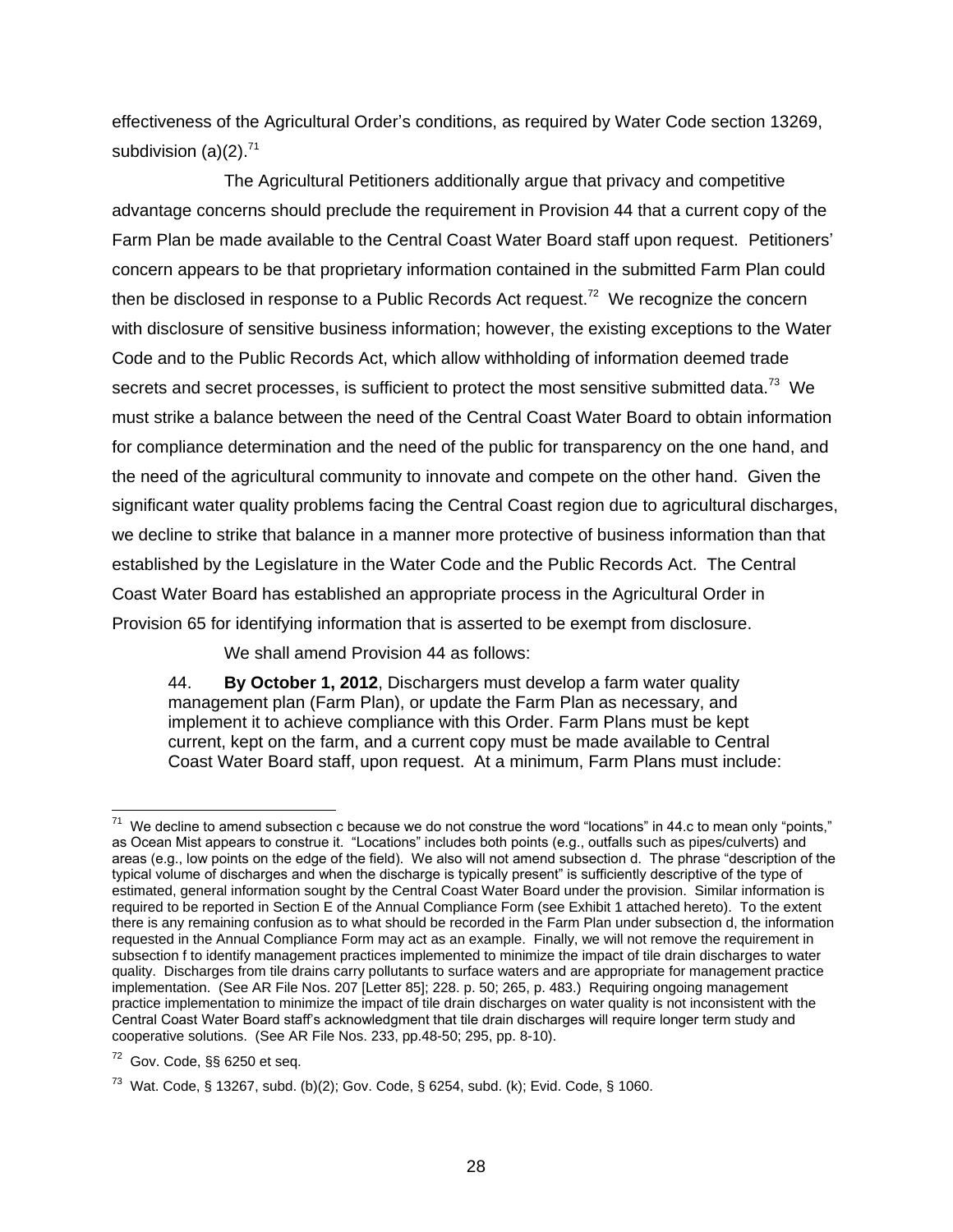- a. Copy of this Order and a copy of the Notice of Intent (NOI) submitted to the Central Coast Water Board for reference by operating personnel and inspection by Central Coast Water Board staff;
- b. Date the Farm Plan was last updated;
- c. Farm/ranch maps(s) identifying irrigation and stormwater runoff discharge locations where irrigation and stormwater runoff leaves or may leave the farm/ranch and where the discharge enters or may enter receiving water;
- d. Description of the typical volume of discharges and when the discharge is typically present;
- e. Description of type of chemicals applied (e.g., pesticide and fertilizer use);
- f. Description and time schedule for any farm water quality management practices, treatment and/or control measures implemented to comply with this Order. This includes, but is not limited to, management practices related to irrigation efficiency and management, pesticide management, nutrient management, salinity management, sediment and erosion control (including stormwater management), and aquatic habitat protection to achieve compliance with this Order. In addition, Farm Plans must describe tile drain discharges and the management measures Dischargers have implemented or will implement to minimize impacts to water quality;
- g. Description and results of methods used to verify practice effectiveness and compliance with this Order (e.g., water quality sampling, discharge characterization, reductions in pollutant loading); **A description of the method and schedule for assessing the effectiveness of each management practice, treatment, and control measure identified in accordance with subsection (f). Such methods for assessing effectiveness are expected to be based on standard practices such as, but not limited to: visual inspections, photographs, soil nutrient testing, soil moisture measurements, and recordkeeping. Dischargers may also choose more advanced methods for assessing effectiveness, such as water quality sampling, modeling software, calculated reductions in pollutant loading, toxicity testing, biological indicators evaluations, and other measurement types that prove useful to determining the effectiveness of a management practice. The use of advanced methods is not required.**

## **G. Groundwater Monitoring, Provision 51 and Part 2 of Tier 1-3 MRPs**

The Agricultural Order requires dischargers in all tiers to sample private domestic drinking water wells and at least one irrigation water well on the farm to evaluate groundwater conditions. All dischargers must conduct two rounds of monitoring over the course of the first year of the Agricultural Order and must submit the results by October 1, 2013. Tier 3 dischargers must additionally sample once per year and submit the results annually thereafter. In each case, the dischargers may choose to participate in a cooperative groundwater monitoring effort in lieu of individual monitoring and reporting, and Tier 1 and Tier 2 dischargers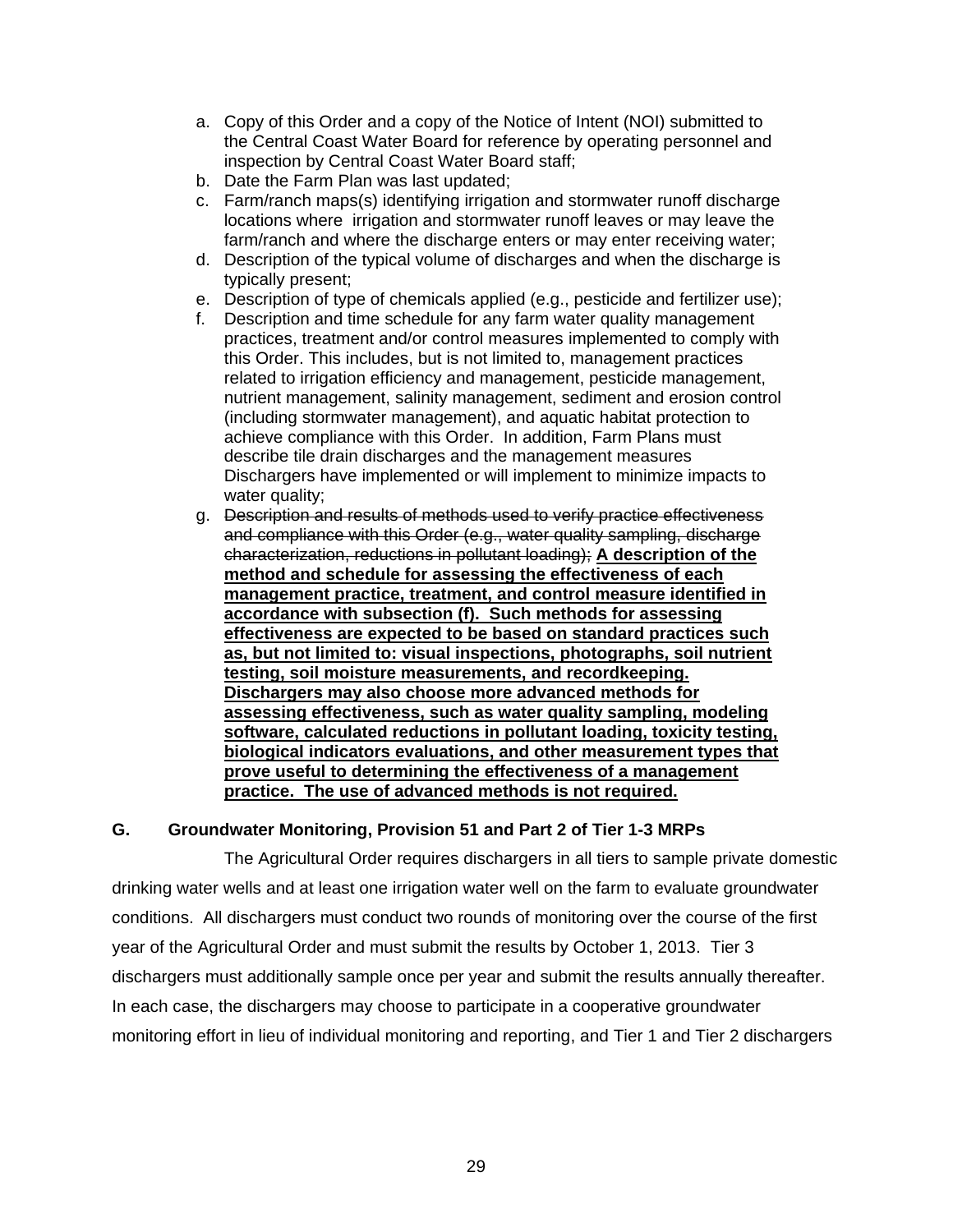also have the option of submitting existing data instead of conducting new sampling.<sup>74</sup> The Agricultural Petitioners assert that the burden of conducting the groundwater monitoring does not bear a reasonable relationship to the need for the monitoring and reporting and that the monitoring is therefore contrary to the requirements of Water Code section 13267.<sup>75</sup>

We declined to stay the groundwater monitoring provisions when we considered the issue as part of the stay proceedings, pointing to the compelling concerns regarding drinking water safety and nitrates in groundwater.<sup>76</sup> We decline to strike them now for the same and additional considerations as explained below.

The Agricultural Petitioners' primary objection to the monitoring of drinking water and irrigation water wells appears to be that such information does not accurately measure compliance with the Agricultural Order. In other words, the current levels of nitrate in supply wells may be unrelated to current management activities. Therefore, they posit, the burden of conducting the monitoring is not reasonably related to the benefit of compliance determination. We do not disagree with Agricultural Petitioners' position that groundwater monitoring is an inexact measure of compliance. Nitrate measured in the groundwater now may reflect historic practices, not current practices. Further, in some areas – but not all – trends must be measured over the course of a number of years, often decades, so that even annual data over the course of the five-year term of the Agricultural Order may reveal little about whether concurrently implemented management practices are leading to improvements. We will task the Expert Panel with considering appropriate structures and methodologies for monitoring that may support long-term nitrate control efforts.

Compliance determination is not, however, the sole, or even primary, reason the Central Coast Water Board has required groundwater monitoring. After a review of the record, we find that the Central Coast Water Board required groundwater monitoring for reasons reasonably related to the relatively low burden of conducting the monitoring. The Board asserted that the shallow or intermediate groundwater depths of agricultural and domestic drinking water wells may provide shorter-term indicators of impacts from agricultural discharges.

 74 Agricultural Order, Prov. 51, MRPs 1, 2, & 3, Part 2, §§ A, B.

<sup>&</sup>lt;sup>75</sup> We see no merit in the argument made by the Agricultural Petitioners that, for all contested monitoring and reporting provisions, the Central Coast Water Board failed to provide dischargers "with a written explanation with regard to the need for the reports" and to "identify the evidence that supports requiring that person to provide the reports." (Wat. Code, § 13267, subd. (b)(1).) The need for the monitoring and reporting provisions, as well as the bases for including these requirements, is well documented in the various staff reports supporting the Agricultural Order as cited throughout this Order.

 $76$  Stay Order, pp. 16-17.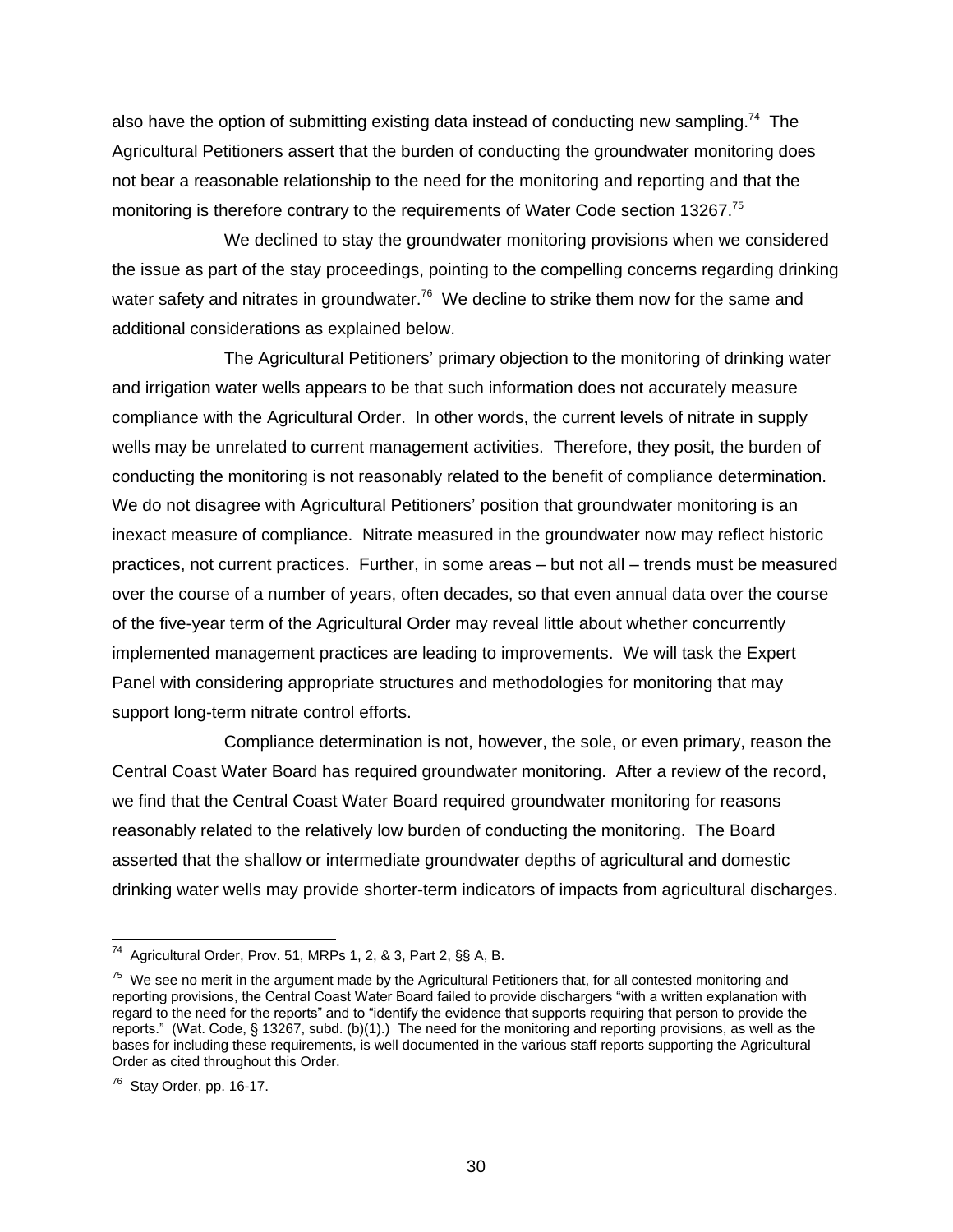But the Board also stated that the data is needed to characterize groundwater quality to help the Board identify and prioritize for follow up areas and individual farms that are at greater risk for pollutant loading and to inform those domestic well users who may be affected by poor drinking water quality. With regard to monitoring in individual irrigation water wells, the Central Coast Water Board also found that such monitoring will provide information to the discharger to account for nitrogen in irrigation water and inform appropriate reduction in fertilizer application.<sup>77</sup>

We considered the cost of groundwater monitoring in the Stay Order and contrasted the \$2,000-\$3,000 per sample projected by the dischargers with laboratory quotes introduced by Central Coast Water Board estimating charges of less than \$200 per sample.<sup>78</sup> The actual costs may fall somewhere in between, but we do not view these costs as unreasonable in light of the benefits of groundwater monitoring.<sup>79</sup> Further, we note that dischargers have the option of sharing costs by joining a third party group for groundwater monitoring in lieu of individual monitoring and, as we discussed previously, we expect the Central Coast Water Board to work in good faith with dischargers to make this option a viable one. Given the importance of characterizing groundwater quality in the region, the significant danger to the public of consuming drinking water with high nitrate concentrations, and the need for dischargers to know the nitrogen levels in their irrigation water supply, we find that the Central Coast Water Board reasonably required initial sampling of drinking water wells and agricultural supply wells.

We see the benefits of annual groundwater monitoring for Tier 3 dischargers as less compelling. Once dischargers have conducted the first-year round of monitoring of drinking water wells and irrigation water wells, the primary purpose of such monitoring in detecting unhealthy levels of nitrates or of evaluating the nitrogen content of irrigation water is arguably accomplished. However, we cannot rule out the possibility that water quality in a well may fluctuate within a year, and, particularly in the context of health concerns with drinking water quality, find that annual monitoring for the highest risk dischargers is reasonable.

We deny the Agricultural Petitioners' request to strike or amend Provision 51 of the Agricultural Order and Sections A.1-5 and B of Part 2 of MRP Orders 1, 2, and 3.

However, we will make revisions to the cooperative groundwater monitoring provisions at Section A.6 of Part 2 of MRP Orders 1, 2, and 3. Nitrate in groundwater is a

<sup>————————————————————&</sup>lt;br><sup>77</sup> AR File No. 291, pp. 17-19; see also Central Coast Water Board Response to Petitions, p. 48.

 $^{78}$  Stay Order, pp.16-17 (citing AR File No 234 at p. 34; Central Coast Water Board Submission (Aug. 27, 2012), Exh. 21; Schroeter Testimony (Aug. 30, 2012)).

<sup>&</sup>lt;sup>79</sup> Wat. Code, § 13267, subd. (b)(1).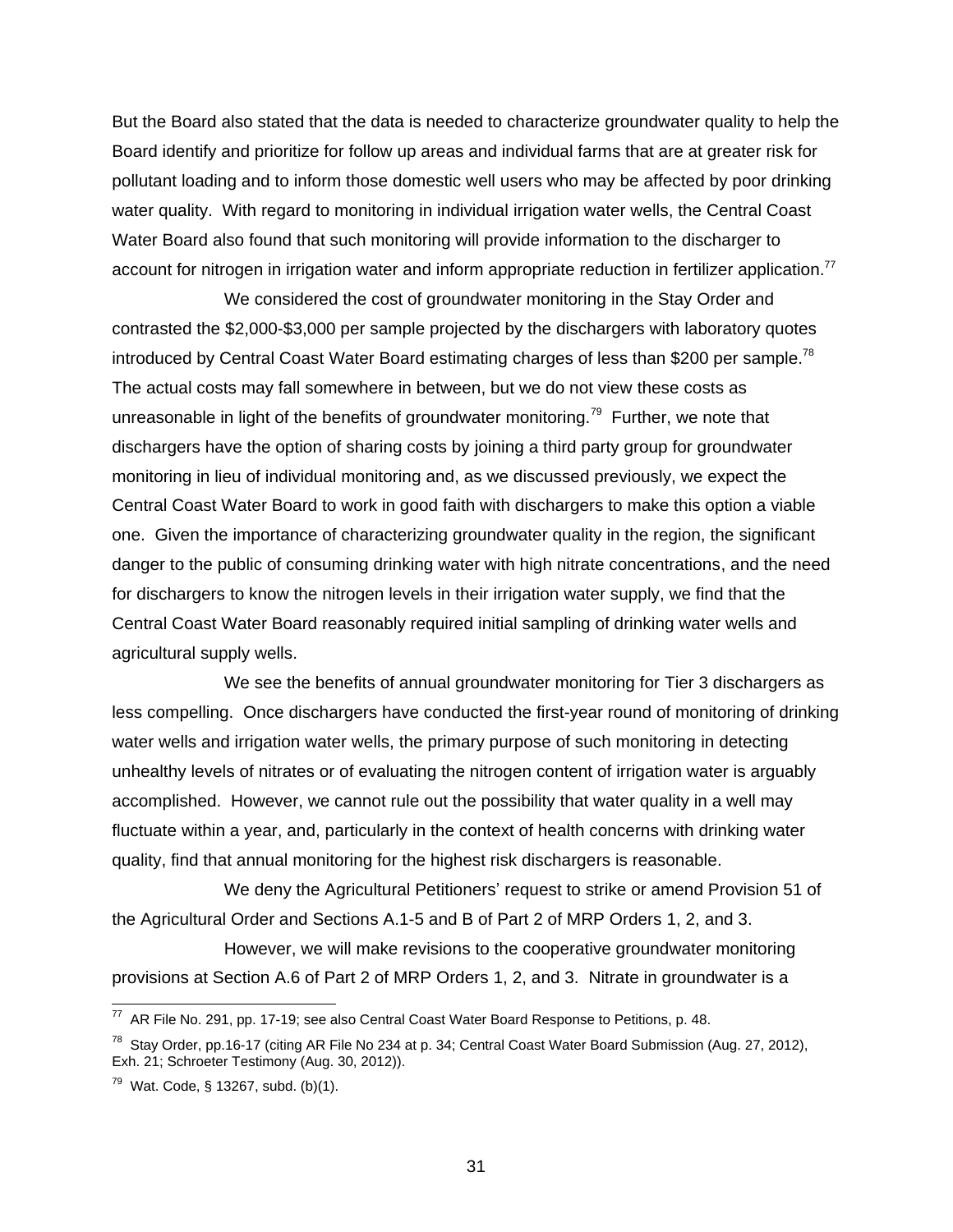significant public health threat facing the Central Coast region. Nitrate pollution is especially prevalent in the Salinas Valley area, where a large population relies on groundwater for drinking water. Nitrates consumed at concentrations above the MCL of 45 milligrams per liter (mg/L)<sup>80</sup> set by the Department of Public Health can pose serious health risks to pregnant women and infants. Given the significant concerns with drinking water safety in the Central Coast Region, we find that any cooperative groundwater monitoring must still characterize drinking water at the level of the individual well if there is a concern that the nitrate concentration in the well may approach the MCL. The cooperative groundwater monitoring provision states that "at a minimum, the cooperative groundwater monitoring effort must include sufficient monitoring to . . . identify and evaluate groundwater used for domestic drinking water purposes. $^{81}$  The significant health and safety concerns in conjunction with widespread evidence of elevated nitrate levels in the Central Coast Region lead us to the conclusion that identification and evaluation should encompass monitoring of all at risk wells that are used or may be used for drinking water purposes.<sup>82</sup> Our revision states that, even where a cooperative groundwater monitoring program relies on representative sampling to determine nitrate levels in drinking water wells, direct sampling of the individual well is required if the nitrate level is projected to be within 50% of the MCL. Further, repeat sampling is required if the nitrate level is within 80% of the MCL because of the potential for such wells to exceed the MCL in a short timeframe. We note that the Executive Officer has the authority within the MRPs to require increased sampling for both individual and cooperative monitoring where warranted. We expect that, in most cases, the Executive Officer would also require repeat sampling where individual groundwater monitoring shows a nitrate level within 80% of the MCL.

Because the data to be generated through groundwater monitoring is of significant public interest and value, we also find that it is appropriate to provide for discretionary Central Coast Water Board review of Executive Officer approvals or denials of cooperative groundwater monitoring programs, if requested by an interested person. Finally, we recognize the potential severity and urgency of the health issues associated with drinking groundwater with high concentrations of nitrates, and we will require that the discharger conducting individual

 $^{\text{80}}$  Expressed as NO<sub>3</sub>.

<sup>81</sup> Tier 1, 2, & 3 MRPs, Part 2, §A.6.

<sup>&</sup>lt;sup>82</sup> In making this determination, we do not review or rely on any cooperative groundwater monitoring programs that have been proposed to or approved by the Central Coast Water Board to date. As stated previously in this Order, those programs post-date the Central Coast Water Board's adoption of the Agricultural Order and are outside the scope of these proceedings. We expect, however, that the Central Coast Water Board will reevaluate any previouslyapproved cooperative groundwater monitoring programs to ensure that they are consistent with this Order.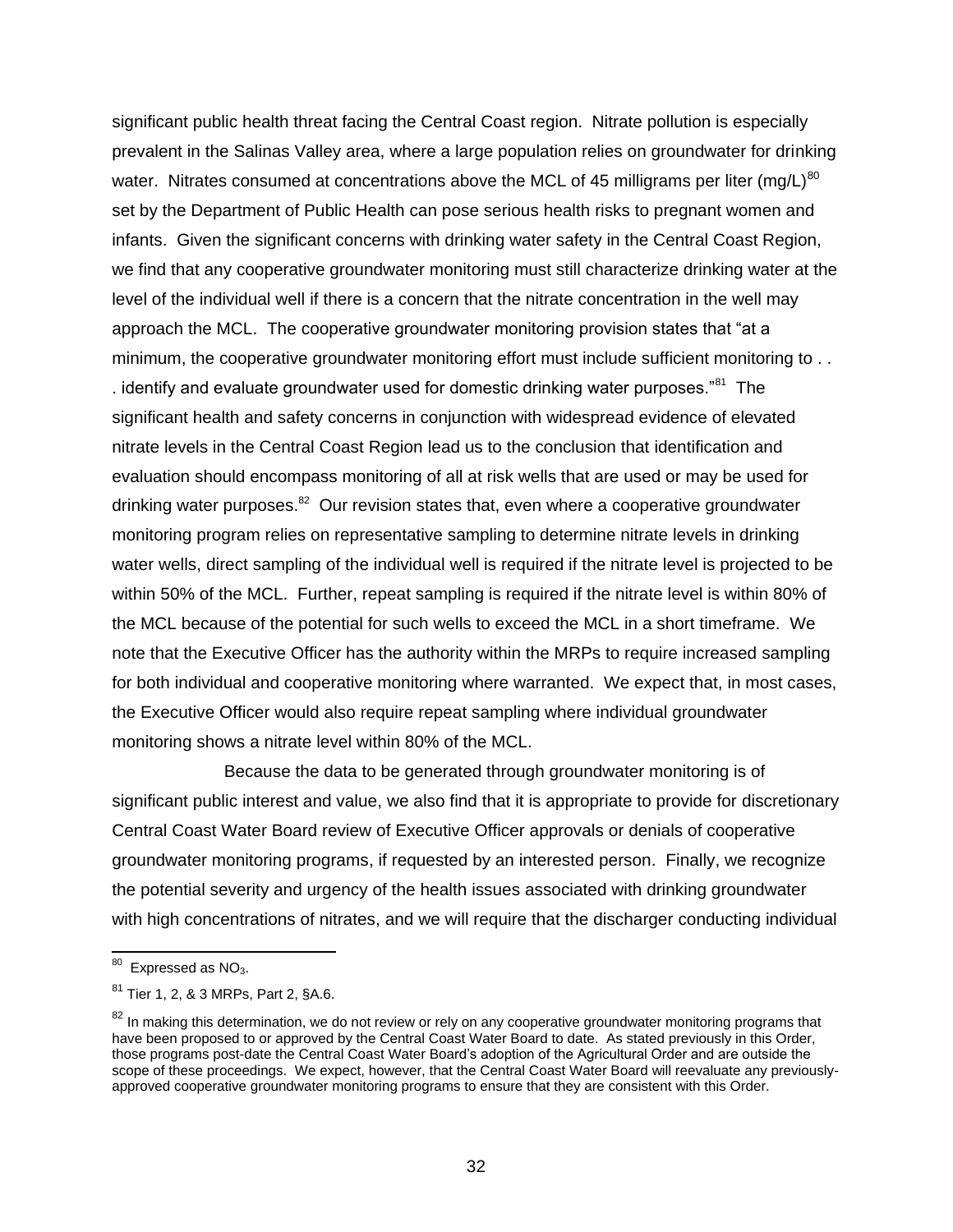groundwater monitoring or the third party conducting cooperative groundwater monitoring notify the Central Coast Water Board when a well is identified as exceeding the MCL for nitrate, and that the discharger or the Central Coast Water Board timely notify users of the well..

We shall amend Section A.6 of Part 2 of the Tier 1, 2, and 3 MRPs, and add Section A.7 to Part 2 of the Tier 1, 2, and 3 MRPs as follows:

6. In lieu of conducting individual groundwater monitoring, Dischargers may participate in a cooperative groundwater monitoring effort to help minimize costs and to develop an effective groundwater monitoring program. Qualifying cooperative groundwater monitoring and reporting programs may include, but are not limited to, regional or subregional groundwater programs developed for other purposes as long as the proposed cooperative groundwater monitoring program meets the Central Coast Water Board's general purpose of characterizing groundwater quality and ensuring the protection of drinking water sources. Proposals for cooperative groundwater monitoring efforts, including the use of other regional or subregional groundwater monitoring programs, must be approved by the Executive Officer. **An interested person may seek discretionary review by the Regional Board of the Executive Officer's approval or denial of a cooperative groundwater monitoring program.** At a minimum, the cooperative groundwater monitoring effort must include sufficient monitoring to adequately characterize the groundwater aquifer(s) in the local area of the participating Dischargers, characterize the groundwater quality of the uppermost aquifer, and identify and evaluate groundwater used for domestic drinking water purposes.

**Because drinking water evaluation is a very high priority, the cooperative groundwater monitoring proposals must, at a minimum, include one or more of the following approaches for each of the participating Dischargers' wells that is or may be used for drinking water purposes: (1) direct sampling; (2) submission of existing data for the well if it has been sampled and analyzed for nitrate using U.S. EPA approved methods at least twice within the last five years; or (3) a statistically valid projection of groundwater quality at the location of the well. In addition, each of the participating Dischargers' wells that is or may be used for drinking water that is projected to have a nitrate concentration between 22.5 and 45 mg/L nitrate as NO<sup>3</sup> (or between 5 and 10 mg/L nitrate + nitrite as N) must be individually sampled. Each of the participating Dischargers' wells that is or may be used for drinking water that has a nitrate concentration between 36 and 45 mg/L nitrate as NO<sup>3</sup> (or between 8 and 10 mg/L nitrate + nitrite as N) must have a repeat sample taken within 12 months and must be sampled annually thereafter unless an alternate sampling schedule based on trending data for the well is approved by the Executive Officer. Consideration shall be given to the timing of all sampling so that potential seasonal fluctuations and other variables are accounted for, in order that the wells are sampled at the highest potential nitrate value to the extent practicable. Cooperative groundwater monitoring program work must be scheduled so as to make drinking water evaluation the first priority. Drinking water quality information must be reported as it becomes**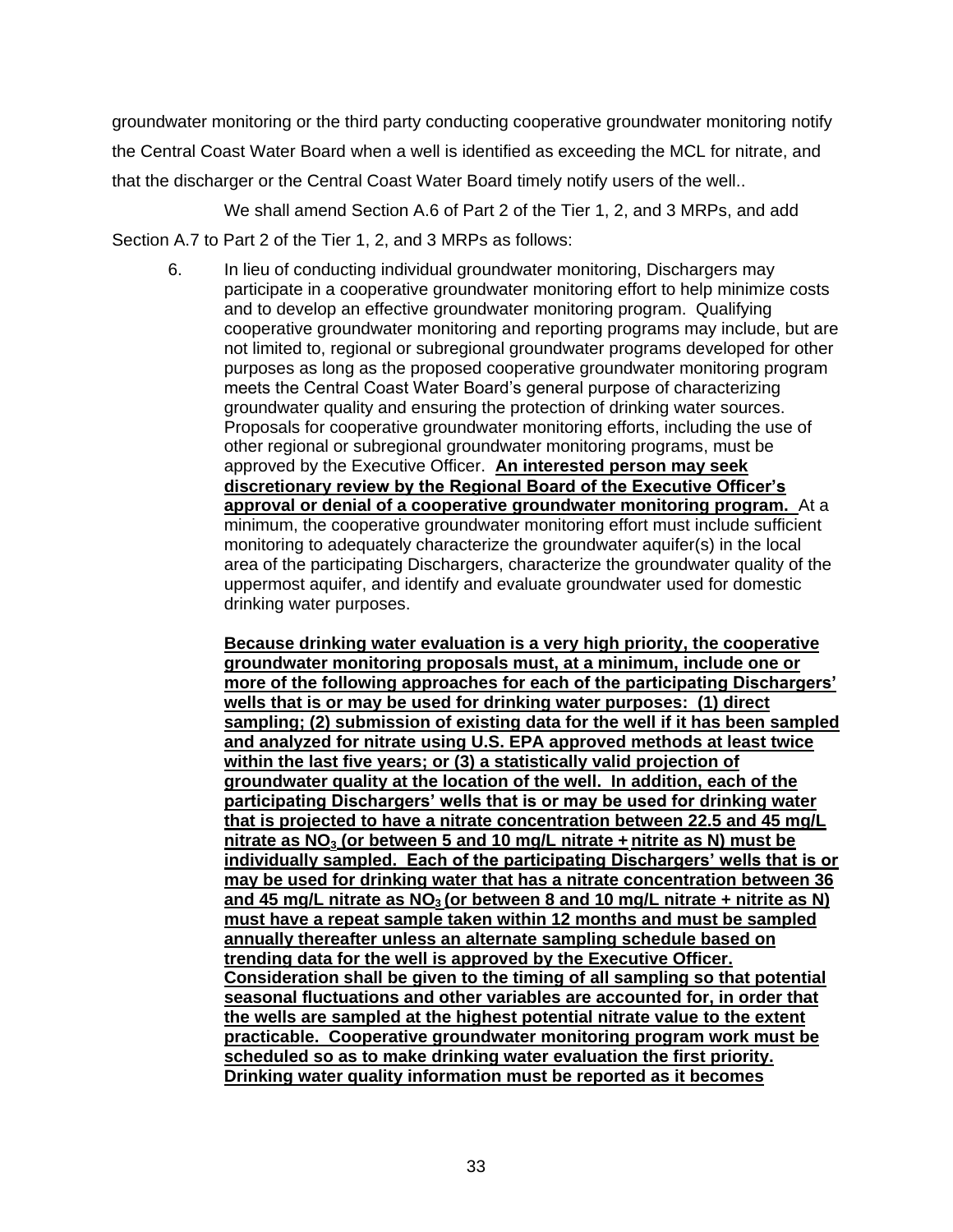### **available, and all of the requirements of this paragraph, with the exception of any repeat sampling, must be completed by December 1, 2014.**

Cooperative groundwater monitoring efforts must comply with the requirements for sampling protocols and laboratory analytical methods identified in this MRP, including parameters listed in Table 3, or propose a functional equivalent that meets the same objectives and purposes as individual groundwater monitoring. The cooperative groundwater monitoring program must report results consistent with individual groundwater reporting defined in part 2.B, or report results in a manner that is consistent with that approved by the Executive Officer in his or her approval of the cooperative groundwater monitoring proposal. Dischargers electing to participate in a cooperative groundwater monitoring effort must convey this election to the Central Coast Water Board within 90 days of adoption of this Order, and the individual groundwater monitoring requirements shall not apply as long as a cooperative groundwater monitoring proposal for that Discharger's area is submitted within one (1) year of adoption of this Order. If no cooperative groundwater monitoring proposal for that Discharger's area is submitted within one (1) year **of adoption of this Order**, then the individual groundwater monitoring provisions shall apply and the Discharger shall have **two (2)** one (1) year**s from the adoption of this Order** to comply with the provisions identified in Part 2. **Notwithstanding the foregoing, cooperative groundwater monitoring proposals may be submitted between September 24, 2013, and November 1, 2013. Dischargers who have not joined a cooperative groundwater monitoring group prior to September 24, 2013, may participate in an approved cooperative groundwater monitoring program, provided they have completed two rounds of monitoring as required under individual groundwater monitoring requirements.** 

**7**. **If a discharger conducting individual groundwater monitoring or a third party conducting cooperative groundwater monitoring determines that water in any well that is used or may be used for drinking water exceeds or is projected to exceed 45 mg/L of nitrate as NO<sup>3</sup> (or 10mg/L of nitrate + nitrite as N), the discharger or third party must provide notice to the Central Coast Water Board within 24 hours of learning of the exceedance or projected exceedance. For wells on a Discharger's farm/ranch, the Central Coast Water Board will require that the Discharger notify the users within 10 days. For all other wells, the Central Coast Water Board will notify the users promptly.**

We direct the Central Coast Water Board to work with the State Water Board, dischargers, any third-party cooperative groundwater monitoring groups, interested stakeholder groups, and public health agencies to develop and make available uniform English and Spanish language templates for notification consistent with new Section A.7 of Part 2 of the Tier 1, 2, and 3 MRPs. Any templates developed shall include the following minimum information:

- Information identifying affected well
- Level of Nitrate as  $NO<sub>3</sub>$  or Nitrate + Nitrite (as N) in well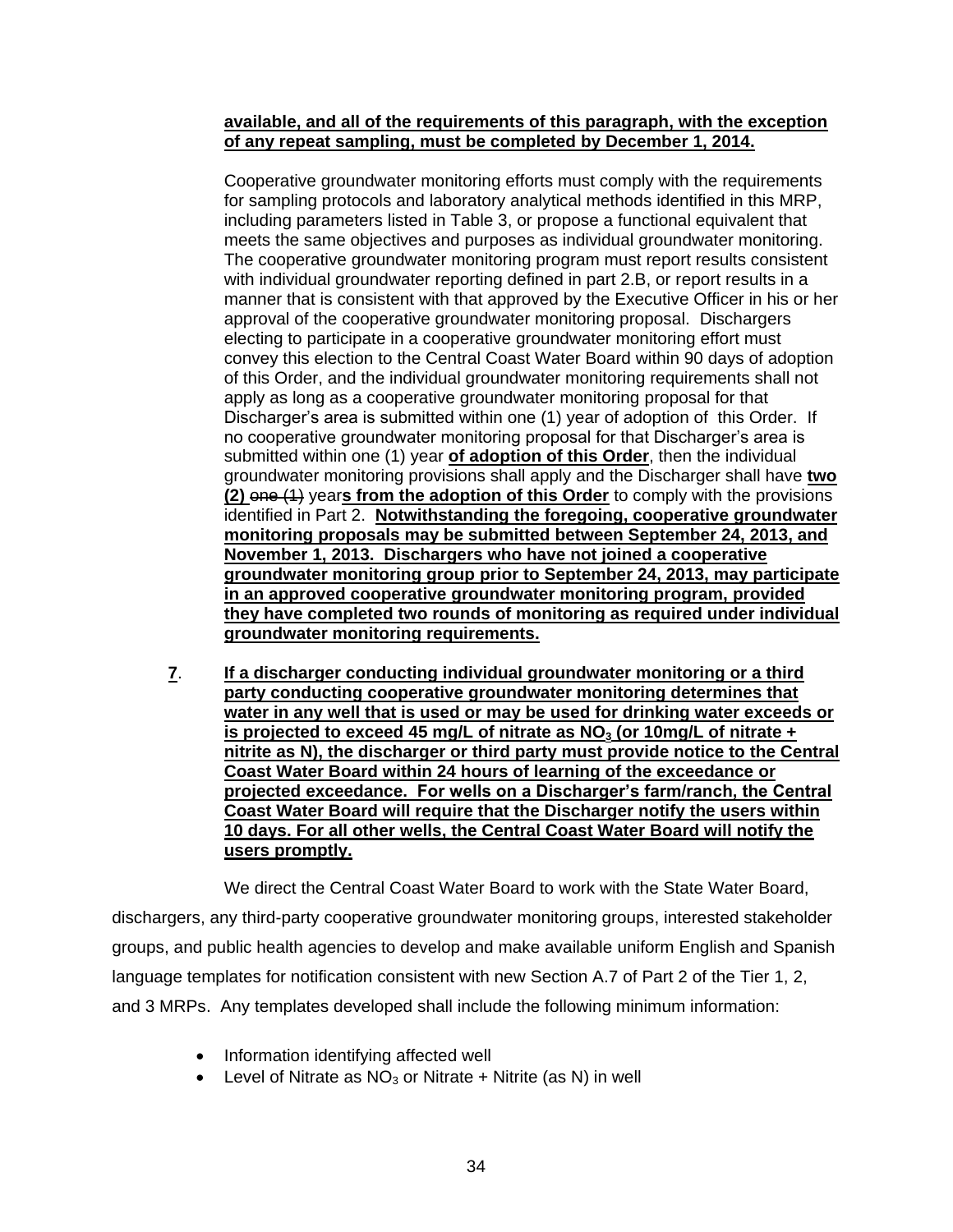• Potential health effects associated with consuming the water, including the following:

Nitrate: Infants below the age of six months who drink water containing nitrate in excess of the MCL may quickly become seriously ill and, if untreated, may die because high nitrate levels can interfere with the capacity of the infant's blood to carry oxygen. Symptoms include shortness of breath and blueness of the skin. High nitrate levels may also affect the oxygen-carrying ability of the blood of pregnant women.

Nitrite: Infants below the age of six months who drink water containing nitrite in excess of the MCL may become seriously ill and, if untreated, may die. Symptoms include shortness of breath and blueness of the skin.

- Direction to share the notice with all the other people who drink the well water, especially those who may not have received the notice directly (for example, people in apartments, nursing homes, schools, and businesses), by posting the notice in a public place or distributing copies by hand or mail.
- Information as to whether the nitrate level was derived using direct sampling or a statistical projection.

## **H. Photo Monitoring, Provision 69 and Part 4 of Tier 2 and Tier 3 MRPs**

The Agricultural Order requires Tier 2 and Tier 3 dischargers with farms adjacent to impaired water bodies to photo monitor the condition of perennial, intermittent, or ephemeral streams and riparian and wetland area habitat. Dischargers are required to conduct such monitoring consistent with a protocol issued by the Executive Officer.<sup>83</sup> In the Stay Order, we found that the photo monitoring protocol issued by the Executive Officer provided implementation avenues for photo monitoring that were too limited, unnecessarily increasing the cost of monitoring for some dischargers. We stayed the requirement until June 1, 2013, and directed the Central Coast Water Board Executive Officer to amend the protocol to allow alternative documentation methods such as aerial photography or the use of elevated vantage points.<sup>84</sup> The Executive Officer issued a revised protocol on February 28, 2013 (Revised Protocol).<sup>85</sup>

We now find that the Revised Protocol does not fully comply with the State Water Board's direction to the Central Coast Water Board to allow alternative photo documentation methods. The Revised Protocol contemplates that the discharger may propose alternative methods, but does not provide any direction or specification on how aerial or elevated vantage

<sup>-&</sup>lt;br>83 Agricultural Order, Tier 2 and Tier 3 MRPs, Part 4.

<sup>&</sup>lt;sup>84</sup> Stay Order, pp. 19-21.

<sup>&</sup>lt;sup>85</sup> Photo Monitoring and Reporting Protocol, Central Coast Water Board (Feb. 28, 2013), available at <http://www.waterboards.ca.gov/centralcoast/water\_issues/programs/ag\_waivers/docs/resources4growers/photomoni toring\_protocol\_and\_form\_28feb2013.pdf> (as of Jun. 4, 2013). To the extent necessary, we take official notice of the revised protocols on our own motion. (Cal. Code Regs., tit. 23, § 648.2 and Evid. Code, § 452, subd. (c).)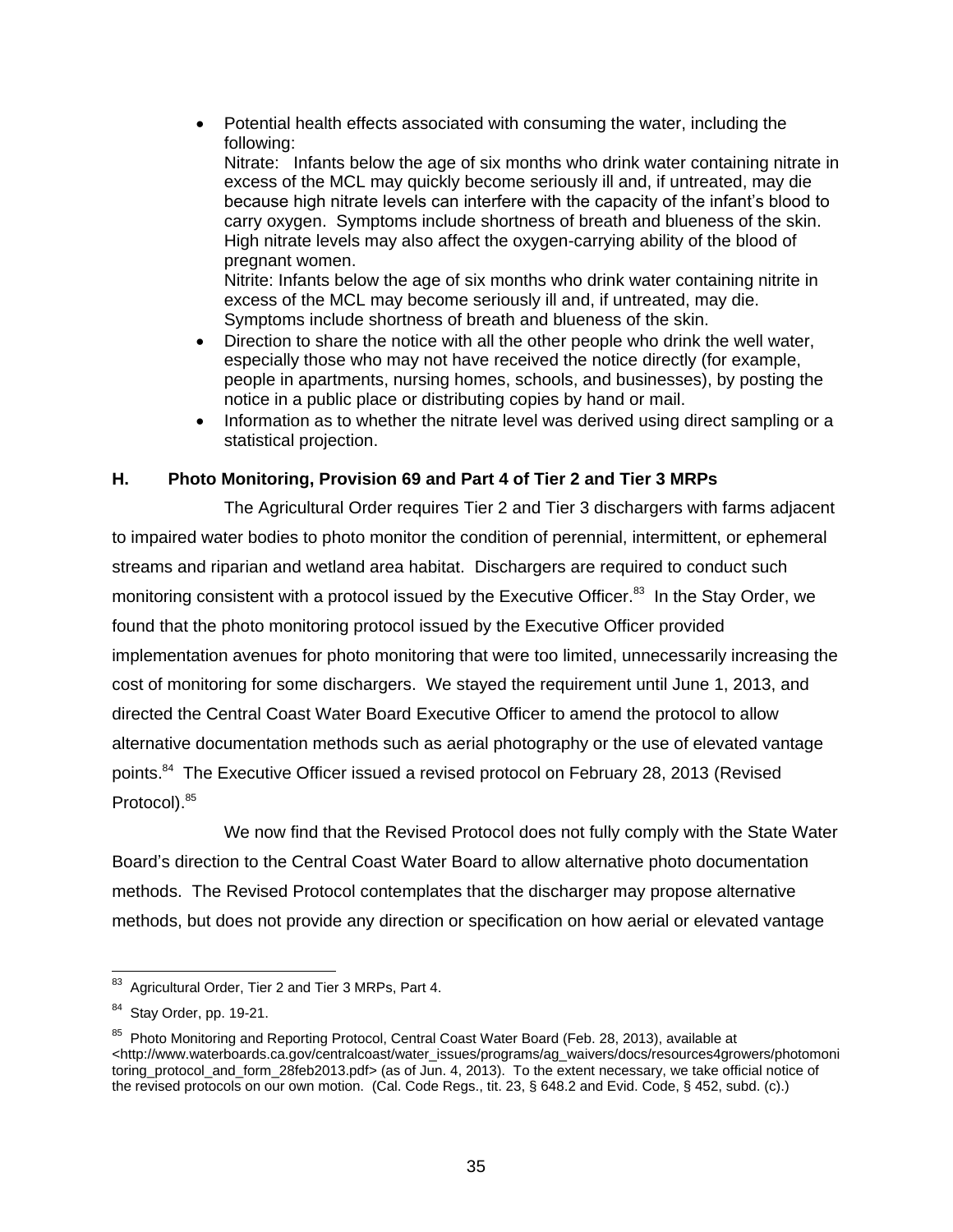point photography may be used to fulfill the photo monitoring requirements. To make clearer our intent that these alternative methods be specifically permitted and discussed in the Protocol, we will now make revisions to the photo monitoring provisions of the Agricultural Order. We recognize that the initial compliance deadline for photo monitoring has passed and that photo monitoring is required every four years with dischargers directed to use the same photo point locations in the next iteration.<sup>86</sup> Nevertheless, we believe it is important to make the revision to achieve consistency with the Stay Order and to provide direction to the regional water boards that photo monitoring requirements be made more cost-effective by allowing for reasonable alternatives. Some dischargers may find it advantageous to repeat the photo monitoring using a more cost-effective methodology in order to set the baseline for future monitoring.

We will also make a revision to clarify that photo documentation must be maintained in the Farm Plan and needs to be submitted to the Executive Officer only upon request. This revision makes Provision 69 consistent with revisions made by the Central Coast Water Board Executive Officer to the Tier 2 and Tier 3 MRPs subsequent to adoption of the Agricultural Order.

We shall amend Provision 69 as follows:

69. By **October June 1, 2012, 2014, and by June 1, 2017,** and every four years thereafter, Tier 2 and Tier 3 Dischargers with farms/ranches adjacent to or containing a waterbody identified on the 2010 List of Impaired Waterbodies as impaired for temperature, turbidity, or sediment (identified in Table 1) must conduct photo monitoring per MRP Order No. R3-2012-0011-02 and MRP Order No. R3-2012-0011-03, respectively. Photo monitoring must document the condition of perennial, intermittent, or ephemeral streams and riparian and wetland area habitat, and demonstrate compliance with Basin Plan erosion and sedimentation requirements (see Part F. 80 of this Order), including the presence of bare soil vulnerable to erosion and relevant management practices and/or treatment and control measures implemented to address impairments. **Aerial photography and photography from an elevated vantage point are permitted methodologies for photo monitoring.** Photo documentation must be submitted electronically, in a format specified by the Executive Officer.**maintained in the Farm Plan and must be submitted upon request of the Executive Officer.**

Additionally, we direct the Executive Officer of the Central Coast Water Board to further revise the Revised Protocol consistent with this Order, including specifically allowing aerial photography and elevated vantage photography, and establishing an appropriate methodology for monitoring, documentation, and reporting for these alternatives.

 86 Tier 3 dischargers that are required to prepare a Water Quality Buffer Plan must submit photo monitoring annually beginning October 1, 2016. (Tier 3 MRP, Part 7, Section A.2.g)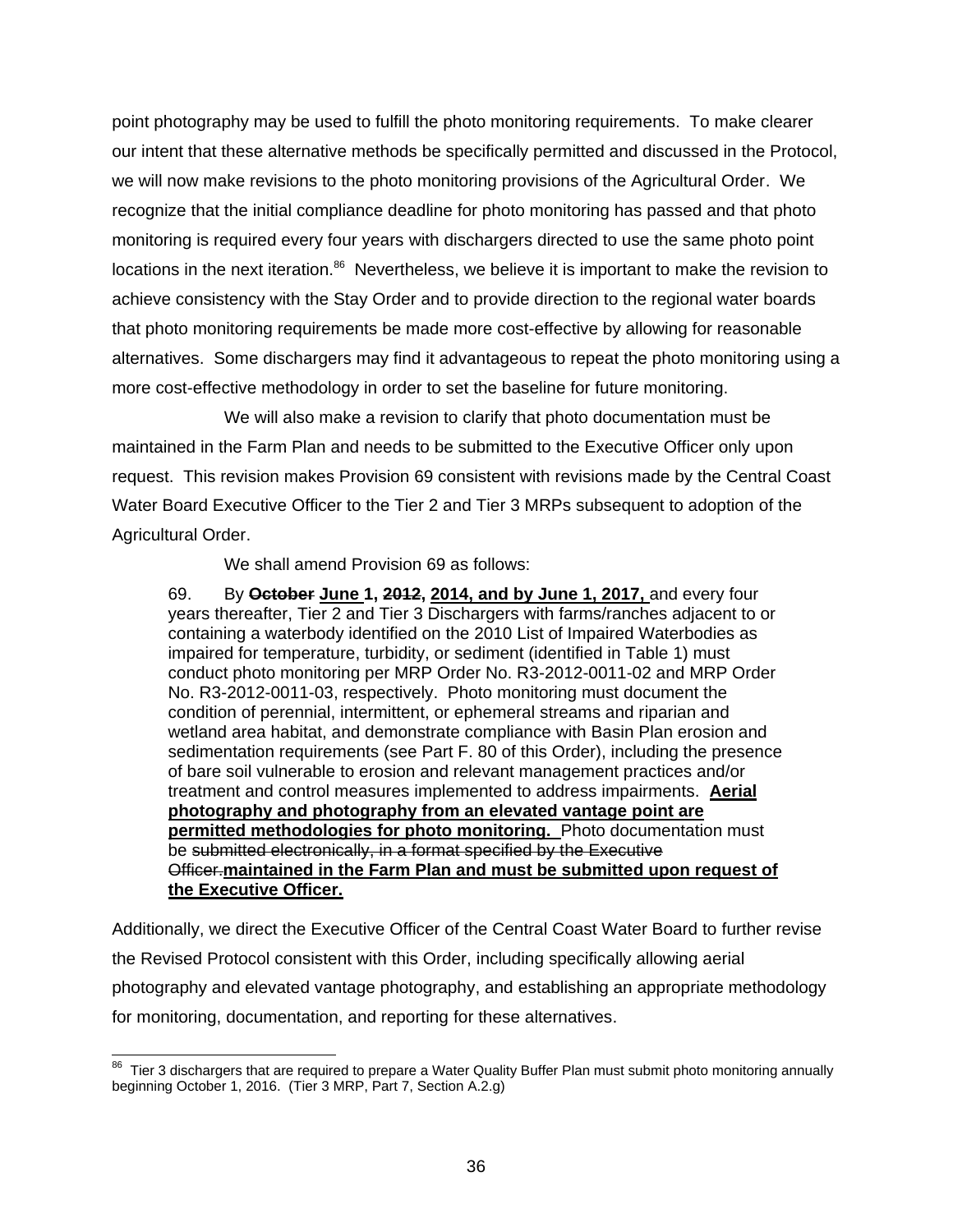## **I. Individual Surface Water Discharge Monitoring, Provisions 72-73 and Part 5 of Tier 3 MRP**

The Agricultural Order requires Tier 3 dischargers that discharge irrigation water (tailwater or tile drain discharges) or storm water to a surface water or a containment structure to conduct both dry and wet weather monitoring of a number of parameters, including turbidity, chlorpyrifos, diazinon, and nitrate.<sup>87</sup> As discussed *ante*, Tier 3 dischargers are those that either (a) grow crop types with high potential to discharge nitrogen to groundwater and are greater than or equal to 500 acres; or (b) apply chlorpyrifos or diazinon and discharge to a waterbody listed for toxicity or pesticides. Thus, for dischargers with these high-risk characteristics, the individual surface water discharge monitoring is intended to determine the characteristics of the discharges that leave the fields, through tailwater, tile drain discharges, or storm water.

The record conveys that limitations of cooperative surface receiving water monitoring in identifying the causes and sources of measured exceedances under the 2004 Agricultural Order drove inclusion of individual surface water discharge monitoring in the Agricultural Order.<sup>88</sup> The Central Coast Water Board argues that it is appropriate for the highest risk dischargers to monitor for the presence and absence of critical water quality parameters such as toxicity, pesticides, and nitrates, and generate data that will help the Board prioritize follow up of the greatest threats to public health and the environment.<sup>89</sup>

We are skeptical that the Central Coast Water Board has adopted the monitoring program best suited to meet the purpose of identifying and following up on high-risk discharges. The variability in the composition of end-of-field discharges makes it difficult to characterize such discharges through sampling at a limited number of locations and in a limited number of sampling events. Further, even though the surface water discharge monitoring requirements are targeted to the highest risk dischargers, problem discharges and areas are likely to be found outside of the influence of farms operated by Tier 3 dischargers. The better approach may be to rely on receiving water monitoring data and to require the third party monitoring groups administering receiving water monitoring to pursue exceedances with increasingly focused monitoring in upstream channels designed to narrow down and identify the sources of the

<sup>&</sup>lt;u>and the Agricultural Order and the Tier 3</u> MRP do not explicitly state that only those Tier 3 dischargers that and the Tier and the Tier and the Tier and the Tier and the Tier and the Tier and that and the Tier and that a have discharges to a receiving water must conduct individual surface water monitoring, the Central Coast Water Board has since made that clarification in guidance. (Central Coast Water Board, Resources for Growers, Tier 3 – Individual Surface Water Discharge Monitoring (Feb. 7, 2013, revised Mar. 4, 2013) available at [<http://www.waterboards.ca.gov/centralcoast/water\\_issues/programs/ag\\_waivers/docs/resources4growers/tier3ind\\_di](http://www.waterboards.ca.gov/centralcoast/water_issues/programs/ag_waivers/docs/resources4growers/tier3ind_discharge_overview_revised.pdf) [scharge\\_overview\\_revised.pdf>](http://www.waterboards.ca.gov/centralcoast/water_issues/programs/ag_waivers/docs/resources4growers/tier3ind_discharge_overview_revised.pdf) [as of Jun. 4, 2013].)

 $88$  Agricultural Order, Finding 16; AR File Nos. 232, pp. 22-23; 233, p. 26.

<sup>&</sup>lt;sup>89</sup> Central Coast Water Board Response to Petitions, pp. 49-50; AR File No. 233, pp. 45, 101.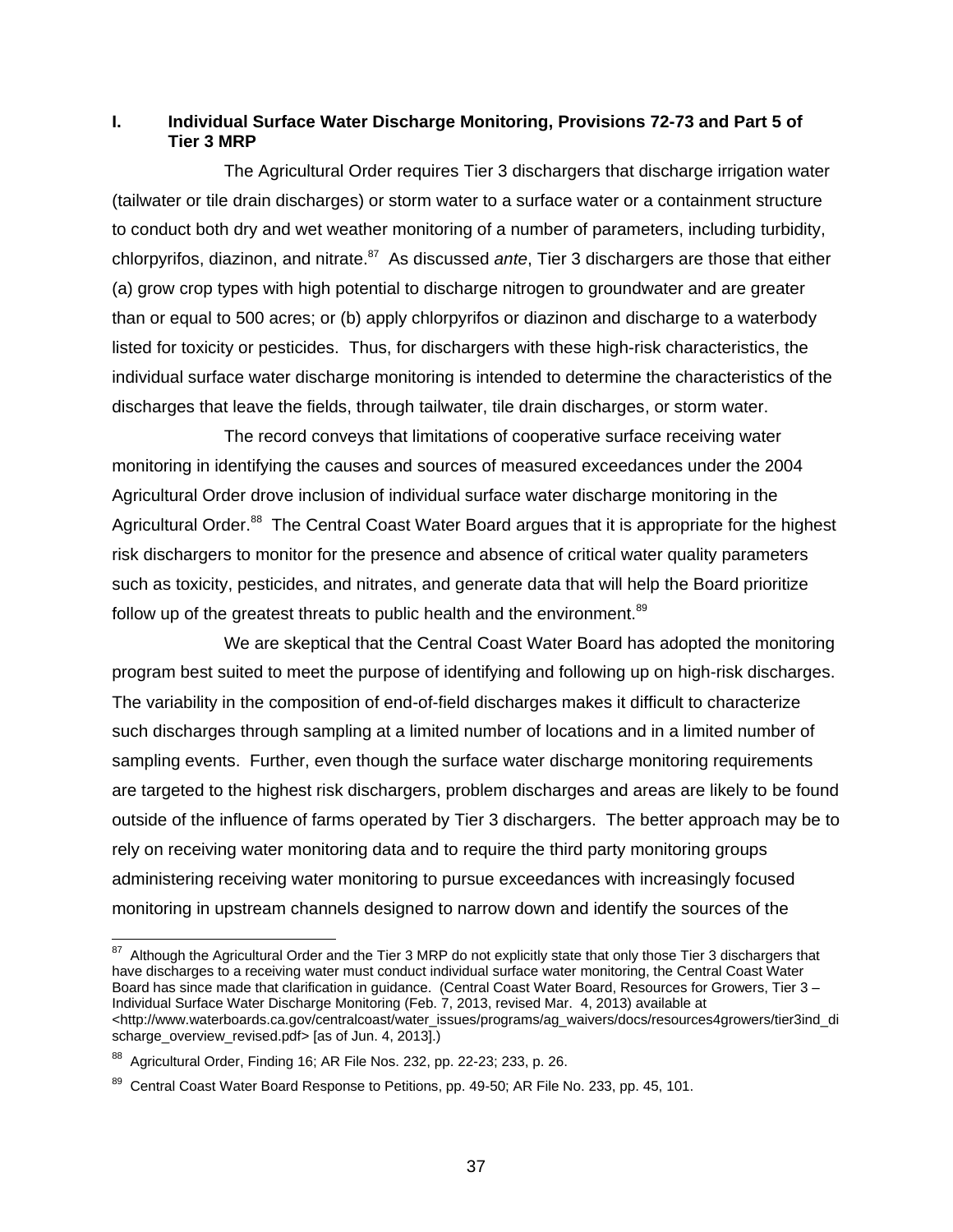exceedances. Although the Agricultural Order's surface receiving water monitoring contemplates that the Executive Officer may approve additional monitoring sites to "better assess the pollutant loading from individual sources"<sup>90</sup> or may require toxicity evaluation "to identify the individual discharges causing the toxicity,"<sup>91</sup> it does not establish the type of comprehensive process necessary to identify and address problem discharges. The surface receiving water monitoring approach recently approved by the Central Valley Regional Water Quality Control Board (Central Valley Water Board) for growers in the Eastern San Joaquin Watershed, where a detected exceedance may trigger source identification, management practice implementation, and follow up reporting,  $92$  perhaps more closely matches the type of monitoring that would assure pollutant discharges are actually addressed.

We will ask the Expert Panel to consider both the receiving water and discharge monitoring approaches to identification of problem discharges. In the interim, we believe the Agricultural Order must retain some methodology for addressing high risk discharges and some accountability for high-risk dischargers. Although we could strike the individual surface water discharge monitoring requirements and amend the receiving water monitoring section of the Agricultural Order to add the type of follow up monitoring described above, we are hesitant at this point to substitute an expanded monitoring requirement that would impact all dischargers in the region for the existing discharge monitoring impacting only a subset of Tier 3 dischargers.

We accordingly retain the requirement for Tier 3 dischargers to conduct individual surface water discharge monitoring. However, we will narrow the scope of such monitoring. As drafted, the individual surface water discharge requirements could be interpreted to be inclusive of monitoring of sheet flow, which is a burdensome requirement given the difficulty in identifying the locations of such discharges and anticipating discharge frequency. Individual surface water discharge monitoring should be limited to monitoring of discharges conveyed through pipes, ditches, swales, tile drains, and other discrete structures and features. We will also revise the requirement to monitor containment structures to clarify that such structures should be monitored only if the water is not being reused for irrigation.<sup>93</sup> The water in some containment structures is re-applied to the fields, and there is no significant benefit to characterizing the

<sup>&</sup>lt;u>so</u><br><sup>90</sup> Tiers 1-3 MRPs, Part 1, § A.9.

<sup>91</sup> *Id.* at Part 1, § A.13.

 $92$  Central Valley Water Board Order R5-2012-0116, Appendix MRP-1.

<sup>93</sup> Our revisions also state that the water in the containment structures need not be monitored if it is discharged to surface waters. This is because the water will then be monitored at the point of discharge, as we have clarified that locations where discharges exit the farm/ranch after being conveyed by a containment structure are considered outfalls.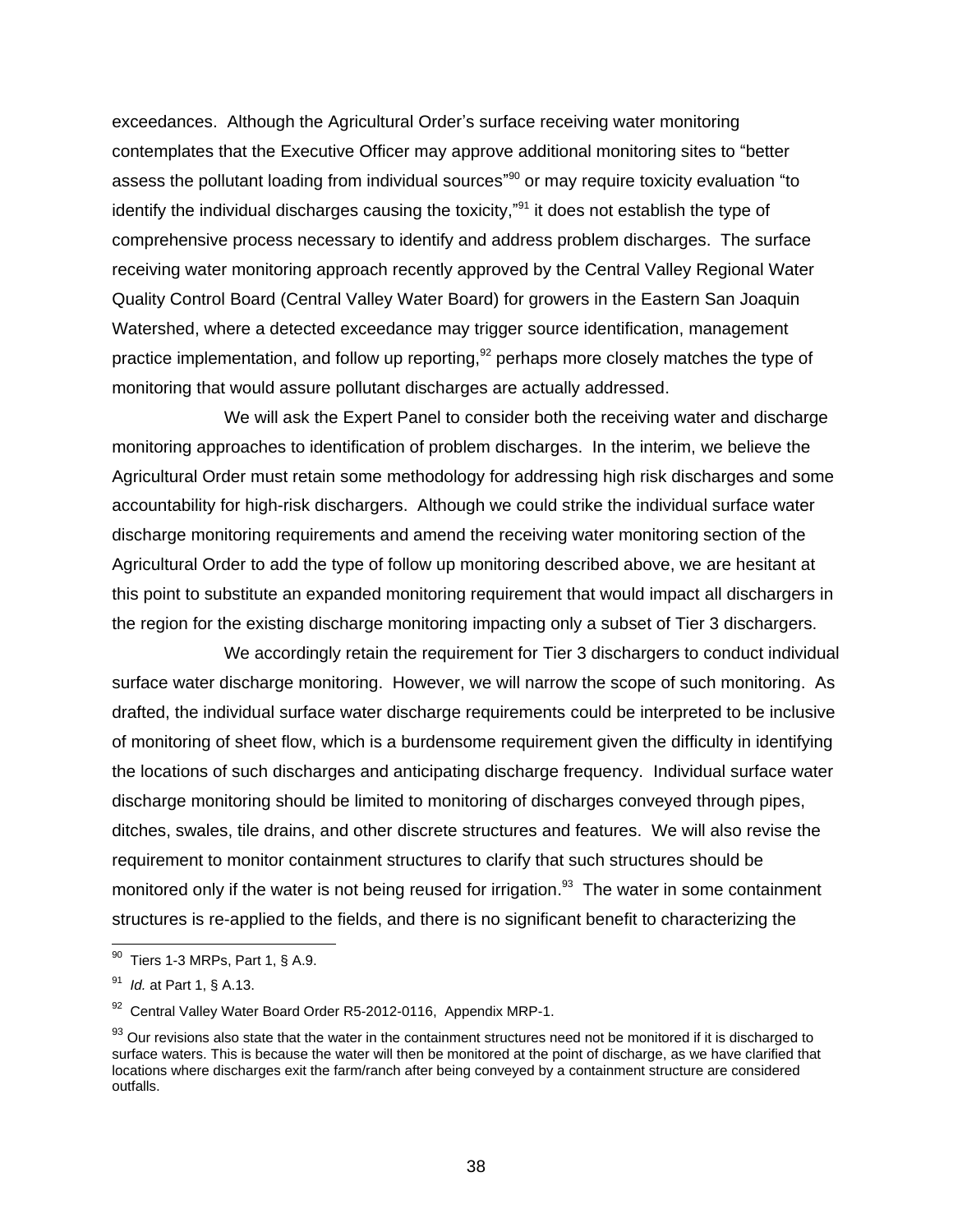quality of that water unless it will reach surface waters or is retained in the structure to percolate to groundwater.<sup>94</sup> We decline, however, to eliminate monitoring requirements for discharges conveyed to surface waters through tile drains. Discharges from tile drains carry pollutants to surface waters and are appropriate for monitoring under the Agricultural Order.<sup>95</sup>

With the revisions below, we find that the cost of carrying out the surface water discharge monitoring requirement is reasonably related to the benefit of identifying and addressing those discharges at highest risk of impacting surface water quality.<sup>96</sup>

The sampling and analysis plan and the quality assurance project plans for the individual surface water discharge monitoring were due by March 15, 2013, and dischargers have presumably already submitted such plans indicating the discharge points that will be sampled.<sup>97</sup> While the plans may now require amending for consistency with this Order, such amendments will only result in reduced monitoring. We will, however, extend the deadline to initiate surface water discharge monitoring from October 1, 2013, as required under the Agricultural Order, to December 1, 2013.

We shall amend Provision 72 and Part 5, Section A, of the Tier 3 MRP as

follows:

72. **By October December 1, 2013**, Tier 3 Dischargers must initiate individual surface water discharge monitoring per MRP Order No. R3-2012-0011-03 or alternative monitoring and reporting programs approved by Executive Officer as set forth in Finding 11 and Condition 11.

## **PART 5. INDIVIDUAL SURFACE WATER DISCHARGE MONITORING AND REPORTING REQUIREMENTS**

 94 The Agricultural Order already requires Tier 2 and Tier 3 dischargers to report total nitrogen applied to the fields. That reporting requirement is inclusive of the nitrogen content of the irrigation water as clarified further in the next section. Irrigation water reapplied from a containment structure is expected to generally be only a small component of overall irrigation water and not significant enough to require characterization.

 $95$  See AR File Nos. 207 (Letter 85); 228, p. 50; 265, p. 483. As previously stated, we do not see ongoing monitoring of tile drains as inconsistent with the Central Coast Water Board staff's acknowledgment in the administrative record that addressing pollutants discharged through tile drains is an issue requiring long-term perspectives and cooperative solutions. (See AR File Nos. 233, pp. 48-50, 295, pp. 8-10).

<sup>&</sup>lt;sup>96</sup> Cost information submitted in the stay proceedings primarily addressed costs associated with preparation of the sampling and analysis plans and the quality assurance project plans for individual surface water discharge monitoring. We found then that the cost estimates submitted by dischargers were inflated and declined to stay preparation of the relevant plans. (Stay Order, pp. 23-24.) Those plans were due by March 15, 2013. The Stay Request submitted by Grower-Shipper included a declaration asserting that a grower with five to ten sampling locations would incur costs ranging from \$7000 to \$11,000 per sampling event. (Grower-Shipper Request for Stay, Suverkropp Decl.[Apr. 12, 2012], ¶ 8.) The Central Coast Water Board has estimated the cost of sampling and laboratory analysis to be in the range of \$5,000 for one tailwater discharge point, one storm water discharge point, and three sampling events. (Central Coast Water Board Response to the Petitions, p. 33; AR File No. 234, p.34)

 $97$  We declined during the stay proceedings to stay the provisions for preparation of the sampling and analysis plan and the quality assurance project plan. (Stay Order at 23-24.)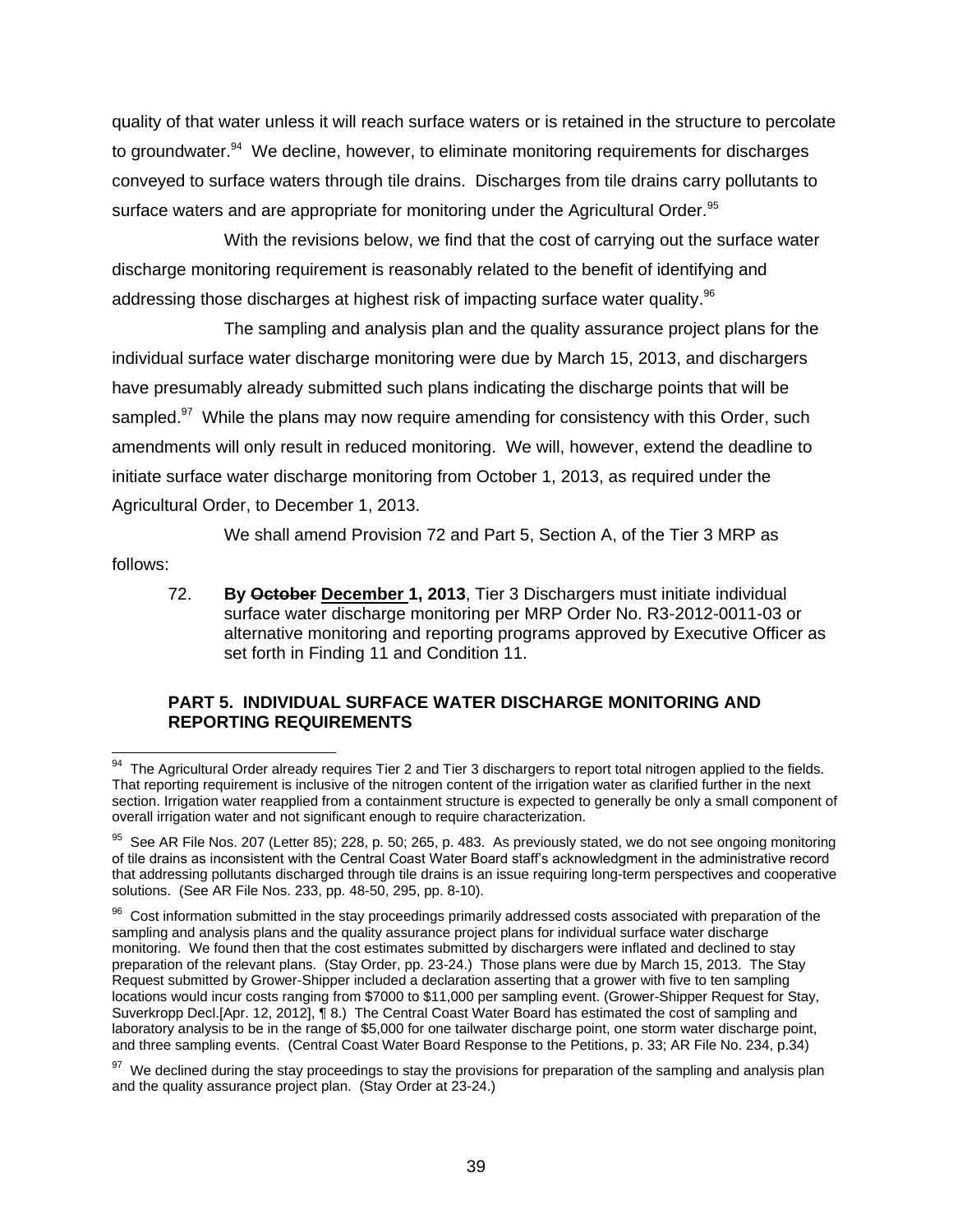Monitoring and reporting requirements for individual surface water discharge identified in Part 5.A. and Part 5.B. apply to **all** Tier 3 Dischargers **with irrigation water or stormwater discharges to surface water from an outfall. Outfalls are locations where irrigation water and stormwater exit a farm/ranch, or otherwise leave the control of the discharger, after being conveyed by pipes, ditches, constructed swales, tile drains, containment structures, or other discrete structures or features that transport the water. Discharges that have commingled with discharges from another farm/ranch are considered to have left the control of the discharger.** Key monitoring and reporting requirements for individual surface water discharge are shown in Tables 5A and 5B. Time schedules are shown in Table 6.

## **A. Individual Surface Water Discharge Monitoring**

**1.**2.Tier 3 Dischargers must conduct individual surface water discharge monitoring to a) evaluate the quality of individual waste discharges, including concentration and load of waste (in kilograms per day) for appropriate parameters, b) evaluate effects of waste discharge on water quality and beneficial uses, and c) evaluate progress towards compliance with water quality improvement milestones in the Order.

#### Individual Sampling and Analysis Plan

- **2.**3.**By March 15, 2013**, Tier 3 Dischargers must submit an individual surface water discharge Sampling and Analysis Plan and QAPP to monitor individual discharges of waste **irrigation water and stormwater** from **that leaves** their farm/ranch **from an outfall**, including irrigation run-off (including tailwater discharges and discharges from tile drains, tailwater ponds and other surface water containment features unless constructed with impermeable liner), and stormwater discharges. The Sampling and Analysis Plan and QAPP must be submitted to the Executive Officer.
- **3.**4. The Sampling and Analysis Plan must include the following minimum required components to monitor irrigation **water** run-off, including tailwater discharges and discharges from tile drains, tailwater ponds and other surface water containment features and stormwater discharges:
	- a. Number and location of discharge points **outfalls** (identified with latitude and longitude or on a scaled map);
	- b. Number and location of monitoring points;
	- c. Description of typical irrigation runoff patterns;
	- d. Map of discharge and monitoring points;
	- e. Sample collection methods;
	- f. Monitoring parameters;
	- g. Monitoring schedule and frequency of monitoring events;

#### **4.**5. The QAPP must include appropriate methods for sampling,

measurement and analysis, data collection or generation, data handling, quality control activities, and documentation.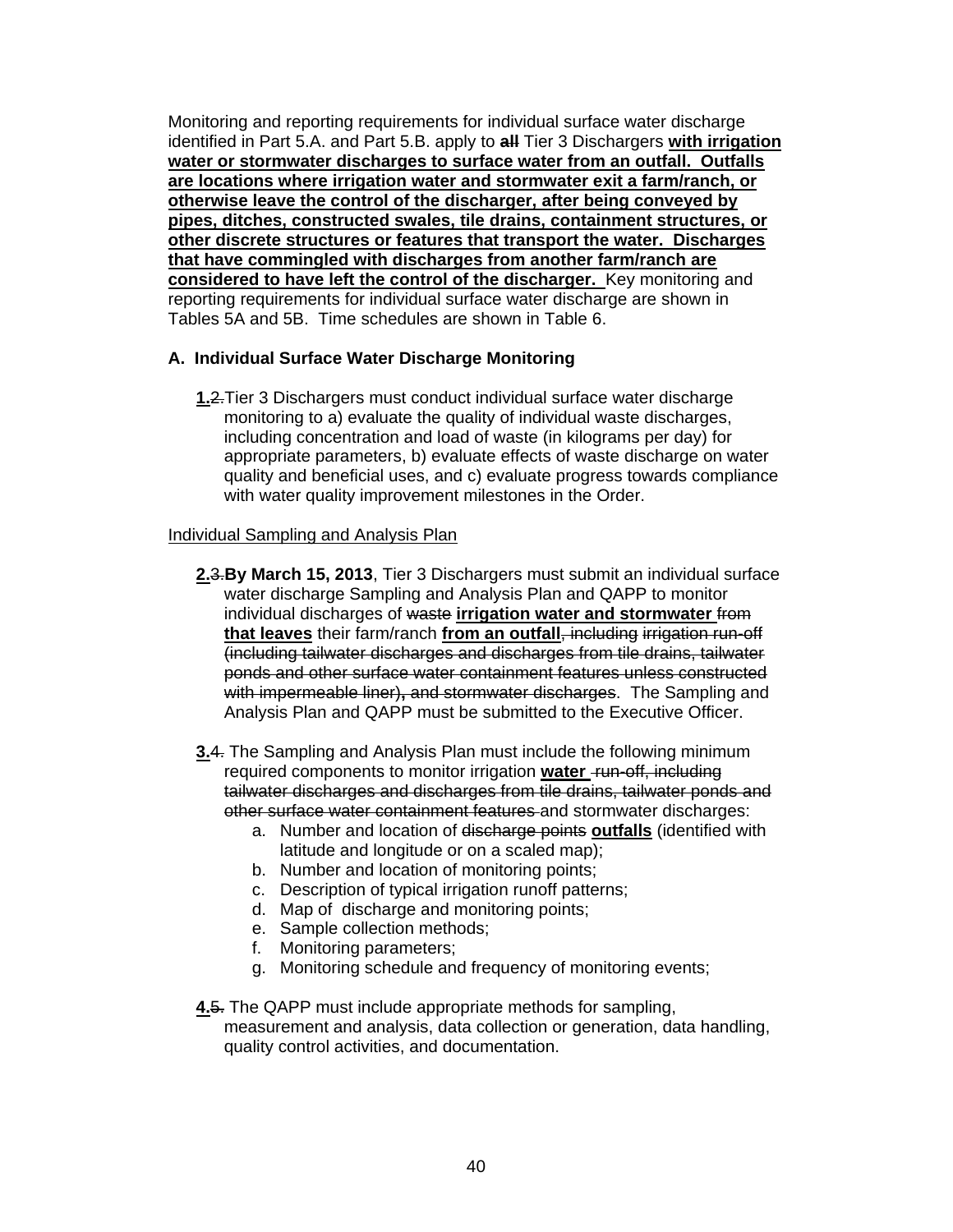**5.**6. The Sampling and Analysis Plan and QAPP, and any proposed revisions are subject to approval by the Executive Officer. The Executive Officer may require modifications to the Sampling and Analysis Plan or Tier 3 Dischargers may propose Sampling and Analysis Plan modifications for Executive Officer approval, when modifications are justified to accomplish the objectives of the MRP.

## Individual Surface Water Discharge Monitoring Points

- **6.**7.Tier 3 Dischargers must select monitoring points to characterize at least 80% of the estimated **maximum** irrigation run-off discharge volume from each farm/ranch at the point in time the sample is taken**based on that**  farm's/ranch's typical discharge patterns, <sup>8</sup>, including tailwater discharges and discharges from tile drains. Sample must be taken when irrigation activity is causing maximal run-off. Load estimates will be generated by multiplying flow volume of discharge by concentration of contaminants. Tier 3 Dischargers must include at least one monitoring point from each farm/ranch which drains areas where chlorpyrifos or diazinon are applied, and monitoring of runoff or tailwater must be conducted within one week of chemical application. If discharge is not routinely present, Discharger may characterize typical run-off patterns in the Annual Report. See Table **5A**4a for additional details.
- **7.** 8.Tier 3 Dischargers must also monitor tailwater **storage** ponds and other **terminal** surface water containment features **structures that collect irrigation and stormwater runoff, unless the structure is (1) part of a tail-water return system where a major portion of the water in such structure is reapplied as irrigation water, or (2) the structure is primarily a sedimentation pond by design with a short hydraulic residence time (96 hours or less) and a discharge to surface water when functioning** . If multiple ponds are present, sampling must cover at least **those structures that would account for** 80% by **of the maximum storage** volume of the containment features, **regardless of their current stored volume**. See Table 4b **5B** for additional details. **Where water is reapplied as irrigation water, Dischargers shall document reuse in the Farm Plan.**

Individual Surface Water Discharge Monitoring Parameters, Frequency, and Schedule

**8.**9. Tier 3 Dischargers must conduct monitoring for parameters, laboratory analytical methods, frequency and schedule described in Tables **5A and 5B**4A and 4B. Dischargers may utilize in-field water testing instruments/equipment as a substitute for laboratory analytical methods if the method is approved by U.S. EPA, meets reporting limits (RL) and practical quantitation limits (PQL) specifications in the MRP, and appropriate sampling methodology and quality assurance checks can be applied to ensure that QAPP standards are met to ensure accuracy of the test.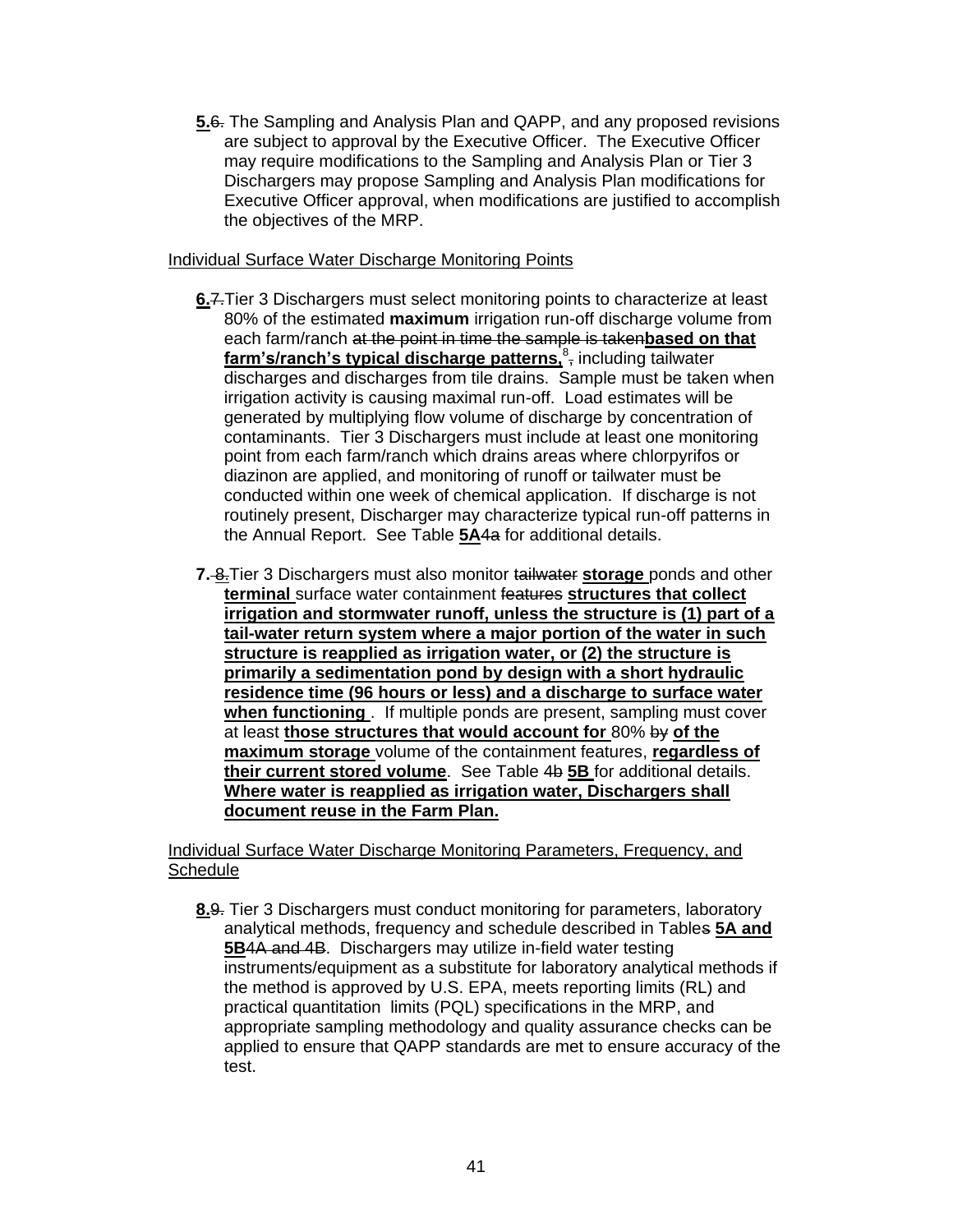**9.**10.**By October December 1, 2013** of the adoption of the Order, Tier 3 Dischargers must initiate individual surface water discharge monitoring per the Sampling and Analysis Plan and QAPP, unless otherwise directed by the Executive Officer.

**8** The requirement to select monitoring points to characterize at least 80% of the estimated **maximum** irrigation run-off **based on typical discharge patterns** is for the purposes of **attempting to** collecting samples that represent a majority of the volume of irrigation run-off discharged**; however, the Board recognizes that predetermining these locations is not always possible and that sampling results may vary**. The MRP does not specify the number or location of monitoring points to provide maximum flexibility for growers to determine how many sites are necessary and exact locations given **the anticipated** site-specific conditions.

## **J. Provisions Addressing Nitrogen Application**

The Agricultural Order contains a number of provisions designed to control and reduce the discharge of nitrogen to groundwater (collectively referred to herein as "nutrient management requirements"). As previously discussed, nitrate in groundwater is a significant public health threat facing the Central Coast Region. We initially proposed convening the Expert Panel primarily to study and make recommendations with regard to how to address nitrate in groundwater statewide.

We will make some revisions to the nutrient management requirements of the Agricultural Order. These revisions reflect our best judgment as to temporary measures required to keep work on this important public health and environmental issue moving forward, while we await the results of the more extensive analysis from the Expert Panel. We expect the Expert Panel to propose a comprehensive, consistent approach that will inform agricultural regulatory programs statewide. However, the work on nitrates in groundwater is too critical to await those results, and we support the Central Coast Water Board's efforts to address the issue in the interim, with the revisions directed below.

## **1. Determination of Nitrate Loading Risk Level, Provision 68 and Part 2, Section C.1-4 of Tier 2 and Tier 3 MRPs**

The nutrient management requirements of the Agricultural Order apply only to dischargers in Tier 2 and Tier 3 that are determined to have a high risk of causing nitrate loading to the groundwater. The Agricultural Order allows Tier 2 and Tier 3 dischargers to determine whether they have a high nitrate loading risk using one of two methodologies. The first is a methodology developed by the Central Coast Water Board that considers crop type, irrigation system type, and irrigation water nitrate concentration at the farm (or, at the discretion of the discharger, in smaller "nitrate loading risk units") and assigns a risk based on these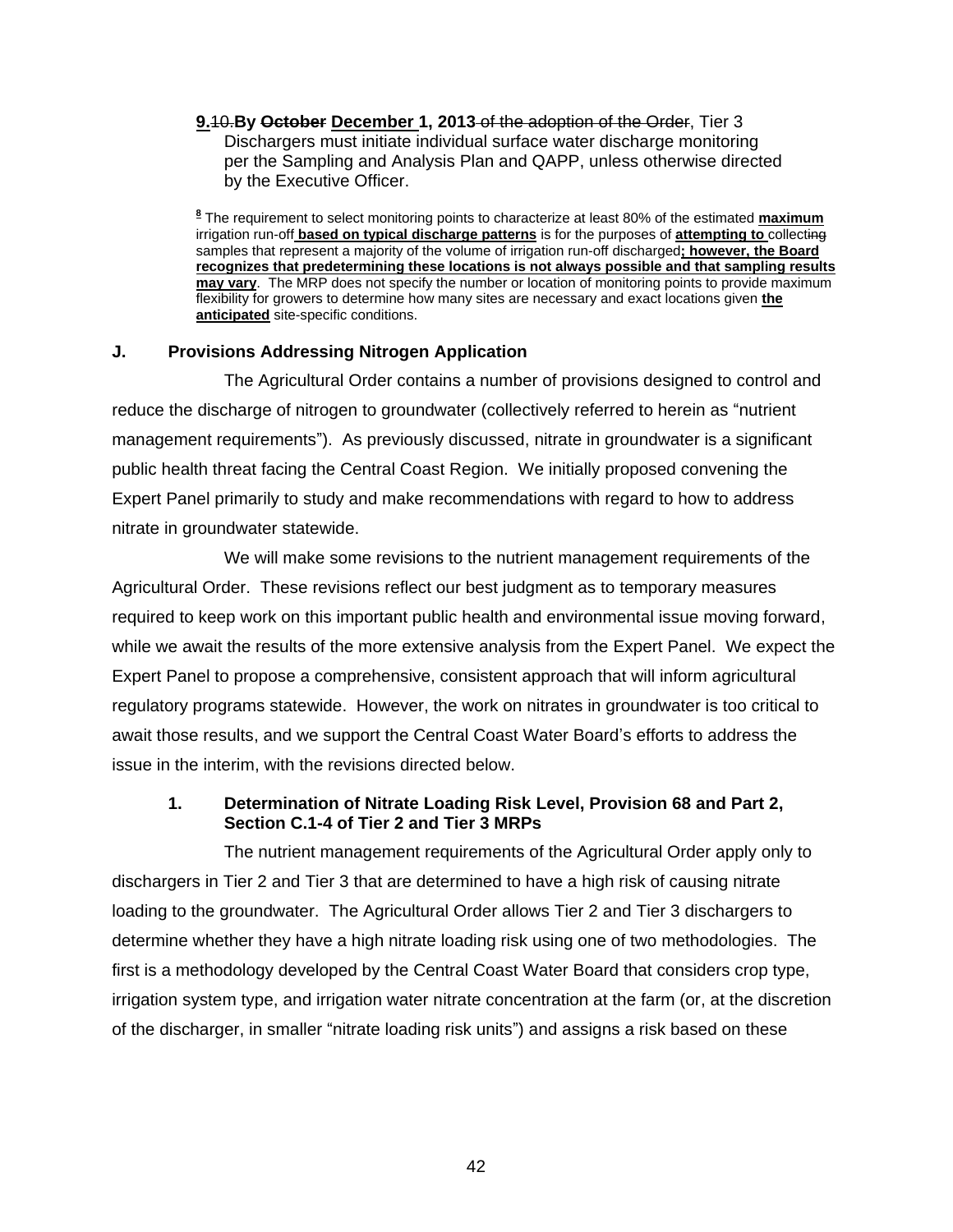factors.<sup>98</sup> Alternatively, dischargers may use the Groundwater Pollution Nitrate Hazard Index developed by the University of California Agricultural and Natural Resources (UCANR) group, which assigns a risk level based on crops grown, irrigation type, and soil type at the farm, and whether the fields have been deep ripped.<sup>99</sup> Dischargers report a Nitrate Loading Risk level for each farm or each nitrate loading risk unit, which is a subdivision of the farm based on farm conditions such as irrigation system type or crop type.

We agree with the Agricultural Petitioners that neither methodology can provide a precise measurement of risk of nitrate loading to groundwater, although the UCANR methodology comes closer because of the inclusion of soil type in the risk factors. Further, as the Agricultural Petitioners point out and the Central Coast Water Board acknowledges, the dischargers will need to estimate some of the inputs; for example, they may have to rely on crop substitutions when the exact crop is not ranked for risk or enter the most permeable soil type as the input when the farm has several soil types. We will task the Expert Panel with developing or endorsing a methodology for determining when a particular farm poses a risk to loading nitrates to groundwater.

However, despite the flaws in the proposed methodologies, we will not disturb the nitrate loading risk level determination set up by the Central Coast Water Board. We previously stayed these provisions, finding that the Agricultural Petitioners had raised enough concerns and questions about the reliability of the methodologies and stating that the methodologies needed to provide meaningful and reliable information.<sup>100</sup> Our review on the merits has not alleviated our concern that the methodologies are imprecise; however, neither has it revealed a more suitable methodology. In the absence of a clearly superior single methodology, we believe that the dischargers should have the opportunity to estimate their risk under either method. The effect of having both options is to permit a discharger with a high-risk determination under the Central Coast Water Board methodology to recalculate that result using the UCANR method. In effect, the discharger must submit to the nutrient management requirements of the Agricultural Order only if the discharger measures as high risk under both methods – a result that reduces the chances that a farm that is actually low risk will be categorized as high risk under the Agricultural Order.

 98 Tier 2 and Tier 3 MRPs, Part II, §§ C.1-4 & Table 4.

<sup>&</sup>lt;sup>99</sup> University of California, Center for Water Resources, Nitrate Groundwater Pollution Hazard Index, [<http://ucanr.org/sites/wrc/Programs/Water\\_Quality/Nitrate\\_Groundwater\\_Pollution\\_Hazard\\_Index/>](http://ucanr.org/sites/wrc/Programs/Water_Quality/Nitrate_Groundwater_Pollution_Hazard_Index/) (as of Jun. 4, 2013).

 $100$  Stay Order, p. 18.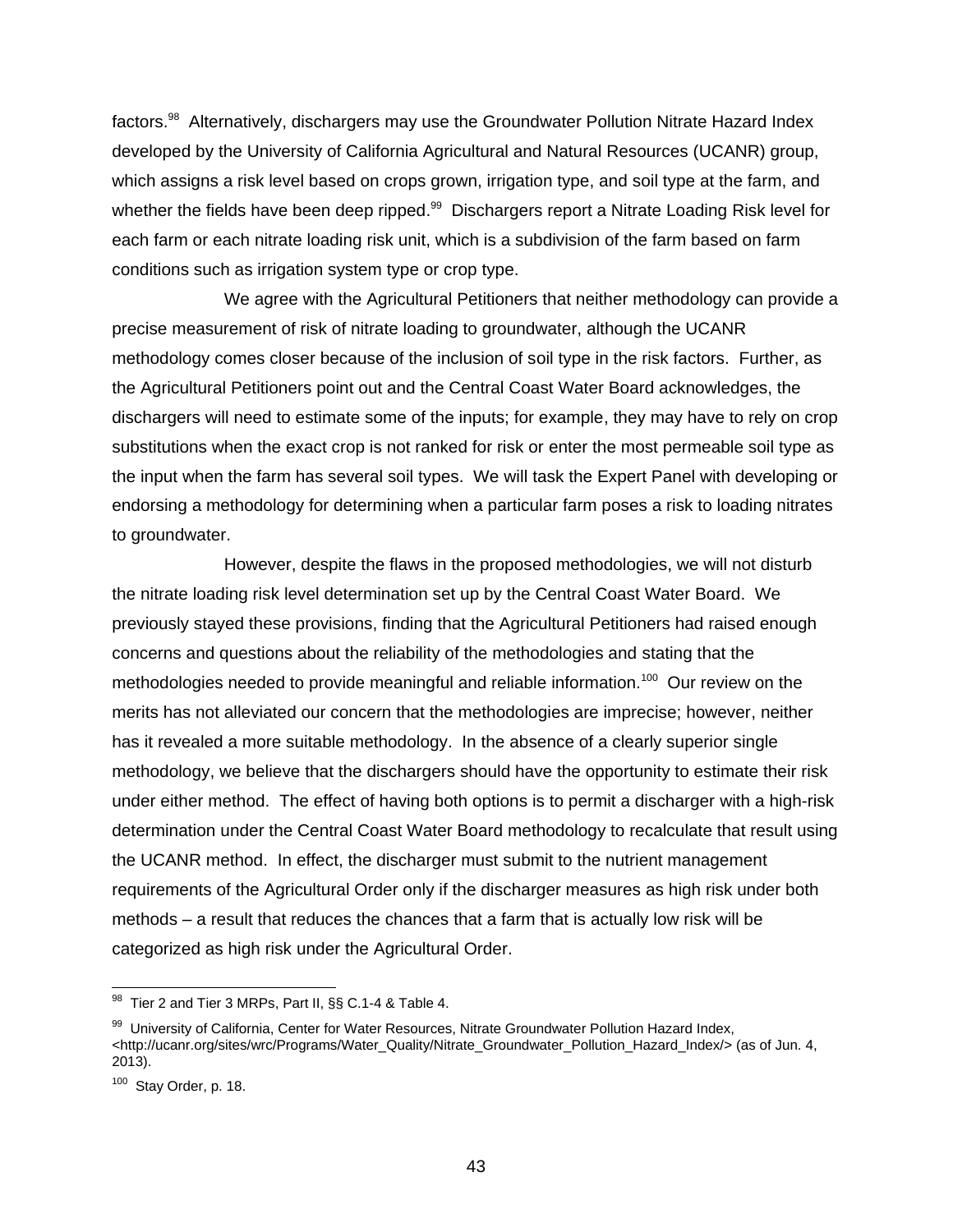The deadline for calculation of the nitrate loading risk level in the Agricultural Order is October 1, 2012, which was stayed by our Stay Order. We now direct Tier 2 and Tier 3 dischargers to calculate their Nitrate Loading Risk Level by January 15, 2014.

We shall amend Provision 68 as follows:

68. **By October January 15, 2012**, **2014,** Tier 2 and Tier 3 Dischargers must determine nitrate loading risk factor(s) in accordance with MRP Order No. R3-2012-0011-02 and MRP Order No. R3-2012-0011-03 and report the nitrate loading risk factors and overall Nitrate Loading Risk level calculated for each ranch/farm or nitrate loading risk unit in the Annual Compliance Form, electronically (or in a format specified by the Executive Officer).

## **2. Total Nitrogen Applied, Provision 70 and Part 2, Section C.5 of Tier 2 and Tier 3 MRPs**

Once a Tier 2 or Tier 3 discharger is determined to have high nitrate loading risk, the requirement to report total nitrogen applied is triggered. By October 1, 2014, and by October 1 annually thereafter, the discharger must report the total annual nitrogen applied per crop per acre for each farm or nitrate loading risk unit.

We support the reporting of total nitrogen applied, but find that this requirement is confusing as written. Also, because we strike some of the requirements for reporting under the Irrigation and Nutrient Management Plan provisions as discussed in the next section, we believe it is especially important that a comprehensive set of data is reported under the provisions for total nitrogen applied. Our amendments to Part 2, Section C.5 of the Tier 2 and Tier 3 MRPs clarify the set of data expected to be reported by creating two methods for reporting. The first method requires reporting for each field or management block that is planted with a single crop and requires reporting of nitrogen applied through fertilizers, nitrogen in the irrigation water, and nitrogen present in the soil.<sup>101</sup> This method is preferred because it will assist the discharger in determining how much nitrogen should be applied to the field or management block. We note that the practice of recording and budgeting of nitrogen application is a relatively low-cost, standard industry practice that is widely recommended by agronomists and crop specialists and already utilized by many growers in the Central Coast region.<sup>102</sup> However, we recognize that for some farms that have multiple crops planted over multiple rotations, this reporting requirement may be overly burdensome. As a result, we provide a second method of reporting for such

<sup>&</sup>lt;u>nessen to the Central Coast Water Board</u><br><sup>101</sup> The Central Coast Water Board has acknowledged in its Response to the Petitions that the provisions on total nitrogen applied require revision and clarification. (Central Coast Water Board Response to the Petitions, pp. 18-20.)

<sup>&</sup>lt;sup>102</sup> See AR File Nos. 23, 177, 178, & 234.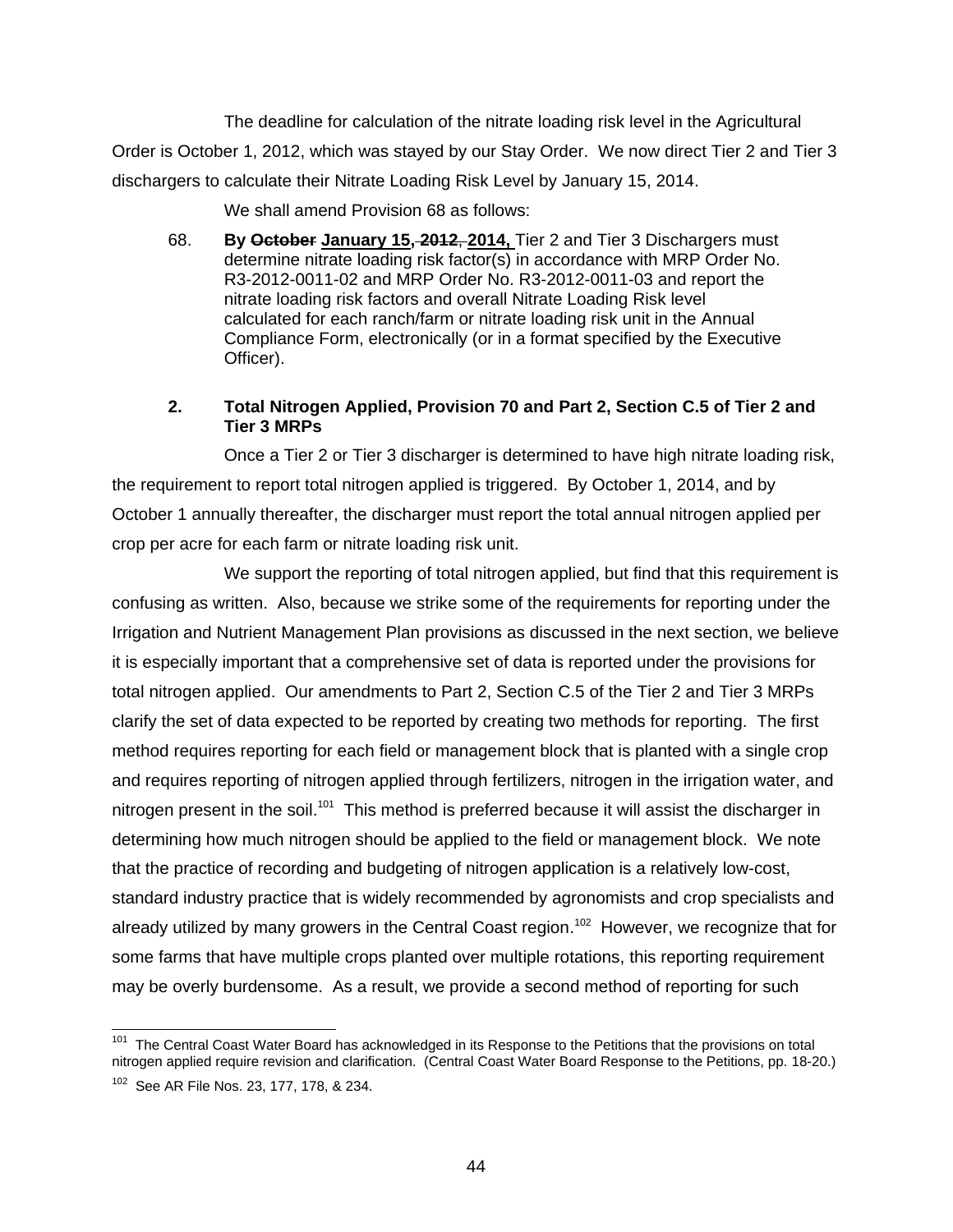farms that allows for aggregated data to be reported at the nitrate loading risk unit level. While the second method does not assist the discharger in effectively managing nitrogen inputs, it will provide sufficient data to the Central Coast Water Board to identify dischargers who are applying relatively high levels of nitrogen for any appropriate follow up action. We will ask the Expert Panel to evaluate both methods of reporting.

The Agricultural Order allows dischargers to develop an individual discharge groundwater monitoring and reporting program in lieu of reporting total nitrogen applied. We do not see this alternative as one that will produce data of use to the Central Coast Water Board in the absence of an ambitious and costly approach that would include drilling and monitoring of monitoring wells. We will strike that alternative and instead require all Tier 2 and Tier 3 dischargers to report total nitrogen applied.<sup>103</sup>

We shall amend Sections C.2 and C.5 of Part 2 of the Tier 2 and Tier 3 MRPs as follows:

Tier 2 MRP, Part 2, Section C:

2. Tier 2 Dischargers may choose to subdivide the ranch/farm into "nitrate loading risk units," based on the variability of ranch/farm conditions for the purposes of complying with this Order. A nitrate loading risk unit is a subdivided unit of the ranch/farm with different farming conditions**. Factors that a discharger may consider in subdividing the farm into nitrate loading risk units include but**  are not limited to firrigation system type, crop type, nitrate concentration in the irrigation water, **soil type, number and size of management blocks that would have to otherwise be reported under Method 1 in subsection C.5 belowetc.).** The nitrate loading risk unit may be the total ranch, a number of blocks, or an individual block. If a Discharger chooses to subdivide the ranch/farm into individual nitrate loading risk units, the Discharger must maintain individual record keeping, and conduct monitoring and reporting for each nitrate loading risk unit.

. . .

- 5. Tier 2 Dischargers with individual farms/ranches or nitrate loading risk units that have a HIGH nitrate loading risk must report **application of nitrogen annually using Method 1 or 2: Method 1 (by field or management block):**
	- **a. Tt**otal nitrogen applied **in lbs/acre per crop<sup>1</sup> for each field or management block and identification of the crop type<sup>2</sup> per crop,** per acre, per year to each farm/ranch or nitrate loading risk unit in the electronic Annual Compliance Form. Total nitrogen must be reported

The matrice of the argument made by the Agricultural Petitioners that total nitrogen applied is sensitive proprietary<br><sup>103</sup> We reject the argument made by the Agricultural Petitioners that total nitrogen applied is sensiti information not appropriate for reporting for the same reasons articulated in our discussion of Farm Plans. We have already stated in this Order that, with regard to the proprietary of information submitted by dischargers, we will defer to the protections for sensitive business information created by the Legislature in the Water Code and the Public Records Act. Further, we see the timing and frequency of applications, which are not required to be reported, rather than data regarding total amount, as more relevant to competitive business practices.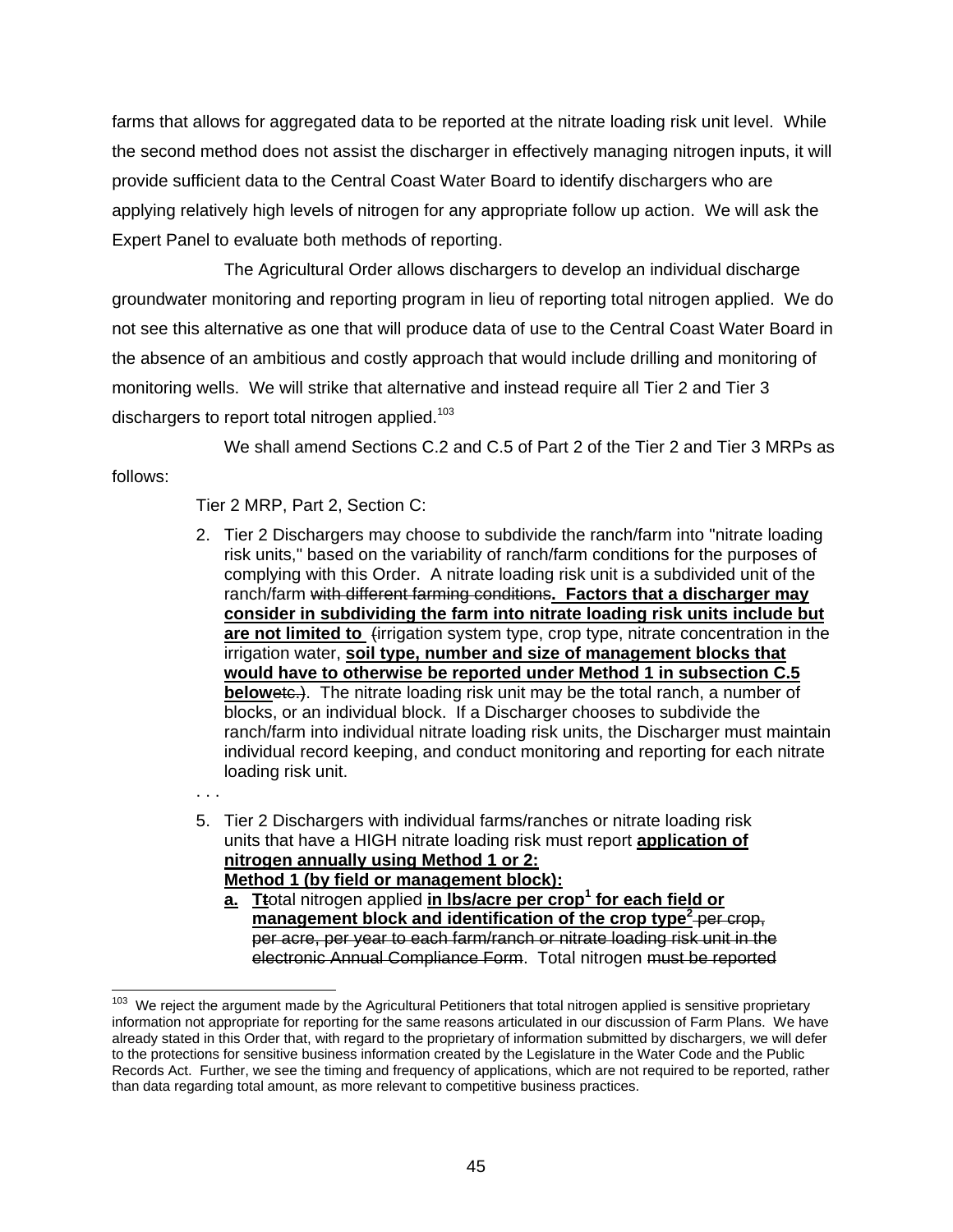in units of nitrogen, for **applied includes** any product, form**,** or concentration including, but not limited to, organic and inorganic fertilizers, slow release products, compost, compost teas, manure, **and** extracts**.**, nitrogen present in the soil, and nitrate in irrigation water; **The discharger shall also identify the underlying basis for the amount of total nitrogen that the discharger decided to apply. The discharger may report more than one basis.**

- **b. Average nitrogen concentration in irrigation water during the annual reporting period, reported as total nitrogen in mg/L, applied to each farm/ranch or nitrate loading risk unit, and also the calculated or estimated nitrogen load in lbs/acre for each field or management block.**
- **c. Total nitrogen present in the soil in lbs/acre for each field or management block prior to the first application of fertilizer to the crop.**
	- a. As an alternative to reporting total nitrogen, Tier 2 Dischargers with high nitrate loading risk may propose an individual discharge groundwater monitoring and reporting program (GMRP) plan for approval by the Executive Officer. The GMRP plan must evaluate waste discharge to groundwater from each ranch/farm or nitrate loading risk unit and assess if the waste discharge is of sufficient quality that it will not cause or contribute to exceedances of any nitrate water quality standards in groundwater.

**Method 2 (by nitrate loading risk unit):**

- **a. Total acres of each nitrate loading risk unit.**
- **b. Total nitrogen applied (sum of all applications) to each nitrate loading risk unit during the annual reporting period in lbs. 1 Total nitrogen applied includes any product, form, or concentration including, but not limited to, organic and inorganic fertilizers, slow release products, compost, compost teas, manure, and extracts. The discharger shall also identify the underlying basis for the amount of total nitrogen that the discharger decided to apply. The discharger may report more than one basis.**
- **c. Average nitrogen concentration in irrigation water during the annual reporting period, reported as total nitrogen in mg/L, applied to each farm/ranch or nitrate loading risk unit, and also the calculated or estimated nitrogen load in lbs/acre.**
- **d. Total acres of each crop type grown<sup>3</sup> within the nitrate loading risk unit during the annual reporting period.**
- **e. Total nitrogen present in the soil in lbs/acre for each field within the nitrate loading risk unit, measured once per annual reporting period prior to the first application of fertilizer to the first crop in rotation.**

**<sup>1</sup>This reporting requirement is for the nitrogen content of fertilizer in lbs and not the total lbs of fertilizer. For example, if 100 lbs/acre of fertilizer is applied with 12 percent nitrogen, 12 lbs/acre of nitrogen is reported.**

**2 In order to report on a field basis, the entire field must be planted with the same crop and receive the same fertilizer inputs. A management block is any portion of a discharger's land that is planted with the same crop and receives the same**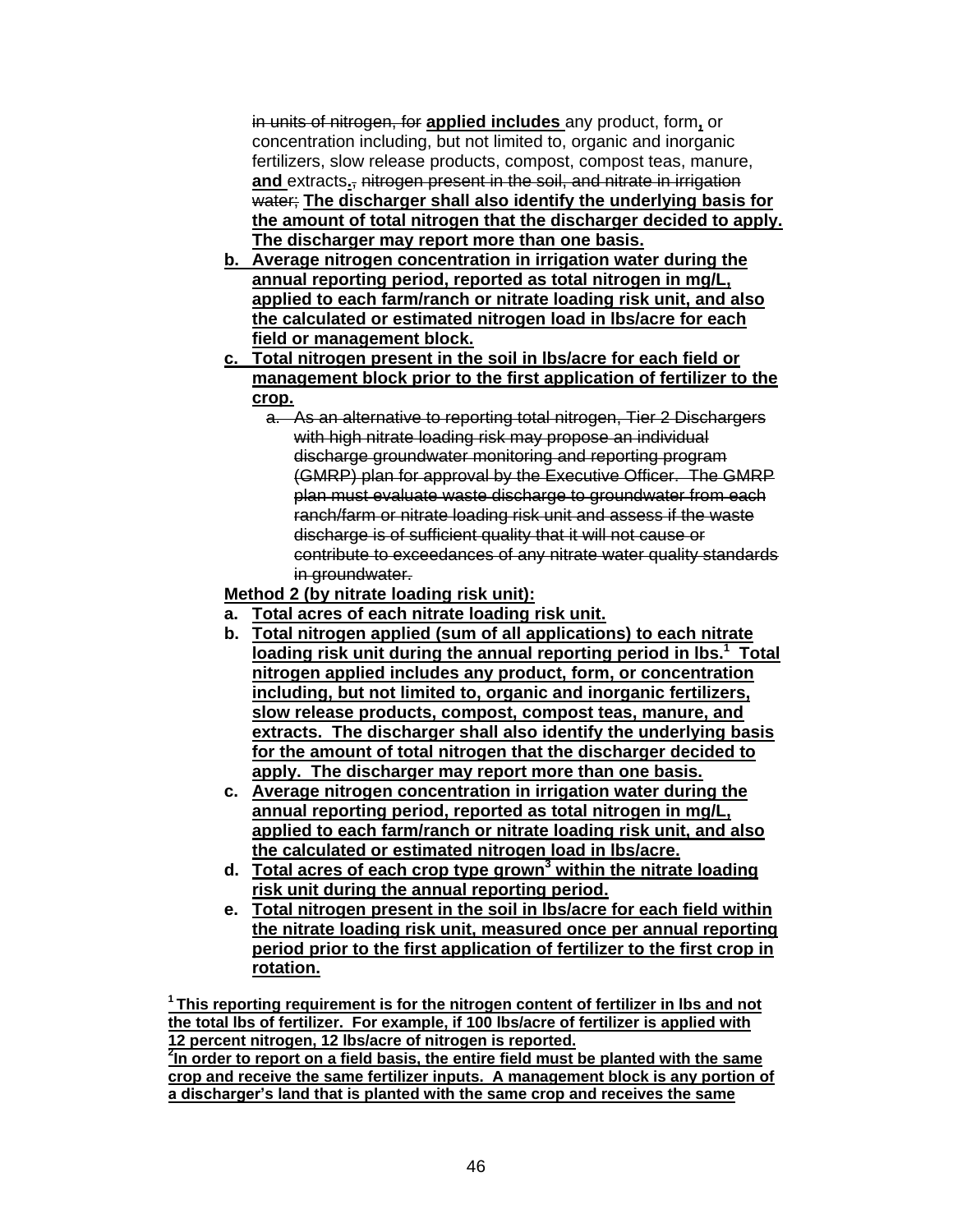**fertilizer inputs. Management blocks may consist of multiple fields and/or divisions of a single field. 3 If a crop type is grown in more than one rotation during the annual reporting period, then total acres of the crop type equals the sum of the acres planted in each rotation.** 

Tier 3 MRP, Part 2, Section C:

- 3. Tier 3 Dischargers may choose to subdivide the ranch/farm into "nitrate loading risk units," based on the variability of ranch/farm conditions for the purposes of complying with this Order. A nitrate loading risk unit is a subdivided unit of the ranch/farm with different farming conditions**. Factors that a discharger may consider in subdividing the farm into nitrate loading risk units include but are not limited to** (irrigation system type, crop type, nitrate concentration in the irrigation water, **soil type, number of management blocks that would have to otherwise be reported under Method 1 in subsection C.5 below etc.).** The nitrate loading risk unit may be the total ranch, a number of blocks, or an individual block. If a Discharger chooses to subdivide the ranch/farm into individual nitrate loading risk units, the Discharger must maintain individual record keeping, and conduct monitoring and reporting for each nitrate loading risk unit.
- . . .
- 5. Tier 3 Dischargers with individual farms/ranches or nitrate loading risk units that have a HIGH nitrate loading risk must report **application of nitrogen annually using Method 1 or 2:**

**Method 1 (by field or management block):**

- **a. tTotal** nitrogen applied **in lbs/acre<sup>1</sup> per crop for each field or management block and identification of the crop type. 2** per crop, per acre, per year to each farm/ranch or nitrate loading risk unit in the electronic Annual Compliance Form. Total nitrogen must be reported in units of nitrogen, for **applied includes** any product, form**,** or concentration including, but not limited to, organic and inorganic fertilizers, slow release products, compost, compost teas, manure, **and** extracts,**.** nitrogen present in the soil, and nitrate in irrigation water; **The discharger shall also identify the underlying basis for the amount of total nitrogen that the discharger decided to apply. The discharger may report more than one basis.;**
- **b. Average nitrogen concentration in irrigation water during the annual reporting period, reported as total nitrogen in mg/L, applied to each farm/ranch or nitrate loading risk unit, and also the calculated or estimated nitrogen load in lbs/acre for each field or management block.**
- **c. Total nitrogen present in the soil in lbs/acre for each field or management block prior to the first application of fertilizer to the crop.**
	- a. As an alternative to reporting total nitrogen, Tier 3 Dischargers with high nitrate loading risk may propose an individual discharge groundwater monitoring and reporting program (GMRP) plan for approval by the Executive Officer. The GMRP plan must evaluate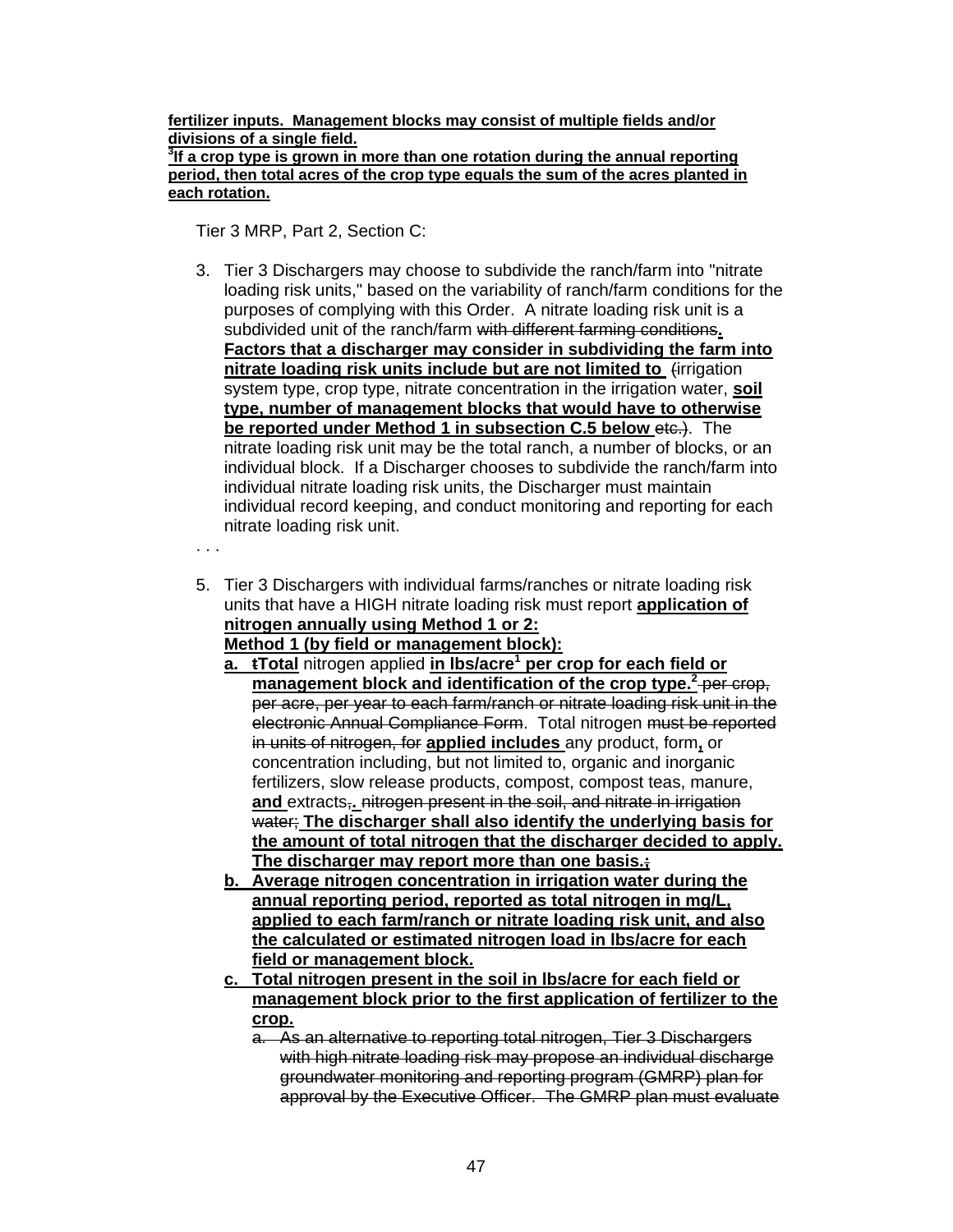waste discharge to groundwater from each ranch/farm or nitrate loading risk unit and assess if the waste discharge is of sufficient quality that it will not cause or contribute to exceedances of any nitrate water quality standards in groundwater.

- **Method 2 (by nitrate loading risk unit):**
- **a. Total acres of each nitrate loading risk unit.**
- **b. Total nitrogen applied (sum of all applications) to each nitrate loading risk unit during the annual reporting period in lbs.<sup>1</sup> Total nitrogen applied includes any product, form, or concentration including, but not limited to, organic and inorganic fertilizers, slow release products, compost, compost teas, manure, and extracts. The discharger shall also identify the underlying basis for the amount of total nitrogen that the discharger decided to apply. The discharger may report more than one basis.**
- **c. Average nitrogen concentration in irrigation water during the annual reporting period, reported as total nitrogen in mg/L, applied to each farm/ranch or nitrate loading risk unit, and also the calculated or estimated nitrogen load in lbs/acre.**
- **d. Total acres of each crop type grown <sup>3</sup> within the nitrate loading risk unit during the annual reporting period.**
- **e. Total nitrogen present in the soil in lbs/acre for each field within the nitrate loading risk unit, measured once per annual reporting period prior to the first application of fertilizer to the first crop in rotation.**

**<sup>1</sup>This reporting requirement is for the nitrogen content of fertilizer in lbs and not the total lbs of fertilizer. For example, if 100 lbs/acre of fertilizer is applied with 12 percent nitrogen, 12 lbs/acre of nitrogen is reported. 2**

**In order to report on a field basis, the entire field must be planted with the same crop and receive the same fertilizer inputs. A management block is any portion of a discharger's land that is planted with the same crop and receives the same fertilizer inputs. Management blocks may consist of multiple fields and/or divisions of a single field.**

**3 If a crop type is grown in more than one rotation during the annual reporting period, then total acres of the crop type equals the sum of the acres planted in each rotation.**

## **3. Irrigation and Nutrient Management Plan, Provisions 74-77 and 79 and Part 6 of Tier 3 MRP**

Tier 3 dischargers with a high nitrate loading risk must prepare and implement an Irrigation and Nutrient Management Plan (INMP) and have it certified by a qualified professional. The INMP is a plan to help the dischargers budget and manage nutrients applied to the fields<sup>104</sup> and requires identification of crop nitrogen needs, record keeping of nitrogen applied, balancing nitrogen applied and nitrogen uptake, and identification of practices to reduce nitrogen loading to groundwater. The Agricultural Petitioners do not object generally to the requirement to

 104 Tier 3 MRP, Part 6, § A.2.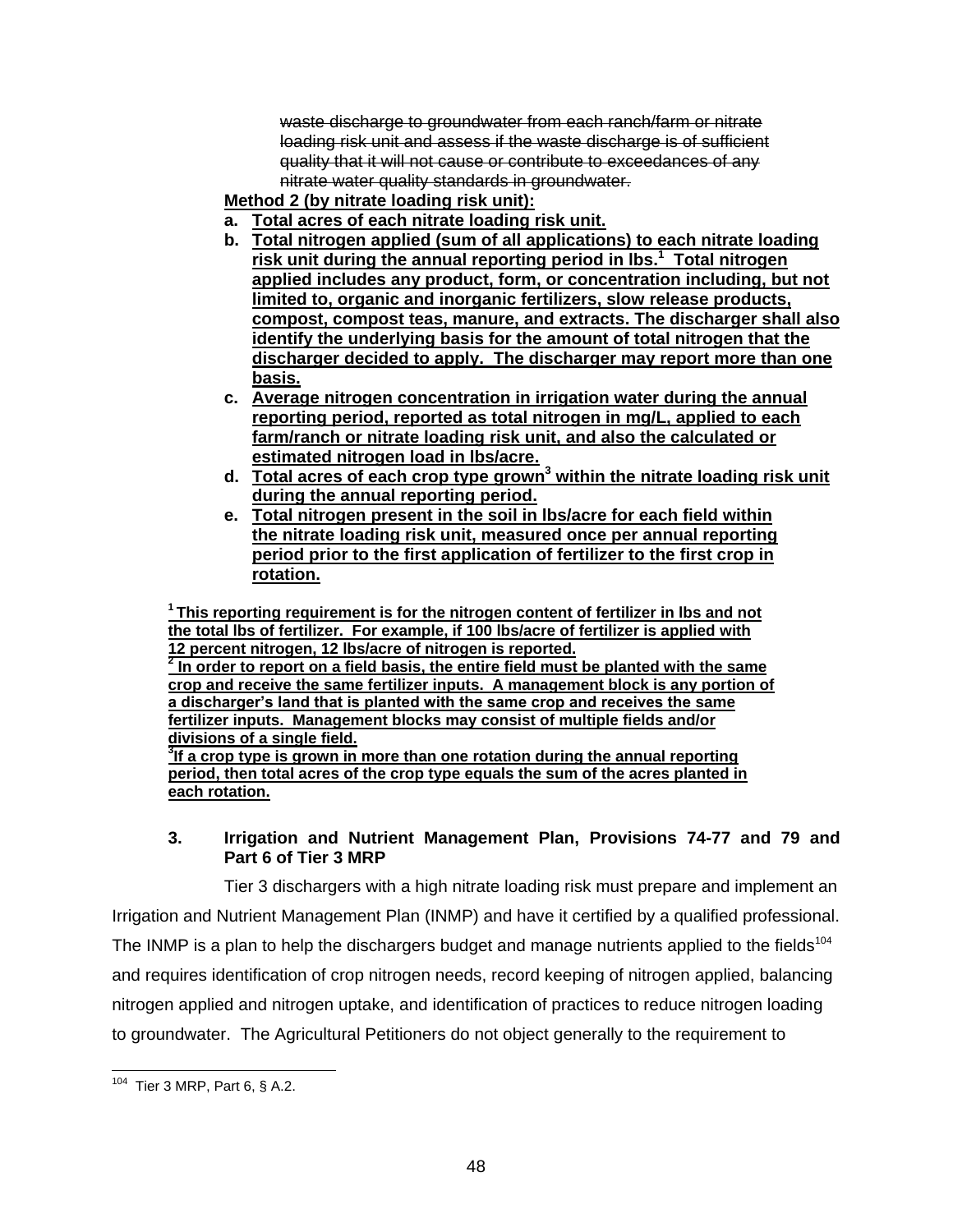prepare and implement an INMP, but challenge four elements of the INMP that must be reported on the annual compliance form: (1) identification of crop nitrogen uptake values; (2) annual balance of nitrogen applied per crop compared to typical crop nitrogen uptake for each farm or nitrate loading risk unit; (3) annual estimation of nitrogen loading to groundwater and surface water; and (4) annual evaluation of reductions in nitrate loading to groundwater due to practice implementation. The Agricultural Petitioners argue that the information gathered and calculated for these elements is speculative and therefore not appropriate for inclusion in the INMP and for public reporting, as it might be misinterpreted or misused.<sup>105</sup> For the same reasons, the Agricultural Petitioners argue that an INMP effectiveness report to be submitted by October 1, 2016, will be speculative and should not be required. The Agricultural Petitioners additionally posit that the certification requirement for the INMP constitutes an unnecessary expense and that the dischargers can prepare the INMP without expert assistance.

With regard to the four reportable elements of the INMP, we agree with the Agricultural Petitioners that they result in at best an estimate of the nutrient balance ratio at a given farm and of the nitrate load leaving the farm. Crop nitrogen uptake values are not widely available and will require crop substitution, making the accuracy of the balance ratio questionable. An accurate calculation of the load discharged to surface water and groundwater requires a much more nuanced calculation than simply comparing the nitrogen applied to the fields and the amount expected to be taken up by the crops. Without reliable data on annual nitrate loading to groundwater in the first place, estimates of annual reductions in that loading are also unreliable. For these reasons, we will strike the requirements in the Agricultural Order to include calculations of the balance ratio of nitrogen applied to nitrogen uptake, the estimation of annual loading of nitrogen to groundwater and surface water, and the annual reduction in nitrogen loading to groundwater, as well as the requirement to report this information to the Central Coast Water Board. We will retain the requirement to determine crop nitrogen uptake values as part of preparation of the INMP, as this information is important to both the discharger and the professional certifying the INMP in determining the appropriate amount of nitrogen to be applied at the farm, but we will strike the requirement to have that information reported.

We recognize the value to the Central Coast Water Board of collecting data that will help identify dischargers that significantly overapply nitrogen. Such data allows the Central

<sup>&</sup>lt;sup>105</sup> The Agricultural Petitioners also argue that the requested information is proprietary. Because we strike the reporting requirement based on other grounds, *post*, we do not need to address this contention. Additionally, we have already stated in this Order that, with regard to the proprietary of information submitted by dischargers, we will defer to the protections for sensitive business information created by the Legislature in the Water Code and the Public Records Act.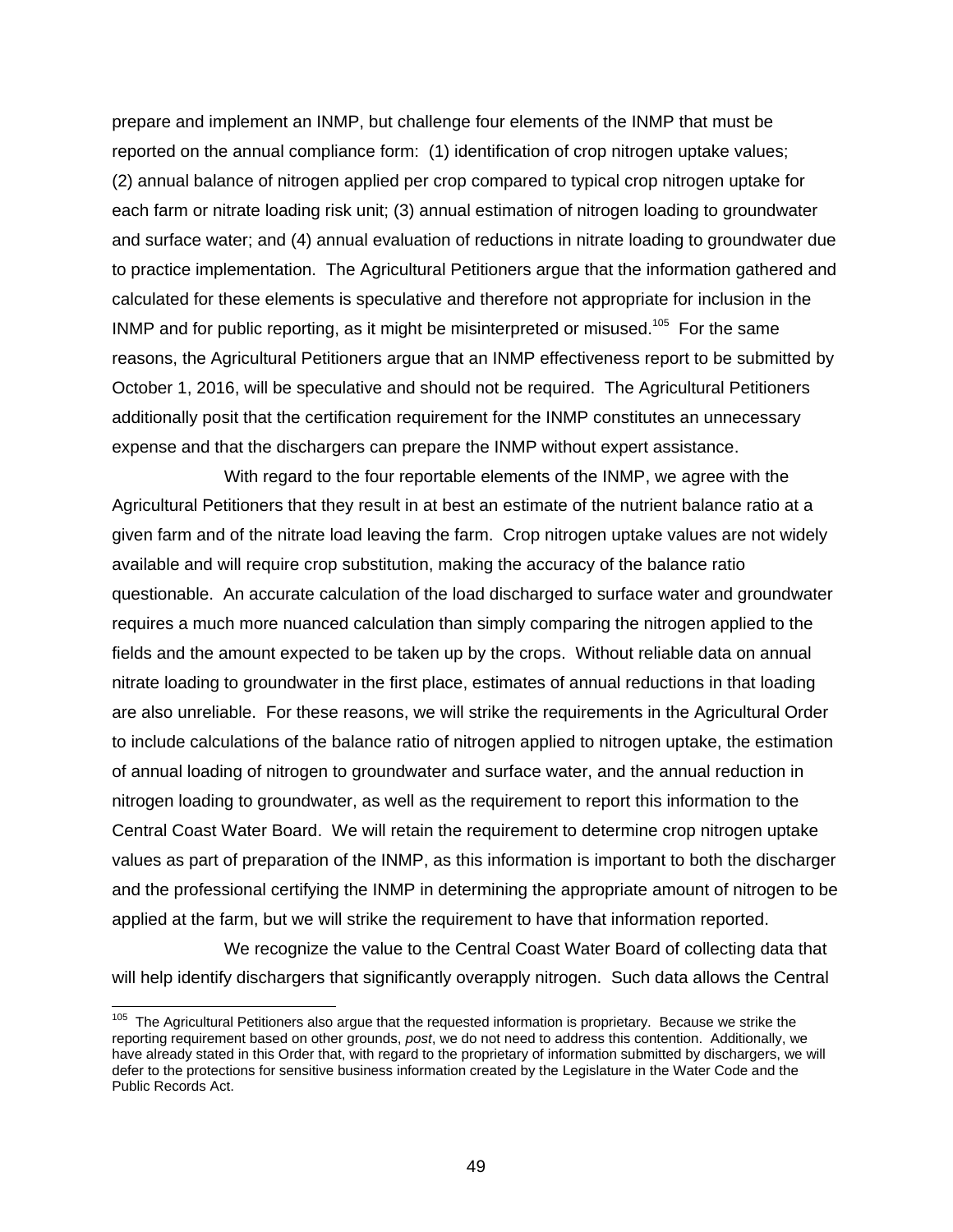Coast Water Board to follow up and work with these dischargers to reduce nitrogen loss to groundwater and surface water. But we do not agree with the Central Coast Water Board that the balance ratio constitutes the appropriate data for identifying excess application. We think the more detailed and accurate data that we have required to be reported under the total nitrogen applied provisions, which does not suffer from the same level of unreliability as the balance ratio (and which must be reported by both Tier 2 and Tier 3 dischargers that have high nitrate loading risk), will allow the Central Coast Water Board to easily identify outliers in nitrogen application and to prioritize these dischargers for follow up.

Further, while we strike the nitrogen balance requirements in the short-term, we will ask the Expert Panel to develop a template for nutrient balance determinations. We will also ask the Expert Panel to consider the best approaches to evaluating nitrate discharges to groundwater. For example, a more promising approach may be to require dischargers to do a soil profile analysis designed to determine the extent to which nitrogen applied to the fields moves below the root zone, a measure of excessive application. In the interim, we see little benefit to the Central Coast Water Board in collecting data upon which it cannot draw any reliable conclusions.

We will also strike Provision 76, which allows dischargers to develop an individual discharge groundwater monitoring and reporting program in lieu of the development and implementation of an INMP. As with the similar alternative provided under the total nitrogen reporting requirements, we do not see this alternative to the INMP as one that will produce data of use to the Central Coast Water Board in the absence of an ambitious technical undertaking. The INMP is a management practice that is generally supported by agricultural experts,<sup>106</sup> and we believe preparation of the INMP, rather than an alternative, is appropriate for Tier 3 dischargers with high nitrate loading risk.

We will not strike the requirements for certification of the INMP. The Central Coast Water Board convincingly argues that the certification requirement assures the Board that the INMPs will be agronomically sound and environmentally effective.<sup>107</sup> We will also retain the effectiveness report, but with revisions to clarify that the evaluation may be carried out by the dischargers, as opposed to a qualified professional, based on data that the discharger is already required to collect under the Agricultural Order. Unlike the reporting of elements of the INMP

 106 See AR File Nos. 23; 177; 178; 233, p. 61; 287 (Letter 12), pp. 5-6; see also Ocean Mist Petition, p. 19, & Grower-Shipper Petition, p. 46 (stating that petitioners do not generally oppose a requirement for an irrigation and nutrient management plan).

<sup>&</sup>lt;sup>107</sup> Central Coast Water Board Response to the Petitions, p. 21; AR File Nos. 233, p. 146; 265, pp. 490-91.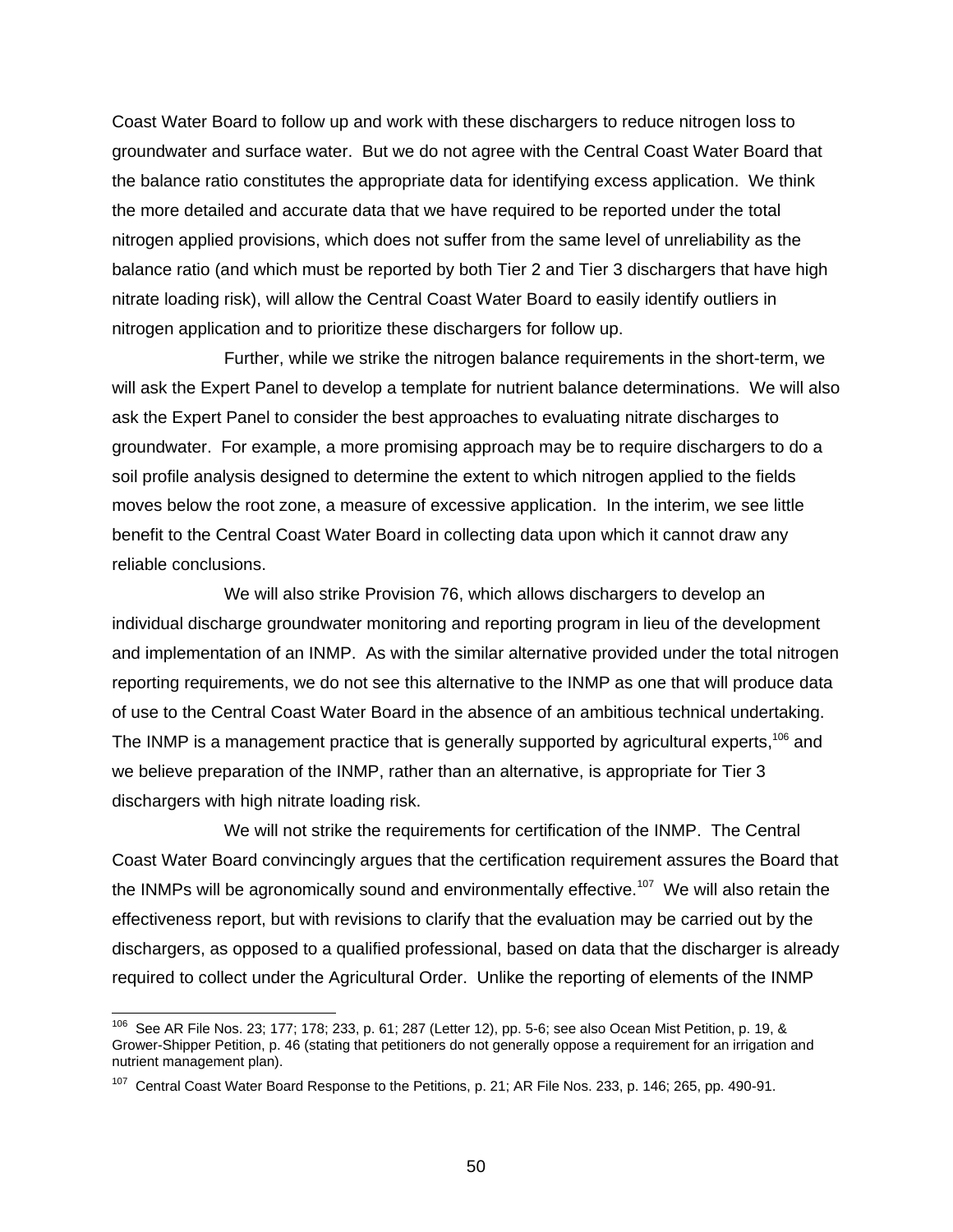that we will strike, the effectiveness evaluation, as revised, constitutes a more qualitative assessment of the discharger's experience in implementing the INMP and, as a result, does not suffer from the same level of imprecision as the individual numbers required to be reported for balance ratios, loads, and load reductions.

We shall delete Provisions 74, 76, and 77 and Section B.1 of Part 6 of the Tier 3 MRP. <sup>108</sup> We shall amend Sections A.3-5 and Section B.2 of Part 6 of the Tier 3 MRP as follows:

## Section A:

- 3. The professional certification of the INMP must indicate that the relevant expert has reviewed all necessary documentation and testing results, evaluated nutrient balance calculations (total nitrogen applied relative to typical crop nitrogen uptake and nitrogen removed at harvest), evaluated estimated **with consideration to potential** nitrate loading to groundwater, evaluated progress towards nutrient management targets, and conducted field verification to ensure accuracy of reporting.
- 4. Tier 3 Dischargers with High Nitrate Loading Risk must include the following elements in the INMP. The INMP is not submitted to the Central Coast Water Board, with the exception of key elements identified in Part 6B**with the exception of the INMP Effectiveness Report**:
	- a. Proof of INMP certification;
	- b. Map locating each farm/ranch or nitrate loading risk unit;
	- c. Identification of nitrate loading risk factors or input to the Groundwater Pollution Nitrate Hazard Index and overall Nitrate Loading Risk level calculation for each ranch/farm or nitrate loading risk unit;
	- d. Identification of crop nitrogen uptake values for use in nutrient balance calculations;
	- e. Record keeping **annually** of **by either Method 1 or Method 2: Method 1 (by field or management block):**
		- **i. T**the total nitrogen applied **in lbs/acre** per crop, per acre to each farm/ranch or nitrate loading risk unit **for each field or management block and identification of the crop type.**  $\liminf$ of nitrogen, in **Total nitrogen applied includes** any product, form**,** or concentration) including, but not limited to, organic and inorganic fertilizers, slow release products, compost, compost teas, manure, **and** extracts**.**, nitrogen present in the soil, and nitrate in irrigation water **The discharger shall also identify the underlying basis for the amount of total nitrogen that the discharger decided to apply. The discharger may report more than one basis.**;

**ii. Average nitrogen concentration in irrigation water during the annual reporting period, reported as total nitrogen in mg/L,** 

 108 Throughout this Order, when we order deletion of an entire provision from the Agricultural Order, the strikeout text will not reflect that deletion. For example, the text below does not reproduce the stricken Table 5B. At the end of this Order, we identify for clarity the specific provisions deleted from the Agricultural Order.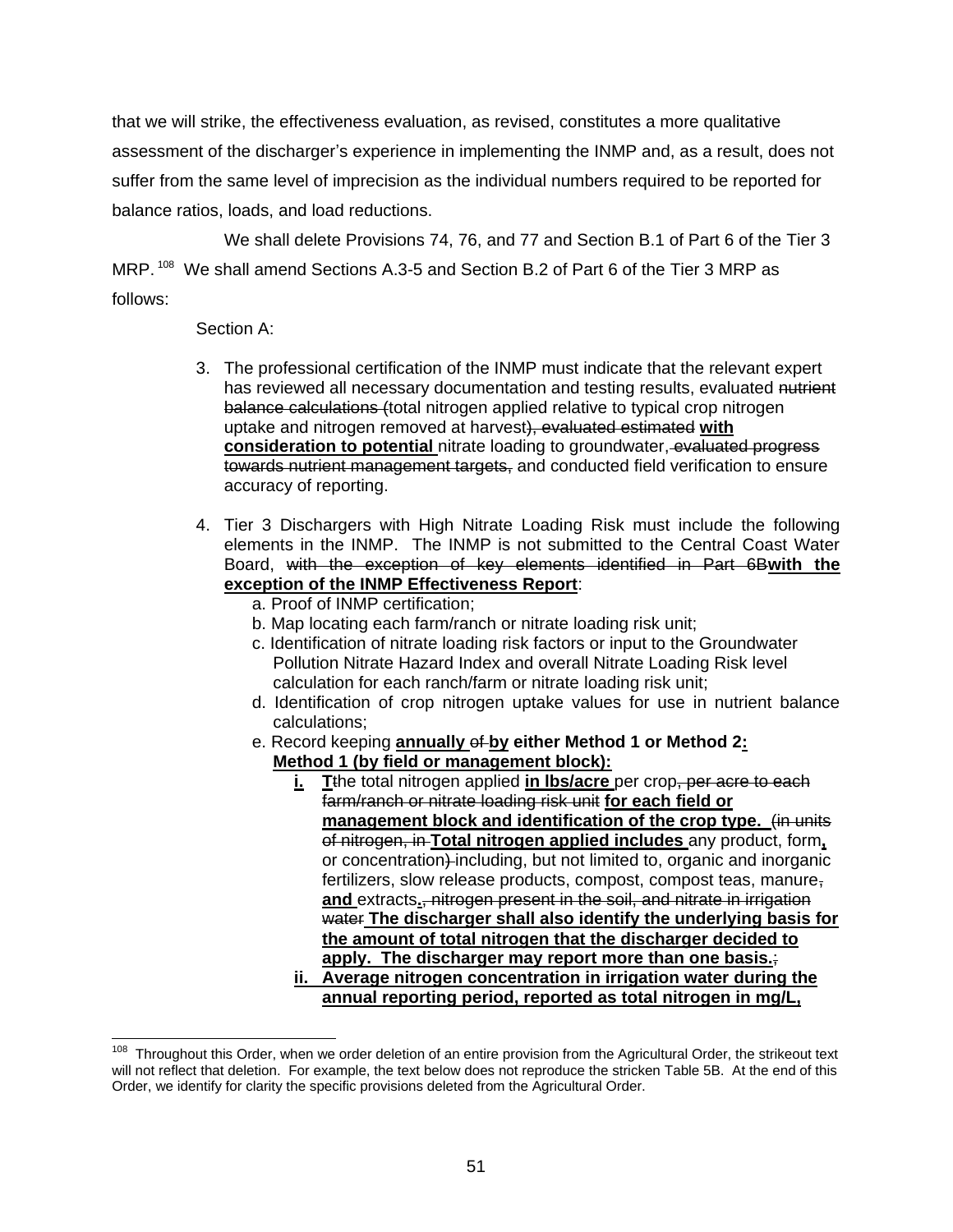**applied to each farm/ranch or nitrate loading risk unit, and also the calculated or estimated nitrogen load in lbs/acre for each field or management block.**

- **iii. Total nitrogen present in the soil in lbs/acre for each field or management block prior to the first application fertilizer to the crop.**
- **Method 2 (by nitrate loading risk unit):**
	- **i. Total acres of each nitrate loading risk unit.**
	- **ii. Total nitrogen applied (sum of all applications) to each nitrate loading risk unit during the annual reporting period in lbs. Total nitrogen applied includes any product, form, or concentration including, but not limited to, organic and inorganic fertilizers, slow release products, compost, compost teas, manure, and extracts. The discharger shall also identify the underlying basis for the determination of the amount of total nitrogen applied. The discharger may report more than one basis.**
	- **iii. Average nitrogen concentration in irrigation water during the annual reporting period, reported as total nitrogen in mg/L, applied to each farm/ranch or nitrate loading risk unit, and also the calculated or estimated nitrogen load in lbs/acre.**
	- **iv. Total acres of each crop type grown within the nitrate loading risk unit during the annual reporting period.**
	- **v. Total nitrogen present in the soil in lbs/acre for each field within the nitrate loading risk unit, measured once per annual reporting period prior to the first application of fertilizer to the first crop in rotation.**
- f. Dischargers must**To meet the requirement to record total nitrogen in the soil in 4.e. dischargers may** take a nitrogen soil sample (e.g. laboratory analysis or nitrate quick test) or use an alternative method to evaluate nitrogen content in soil, prior to planting or seeding the field or prior to the time of pre-sidedressing. The amount of nitrogen remaining in the soil must be accounted for as a source of nitrogen when budgeting, and the soil sample or alternative method results must be maintained in the INMP.
- g. Annual balance of nitrogen applied compared to typical crop nitrogen uptake for each ranch/farm or nitrate loading risk unit (Nitrogen Balance ratio);
- h. Annual estimation of nitrogen loading to groundwater and surface water, including subsurface drainage (e.g., tile drains), from each ranch/farm or nitrate loading risk unit:
- i. **g**. Identification of irrigation and nutrient management practices in progress (identify start date), completed (identify completion date), and planned (identify anticipated start date) to reduce nitrate loading to groundwater to achieve compliance with this Order.
- j. Annual evaluation of reductions in nitrate loading to groundwater resulting from decreased fertilizer use and/or implementation of irrigation and nutrient management practices;
- k. **h.** Description of methods Discharger will use to verify overall effectiveness of the INMP.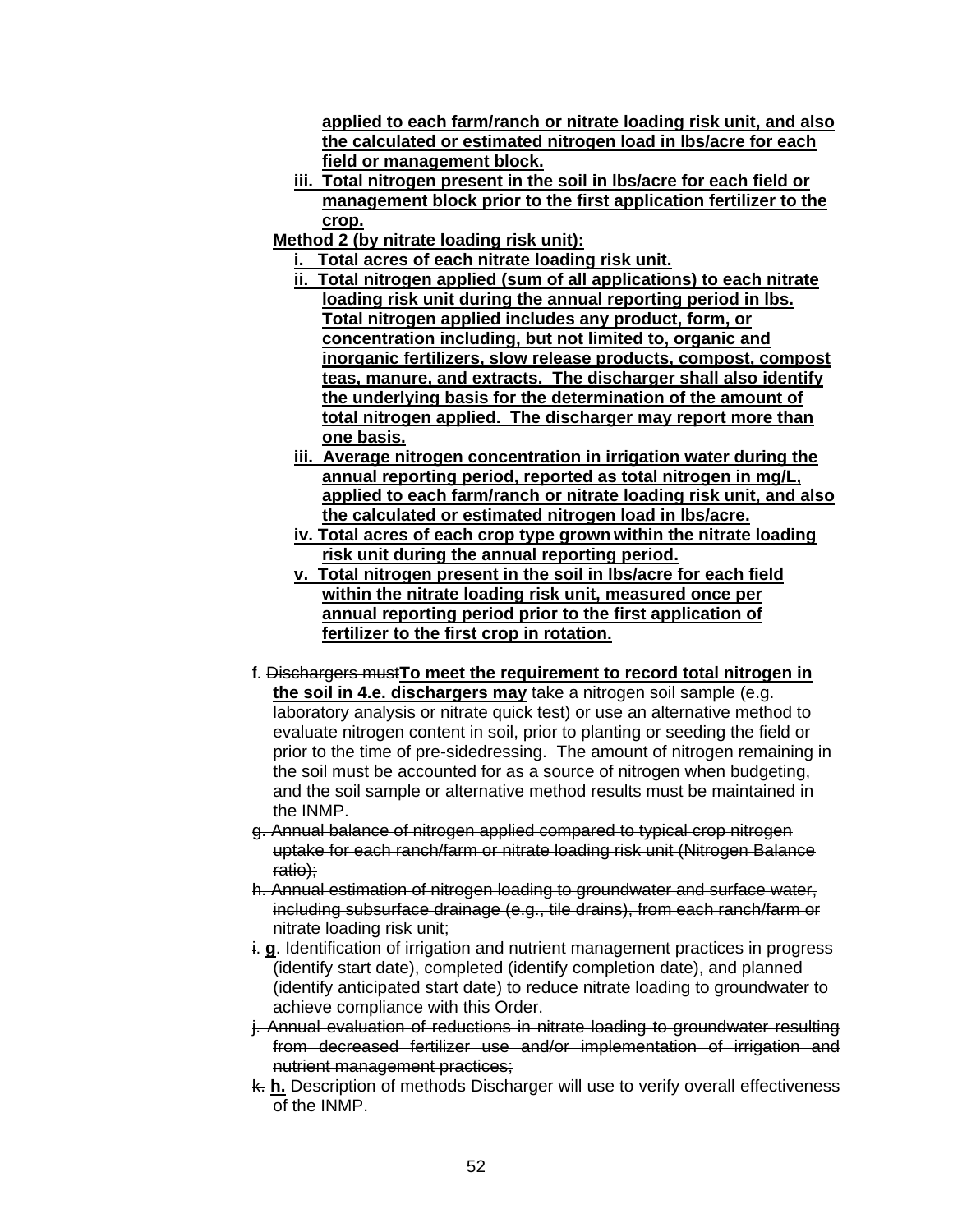5. Tier 3 Dischargers must evaluate the effectiveness of the INMP. Irrigation and Nutrient Management Plan effectiveness monitoring must be conducted or supervised by a registered professional engineer, professional geologist, Certified Crop Advisor, or similarly qualified professional. Monitoring must evaluate measured progress towards protecting, preserving, and restoring groundwater quality in the uppermost aquifer (or perched aquifer, whichever is first encountered), resulting from reductions in loading based on reduced fertilizer use and improved irrigation and nutrient management practices **in order to minimize nitrate loading to surface water and groundwater**. Monitoring **Evaluation** methods used may include, but are not limited to, lysimeter monitoring, shallow groundwater or soil monitoring, or **analysis of**  groundwater well monitoring **data or soil sample data, or analysis of trends in nitrogen application data**. If the physical monitoring by itself cannot demonstrate progress towards compliance with the Order, the Discharger may need to supplement physical monitoring with contaminant transport and flow modeling.

#### Section B:

- **1.** 2. **By October 1, 2016**, Tier 3 Dischargers that have farms/ranches with high nitrate loading risk to groundwater must submit an INMP Effectiveness Report to evaluate measured progress towards protecting, preserving, and restoring groundwater quality in the upper-most aquifer, including reductions in **nitrate** loading **to surface water and groundwater** based on the implementation of irrigation and nutrient management practices. The INMP Effectiveness Report must be prepared by a state registered professional engineer, professional geologist, Certified Crop Advisor, or similarly qualified professional. Dischargers in the same groundwater basin or subbasin may choose to comply with this requirement as a group by submitting a single report that evaluates the overall effectiveness of the broad scale implementation of irrigation and nutrient management practices identified in individual INMPs to protect groundwater and achieve water quality standards for nitrate. Group efforts must use data from each farm/ranch (e.g., **data from** individual groundwater wells, lysimeters, and/or soil samples, **or nitrogen application**) to adequately represent groundwater quality and progress towards groundwater protection for all farms/ranches in the group. The INMP Effectiveness Report must include **a description of the methodology used to evaluate and verify effectiveness of the INMP.** the following elements and submitted with the electronic Annual Compliance Form:
	- a. A description of the methodology used to evaluate and verify effectiveness of the INMP (e.g., lysimeter monitoring, shallow groundwater or soil monitoring, groundwater well monitoring, contaminant transport and flow modeling);
	- b. An evaluation of how discharges of waste and any associated reductions in nitrate loading will decrease the concentration of nitrate in the upper-most aquifer, commensurate with water quality standards, within a reasonable and foreseeable time frame, and compared to milestones identified in the Order;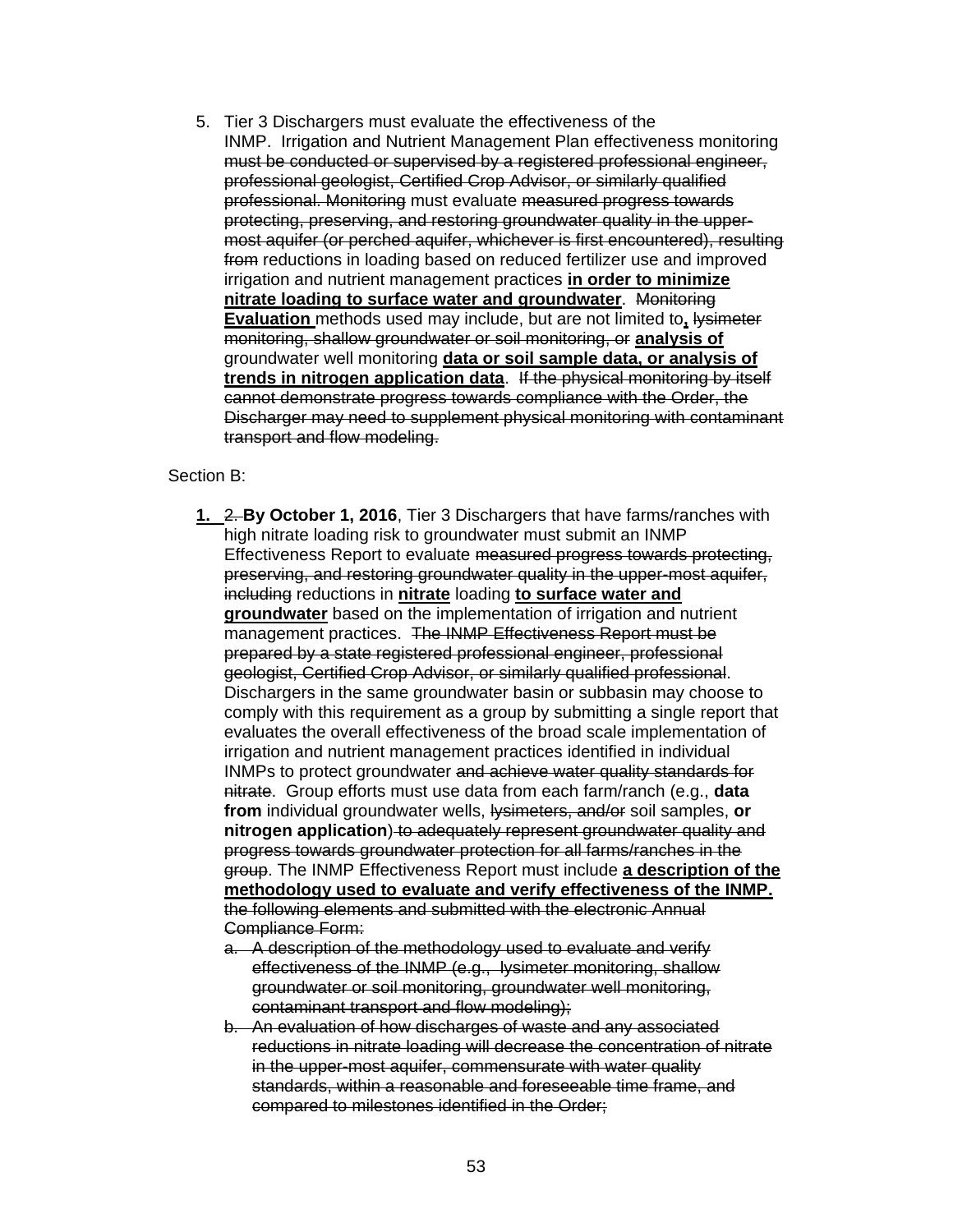### c. Based on estimated nitrate loading reductions to the groundwater basin or subbasin, the estimated number of years to achieve water quality standards in receiving water;

## **4. Nitrogen Balance Ratios, Provision 78**

Provision 78 requires Tier 3 dischargers with high nitrate loading risk level to "report progress toward certain nitrogen balance ratios by October 1, 2015." Dischargers producing crops in annual rotation must report progress toward a nitrogen balance ratio target of 1.0. Dischargers producing annual crops occupying the ground for the entire year must report progress towards a nitrogen balance ratio target of 1.2. The Agricultural Petitioners argue that the ratios represent an oversimplification of crop nutrient needs compared to nutrient applied and are therefore inappropriate targets. They further contend that the requirement constitutes the Central Coast Water Board dictating the manner of compliance in contravention of Water Code section 13360. Because our conclusion below rests on the former issue, we need not address the latter argument.

Going into the March 14-15, 2012 Central Coast Water Board hearing, the proposed Draft Agricultural Order Provision 78 stated that the relevant dischargers "must meet," as opposed to "report progress toward," the nitrogen balance ratio targets.<sup>109</sup> The provision was amended in response to comments at the hearing. The Keepers argue that elimination of the firm and measurable requirement that would have applied to nitrate discharges to groundwater rendered the Agricultural Order inconsistent with the water quality objectives in the Central Coast Basin Plan<sup>110</sup> and with Water Code section 13269's mandate that any waiver of waste discharge requirements be in the public interest.

We have already stated above that we view the balance ratio required to be calculated by the dischargers in the INMP to be at best an estimate of the relationship between the nitrogen employed by the discharger and the nitrogen needed by the crop. Similarly, the target ratios advocated by the Central Coast Water Board and the Keepers are approximations of a complex relationship between nitrogen application and crop uptake.<sup>111</sup> We are keenly aware of the benefit and necessity of providing targets to encourage and measure progress in

 109 AR File No. 338, p. 29.

<sup>&</sup>lt;sup>110</sup> The Keepers reference the Central Coast Basin Plan requirements that 1) all waters be maintained free of toxic substances in concentrations which are toxic to, or which produce detrimental physiological responses in, human, plant, animal or aquatic life (Central Coast Basin Plan, § III-4); that 2) waters not contain biostimulatory substances in concentrations that promote aquatic growths to the extent that such growths cause nuisance or adversely affect beneficial uses (*id*. at § III-3); and that 3) nitrate concentrations in domestic water supplies shall not exceed 45 mg/l (*id.* at §§ III-5, III-7). (Petition Requesting Review by Monterey Coastkeeper et al. (Apr. 16, 2012), p. 10.)

<sup>&</sup>lt;sup>111</sup> AR File Nos. 254, pp. 52-57; 287 (Letter 12), pp. 6-8.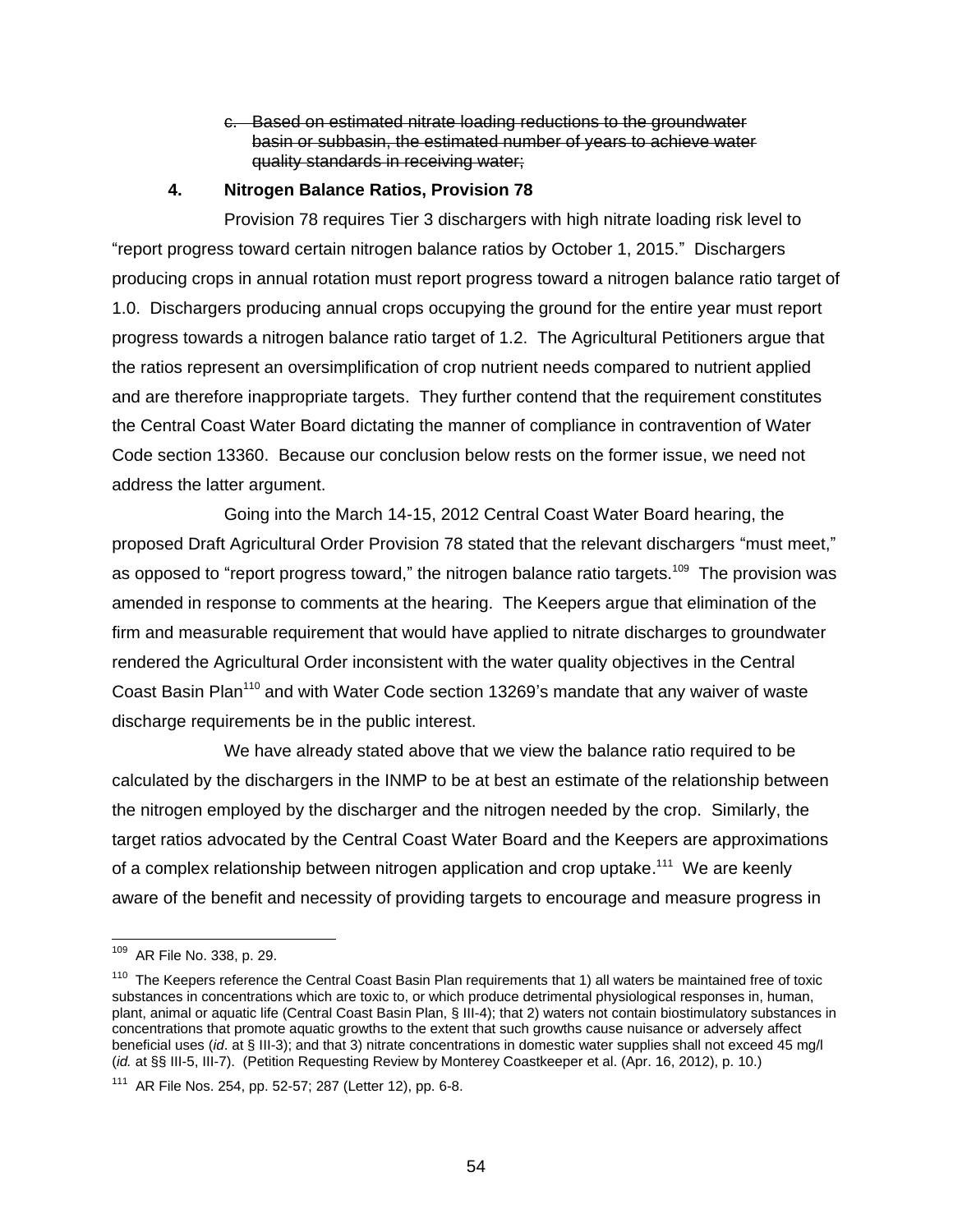reducing pollutant discharges in agricultural regulatory programs. However, because of the speculative and overly simplistic nature of both the calculated ratios relevant to each farm and of the target ratios, we see little to be gained from asking the dischargers to even "make progress toward" these particular targets. As such, we disagree with the Keepers that the nitrogen balance ratio targets are in fact firm and measurable requirements.<sup>112</sup> We will ask the Expert Panel to determine whether the targets can be reformulated to support some firm and measurable requirement or if an alternative approach, such as soil profile monitoring or monitoring of a regional network of monitoring wells would be preferable.

We shall delete Provision 78.

## **K. Water Quality Buffer Plan, Provision 80 and Part 7 of Tier 3 MRP**

Provision 80 and Tier 3 MRP Part 7 require a subset of Tier 3 dischargers, specifically those with farms adjacent to or containing a waterbody listed as impaired for temperature, turbidity, or sediment, to prepare and implement a Water Quality Buffer Plan. The Water Quality Buffer Plan must propose a 30-foot or more buffer of undisturbed soil and riparian vegetation along the impaired waterbody or justify a smaller buffer based on an analysis of sitespecific conditions approved by the Executive Officer.<sup>113</sup> As an alternative to the development and implementation of the Water Quality Buffer Plan, the affected dischargers may submit evidence to the Executive Officer demonstrating that any discharge of waste is sufficiently treated or controlled such that it will not cause or contribute to exceedances of water quality standards.

The Agricultural Petitioners make two arguments that the Water Quality Buffer Plan is contrary to law. First, they argue that the requirement dictates the manner of compliance in contravention of Water Code section 13360. Given the alternative compliance option whereby a discharger can choose instead to demonstrate that the discharge is treated or controlled to a level of not causing or contributing to violations of water quality standards, we

  $112$  As discussed, the Agricultural Order requires compliance with applicable water quality standards and with applicable provisions of the Central Coast Basin Plan at Provisions 22 and 23. The approach taken in the Agricultural Order to achieving compliance with the Central Coast Basin Plan requirements over time through management practice implementation is consistent with the State Water Board's Non-Point Source Policy (pp. 12-13) and consistent with the public interest in addressing a water quality issue that has few immediate and easy solutions.

<sup>&</sup>lt;sup>113</sup> To the extent the Central Coast Water Board picked the buffer width of 30 feet based on the Basin Plan language cited in the Agricultural Order, the Board was misguided. A filter strip width of 30 feet is specified in the Basin Plan only for construction activities, not all land disturbance activities. (Central Coast Basin Plan, § V-13.) However, we find no harm as the provisions contemplate that the buffer width may be less (or more) than 30 feet based on sitespecific conditions.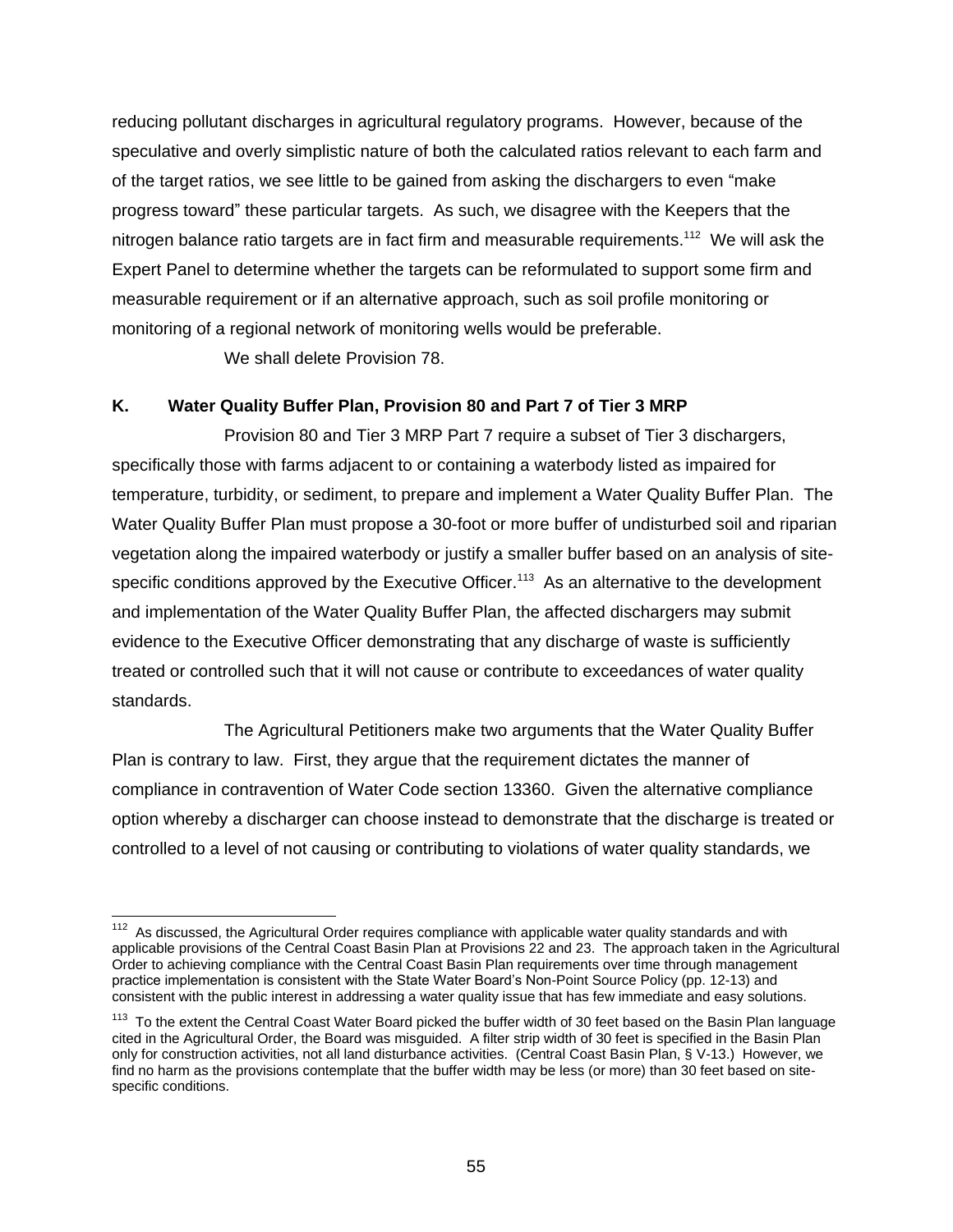find that the Central Coast Water Board is not dictating the dischargers' manner of compliance here.<sup>114</sup>

Second, the Agricultural Petitioners argue that the requirement to implement the Water Quality Buffer Plan effects a regulatory taking prohibited by the Fifth Amendment by interfering with the investment-backed expectations of the dischargers who would otherwise utilize the buffer strips for agricultural use. A regulatory taking is an economic loss resulting from a regulatory action, as opposed to the government physically taking property through its power of eminent domain. The seminal case on regulatory takings is *Penn Central Transp. Co. v. City of New York* (1978) 438 U.S. 104 (*Penn Central*). *Penn Central* held that determining whether a regulatory action constitutes a taking requires a fact-specific consideration of "[t]he economic impact of the regulation on the claimant and, particularly, the extent to which the regulation has interfered with distinct investment-backed expectations," as well as the nature of the taking, i.e. whether it is "a physical invasion by government . . . or arises from some public program adjusting the benefits and burdens of economic life to promote the common good."115

Here, the alleged taking – the requirement that a subset of Tier 3 dischargers devote a strip of land along impaired water bodies to uses consistent with providing a filter to pollutants – is the result of regulatory action to promote environmental and public health protection. Further, with regard to the economic impact, the reduction in agricultural production is limited by the fact that the buffer strips will in most cases constitute a small portion of any given farm.<sup>116</sup> Finally, we note that dischargers may avoid the Water Quality Buffer Plan requirements by utilizing the alternative compliance option or by opting out of the Agricultural Order altogether in favor of individual waste discharge requirements. We reject the argument that the requirement to implement the Water Quality Buffer Plan constitutes a taking.

Accordingly, we will make no changes to the Water Quality Buffer Plan provisions. We emphasize that the buffers required by the relevant provisions will be along water bodies with known impairments due to pollutants associated with agricultural discharges.

 114 See *Tahoe-Sierra Preservation Council v. State Water Resources Control Bd.* (1989) 210 Cal.App.3d 1421, 1438 (recognizing that preserving freedom of compliance options does not violate Water Code section 13360).

<sup>115</sup> *Penn Central,* 438 U.S. at 124; see also *Keystone Bituminous Coal Assoc. v. DeBenedictis* (1987) 480 U.S. 470, 487-493 (emphasizing the importance of the state's purpose in takings analysis and finding no taking where regulation was enacted to prevent subsidence resulting from coal extraction).

<sup>&</sup>lt;sup>116</sup> "Taking' jurisprudence does not divide a single parcel into discrete segments and attempt to determine whether rights in a particular segment have been entirely abrogated." (*Penn Central*, *supra,* 438 U.S. at 130; see also Keystone Bituminous Coal Assoc., supra, 480 U.S. at 497; MacLeod v. Santa Clara County (9<sup>th</sup> Cir. 1984) 749 F.2d 541, 547.) The case before us is not a total taking where a discharger is deprived of "all economically beneficial or productive use of land." (*Lucas v. South Carolina Coastal Council* (1992) 505 U.S.1003; see also *Palazzolo v. Rhode Island* (2001) 533 U.S. 606, 631-632.)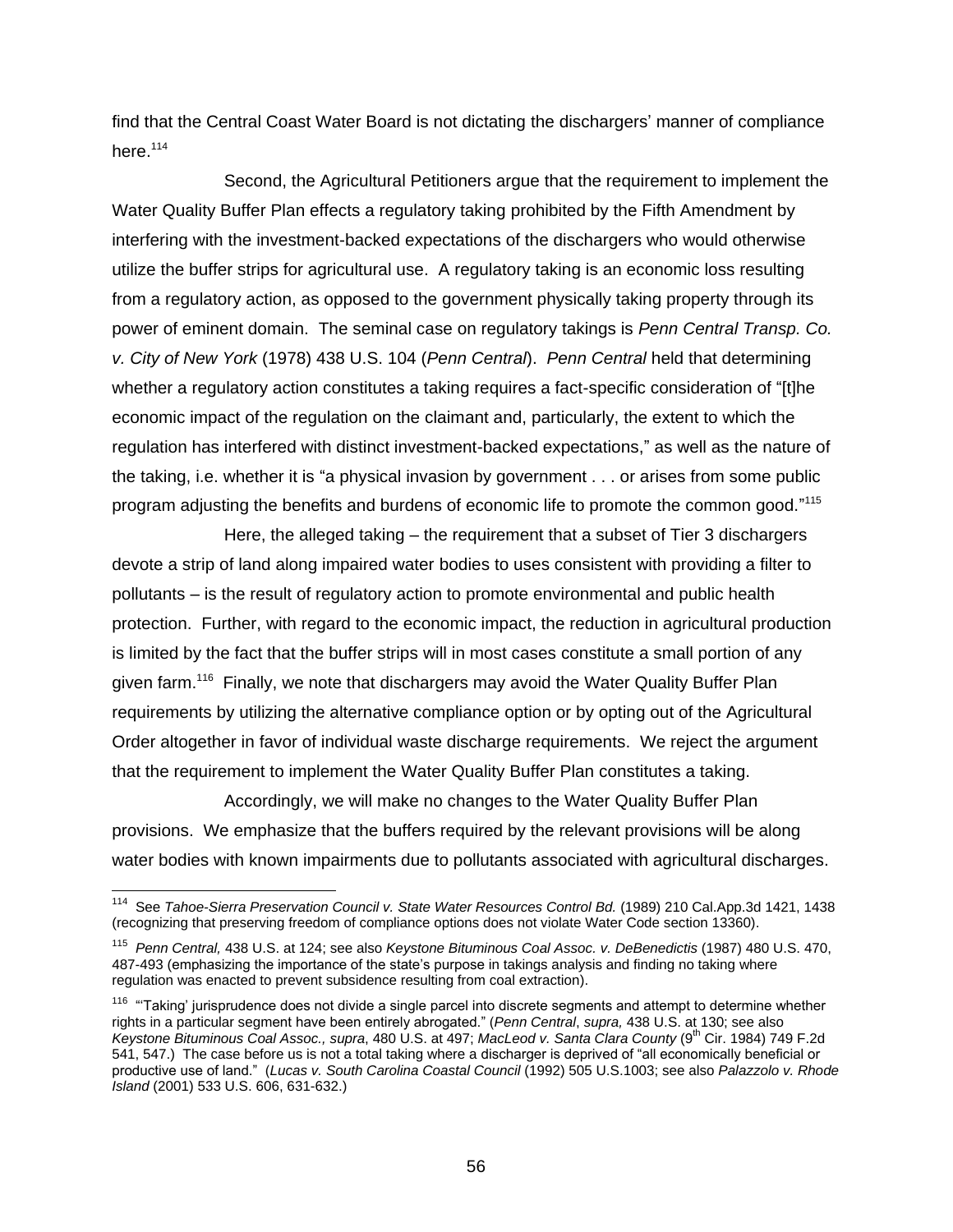We support the Central Coast Water Board's determination that providing a buffer for filtration of the pollutants in these discharges is one of the most effective practices for protecting these most vulnerable waterways.<sup>117</sup>

We shall deny the request to delete Provision 80 and Part 7 of the Tier 3 MRP.

## **L. Annual Compliance Form, Provision 67 and Part 3 of Tier 2 and Tier 3 MRPs**

The Agricultural Order requires Tier 2 and Tier 3 dischargers to electronically submit an Annual Compliance Form to the Central Coast Water Board on October 1, 2012, and to update it annually thereafter. In the Stay Order, we endorsed the use of the Annual Compliance Form generally,<sup>118</sup> but stayed certain provisions and required revisions consistent with the Stay Order directives.<sup>119</sup> We now make revisions to the Tier 2 and Tier 3 MRPs to make the Annual Compliance Form requirements consistent with our revisions elsewhere in this Order.

We shall amend Part 3 of the Tier 2 and Tier 3 MRPs as follows:

Tier 2 MRP, Part 3:

## **A. Annual Compliance Form**

- 1. **By October 1, 2012 and updated annually thereafter by October 1**, Tier 2 Dischargers must submit an Annual Compliance Form electronically, in a format specified by the Executive Officer. The electronic Annual Compliance Form includes, but is not limited to the following minimum requirements**: 3**
	- a. Signed transmittal letter;

b. Verification that any change in general operation or farm/ranch information (e.g., crop type, irrigation type, discharge type) is reported on update to Notice of Intent (NOI);

c. Verification of compliance with monitoring requirements, including any cooperative monitoring fees;

d. Verification of completed Farm Plan and date of last update;

e. Information regarding type and characteristics of discharge

(e.g., number of discharge points, estimated flow/volume number of tailwater days);

<sup>119</sup> Stay Order, pp. 21-22. The Annual Compliance Form is available at

<sup>&</sup>lt;u>117</u> See AR File No. 232, pp. 71-74.

<sup>&</sup>lt;sup>118</sup> Our endorsement of the use of the Annual Compliance Form was based in part on the Central Coast Water Board's representation that it would be a user-friendly document facilitating ease of reporting. We reiterate our expectation here that the form be clear and user-friendly, and that it facilitate efficient reporting as well as allow easy updating and revising of submissions. We see the Annual Compliance Form more as a means of communicating the iterative process that the dischargers are undertaking, and less as a strict compliance point, since the iterative process of trying management practices and adjusting to changing conditions is a continuous process.

 $\lt$ http://www.waterboards.ca.gov/centralcoast/water\_issues/programs/ag\_waivers/docs/resources4growers/2012\_09\_ 26\_acf\_instructions\_sampleform.pdf> (as of Jun. 4, 2013).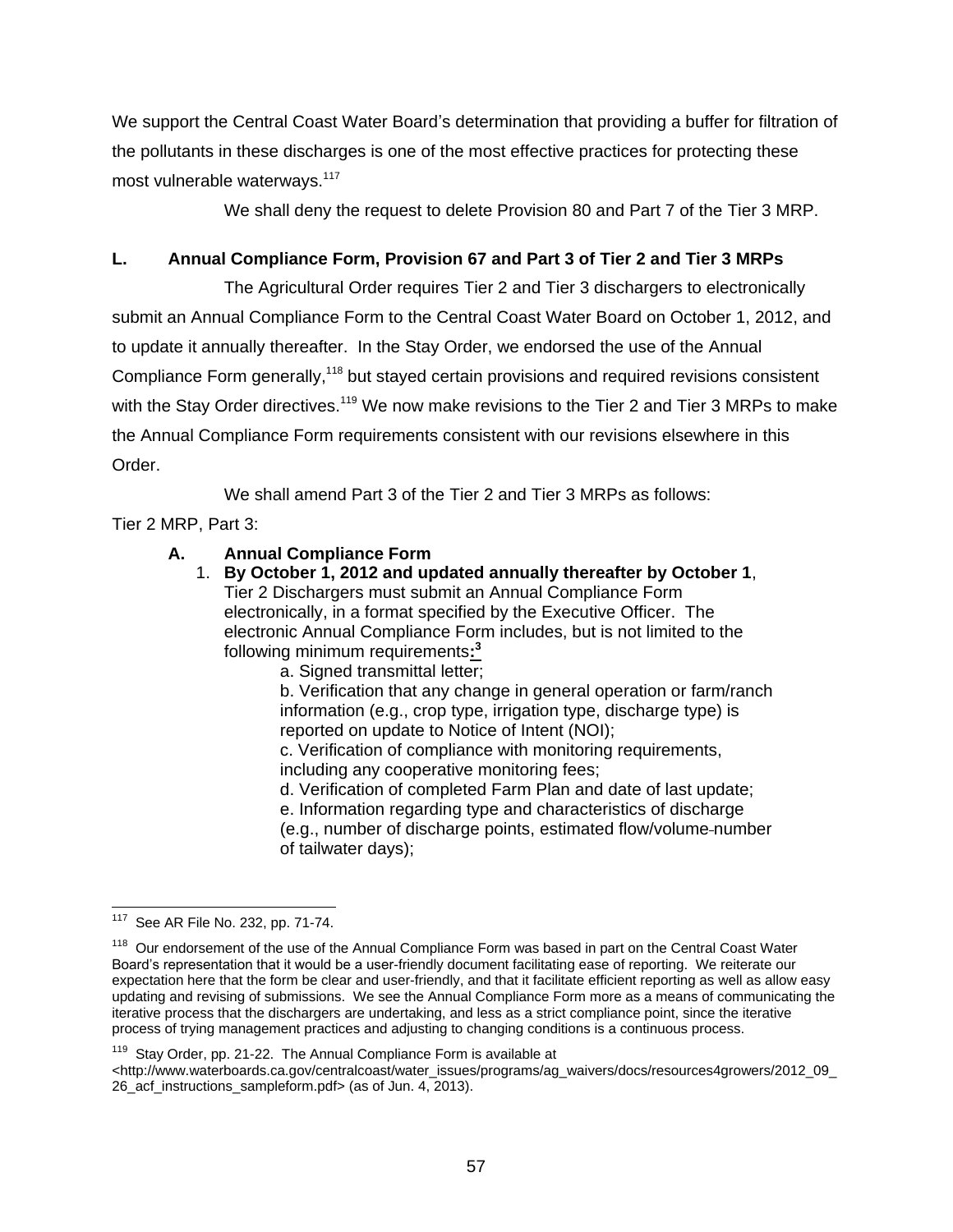f. Identification of any direct agricultural discharges to a stream, lake, estuary, bay, or ocean;

g. Identification of specific farm water quality management practices completed, in progress, and planned to address water quality impacts caused by discharges of waste including irrigation management, pesticide management, nutrient management, salinity management, stormwater management, and sediment and erosion control to achieve compliance with this Order**, and identification of specific methods used, and described in the Farm Plan consistent with Order Provision 44.g., for the purposes of assessing the effectiveness of management practices implemented and the outcomes of such assessments** ;

h. Nitrate concentration of irrigation water **Average nitrogen concentration in irrigation water during the annual reporting period, reported as total nitrogen in mg/L applied for each farm/ranch or nitrate loading risk unit, and also the calculated or estimated nitrogen load in lbs/acre**;

i. Identification of the application of any fertilizers, pesticides, fumigants or other chemicals through an irrigation system (e.g. fertigation or chemigation) and proof of proper backflow prevention devices;

j. Description of method and location of chemical applications relative to surface water;

k. Nitrate Loading Risk factors in Table 4 or Nitrate Groundwater Pollution Hazard Index input and Nitrate Loading Risk level; l. Proof of approved California Department of Fish and Game (CDFG) Streambed Alteration Agreement, as required by CDFG for any work proposed within the bed, bank or channel of a lake or stream, including riparian areas, that has the potential to result in erosion and discharges of waste to waters of the State;

#### *Tier 2 Dischargers with farms/ranches that contain or are adjacent to a waterbody impaired for temperature, turbidity or sediment:*

m. Photo monitoring to document condition of streams, riparian, and wetland area habitat and the presence of bare soil within the riparian habitat area that is vulnerable to erosion;**<sup>4</sup>**

#### *Tier 2 Dischargers with farms/ranches that have High Nitrate Loading Risk:***<sup>5</sup>**

#### **Either:**

**Method 1 (by field or management block):**

**n.** m. Total nitrogen applied per acre to each farm/ranch or nitrate loading risk unit **in lbs/acre per crop for each field or management block and identification of the crop type.** (in units of nitrogen, in **Total nitrogen applied includes** any product, form**,** or concentration) including, but not limited to, organic and inorganic fertilizers, slow release products, compost, compost teas, manure, **and** extracts**.**, nitrogen present in the soil, and nitrate in irrigation water; **The discharger shall also identify the underlying basis for the determination of the amount of total**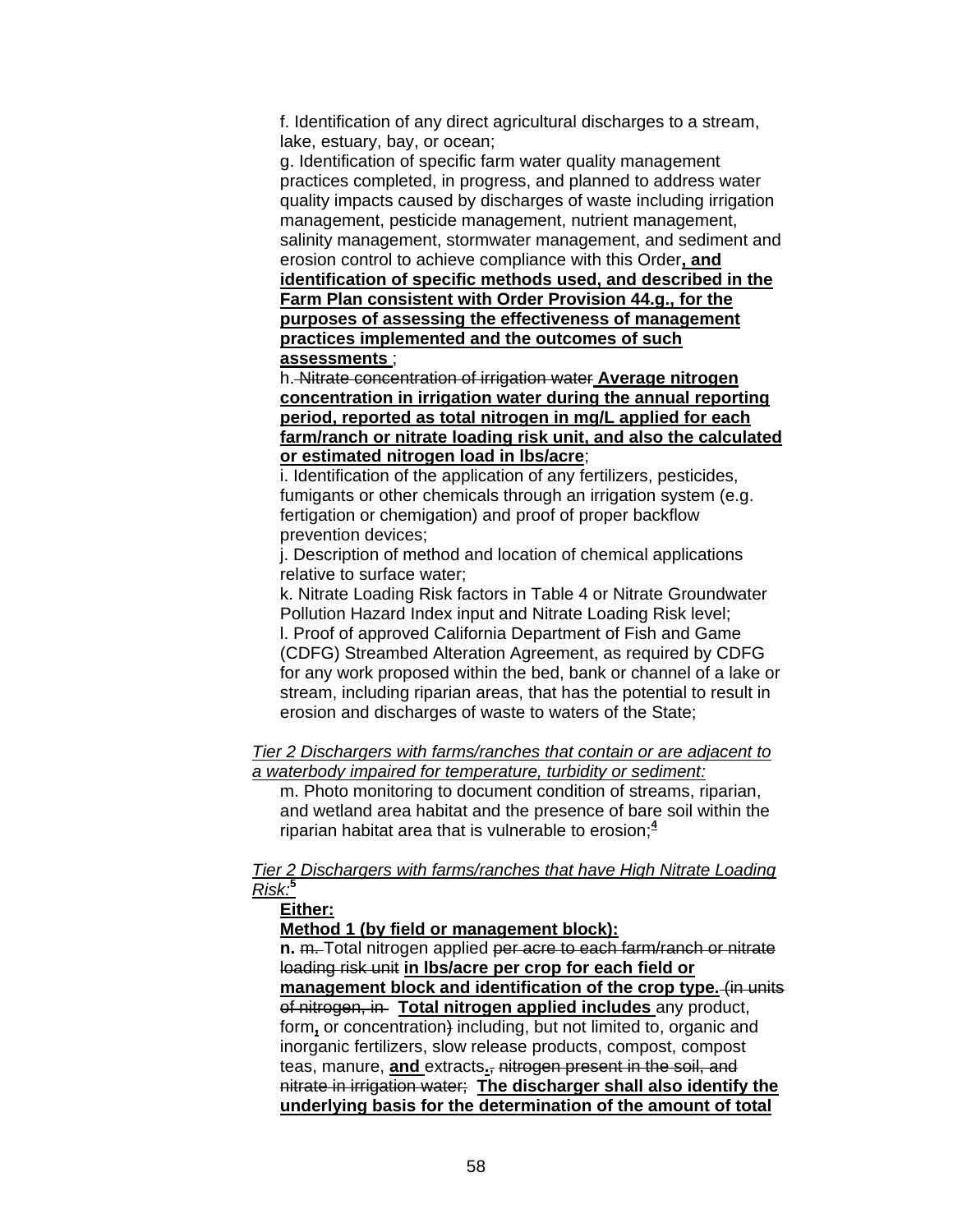**nitrogen applied. The discharger may report more than one basis;**

**o. Total nitrogen present in the soil in lbs/acre for each field or management block prior to the first application of fertilizer to the crop**;

**or**

**Method 2 (by nitrate loading risk unit):**

**p. Total acres of each nitrate loading risk unit;**

**q. Total nitrogen applied (sum of all applications) to each nitrate loading risk unit during the annual reporting period in lbs. Total nitrogen applied includes any product, form or concentration including, but not limited to, organic and inorganic fertilizers, slow release products, compost, compost teas, manure, and extracts. The discharger shall also identify the underlying basis for the determination of the amount of total nitrogen applied. The discharger may report more than one basis;**

**r. Total acres of each crop type grown within the nitrate loading risk unit during the annual reporting period;**

**s. Total nitrogen present in the soil in lbs/acre for each field within the nitrate loading risk unit, measured once per annual reporting period prior to the first application of fertilizer to the first crop in rotation.**

 $3$ Items reported in the Annual Compliance Document are due by October 1, 2012 and annually thereafter, unless otherwise specified. **<sup>4</sup>Reporting due by October 1, 2014.**

**<sup>5</sup>**Due by October 1, 2014 and annually thereafter by October 1.

Tier 3 MRP, Part 3:

## **A. Annual Compliance Form**

1. **By October 1, 2012 and updated annually thereafter by October 1**, Tier 3 Dischargers must submit an Annual Compliance Form electronically, in a format specified by the Executive Officer. The electronic Annual Compliance Form includes, but is not limited to the following minimum requirements<sup>3</sup>:

a. Signed transmittal letter;

b. Verification that any change in general operation or farm/ranch information (e.g., crop type, irrigation type, discharge type) is reported on update to Notice of Intent (NOI);

c. Verification of compliance with monitoring requirements, including any cooperative monitoring fees;

d. Verification of completed Farm Plan and date of last update;

e. Information regarding type and characteristics of discharge

(e.g., number of discharge points, estimated flow/volume, number of tailwater days);

f. Identification of any direct agricultural discharges to a stream, lake, estuary, bay, or ocean;

g. Identification of specific farm water quality management practices completed, in progress, and planned to address water quality impacts caused by discharges of waste including irrigation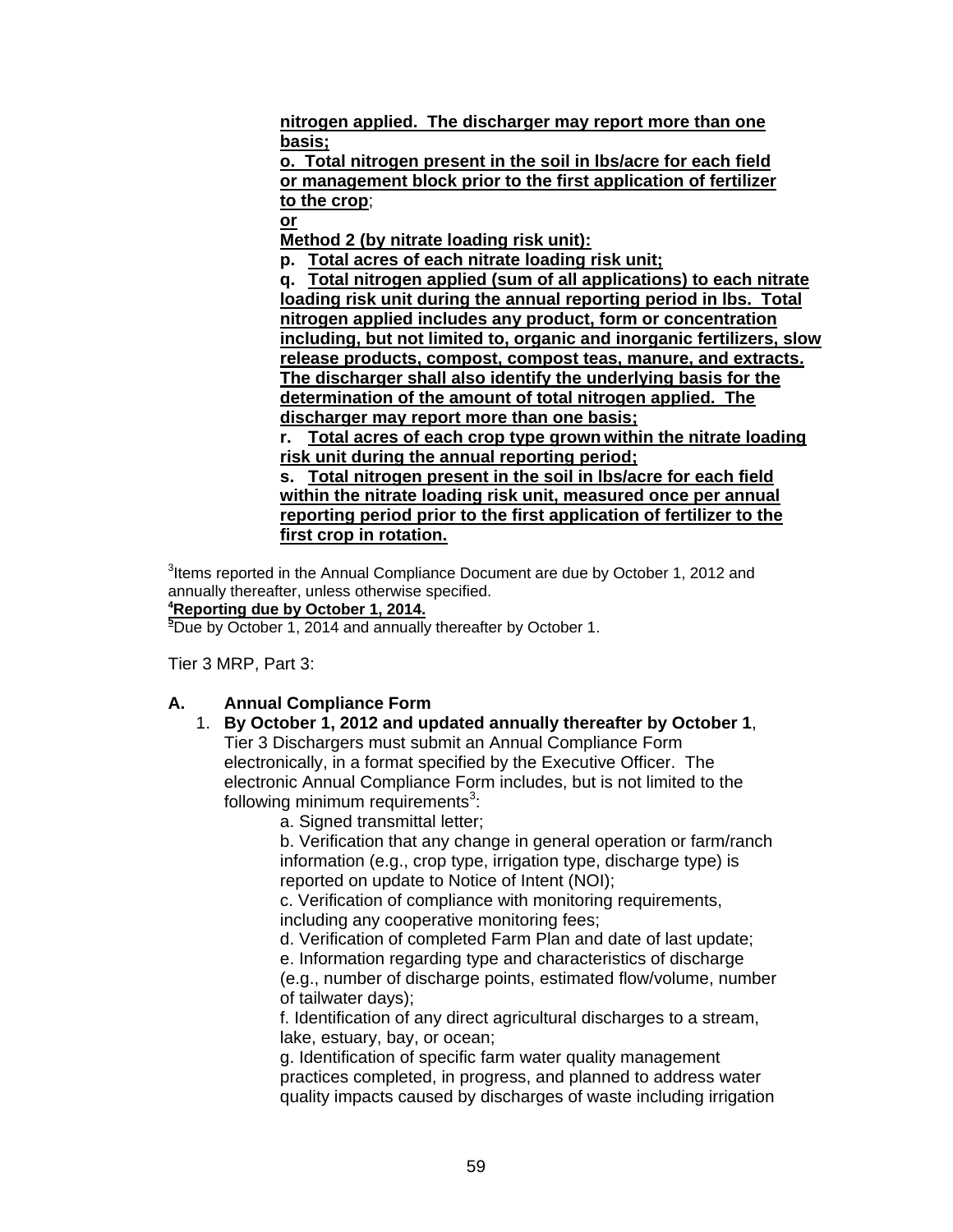management, pesticide management, nutrient management, salinity management, stormwater management, and sediment and erosion control to achieve compliance with this Order**, and identification of specific methods used, and described in the Farm Plan consistent with Order Provision 44.g., for the purposes of assessing the effectiveness of management practices implemented and the outcomes of such assessments**;

h. Nitrate concentration of irrigation water **Average nitrogen concentration in irrigation water during the annual reporting period, reported as total nitrogen in mg/L applied for each farm/ranch or nitrate loading risk unit, and also the calculated or estimated nitrogen load in lbs/acre**;

i. Identification of the application of any fertilizers, pesticides, fumigants or other chemicals through an irrigation system (e.g. fertigation or chemigation) and proof of proper backflow prevention devices;

j. Description of method and location of chemical applications relative to surface water;

k. Nitrate Loading Risk factors in Table 4 or Nitrate Groundwater Pollution Hazard Index input and Nitrate Loading Risk level; l. Proof of approved California Department of Fish and Game (CDFG) Streambed Alteration Agreement, as required by CDFG for any work proposed within the bed, bank or channel of a lake or stream, including riparian areas, that has the potential to result in erosion and discharges of waste to waters of the State;

#### *Tier 3 Dischargers with farms/ranches that contain or are adjacent to a waterbody impaired for temperature, turbidity or sediment:*

m. Photo monitoring to document condition of streams, riparian, and wetland area habitat and the presence of bare soil within the riparian habitat area that is vulnerable to erosion;**<sup>4</sup>** n. Water Quality Buffer Plan or alternative**<sup>5</sup>**<sup>4</sup> ;

## *Tier 3 Dischargers with farms/ranches that have High Nitrate Loading Risk:*

## **Either:**

**Method 1 (by field or management block):**

o.-Total nitrogen applied per acre to each farm/ranch or nitrate loading risk unit **in lbs/acre per crop for each field or management block and identification of the crop type.** (in units of nitrogen, in **Total nitrogen applied includes** any product, form**,** or concentration)**,** including, but not limited to, organic and inorganic fertilizers, slow release products, compost, compost teas, manure, **and** extracts,**. The discharger shall also identify the underlying basis for the determination of the amount of total nitrogen applied. The discharger may report more than one basis;** nitrogen present in the soil, and nitrate in irrigation water<sup>5</sup>;<sup>6</sup>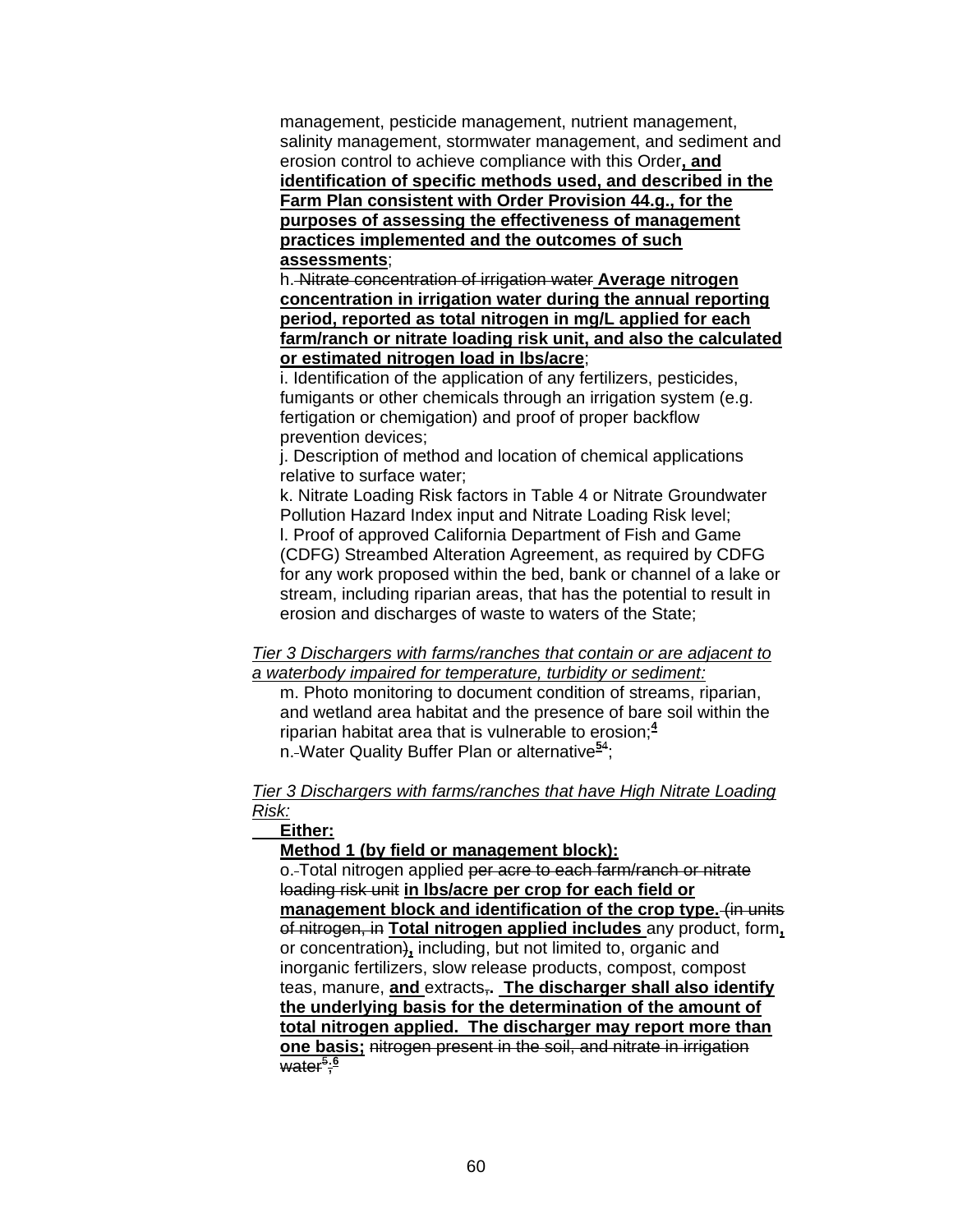## **p. Total nitrogen present in the soil in lbs/acre for each field or management block prior to the first application of fertilizer to the crop**; **6**

p. Specific elements of the INMP (e.g., Proof of certification, Crop Nitrogen Uptake Values, Nitrogen Balance Ratio, Estimate of Nitrate Loading to Groundwater, Estimate of Reduction in Nitrate Loading to Groundwater)<sup>6</sup>;

**or**

**Method 2 (by nitrate loading risk unit):**

**q. Total acres of each nitrate loading risk unit;**

**r. Total nitrogen applied (sum of all applications) to each nitrate loading risk unit during the annual reporting period in lbs. Total nitrogen applied includes any product, form, or concentration including, but not limited to, organic and inorganic fertilizers, slow release products, compost, compost teas, manure, and extracts. The discharger shall also identify the underlying basis for the determination of the amount of total nitrogen applied. The discharger may report more than one basis;**

**s. Total acres of each crop type grown within the nitrate loading risk unit during the annual reporting period;**

**t. Total nitrogen present in the soil in lbs/acre for each field within the nitrate loading risk unit, measured once per annual reporting period prior to the first application of fertilizer to the first crop in rotation.**

*and*

q**u.**. INMP Effectiveness Report**. 7**

 $3$ Items reported in the Annual Compliance Form are due by October 1, 2012 and annually thereafter, unless otherwise specified.

**<sup>4</sup>Reporting due by October 1, 2014 and October 1, 2017.**

**<sup>5</sup>**<sup>4</sup>Due by October 1, 2016 **<sup>6</sup>**<sup>5</sup>Due by October 1, 2014 and annually thereafter by October 1  $^6$ Due by October 1, 2015

 $^{\prime}$ Due by October 1, 2016

Additionally, the Executive Officer of the Central Coast Water Board is directed to revise the Annual Compliance Form consistent with the revisions made to Part 3 of the Tier 2 and Tier 3 MRPs as well as consistent with revisions made to all other sections of the Agricultural Order. We note again that, with the adoption of this Order, the Stay Order has no further effect. During the stay proceedings, the petitioners and Central Coast Water Board staff met with State Water Board staff to come to agreement on which provisions of the Annual Compliance Form would be revised or removed to make the form consistent with the Stay Order. Since the Stay Order has no further effect, the Central Coast Water Board may now restore all requirements of the Annual Compliance Form that are consistent with this Order. The Central Coast Water Board has provided a redline/strikeout of the Annual Compliance Form showing revisions made to the form as a result of the Stay Order. To prevent any confusion that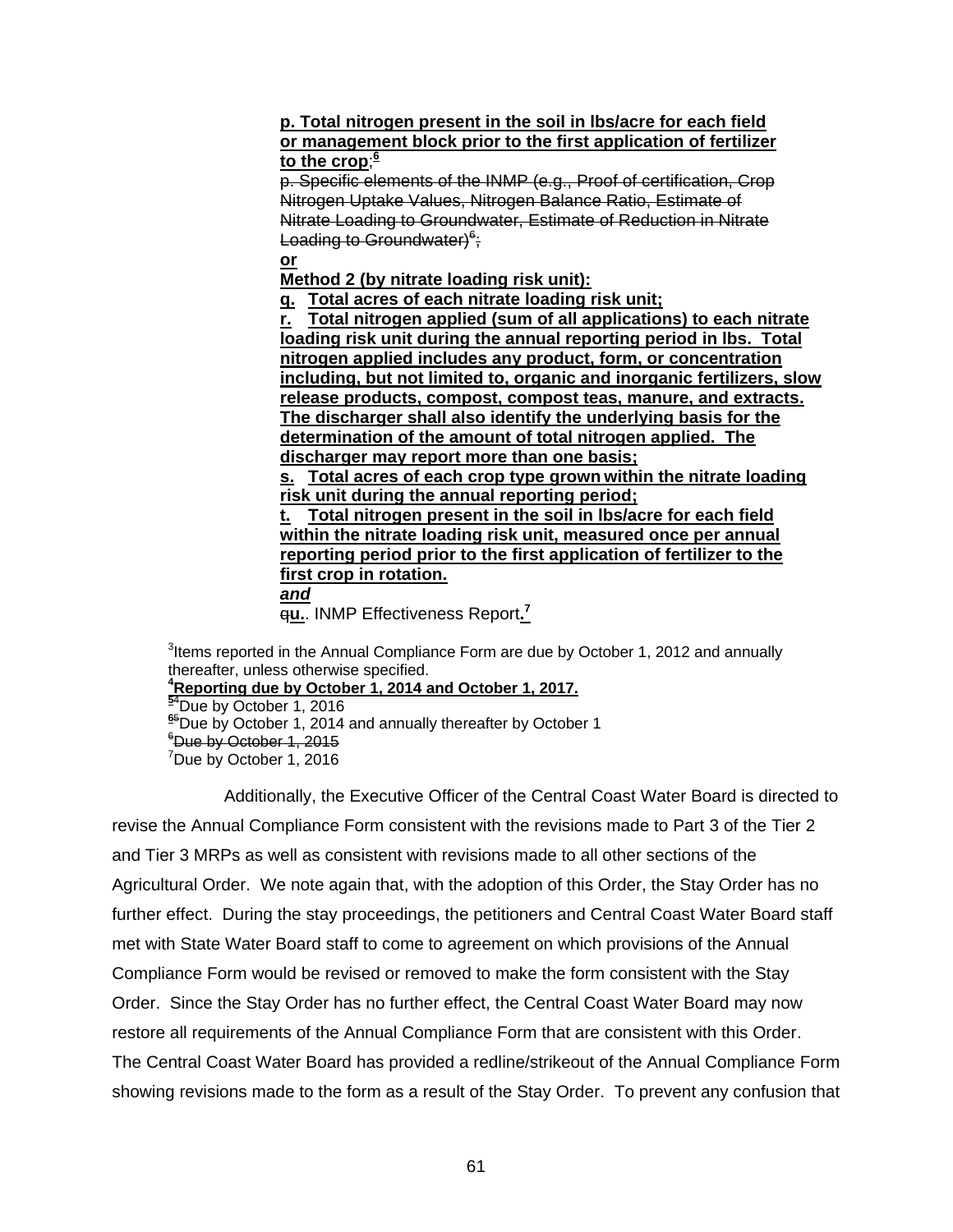may arise as to the effect of the dissolution of the stay on the Annual Compliance Form, we take official notice of the submission<sup>120</sup> and attach it to this Order as  $Exhibit 1$ . We find that the Annual Compliance Form may be restored to its original language with the exception (1) that Section B require reporting of the nitrate concentration in irrigation water as the annual average concentration and the estimated nitrogen loading consistent with the revisions above, and (2) that the Section K photo monitoring deadline reflect the new deadline of June 1, 2014, with the requirement to report on photo monitoring optional until October 1, 2014. We also expect the Central Coast Water Board to further revise the Annual Compliance Form prior to October 1, 2014, to include the requirements for high nitrate loading risk dischargers to report total nitrogen applied and nitrogen present in the soil consistent with our revisions,  $121$  and as otherwise necessary to reflect the requirements in the Agricultural Order as revised by this Order. For the October 1, 2013 reporting deadline, dischargers shall use the existing Annual Compliance Form prepared by the Central Coast Water Board following the stay, due to the short time frame between adoption of this Order and the deadline. The Annual Compliance Form shall be revised after October 1, 2013, to include Provision 68's requirement that Tier 2 and Tier 3 dischargers report the nitrate loading risk factors and overall Nitrate Loading Risk level by January 15, 2014.

## **M. Time Schedules, Order Tables 3 and 4, Table 5 of Tier 2 MRP, and Table 6 of Tier 3 MRP**

We make additional edits to several tables in the Agricultural Order consistent with our amendments elsewhere in this Order.

We shall amend Tables 3 and 4, Table 5 of the Tier 2 MRP, and Table 6 of the Tier 3 MRP as follows:

## **Table 3. Additional Time Schedule for Compliance with Conditions Tier 2 and Tier 3 Dischargers**

| <b>CONDITIONS</b>                        | <b>COMPLIANCE DATE</b>                                            |
|------------------------------------------|-------------------------------------------------------------------|
| <b>Tier 2 and Tier 3:</b>                |                                                                   |
| Submit electronic Annual Compliance Form | October 1, 2012, and updated annually<br>thereafter by October 1. |

  $120$  Cal. Code Regs., tit. 23, §648.2.

 $121$  The Central Coast Water Board should work with the other regional water boards to develop a format for reporting total nitrogen applied and nitrogen present in the soil that can be used statewide.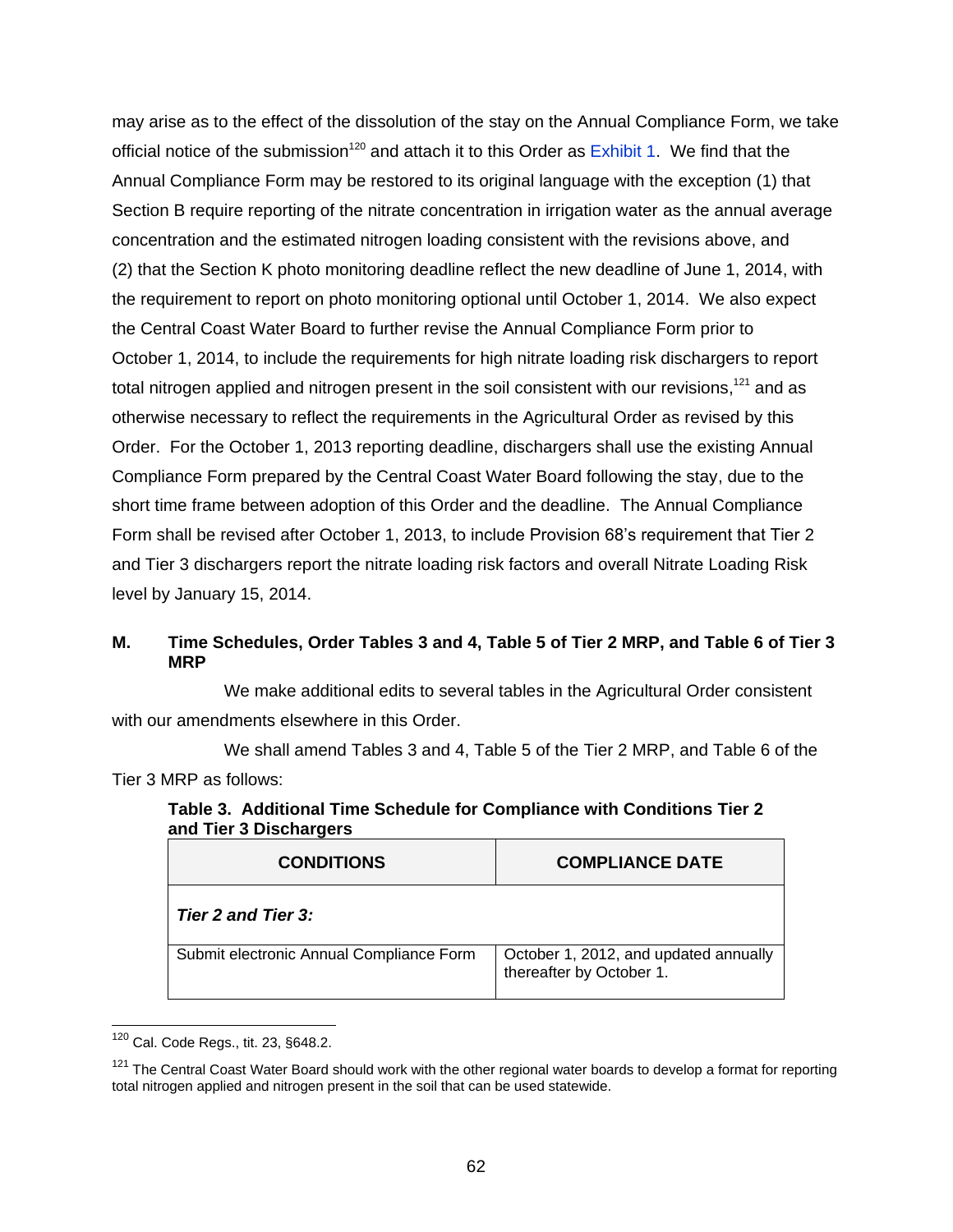| Submit photo documentation of riparian or     | October 1, 2012 June 1, 2014, June 1, |
|-----------------------------------------------|---------------------------------------|
| wetland area habitat (if farm/ranch contains  | 2017, and every four years thereafter |
| or is adjacent to a waterbody impaired for    | by October 1.June 1.                  |
| temperature, turbidity, or sediment)          |                                       |
| Calculate Nitrate Loading Risk level and      | October1, 2012, January 15, 2014,     |
| report in electronic Annual Compliance Form   | and annually thereafter by October 1. |
| Submit total nitrogen applied in electronic   | October 1, 2014, and annually         |
| Annual Compliance Form (if discharge has      | thereafter by October 1.              |
| High Nitrate Loading Risk)                    |                                       |
|                                               |                                       |
| <b>Only Tier 3:</b>                           |                                       |
| Initiate individual surface water discharge   | October December 1, 2013              |
| monitoring                                    |                                       |
| Determine Crop Nitrogen Uptake (if            | October 1, 2013                       |
| discharge has High Nitrate Loading Risk)      |                                       |
| Submit individual surface water discharge     | March 15, 2014,                       |
| monitoring data                               | October 1, 2014                       |
|                                               | and annually thereafter by October 1  |
|                                               |                                       |
| Submit INMP elements in electronic Annual     | October 1, 2015, and annually         |
| Compliance Form (if discharge has High        | thereafter by October 1               |
| Nitrate Loading Risk), including Nitrogen     |                                       |
| <b>Balance Ratio</b>                          |                                       |
| Submit progress towards Nitrogen Balance      |                                       |
| Ratio target equal to one (1) for crops in    |                                       |
| annual rotation (e.g., cool season            |                                       |
| vegetables) or alternative, (if discharge has |                                       |
| <b>High Nitrate Loading Risk)</b>             |                                       |
| Submit progress towards Nitrogen Balance      | October 1, 2015                       |
| Ratio target equal to 1.2 for annual crops    |                                       |
| occupying the ground for the entire year      |                                       |
| (e.g., strawberries or raspberries) or        |                                       |
| alternative, (if discharge has High Nitrate   |                                       |
| Loading Risk)                                 |                                       |
| Submit Water Quality Buffer Plan or           | October 1, 2016                       |
| alternative (if farm/ranch contains or is     |                                       |
| adjacent to a waterbody impaired for          |                                       |
| temperature, turbidity, or sediment)          |                                       |
| Submit INMP Effectiveness Report (if          | October 1, 2016                       |
| discharge has High Nitrate Loading Risk)      |                                       |

# **Table 4. Time Schedule for Milestones**

| <b>MILESTONES<sup>1</sup></b>                                                                                              | <b>DATE</b>     |
|----------------------------------------------------------------------------------------------------------------------------|-----------------|
| Tier 1, Tier 2 and Tier 3:                                                                                                 |                 |
| Measurable progress towards water<br>quality standards in waters of the State<br>or of the United States <sup>1</sup> , or | Ongoing         |
| Water quality standards met in waters of<br>the State or of the United States.                                             | October 1, 2016 |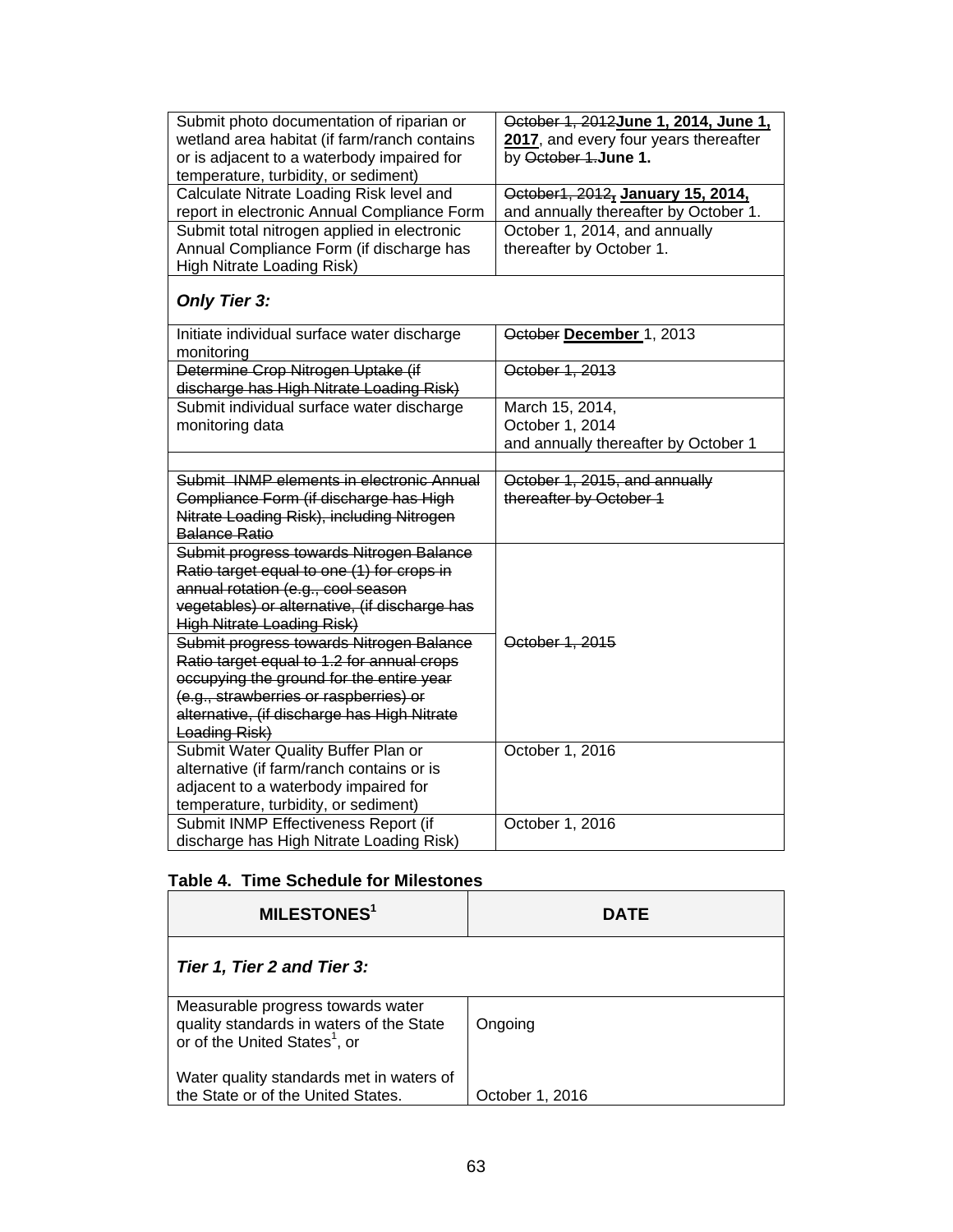| <b>Only Tier 3:</b>                                                                                                                                                                                                                   |                                         |
|---------------------------------------------------------------------------------------------------------------------------------------------------------------------------------------------------------------------------------------|-----------------------------------------|
| <b>Pesticide and Toxic Substances Waste</b><br><b>Discharges to Surface Water</b>                                                                                                                                                     |                                         |
| - One of two individual surface water<br>discharge monitoring samples is not<br>toxic                                                                                                                                                 | October 1, 2014                         |
| - Two of two individual surface water<br>discharge monitoring samples are not<br>toxic                                                                                                                                                | October 1, 2015                         |
| <b>Sediment and Turbidity Waste</b><br>Discharges to Surface Water                                                                                                                                                                    |                                         |
| - Four individual surface water discharge<br>monitoring samples are collected and<br>analyzed for turbidity.                                                                                                                          | October 1, 2014                         |
| - 75% reduction in turbidity or sediment<br>load in individual surface water<br>discharge relative to October 1, 2012<br>load (or meet water quality standards for<br>turbidity or sediment in individual surface<br>water discharge) | October 1, 2015                         |
| <b>Nutrient Waste Discharges to Surface</b><br>Water                                                                                                                                                                                  |                                         |
| - Four individual surface water discharge<br>monitoring samples are collected and<br>analyzed                                                                                                                                         | October 1, 2014                         |
| - 50% load reduction in nutrients in<br>individual surface water discharge<br>relative to October 1, 2012 load (or meet<br>water quality standards for nutrients in<br>individual discharge)                                          | October 1, 2015                         |
| - 75% load reduction in nutrients in<br>individual surface water discharge<br>relative to October 1, 2012 load (or meet<br>water quality standards for nutrients in<br>individual surface water discharge)                            | October 1, 2016                         |
| Nitrate Waste Discharges to<br>Groundwater                                                                                                                                                                                            |                                         |
| - Achieve annual reduction in nitrogen<br>loading to groundwater based on<br><b>Irrigation and Nutrient Management Plan</b><br>effectiveness and load evaluation                                                                      | October 1, 2016 and annually thereafter |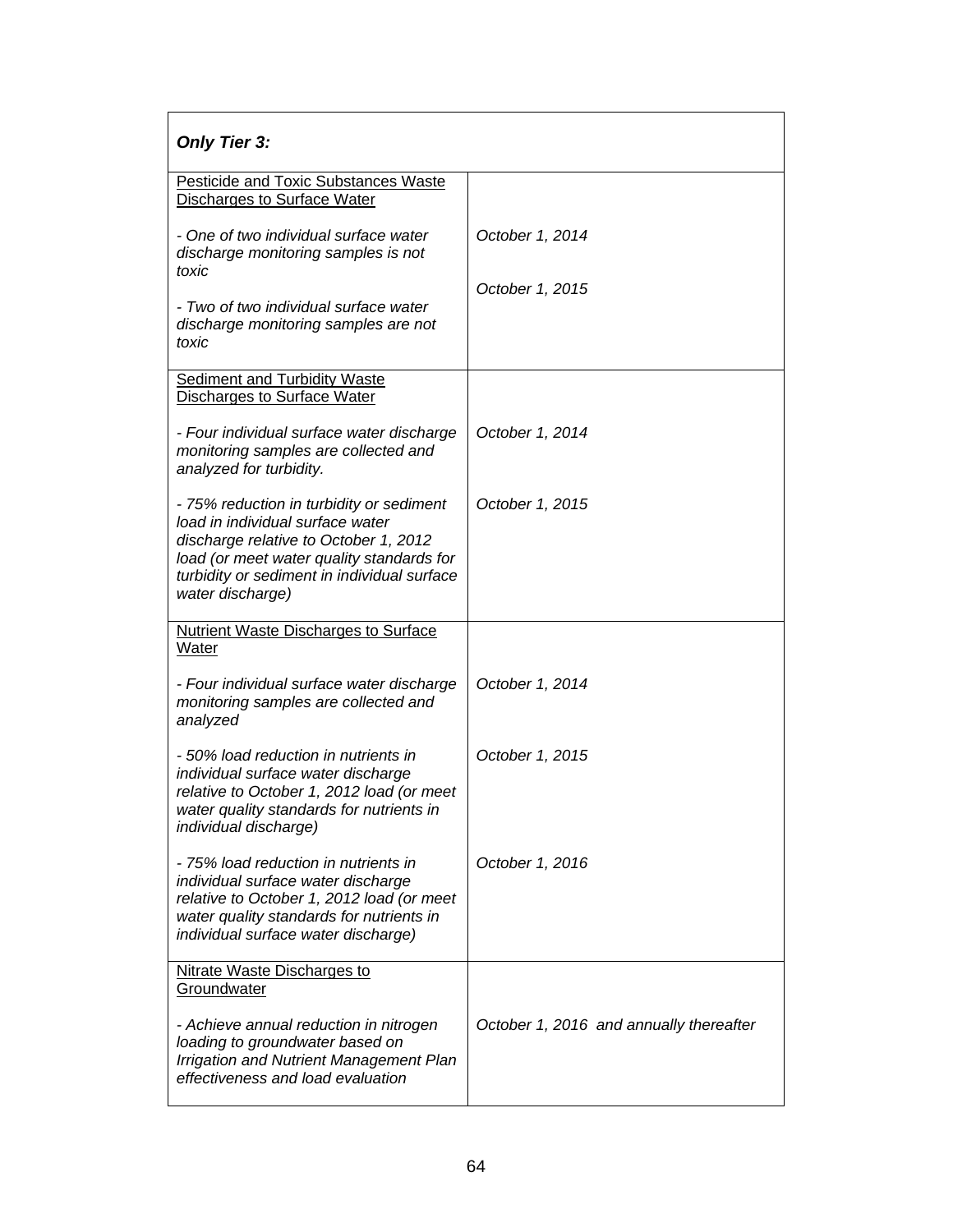| Achieve Nitrogen Balance Ratio equal<br>to one (1) for crops in annual rotation<br><del>(e.g., cool season vegetables) or</del><br>alternative, (if discharge has High Nitrate<br>l oadina Risk)<br><del>Luaumy Mon</del>    |                 |
|------------------------------------------------------------------------------------------------------------------------------------------------------------------------------------------------------------------------------|-----------------|
| Achieve Nitrogen Balance Ratio equal<br>to 1.2 for annual crops occupying the<br>ground for the entire year (e.g.,<br>strawberries or raspberries) or<br>alternative, (if discharge has High Nitrate<br><b>Loading Risk)</b> | October 1, 2015 |

<sup>1</sup> Indicators of progress towards milestones includes, but is not limited to data and information related to a) management practice implementation and effectiveness, b) treatment or control measures, c) individual discharge monitoring results, d) receiving water monitoring results, and e) related reporting.

## **Table 5. Tier 2 - Time Schedule for Key Monitoring and Reporting Requirements**

| <b>REQUIREMENT</b>                                                                                                                                                                  | TIME SCHEDULE <sup>1</sup>                                                                 |
|-------------------------------------------------------------------------------------------------------------------------------------------------------------------------------------|--------------------------------------------------------------------------------------------|
| Submit Quality Assurance Project Plan and<br>Sampling And Analysis Plan for Surface<br><b>Receiving Water Quality Monitoring</b><br>(individually or through cooperative monitoring | Within three months                                                                        |
| program)                                                                                                                                                                            |                                                                                            |
| Initiate surface receiving water quality<br>monitoring (individually or through cooperative<br>monitoring program)                                                                  | Within six months                                                                          |
| Submit surface receiving water quality<br>monitoring data (individually or through<br>cooperative monitoring program)                                                               | Within nine months, quarterly<br>thereafter (January 1, April 1, July 1,<br>and October 1) |
| Submit surface receiving water quality Annual<br>Monitoring Report (individually or through<br>cooperative monitoring program)                                                      | Within one year, annually thereafter<br>by January 1                                       |
| Initiate monitoring of groundwater wells                                                                                                                                            | Within one year                                                                            |
| Tier 2 Dischargers with farms/ranches that                                                                                                                                          | October 1, 2012June 1, 2014,                                                               |
| contain or are adjacent to a waterbody                                                                                                                                              | June 1, 2017, and every four years                                                         |
| impaired for temperature, turbidity or                                                                                                                                              | thereafter by October 1.June 1.                                                            |
| sediment:<br>Conduct photo monitoring of riparian or<br>wetland area habitat                                                                                                        |                                                                                            |
| Submit electronic Annual Compliance Form                                                                                                                                            | October 1, 2012, and updated<br>annually thereafter by October 1                           |
| Submit groundwater monitoring results                                                                                                                                               | October 1, 2013                                                                            |
| Tier 2 Dischargers with farms/ranches that                                                                                                                                          | October 1, 2014, and annually                                                              |
| have High Nitrate Loading Risk:                                                                                                                                                     | thereafter by October 1.                                                                   |
| Report total nitrogen applied per acre to each                                                                                                                                      |                                                                                            |
| farm/ranch or nitrate loading risk unitfield or                                                                                                                                     |                                                                                            |
| management block or nitrate loading risk                                                                                                                                            |                                                                                            |
| unit, in electronic Annual Compliance Form                                                                                                                                          |                                                                                            |

<sup>1</sup> Dates are relative to adoption of this Order or enrollment date for Dischargers enrolled after the adoption of this Order, unless otherwise specified.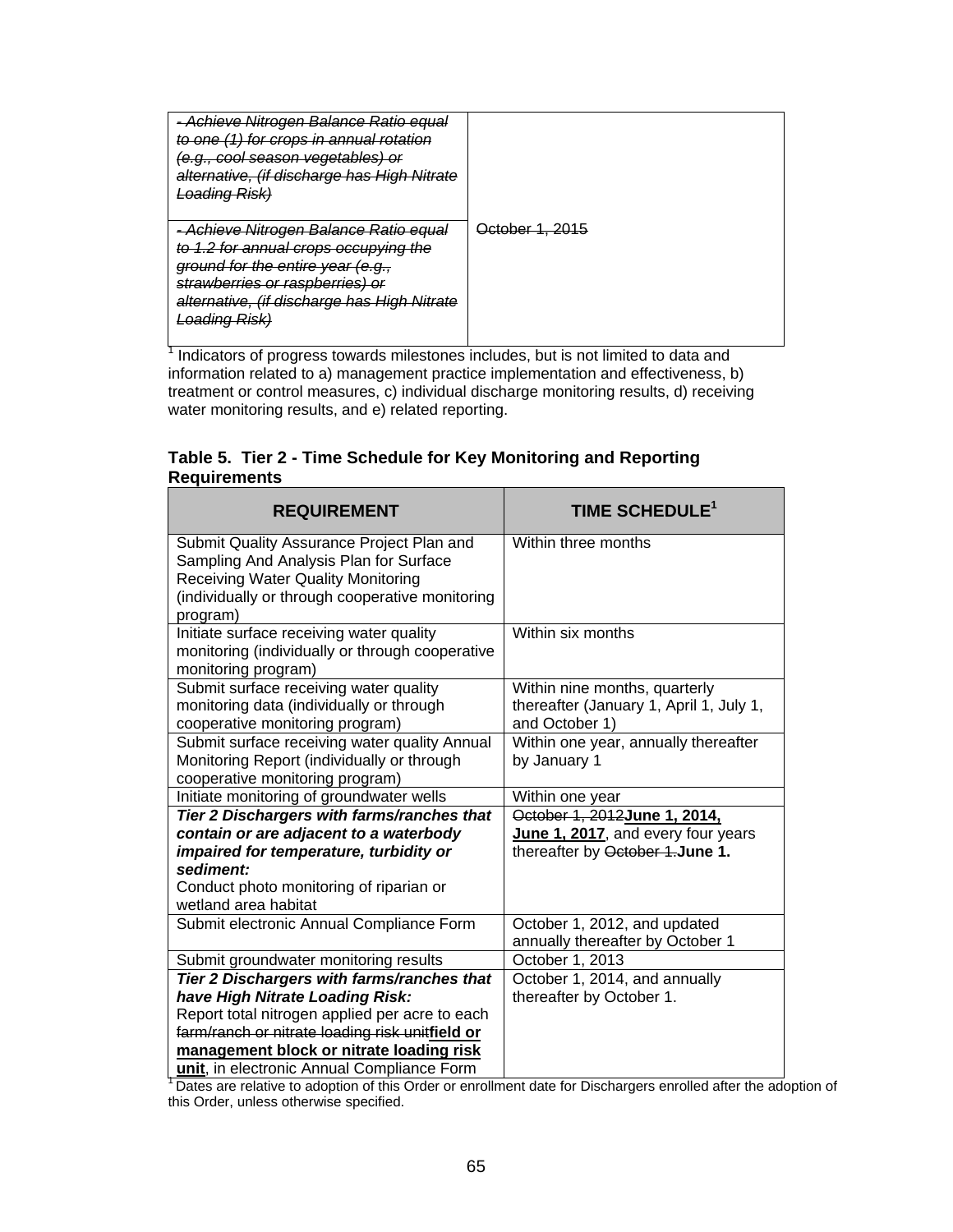## **Table 6. Tier 3 - Time Schedule for Key Monitoring and Reporting Requirements**

| <b>REQUIREMENT</b>                                                                                                                                                                              | TIME SCHEDULE <sup>1</sup>                                                                              |  |
|-------------------------------------------------------------------------------------------------------------------------------------------------------------------------------------------------|---------------------------------------------------------------------------------------------------------|--|
| Submit Quality Assurance Project Plan and<br>Sampling And Analysis Plan for Surface<br><b>Receiving Water Quality Monitoring</b><br>(individually or through cooperative monitoring<br>program) | Within three months                                                                                     |  |
| Initiate surface receiving water quality<br>monitoring (individually or through cooperative<br>monitoring program)                                                                              | Within six months                                                                                       |  |
| Submit surface receiving water quality<br>monitoring data (individually or through<br>cooperative monitoring program)                                                                           | Within nine months, quarterly<br>thereafter (January 1, April 1, July 1,<br>and October 1)              |  |
| Submit surface receiving water quality Annual<br>Monitoring Report (individually or through<br>cooperative monitoring program)                                                                  | Within one year, annually thereafter<br>by January 1                                                    |  |
| Initiate monitoring of groundwater wells                                                                                                                                                        | Within one year                                                                                         |  |
| Submit individual surface water discharge<br>Sampling and Analysis Plan                                                                                                                         | March 15, 2013                                                                                          |  |
| Initiate individual surface water discharge<br>monitoring                                                                                                                                       | October December 1, 2013                                                                                |  |
| Submit individual surface water discharge<br>monitoring data                                                                                                                                    | March 15, 2014, October 1, 2014 and<br>annually thereafter by October 1                                 |  |
| Submit electronic Annual Compliance Form                                                                                                                                                        | October 1, 2012, and updated<br>annually thereafter by October 1                                        |  |
| Submit groundwater monitoring results                                                                                                                                                           | October 1, 2013                                                                                         |  |
| Tier 3 Dischargers with farms/ranches that contain or are adjacent to a<br>waterbody impaired for temperature, turbidity or sediment:                                                           |                                                                                                         |  |
| Conduct photo monitoring of riparian or<br>wetland area habitat                                                                                                                                 | October 1, 2012 June 1, 2014, June<br>1, 2017, and every four years<br>thereafter by October 1. June 1. |  |
| Submit Water Quality Buffer Plan or<br>alternative                                                                                                                                              | October 1, 2016                                                                                         |  |
| Tier 3 Dischargers with farms/ranches that have High Nitrate Loading Risk:                                                                                                                      |                                                                                                         |  |
| Report total nitrogen applied per acre to each<br>farm/ranch or nitrate loading risk unitfield or<br>management block or nitrate loading risk                                                   | October 1, 2014, and annually<br>thereafter by October 1.                                               |  |
| unit, in electronic Annual Compliance Form                                                                                                                                                      |                                                                                                         |  |
| Determine Crop Nitrogen Uptake<br>Submit INMP elements in electronic Annual                                                                                                                     | October 1, 2013                                                                                         |  |
| Compliance Form                                                                                                                                                                                 | October 1, 2015, and annually<br>thereafter by October 1                                                |  |
| Submit indication of progress towards<br>Nitrogen Balance Ratio milestone equal to                                                                                                              |                                                                                                         |  |
| one (1) for crops in annual rotation (e.g. cool                                                                                                                                                 |                                                                                                         |  |
| season vegetables) or alternative,                                                                                                                                                              |                                                                                                         |  |
| Submit indication of progress towards                                                                                                                                                           | October 1, 2015                                                                                         |  |
| Nitrogen Balance Ratio milestone equal to 1.2                                                                                                                                                   |                                                                                                         |  |
| for annual crops occupying the ground for the<br>entire year (e.g. strawberries or raspberries)                                                                                                 |                                                                                                         |  |
| or alternative                                                                                                                                                                                  |                                                                                                         |  |
| Submit INMP Effectiveness Report                                                                                                                                                                | October 1, 2016                                                                                         |  |

<sup>1</sup> Dates are relative to adoption of this Order, unless otherwise specified.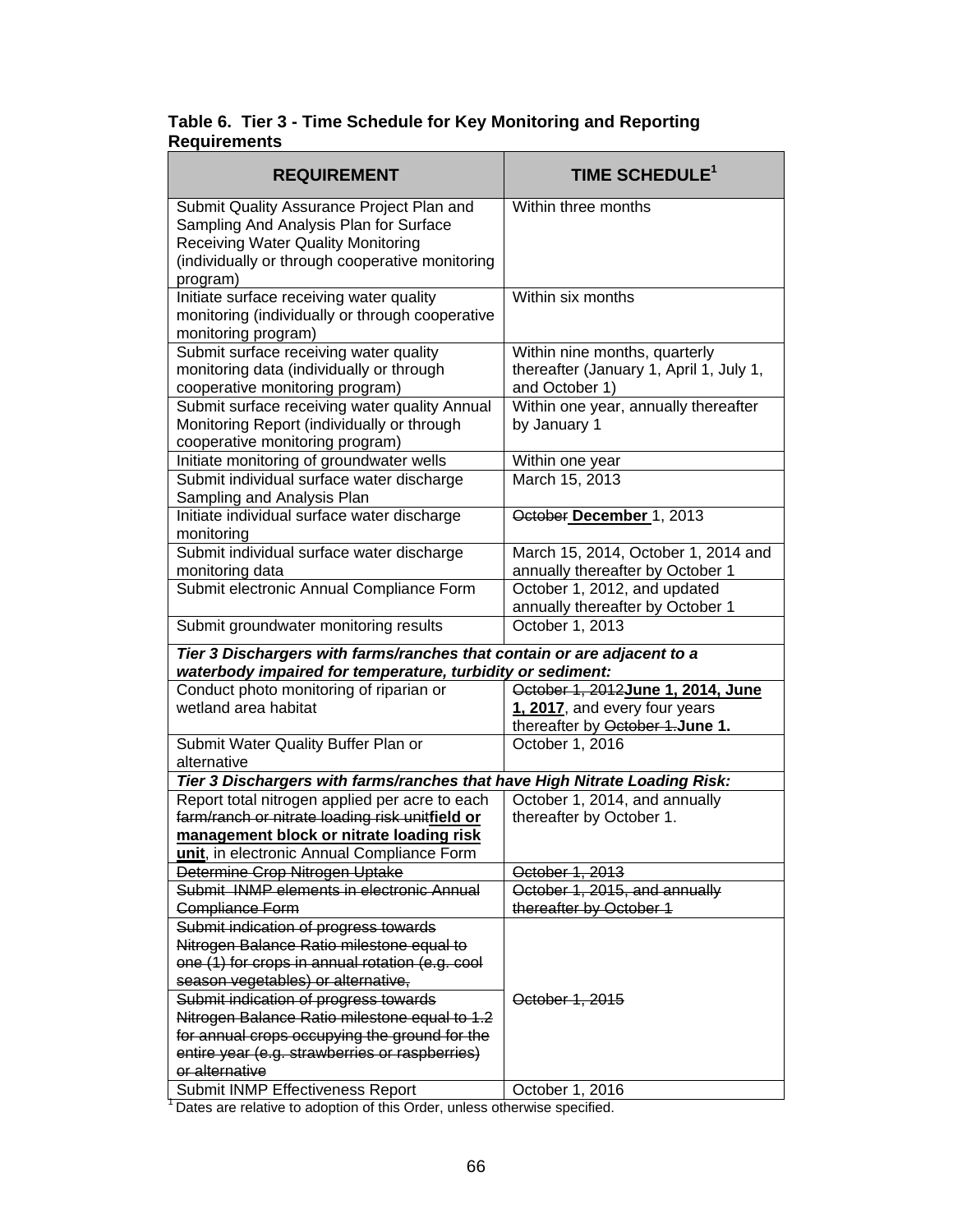## **N. Water Code Section 106.3's Human Right to Water and Antidegradation**

We now turn to the two remaining legal assertions made by the Environmental Justice Groups in their July 16, 2013, comment letter that have been opposed by Grower-Shipper in a Motion to Strike.

### **1. Water Code Section 106.3**

Water Code section 106.3 requires all relevant state agencies, including the State Water Board, when revising or adopting polices, regulations, and criteria, to consider "that every human being has the right to safe, clean, affordable, and accessible water adequate for human consumption, cooking, and sanitary purposes." The Environmental Justice Groups argue that section 106.3 applies to the State Water Board's action in reviewing and revising the Agricultural Order. Grower-Shipper objects to consideration of section 106.3 on grounds that the law was not in effect at the time of adoption of the Agricultural Order by the Central Coast Water Board. We understand the Environmental Justice Groups to be asserting not that the Central Coast Water Board should have considered section 106.3, but that the State Water Board should now consider it in adopting this Order.

The Environmental Justice Groups did not file a petition in this action and none of the petitioners raised consistency with section 106.3 as an issue in their petitions, presumably because Assembly Bill 685 had not yet become law. With regard to our action in adopting this Order, section 106.3, by its terms, does not apply to the issuance of a water quality order.<sup>122</sup> Nonetheless, we recognize the important, basic human right expressed in Water Code section 106.3, subdivision (a), and the importance of this Order to a large number of residents throughout the Central Coast Region. We find that it is appropriate to address the human right to water established by section 106.3 in adopting the Order.

In considering this basic human right, we have considered this Order's requirements and its intent to protect beneficial uses, such as drinking water supplies. We find that this Order is consistent with advancing the human right to safe, clean, affordable, and accessible water, adequate for human consumption, cooking, and sanitary purposes. The Order, in conjunction with the Agricultural Order, advances the human right expressed in Water Code section 106.3 because it (1) requires implementation of management practices to reduce discharge of waste to groundwater and to assess the effectiveness of such practices for the purposes of protecting beneficial uses, including drinking water supplies; (2) requires monitoring

 $122$  Wat. Code, § 106.3, subd. (b).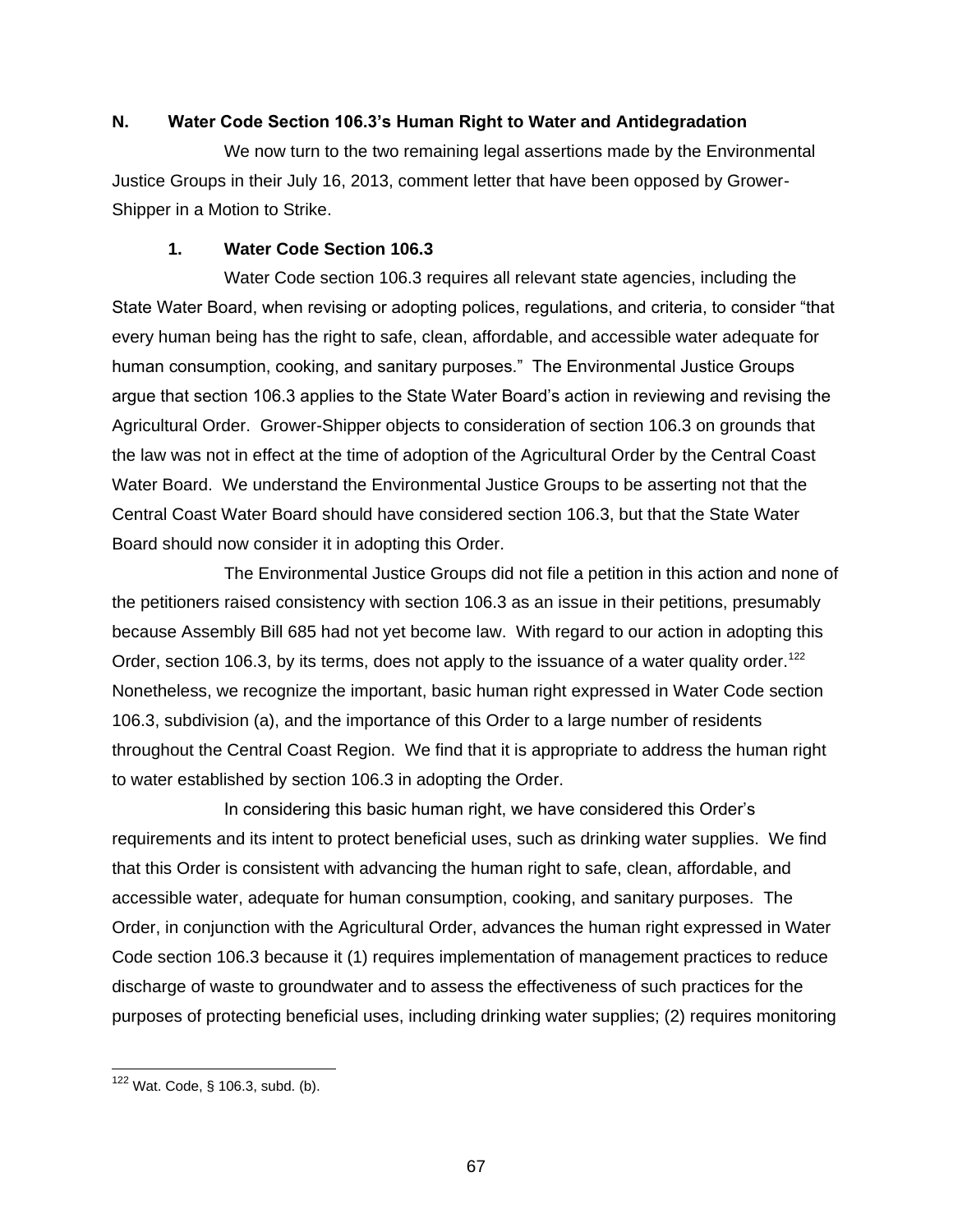of all on-farm wells that are or may be used for drinking water and are at risk of exceeding the MCL for nitrate; (3) requires reporting to users of any exceedances of the MCL for nitrate; (4) requires reporting of total nitrogen application to fields in a manner that will allow the Central Coast Water Board to identify excessive application and follow up to help reduce such application; and (5) requires avoidance of discharges of waste from containment structures that cause or contribute to exceedances of water quality standards in surface water or groundwater.

#### **2. Antidegradation**

The Environmental Justice Groups additionally argue that the Agricultural Order fails to meet antidegradation requirements as laid out in State Water Board Resolution No. 68-16 (Antidegradation Policy)<sup>123</sup> and as recently interpreted by the Court of Appeal in *Asociacion de Gente Unida por el Agua v. Central Valley Regional Water Quality Control Board*  (2012) 210 Cal.App.4<sup>th</sup> 1255 (*AGUA* decision).<sup>124</sup> The Antidegradation Policy sets requirements regarding waters that are "high quality." High quality waters are those that have a baseline water quality better than required by water quality control plans and policies. The Antidegradation Policy requires that high quality waters be maintained unless it can be demonstrated that any change in water quality (1) will be consistent with maximum benefit to the people of the state; (2) will not unreasonably affect present or probable future beneficial uses of such water; and (3) will not result in water quality less than prescribed in water quality control plans or policies. Further, discharges to high quality waters must meet waste discharge requirements which result in the best practicable treatment or control (BPTC) necessary to assure that no pollution or nuisance will occur and the highest water quality consistent with the maximum benefit to the people of the State will be maintained.<sup>125</sup> The Environmental Justice Groups argue that the Central Coast Water Board failed to make the necessary findings and demonstrations in support of the conditions of the Agricultural Order.

Grower-Shipper has asked us to disregard the antidegradation argument on grounds that the Environmental Justice Groups should have raised the issue in comments before the Central Coast Water Board and further should have filed a petition with the State Water Board raising the argument. With regard to antidegradation arguments directed at the Agricultural Order as adopted by the Central Coast Water Board, we agree with Grower-

<sup>&</sup>lt;sup>123</sup> State Water Board Resolution No. 68-16, Statement of Policy with Respect to Maintaining High Quality of Waters in California (1968).

<sup>124</sup> See also 40 C.F.R. §131.12.

<sup>&</sup>lt;sup>125</sup> *Ibid.* See also *AGUA*, 210 Cal.App.4<sup>th</sup> 1255.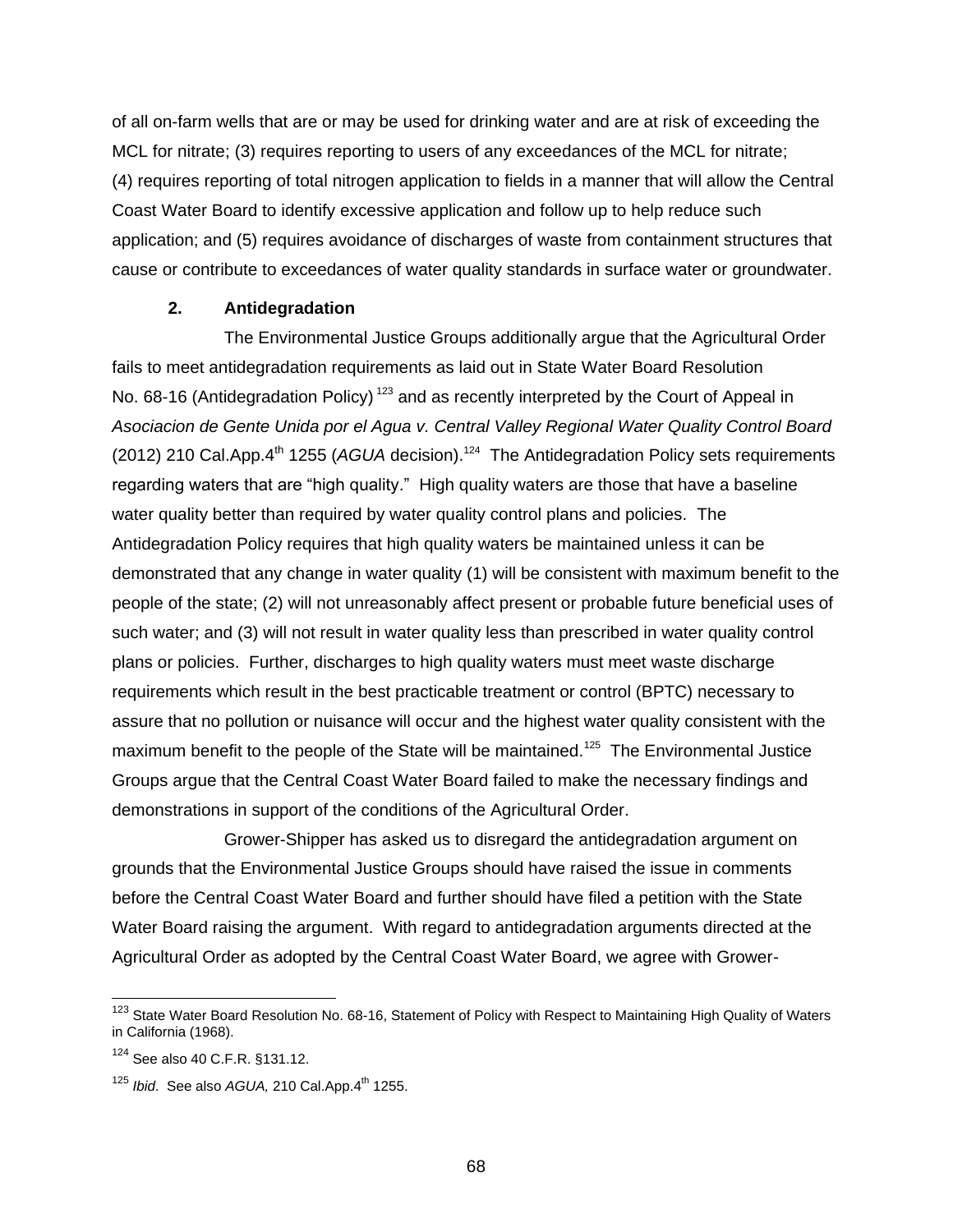Shipper. By raising antidegradation claims only through comments on the June 6, 2013, Draft Order, and not before the Central Coast Water Board and through a timely filed petition, the Environmental Justice Groups failed to exhaust their administrative remedies.<sup>126</sup> Raising the issue before the Central Coast Water Board would allow that board to consider the arguments, allow other parties to address the arguments, provide an appropriate record, and create a suitable foundation for our review. Challenging the Agricultural Order's compliance with the Antidegradation Policy in a comment letter on our draft Order circumvents the petition process, prevents the Central Coast Water Board from considering the issue in the first instance, and forecloses other parties from properly responding to the issue. As a result, the issue is not properly before us.

To the extent the Environmental Justice Groups are arguing that the State Water Board's incremental action in revising the Agricultural Order has failed to comply with the Antidegradation Policy, we will consider the issue. Ultimately, however, we reject that argument on the merits. The incremental changes made to the Agricultural Order by the State Water Board do not alter the fundamental water quality protections and will not independently lead to any increases in volume or severity of the discharges already authorized by the Agricultural Order or any lowering of water quality. The most significant revisions are those that eliminate calculation and reporting of nitrogen balance ratios, and making progress toward certain balance ratio targets; however those revisions reflect our conclusions that the provisions related to the balance ratios are unlikely to yield reliable data in support of water quality improvements. We have substituted expanded total nitrogen reporting for reporting of the balance ratios to provide an alternative mechanism for the Central Coast Water Board to identify excessive nitrogen application. Further, we have retained all monitoring necessary to detect and track any degradation in surface water and groundwater, and, as a result, the Central Coast Water Board can require more stringent management practices where it determines that degradation is in fact occurring. Therefore, we are not obligated to make any additional findings regarding antidegradation in this Order.

While we decline to make any changes to the Agricultural Order or this Order based on antidegradation claims, we are cognizant of the important mandate to carry out an appropriate antidegradation analysis prior to water boards' regulatory actions. We previously

 126 See. Wat. Code, § 13320; Cal. Code Regs., tit. 23, § 2050, subd. (a)(9). See generally, *Abelleira v. District Court of Appeal, Third Dist.* (1941) 17 Cal.2d 280, 293 (discussing the origin and jurisdictional nature of the exhaustion doctrine).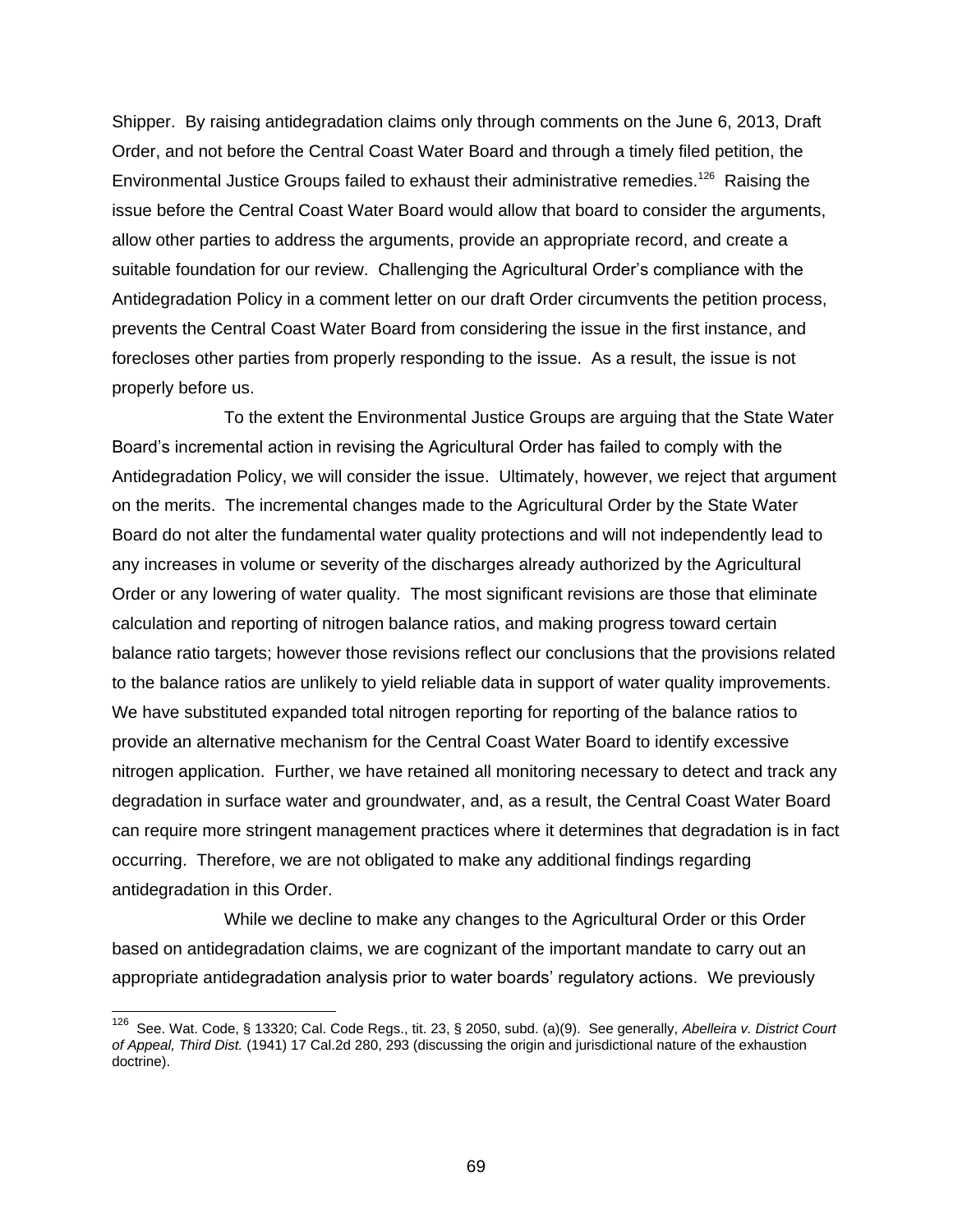commenced a review of the Antidegradation Policy. Following the *AGUA* decision, we understand the need to provide better tools for the regional water boards to conduct an appropriate analysis, consistent with the interpretation of the Antidegradation Policy in the *AGUA* decision. The State Water Board staff has already begun working on this effort, in conjunction with staff of the regional water boards. Interested persons will have an opportunity to weigh in on this important issue. We will use this process to provide specific tools to assist the regional water boards in conducting antidegradation analyses for agricultural discharges, among other types of discharges. These resources will be available to the Central Coast Water Board as it develops its next iteration of the Agricultural Order. Further, to the extent the Central Coast Water Board determines it necessary or appropriate to revisit its antidegradation analysis consistent with the new analytical tools, we have previously noted that it may reopen and make revisions to the Agricultural Order.<sup>127</sup>

## **III. CONCLUSION**

Based on the above discussion, the State Water Board concludes that:

1. An expert panel shall be convened to provide a more thorough analysis and long-term statewide recommendations regarding many of the issues implicated in the Agricultural Order, including indicators and methodologies for determining risk to surface and groundwater quality, targets for measuring reductions in risk, and the use of monitoring to evaluate practice effectiveness.

2. The Central Coast Water Board did not violate any due process rights, ex parte communication rules, or notice and comment procedures when it included Provision 11, which authorizes the approval of third party approaches. As described above, however, Provision 11 should be amended to expand the scope of allowable third party approaches and to provide for Central Coast Water Board review of an Executive Officer decision to approve or disapprove a third party project or program.

3. Water Code sections 13141 and 13241 do not apply to the Central Coast Water Board's adoption of the Agricultural Order.

4. The tiered discharger classification scheme adopted by the Central Coast Water Board is a reasonable, interim approach based on the evidence in the record. As described above, however, the procedures for approving revisions to the applicable tiers should

<sup>127</sup> See footnote 9, *ante*.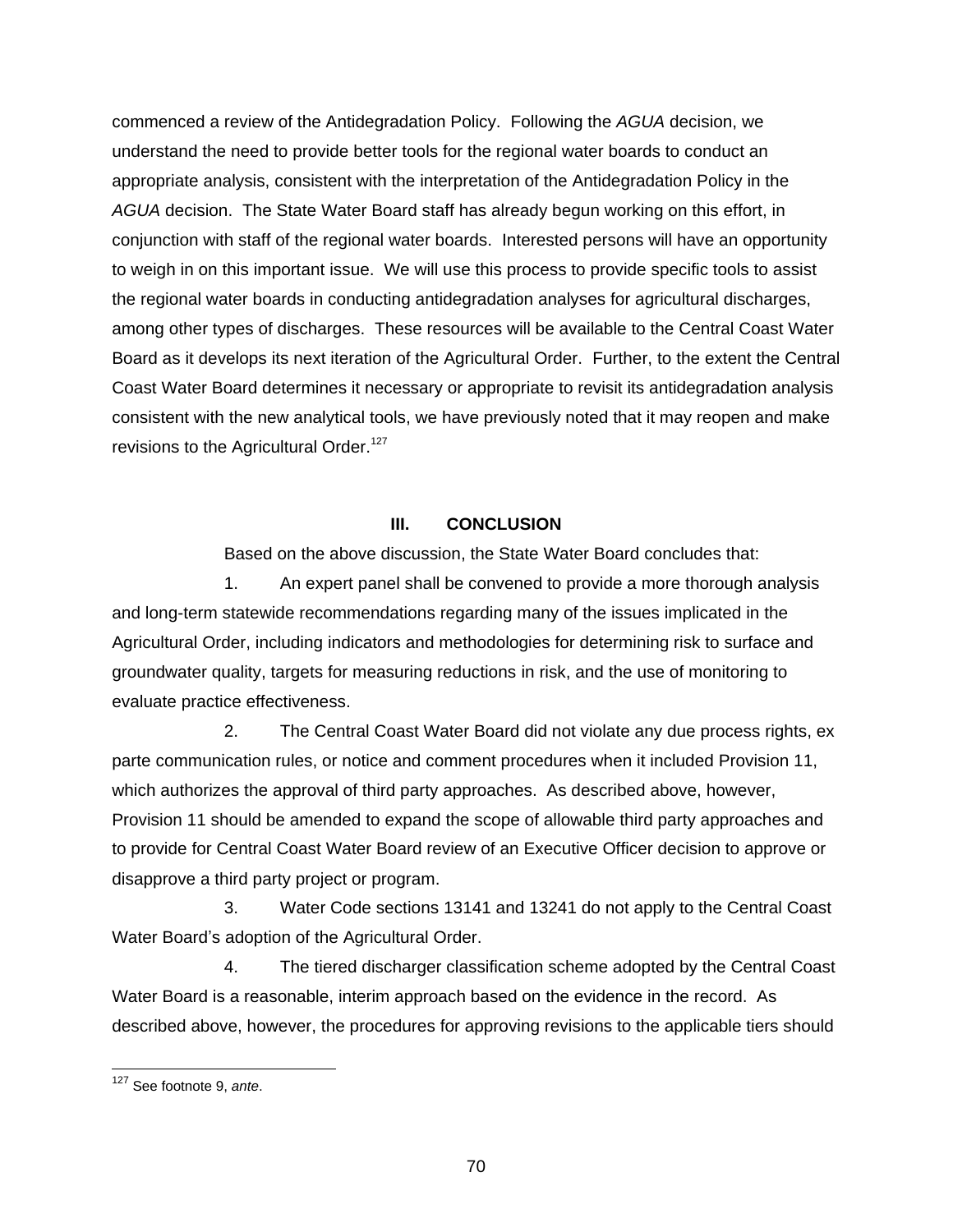be amended to provide for Central Coast Water Board review of an Executive Officer decision to approve or disapprove a new tier determination for a single discharger, and to provide that the decision to approve or disapprove a new tier determination for members of a sustainable agricultural program shall be taken by the Central Coast Water Board in the first instance.

5. A new provision 87.5 is added to the Agricultural Order to make clear the Central Coast Water Board's intent that dischargers will comply with provisions requiring compliance with water quality standards and Central Coast Basin Plan provisions, as well as the provisions requiring dischargers to effectively control certain pollutant discharges, by (1) implementing management practices that prevent or reduce discharges of waste that are causing or contributing to exceedances of water quality standards; and (2) to the extent practice effectiveness evaluation or reporting, monitoring data, or inspections indicate that the implemented management practices have not been effective in preventing the discharges from causing or contributing to exceedances of water quality standards, implementing improved management practices.

6. Provision 33, which deals with containment structures, should be amended to make it clear that dischargers are required to avoid discharges of waste from containment structures to groundwater or surface water that cause or contribute to exceedances of water quality standards, and further to identify various potential methods of compliance. A reference to Provision 33 is also added to Provision 87.5 to clarify that dischargers will comply with the requirement to avoid discharges of waste from containment structures that cause or contribute to exceedances of water quality standards by engaging in the process of management practice implementation set out in Provision 87.5.

7. Provision 44, which deals with Farm Plans, should be amended as described above to clarify that dischargers are expected to rely upon standard practices, such as visual inspections and record keeping, in assessing practice effectiveness.

8. The Agricultural Order includes an adequate process based on existing statutory protections for dischargers to identify sensitive information that the dischargers assert should be exempt from disclosure to the public.

9. The groundwater monitoring provisions are appropriate and do not impose unreasonable costs in light of the human health and groundwater characterization benefits to be derived from the monitoring. The cooperative groundwater monitoring provisions should be amended to require cooperative groundwater monitoring work to prioritize drinking water evaluation. Any cooperative groundwater monitoring program must, at a minimum, achieve (1) direct sampling; (2) submission of appropriate existing data; or (3) statistically valid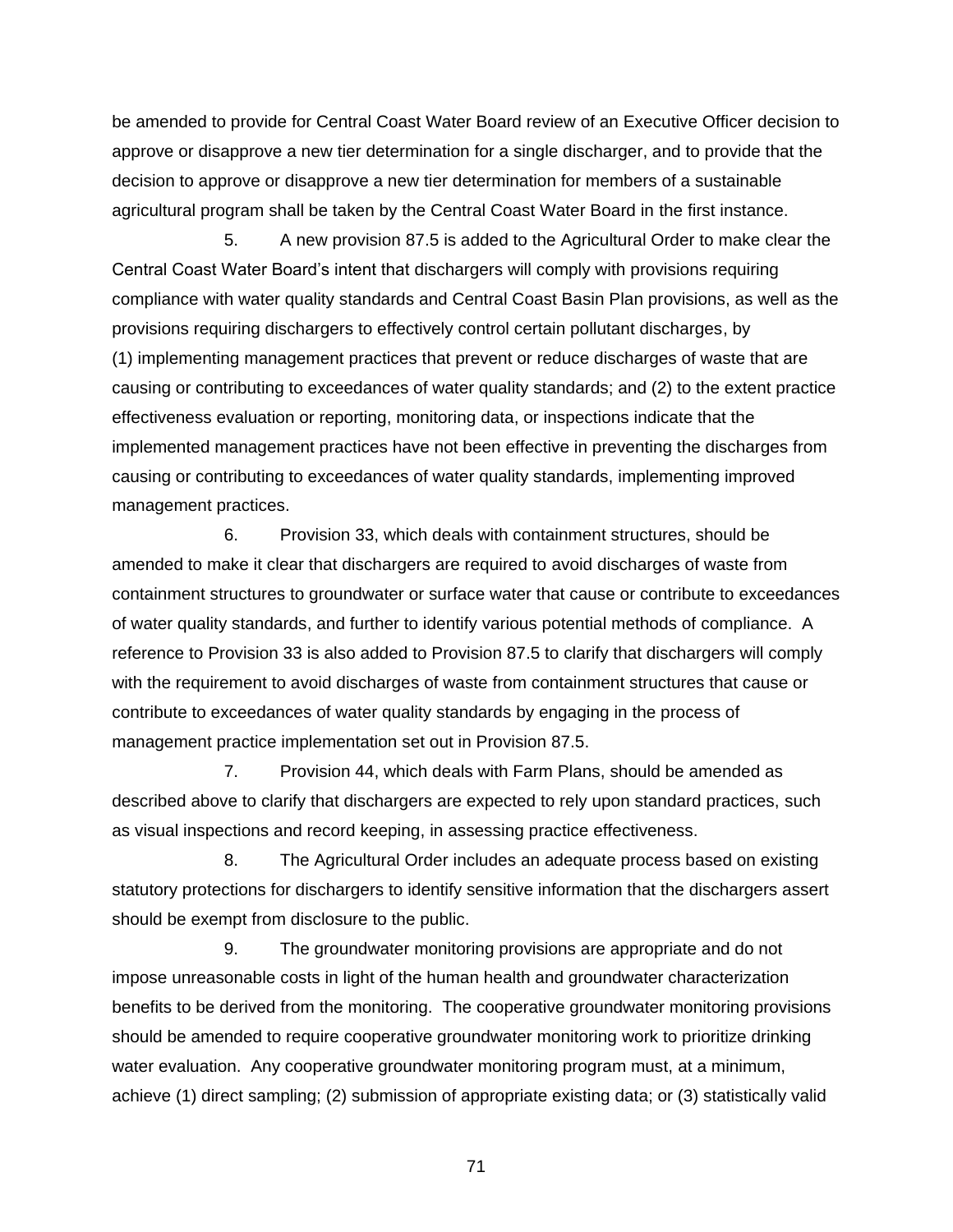projection of groundwater quality for all wells that are or may be used for drinking water, with direct sampling, and, as specified, repeat sampling, required where the well is at risk of exceeding the MCL for nitrate. Further, a provision is added to require individuals or third parties conducting groundwater monitoring to timely notify the Central Coast Water Board of exceedances of any MCLs, and for the discharger or the Central Coast Water Board to timely notify users of the well.

10. The Central Coast Water Board did not fully follow the State Water Board's directive in the Stay Order to allow aerial and high vantage point photo monitoring methods. Provision 69, which deals with photo monitoring, should be amended as described above to expressly authorize aerial and high vantage point photography, and to allow additional time to comply for those dischargers who would like to use these methods.

11. The individual surface water discharge monitoring requirements are generally acceptable as an interim approach, but the requirements should be amended as described above to eliminate the requirements to monitor sheet flow discharges and to monitor water contained in tailwater ponds and other surface containment structures if the water is reused as irrigation water.

12. The provisions addressing nitrogen application are generally appropriate as an interim approach, but the requirements should be amended as described above to allow additional time for Tier 2 and Tier 3 dischargers to calculate and report their nitrate loading risk factors and to revise the types of data that must be reported.

13. The requirement to calculate and report certain elements of the Irrigation and Nutrient Management Plan is unreasonable in light of the fact that the underlying data and the calculations for these elements are inexact and speculative. For the same reasons, the requirements to make progress toward certain nitrogen balance ratios are unreasonable.

14. The requirement to have the Irrigation and Nutrient Management Plan certified by a qualified professional is appropriate.

15. The requirement to evaluate and report the effectiveness of the Irrigation and Nutrient Management Plan is appropriate, but should be amended as discussed above to clarify that the evaluation may be carried out by dischargers, as opposed to qualified professionals, based on data collected under other provisions of the Agricultural Order.

16. The Water Quality Buffer Plan requirements for Tier 3 dischargers adjacent to an impaired water body are appropriate.

17. The Annual Compliance Form should be amended to be consistent with the remainder of this Order.